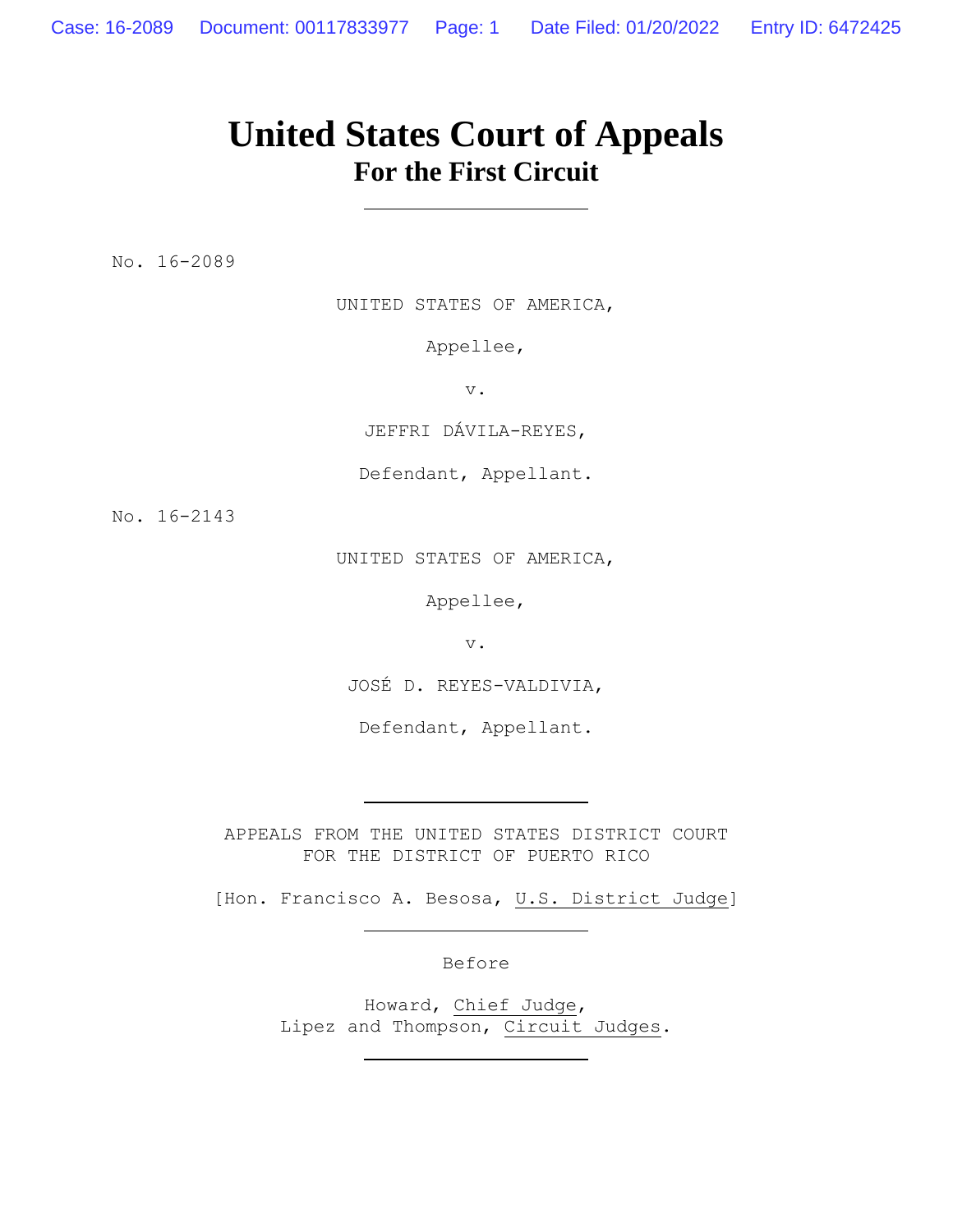Franco L. Pérez-Redondo, Research and Writing Specialist, with whom Eric Alexander Vos, Federal Public Defender, Vivianne M. Marrero, Assistant Federal Public Defender, and Liza L. Rosado-Rodríguez, Research and Writing Specialist, were on brief, for appellant José D. Reyes-Valdivia.

Raymond L. Sánchez-Maceira on brief for appellant Jeffri Dávila-Reyes.

Thomas F. Klumper, Assistant United States Attorney, with whom Rosa Emilia Rodríguez-Vélez, United States Attorney, Mariana E. Bauzá-Almonte, Assistant United States Attorney, Chief, Appellate Division, John A. Mathews II, Assistant United States Attorney, and David C. Bornstein, Assistant United States Attorney, were on brief, for appellee.

January 20, 2022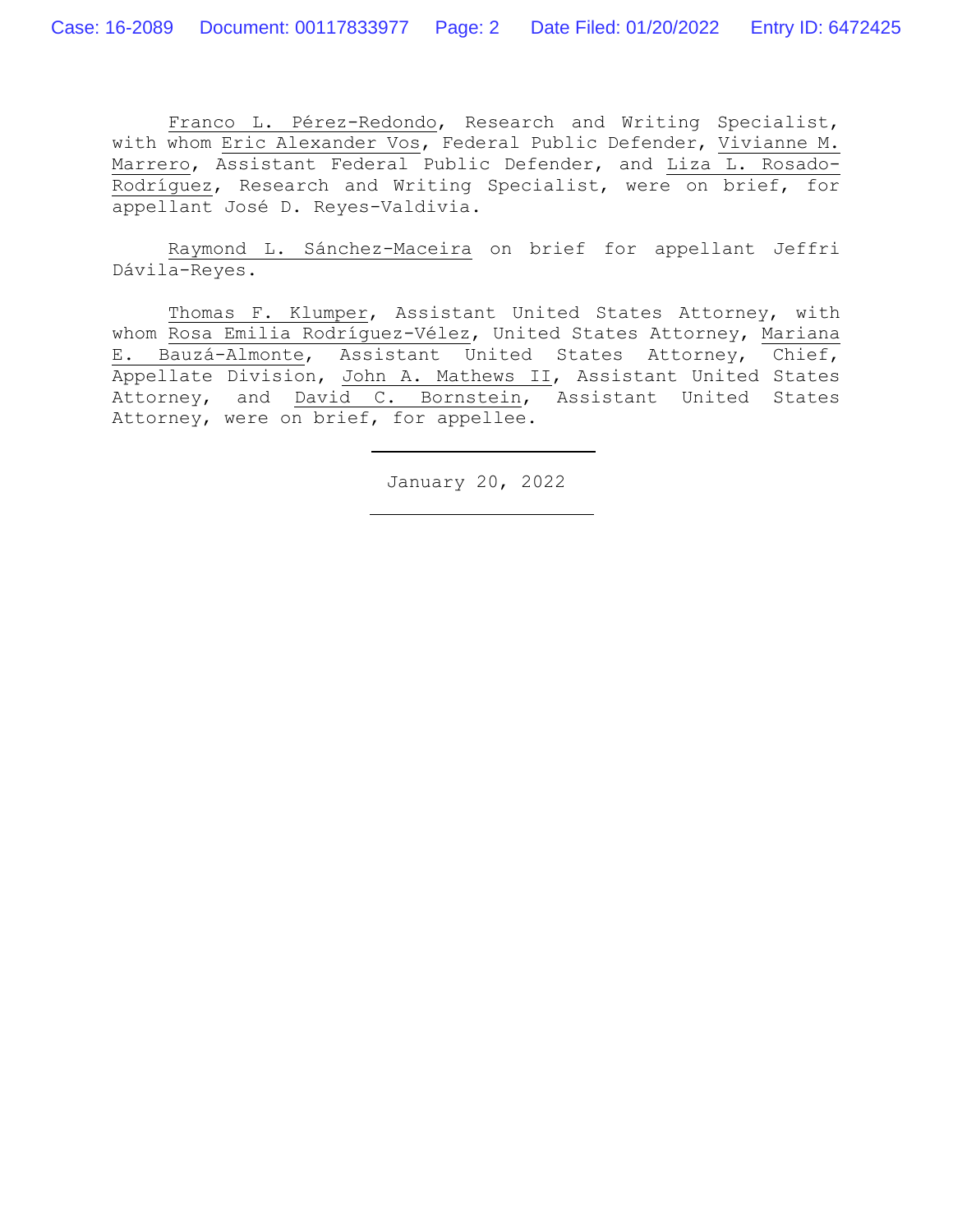**LIPEZ**, **Circuit Judge**. These consolidated appeals arise from the U.S. Coast Guard's interdiction of a small speed boat in the western Caribbean Sea and the subsequent arrest and indictment of the three men on board for drug trafficking under the Maritime Drug Law Enforcement Act ("MDLEA"), 46 U.S.C. §§ 70501-08. In a motion to dismiss the indictment, appellants José Reyes-Valdivia and Jeffri Dávila-Reyes challenged the constitutionality of the MDLEA in multiple respects. Most relevant here, they argued that the statute, which in certain circumstances allows U.S. law enforcement to arrest and prosecute foreign nationals for drug crimes committed in international waters, exceeds Congress's authority under Article I of the Constitution. The district court denied the motion to dismiss. Both appellants then pleaded guilty pursuant to plea agreements in which each waived his right to appeal if sentenced in accordance with his agreement's sentencing recommendation provision.

On appeal, appellants renew their constitutional objections to their prosecution. In our original decision, we did not reach appellants' "primary argument" -- that their prosecution was unlawful because their vessel was not properly deemed stateless -- on the ground that "our governing precedent concerning the protective principle of international law . . . permit[ted] prosecution under the MDLEA even of foreigners on foreign vessels." United States v. Dávila-Reyes, 937 F.3d 57, 59 (1st Cir. 2019)

- 3 -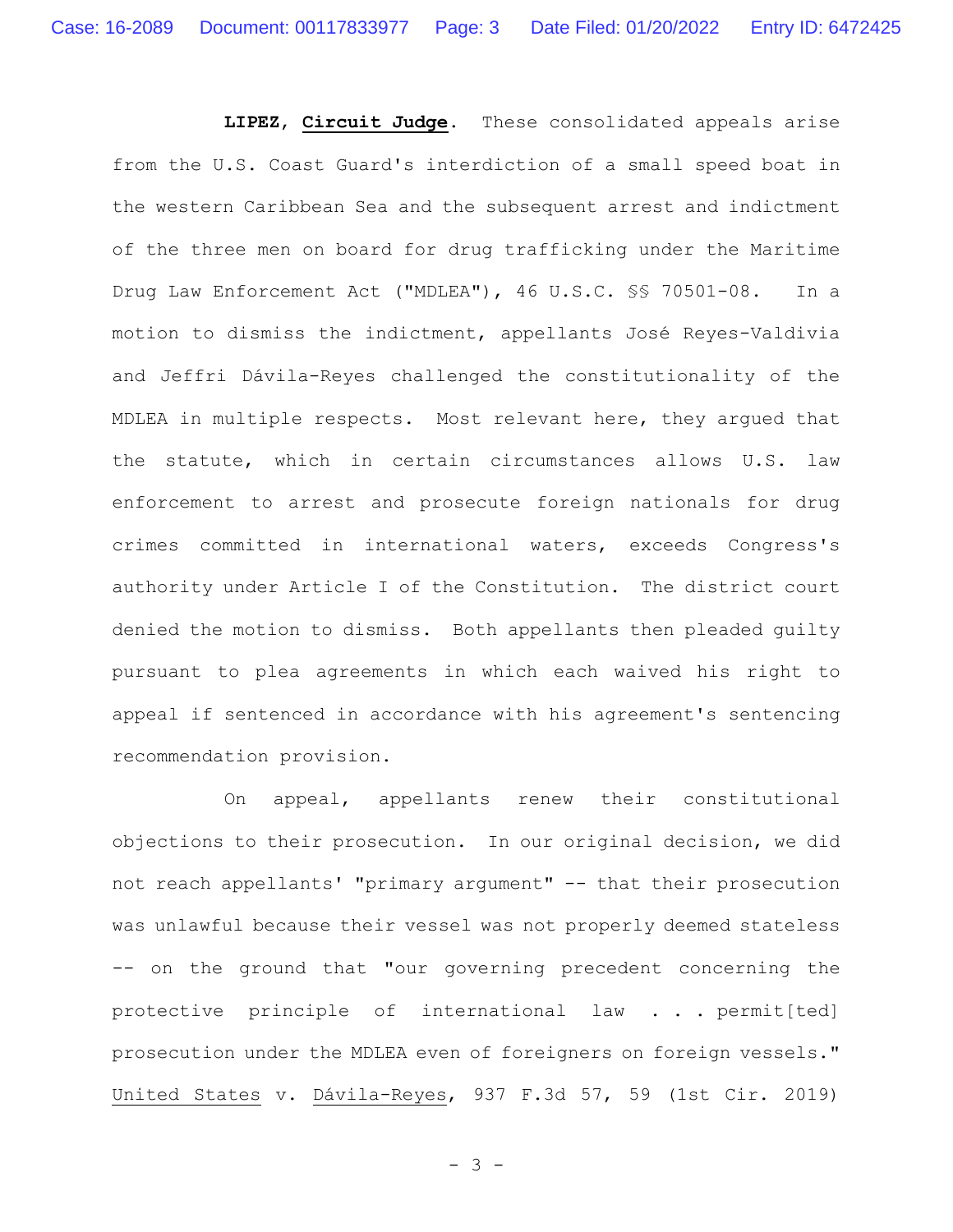(withdrawn).<sup>1</sup> That precedent, we concluded, required that we affirm appellants' convictions.

Appellants then petitioned for panel rehearing and en banc review. We held their requests in abeyance pending the en banc decision in another drug-trafficking case involving a constitutional challenge to the MDLEA. See United States v. Aybar-Ulloa, 987 F.3d 1 (1st Cir. 2021) (en banc). Subsequently, based on our view that the decision in Aybar-Ulloa "diminished the force of this circuit's precedent on the protective principle," we concluded that it would no longer be appropriate to rely on that principle to uphold appellants' convictions. Order, Nos. 16-2089, 2143 (Mar. 17, 2021). We therefore granted panel rehearing to address appellants' constitutional challenge to their prosecution under the MDLEA.

We now hold that Congress exceeded its authority under Article I of the Constitution in enacting § 70502(d)(1)(C) of the MDLEA. That provision expands the definition of a "vessel without nationality" beyond the bounds of international law and thus unconstitutionally extends U.S. jurisdiction to foreigners on foreign vessels. Hence, appellants' convictions must be vacated.

<sup>&</sup>lt;sup>1</sup> The protective principle of international law "permits a nation 'to assert jurisdiction over a person whose conduct outside the nation's territory threatens the nation's security.'" Dávila-Reyes, 937 F.3d at 62 (quoting United States v. Cardales, 168 F.3d 548, 553 (1st Cir. 1999)).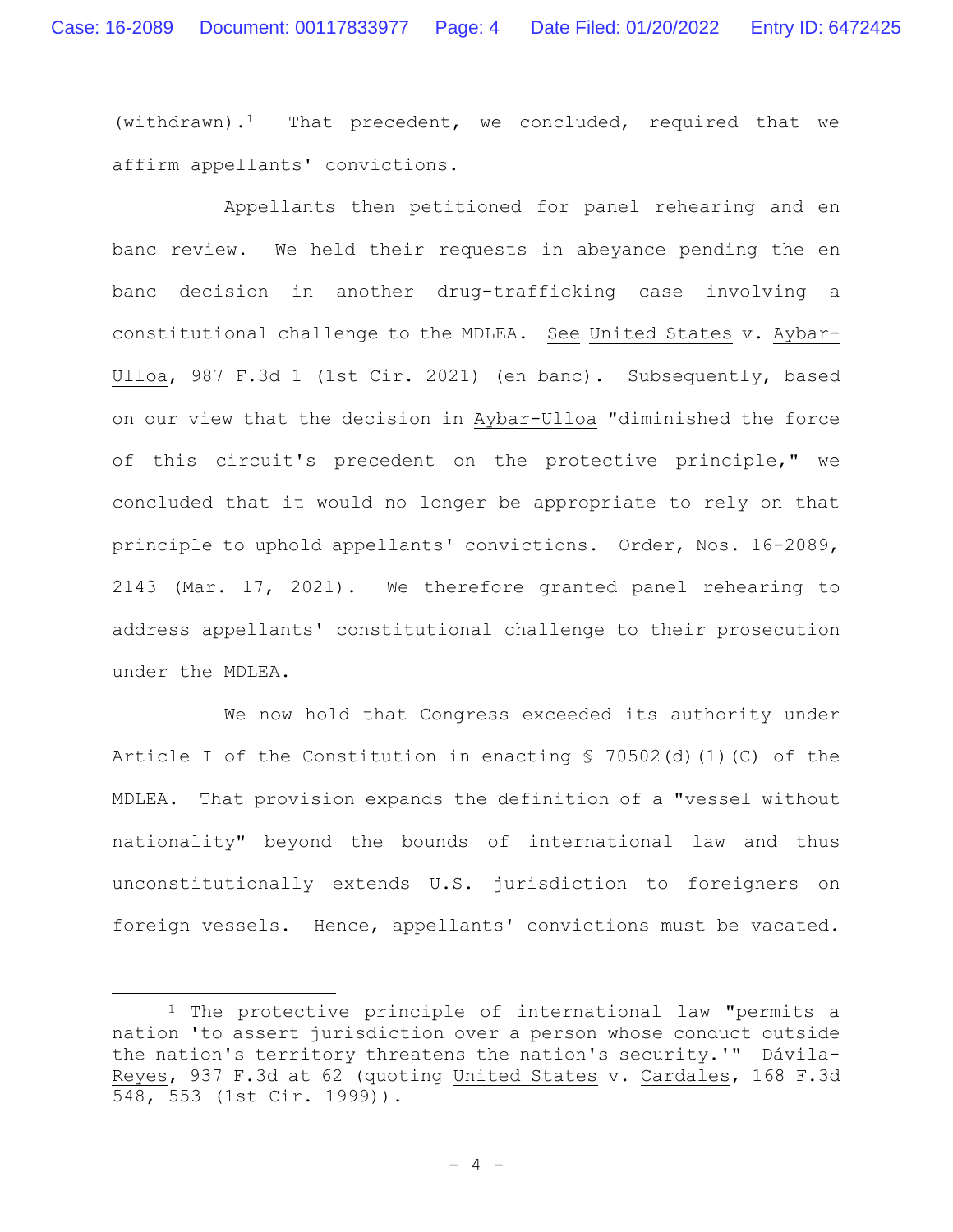**I.**

We draw the following facts primarily from appellants' change of plea colloquies and the uncontested portions of their Presentence Investigation Reports. See United States v. Vélez-Luciano, 814 F.3d 553, 556 (1st Cir. 2016).<sup>2</sup> In October 2015, while patrolling waters approximately 30 nautical miles southeast of San Andrés Island, Colombia,<sup>3</sup> U.S. Coast Guard officers observed a small vessel<sup>4</sup> moving at a high rate of speed. When the occupants of the vessel became aware of the Coast Guard boat nearby, they began throwing packages and fuel barrels overboard. The Coast Guard officers approached the boat and began to question its occupants, the two appellants and a third co-defendant. Reyes-Valdivia, as the "master"<sup>5</sup> of the vessel, claimed Costa Rican

<sup>3</sup> Although part of Colombia, San Andrés Island is located off the coast of Nicaragua.

<sup>4</sup> The government's Motion in Limine describes the vessel as a 35-foot "low profile, open hull, 'go-fast-type' vessel." Reyes-Valdivia, ECF No. 46, at 3 (Mar. 25, 2016).

<sup>&</sup>lt;sup>2</sup> We also draw some facts from statements by Coast Guard officials that were submitted to the district court as attachments to the government's Motion in Limine and Memorandum of Law in Support of Jurisdiction. See United States v. Reyes-Valdivia, No. 3:15-cr-00721-FAB (D.P.R. Mar. 25, 2016), ECF No. 46.

We note that all citations to the district court's electronic docket in this case will hereafter be cited using the short-form "Reyes-Valdivia, ECF No. (filing date)."

<sup>5</sup> The term "master" is synonymous with "captain." It is a legal term of art meaning the person "to whom are committed the government, care, and direction of the vessel and cargo." Kennerson v. Jane R., Inc., 274 F. Supp. 28, 30 (S.D. Tex. 1967). The statement of facts attached to Reyes-Valdivia's plea agreement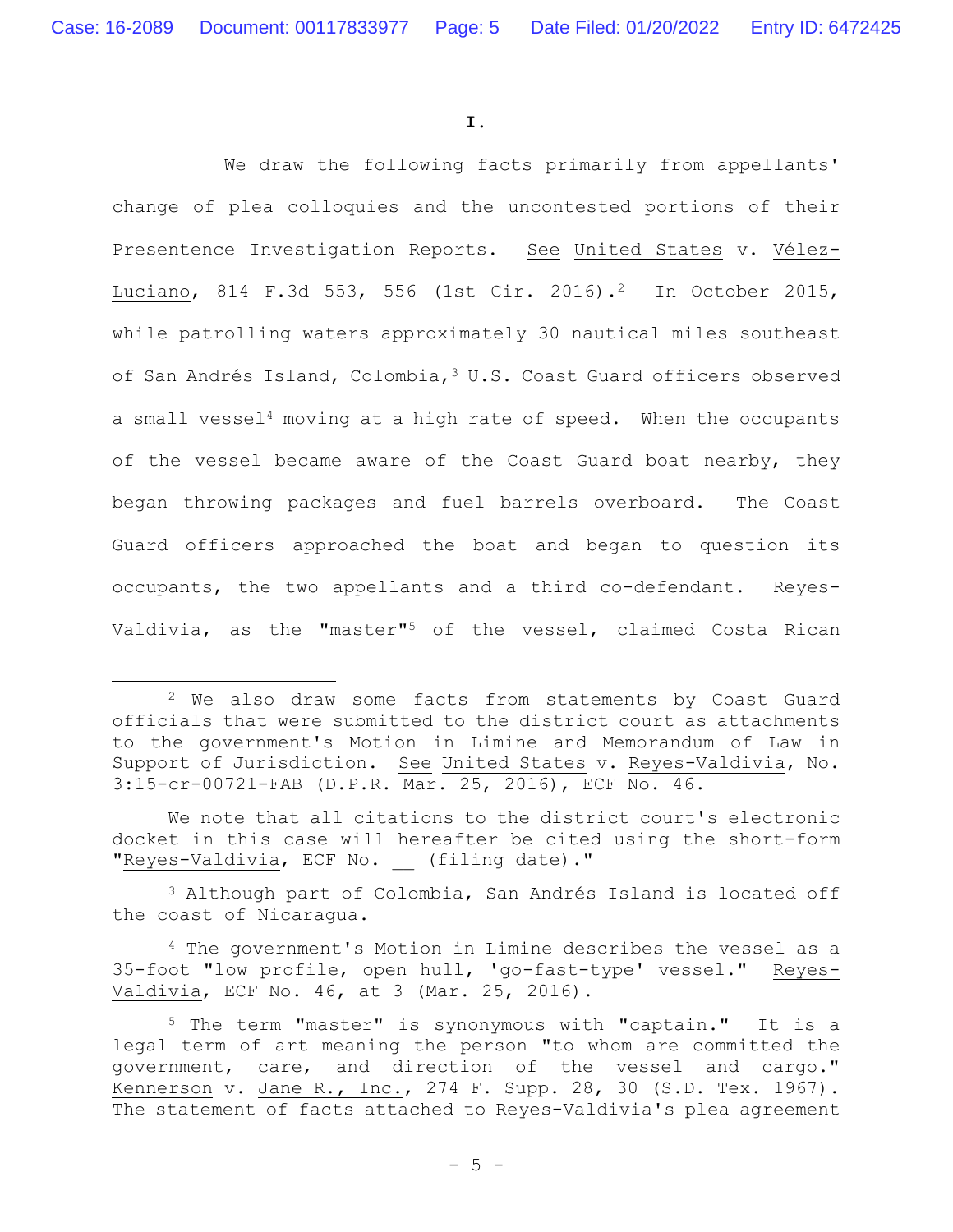nationality for the vessel but did not provide any documentation to support that claim.<sup>6</sup>

The Coast Guard officers boarded and searched the vessel pursuant to a provision of an agreement between the United States and Costa Rica "Concerning Cooperation to Suppress Illicit Traffic." See Reyes-Valdivia, ECF No. 46-2, at 1 (Mar. 25, 2016) (Dep't of State Certification). The officers did not find any contraband, but a chemical test detected traces of cocaine. Based on that evidence, the Coast Guard detained the three men -- all citizens of Costa Rica -- and took them to the U.S. Naval Base at Guantánamo Bay, Cuba, and then eventually to Puerto Rico. At some point, the United States contacted the government of Costa Rica requesting confirmation of the vessel's registry or nationality, and Costa Rica subsequently responded that it could not confirm

does not identify him as the "master" of the vessel, see Reyes-Valdivia, ECF No. 68, at 11 (Apr. 4, 2016), but a statement from a Coast Guard officer reports that Reyes-Valdivia identified himself as such, see id., ECF No. 46-1, at 1 (Mar. 25, 2016) (Statement of Officer Luis Rosado).

<sup>6</sup> The Coast Guard reported that Reyes-Valdivia initially stated that "there was no nationality for the vessel" before asserting Costa Rican nationality. Reyes-Valdivia, ECF No. 46-1, at 1 (Mar. 25, 2016) (Statement of Officer Luis Rosado). However, this statement was not cited in the U.S. Department of State Certification as a basis for identifying the vessel as stateless. The Certification reported only that "[t]he master made a claim of Costa Rican nationality for the go fast vessel." Id., ECF No. 46- 2, at 1 (Mar. 25, 2016). Nor was the statement included in the government's version of the facts in the appellants' plea agreements. See infra.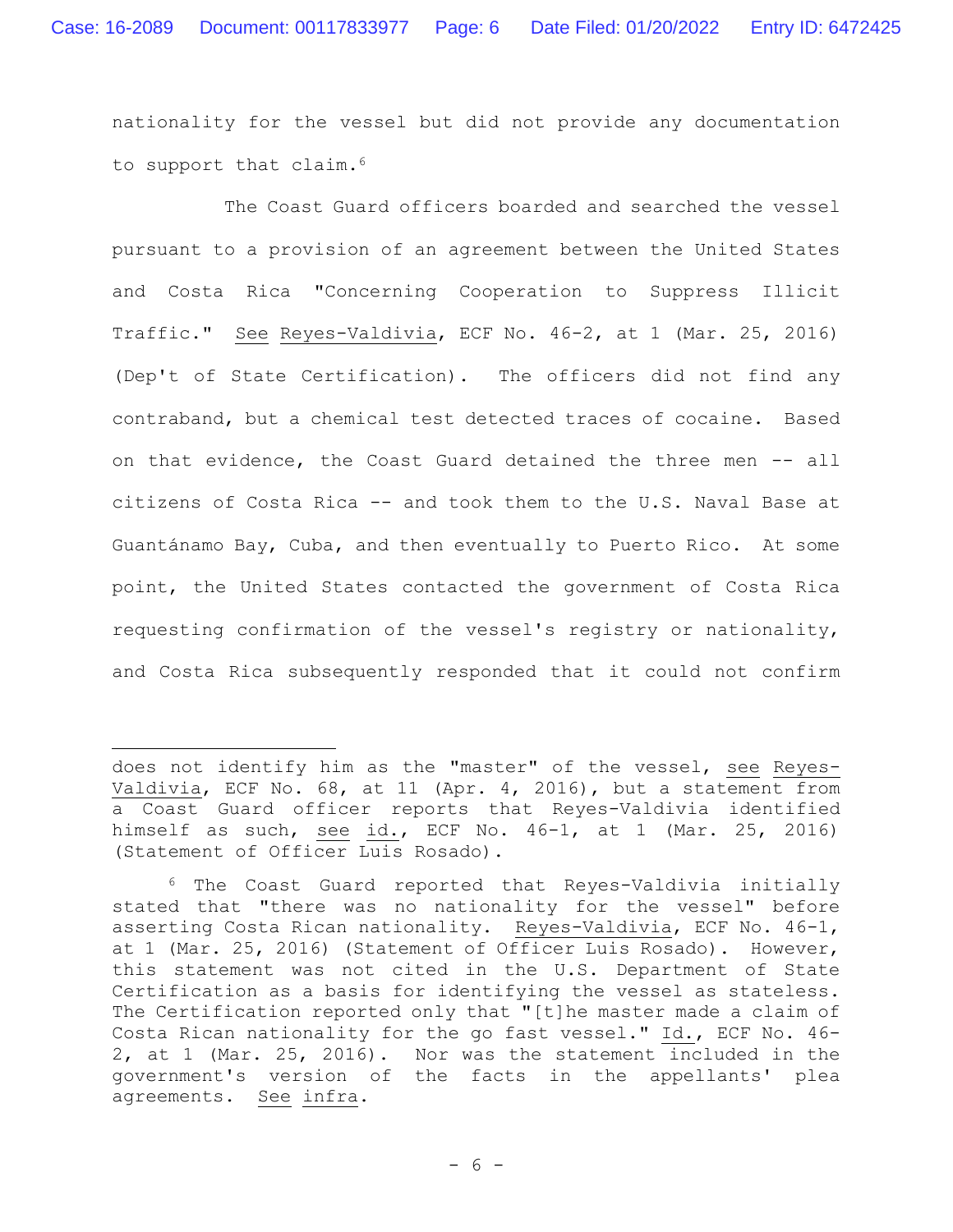the vessel's registry. The United States thus determined that, pursuant to § 70502(d)(1)(C) of the MDLEA, the boat was "without nationality" and subject to U.S. jurisdiction.<sup>7</sup>

All three defendants were charged with two counts of trafficking cocaine in violation of the MDLEA. Reyes-Valdivia and Dávila-Reyes moved to dismiss the indictment for lack of jurisdiction,<sup>8</sup> arguing that the MDLEA, particularly § 70502(d)(1)(C), is unconstitutional. In their view, § 70502(d)(1)(C) exceeds Congress's authority under Article I of the Constitution, and it violates the Due Process Clause of the Fifth Amendment because it is unconstitutionally vague, subject to arbitrary enforcement, and criminalizes conduct that has no nexus with the United States. The district court denied the motion.

Reyes-Valdivia and Dávila-Reyes both subsequently agreed to plead guilty to one count of possession with intent to distribute five or more kilograms of cocaine in violation of the

 $7$  Section  $70502(c)$  (1)(A) of the MDLEA provides that "a vessel without nationality" is "subject to the jurisdiction of the United States." 46 U.S.C. § 70502(c)(1)(A). As explained below, § 70502(d)(1)(C) defines a "vessel without nationality" to include any vessel "aboard which the master or individual in charge makes a claim of registry and for which the claimed nation of registry does not affirmatively and unequivocally assert that the vessel is of its nationality." Id. § 70502(d)(1)(C).

<sup>8</sup> Reyes-Valdivia filed the motion, and the district court granted Dávila-Reyes's motion to join.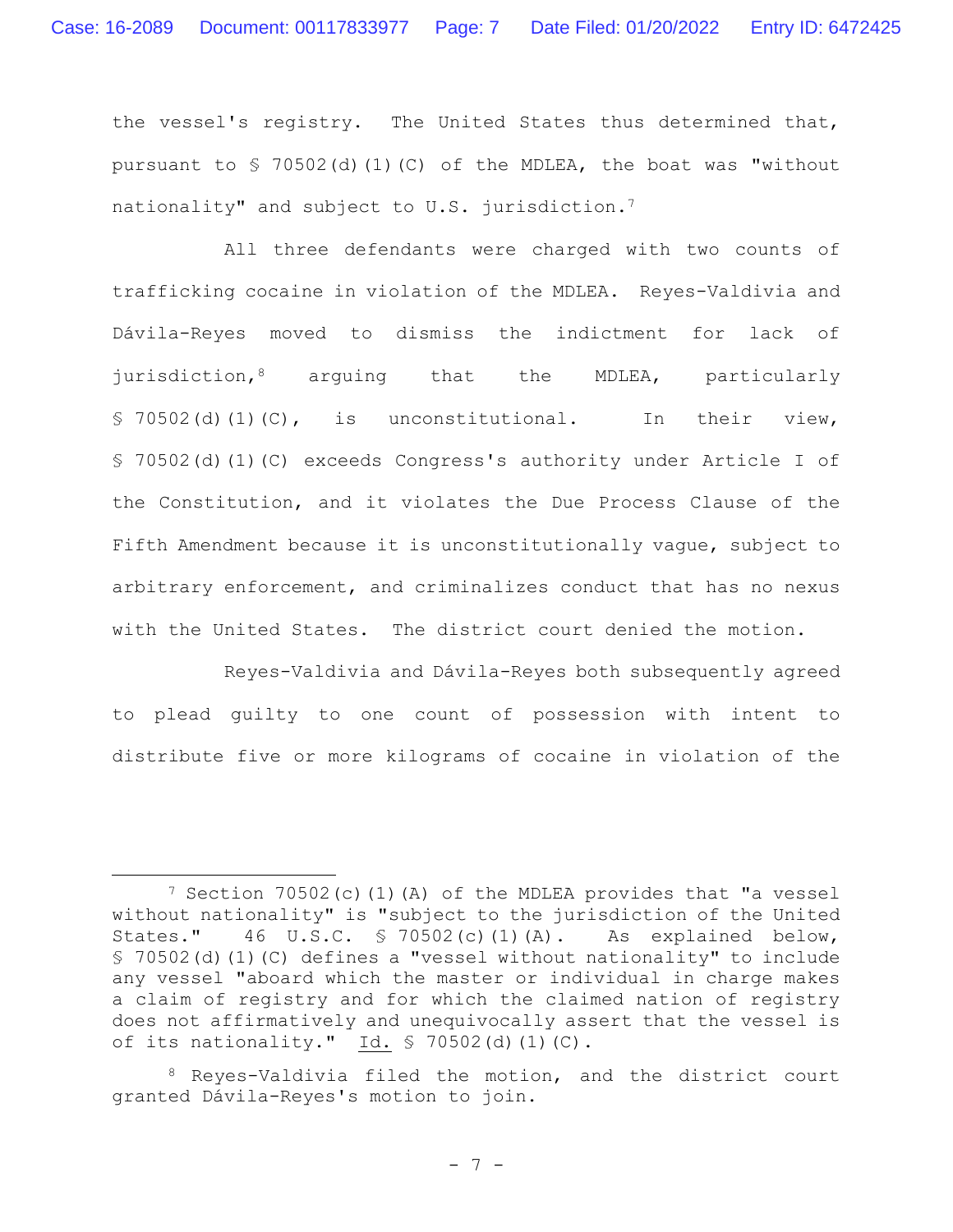MDLEA. See 46 U.S.C. § 70503(a)(1).<sup>9</sup> Both men agreed to waive appellate review if sentenced in accordance with the sentencing recommendation provisions in their plea agreements. Ultimately, the district court sentenced Dávila-Reyes consistently with his agreement (a 120-month term), but sentenced Reyes-Valdivia to a term longer than proposed in his agreement (70 months instead of 57) because it found that he should be given a two-level enhancement for being the "captain" of the vessel. See U.S.S.G. § 2D1.1(b)(3)(C).

Reyes-Valdivia's motion for reconsideration was denied. Both Reyes-Valdivia and Dávila-Reyes then appealed. We affirmed their convictions on the basis that the protective principle permitted their prosecution.

# **II.**

As noted, this court's en banc decision in United States v. Aybar-Ulloa led us to withdraw our prior opinion and reconsider appellants' claims. In Aybar-Ulloa, the en banc court held that "international law accepts the criminal prosecution by the United States of persons . . . who [are] seized by the United States while trafficking cocaine on a stateless vessel on the high seas." 987

<sup>9</sup> The third defendant also pleaded guilty to this count and was sentenced to a 57-month term of imprisonment. He did not file an appeal.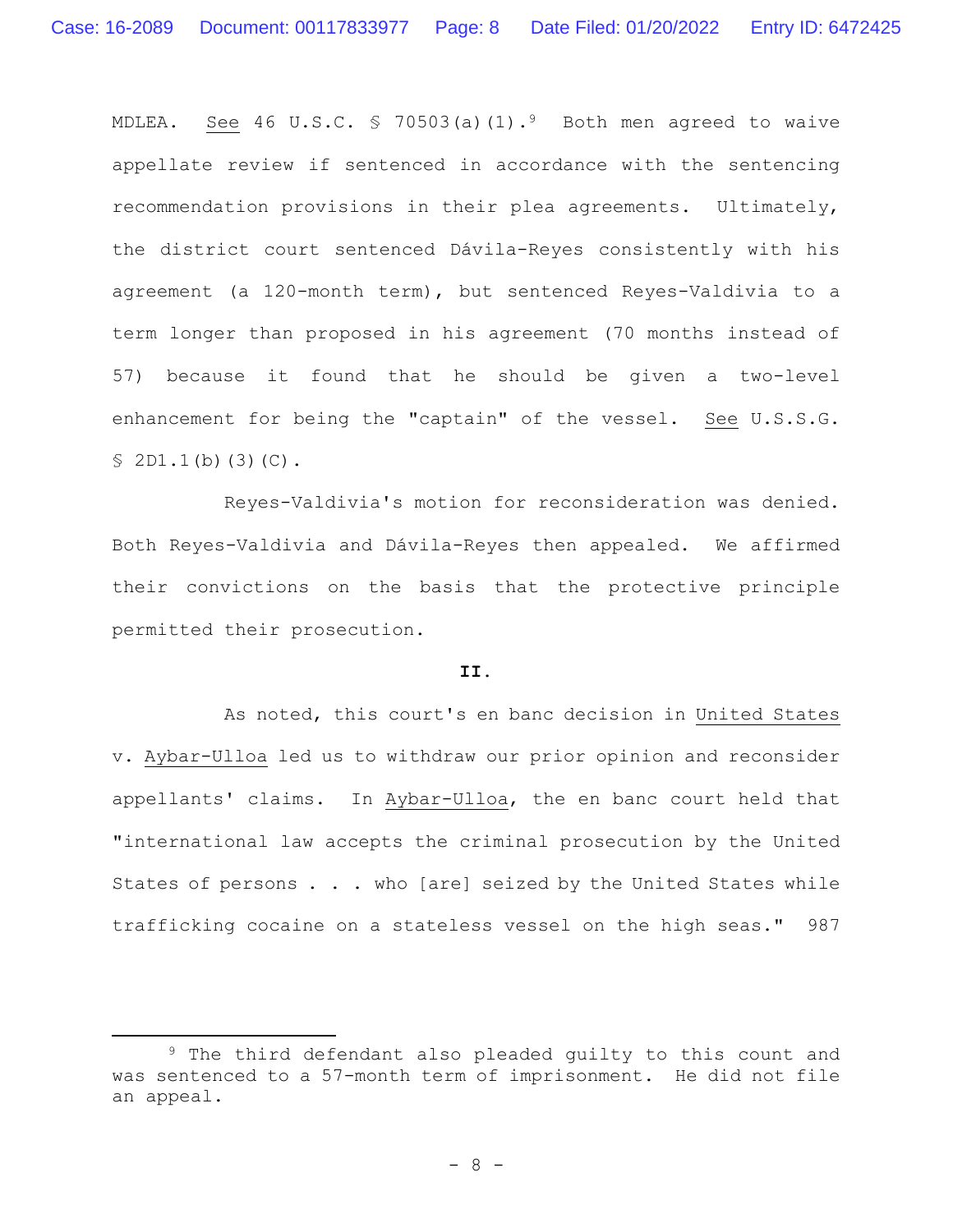F.3d at  $3.10$  In so holding, the court bypassed our circuit's precedent on the protective principle, which could have provided a straightforward basis for affirming the conviction, and instead addressed a more complex issue of international law. Notably, the en banc court did not achieve unanimity on the legal basis for U.S. jurisdiction over foreign nationals apprehended on vessels conceded to be stateless. See infra. The choice of a nonunanimous analytical path over reliance on the protective principle is one basis for our conclusion that Aybar-Ulloa weakened our circuit's protective principle jurisprudence.

In addition, statements in both the majority and concurring opinions in Aybar-Ulloa more directly suggest skepticism about applying the protective principle to a foreign vessel whose occupants are foreign nationals allegedly involved in drug trafficking, at least absent acquiescence by the flag nation. The majority observed that one of our primary precedents on the protective principle -- United States v. Cardales, 168 F.3d 548 (1st Cir. 1999) -- "can be read as applying only to the circumstance where a foreign flag nation consents to the application of United States law to persons found on that nation's flagged vessel." Aybar-Ulloa, 987 F.3d at 3. In our prior opinion

<sup>10</sup> Generally, there is a consensus that "high seas" denotes areas outside any country's territorial waters. See, e.g., United States v. Carvajal, 924 F. Supp. 2d 219, 234 (D.D.C. 2013), aff'd sub nom. United States v. Miranda, 780 F.3d 1185 (D.C. Cir. 2015).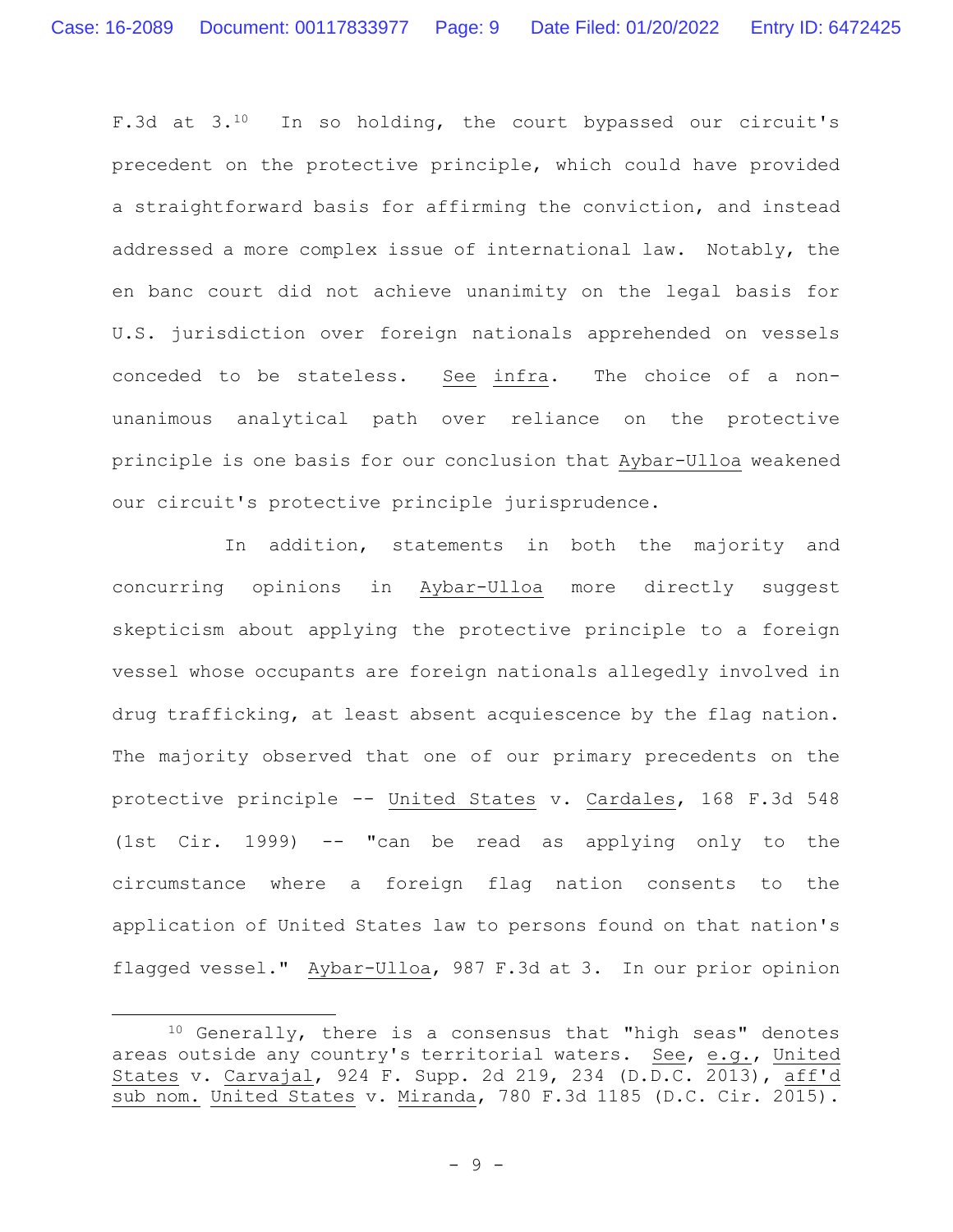in this case, we assumed that appellants' vessel was Costa Rican, as they had asserted, but we concluded that our precedent nonetheless required us to uphold their prosecution based on the protective principle. The Aybar-Ulloa majority's posited reading of Cardales, however, would foreclose reliance on the protective principle here because the record contains no consent from the Costa Rican government to the prosecution.

The Aybar-Ulloa concurring opinion aired an even broader uncertainty about the protective principle. In describing Aybar-Ulloa's contentions, the concurrence noted the long-ago observation by then-Judge Breyer that there is a "'forceful argument' against application of [the] protective principle to encompass drug trafficking on the high seas." Id. at 15 (Barron, J., concurring) (quoting United States v. Robinson, 843 F.2d 1, 3 (1st Cir. 1988) (Breyer, J.)); see also id. at 20 (referencing the same skepticism about the protective principle with a citation to Robinson). Both Aybar-Ulloa opinions, then, caused the panel to doubt its reliance on the protective principle to uphold Reyes-Valdivia and Dávila-Reyes's prosecution under the MDLEA. See also Aaron J. Casavant, In Defense of the U.S. Maritime Drug Law Enforcement Act: A Justification for the Law's Extraterritorial Reach, 8 Harv. Nat'l Sec. J. 191, 213 (2017) (noting that commentators have rejected the protective principle to support MDLEA prosecutions, "positing that 'the cases that see the MDLEA

 $- 10 -$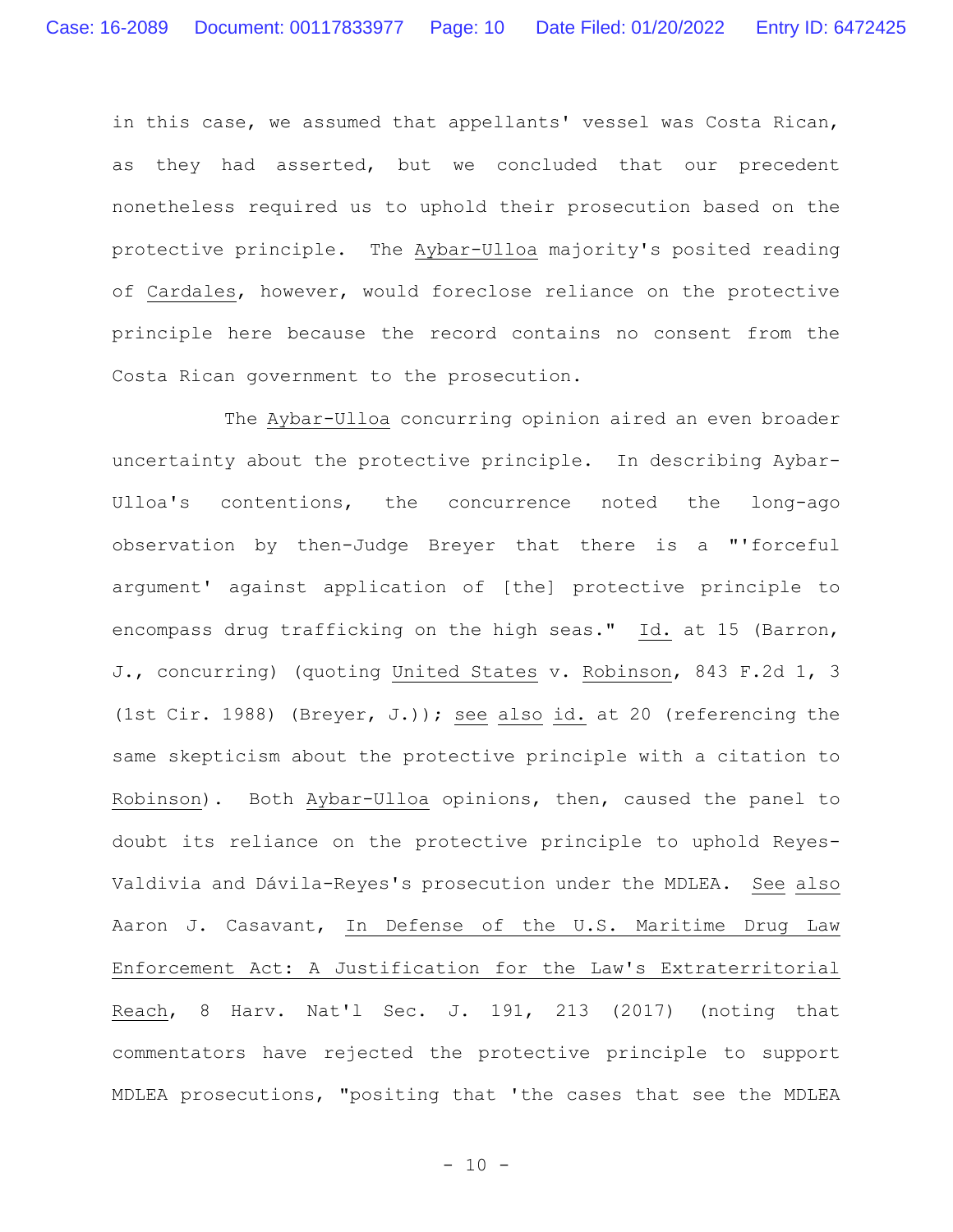as an exercise of protective jurisdiction fundamentally misconceive the principle'" (quoting Eugene Kontorovich, Beyond the Article I Horizon: Congress's Enumerated Powers and Universal Jurisdiction Over Drug Crimes, 93 Minn. L. Rev. 1191, 1231 (2009) (emphasis omitted))); but see id. at 222-23 (noting "a circuit split over whether the crime of maritime drug trafficking warrants the use of the protective principle"); id. at 225 (stating that "the protective principle of international law is broad enough to encompass maritime drug trafficking").

Apart from any reference to the protective principle, both Aybar-Ulloa opinions include statements indicating that the prosecution of a foreign national seized on the high seas under U.S. drug-trafficking laws would not be proper unless the targeted activity and seizure occurred on a stateless vessel. The majority, for example, concludes a passage on the reasonable expectations of "those who set out in stateless vessels" by noting: "Simply put, if a person intent on drug trafficking on the high seas wants to be prosecuted in his own country should he be caught, he should sail under that country's flag." Aybar-Ulloa, 987 F.3d at 9. The majority subsequently describes its holding as limited "to vessels flouting order and custom on the high seas by eschewing the responsibilities and protections of the flag-state system." Id. at 13; see also id. at 8 (quoting United States v. Furlong, 18 U.S. (5 Wheat.) 184, 198 (1820), for the proposition that "the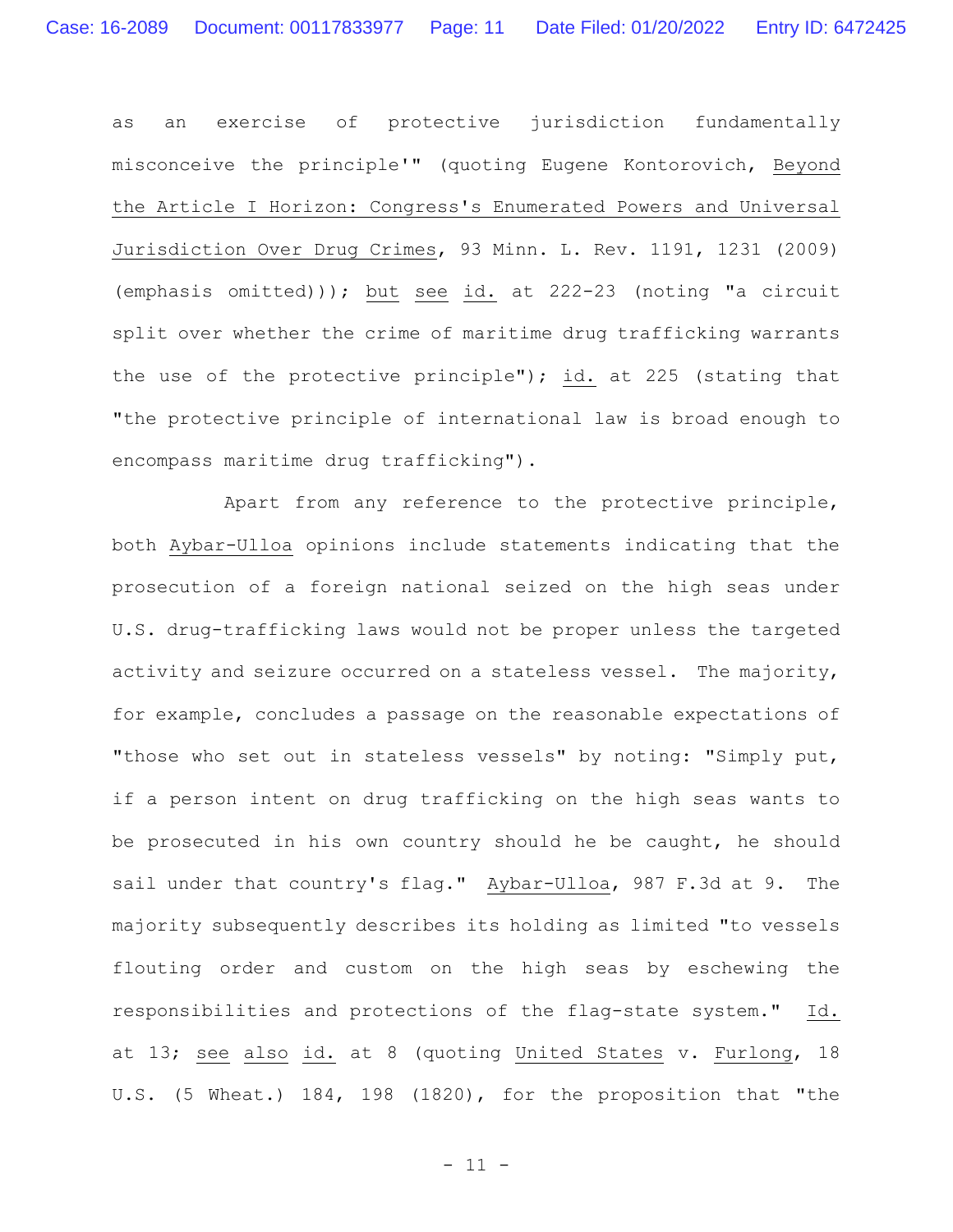distinction between foreign vessels and stateless vessels serves to avoid 'offensive interference with the governments of other nations'"). In the same vein, the concurring opinion in Aybar-Ulloa notes the "fair amount of support" for the view that Congress lacks authority under Article I's Define and Punish Clause "to subject foreign nationals to our criminal laws" for acts occurring on foreign vessels on the high seas. Id. at 15 (Barron, J., concurring).<sup>11</sup>

In sum, we see in Aybar-Ulloa multiple signals that the majority of judges on our court do not view the protective principle as supporting U.S. jurisdiction over drug-trafficking

[e]ven if we were to assume that the law of nations places limits on Congress's power under the Define and Punish Clause to subject foreign nationals on foreign vessels in international waters to our domestic criminal laws, and even if we were to assume that the United States may not assert protective jurisdiction over drug trafficking merely because it occurs on stateless vessels in international waters, see Robinson, 843 F.2d at 3-4.

<sup>&</sup>lt;sup>11</sup> Elsewhere, the Aybar-Ulloa concurrence notes that "the application of the MDLEA to Aybar[-Ulloa]'s conduct in this case" -- i.e., conduct aboard a stateless vessel -- would likely be consistent with international law,

<sup>987</sup> F.3d at 20. Although the Aybar-Ulloa concurrence does not take a position on those hypotheticals, we view them -- and the reiterated citation to Robinson -- to indicate a level of doubt about the applicability of the protective principle, at a minimum, to drug-trafficking activity by foreign nationals on foreign vessels.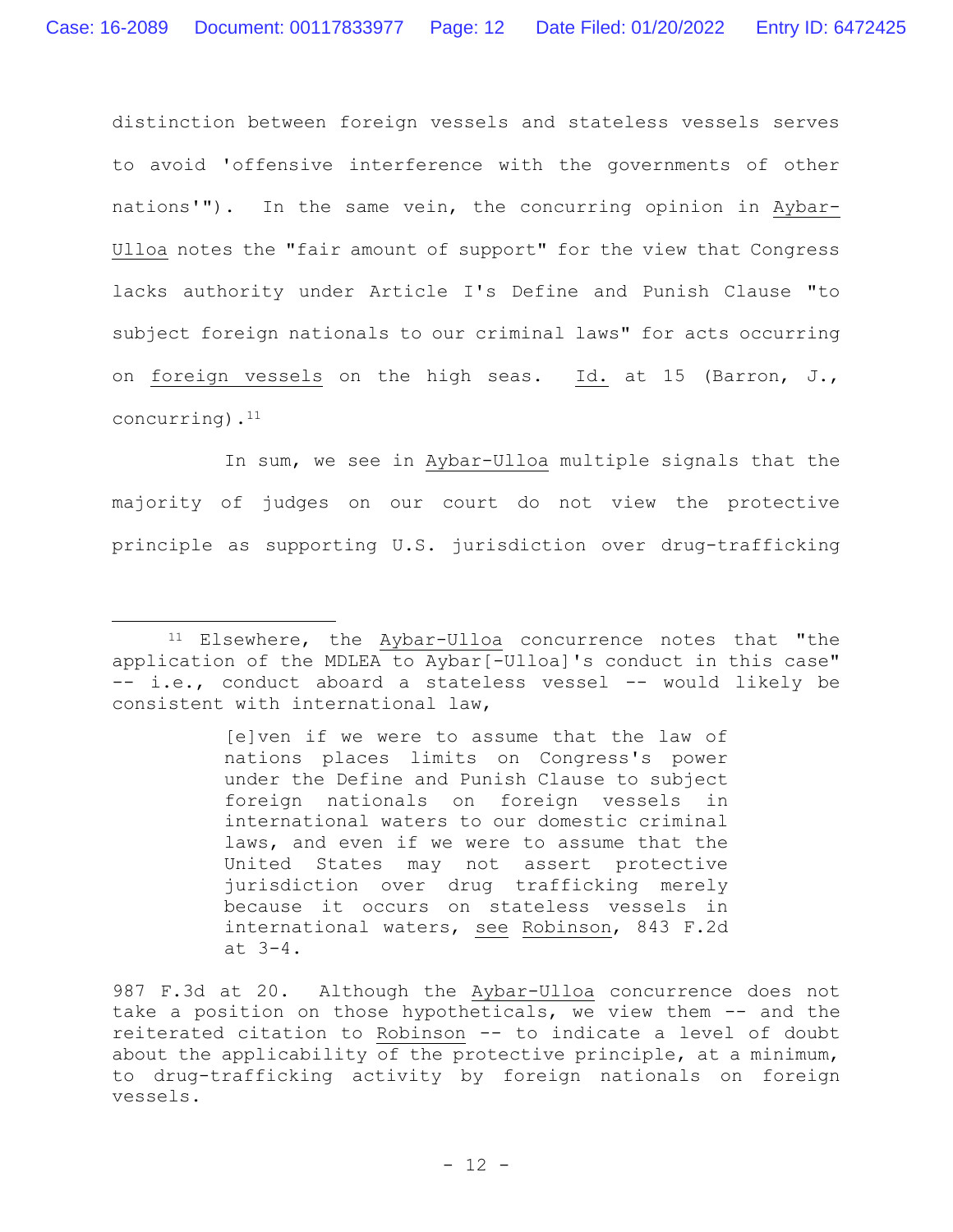activity conducted on the high seas by foreign nationals on foreign vessels.12 Hence, in light of Aybar-Ulloa, we decline to rely on the protective principle to uphold appellants' convictions. Rather, the question we must answer is whether -- as the United States claims -- appellants' vessel was properly deemed stateless, bringing the vessel and its occupants within the scope of the holding in Aybar-Ulloa.

Before addressing that question, however, we review and elaborate on our reasons, set forth in the withdrawn panel opinion, for rejecting the government's argument that appellants waived their claims of constitutional error. See Dávila-Reyes, 937 F.3d at 60-61.

# **III.**

The government contends that Reyes-Valdivia and Dávila-Reyes waived their right to appeal in two distinct ways: by the express appellate waiver provisions in their plea agreements and by entry of unconditional guilty pleas to drug trafficking in violation of the MDLEA. With respect to Reyes-Valdivia, the government is wrong in arguing that his appeal is barred by his plea agreement. As described above, the district court declined

 $12$  Of course, consent by the flag nation changes the calculus, as acknowledged by one commentator who has advocated for use of the protective principle in the context of drug-trafficking on the high seas. See Casavant, supra, at 223 (noting that "consent of the flag or coastal state" is a "check on the exercise of U.S. criminal jurisdiction").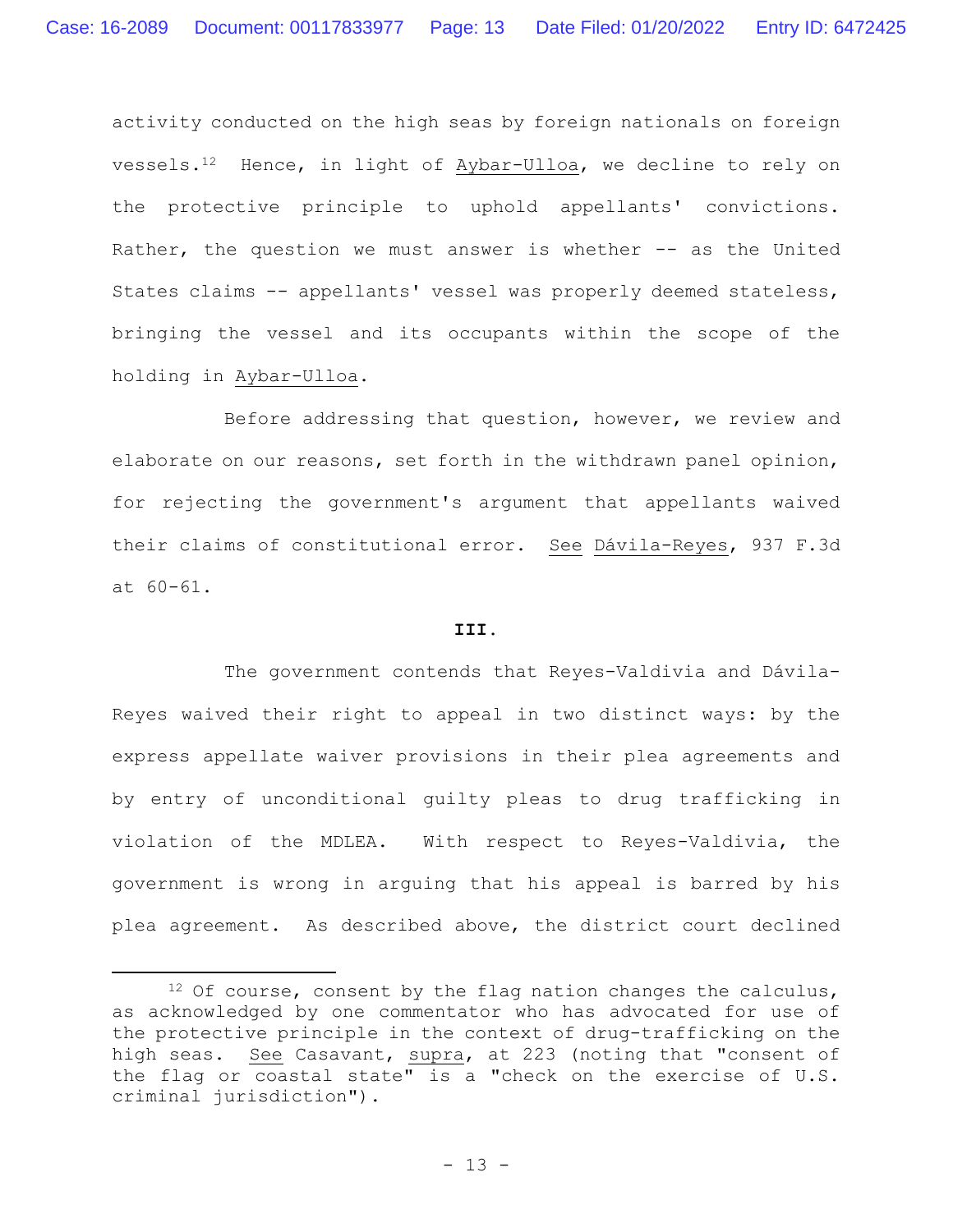to follow the parties' recommended term of 57 months and instead sentenced him to a 70-month term of imprisonment. Because Reyes-Valdivia's sentence exceeded the recommendation, the waiver provision plainly does not apply.<sup>13</sup>

Dávila-Reyes, however, received a 120-month sentence that aligns with the recommendation in his plea agreement. He argues that, despite the enforceable waiver, we should exercise our inherent authority to consider his claims to avoid "a miscarriage of justice." United States v. Teeter, 257 F.3d 14, 25-26 (1st Cir. 2001). He contends that his appeal raises "important questions of law and [of] first impression" -- including the constitutionality of  $\frac{1}{2}$  70502(d)(1)(C) of the MDLEA -- and that preventing him from bringing his appeal would be unjust.

We agree that the constitutional issue Dávila-Reyes raises is significant and that the other factors allowing us to exercise our discretion to disregard the appellate waiver also are sufficiently present. See, e.g., United States v. Ortiz-Vega, 860 F.3d 20, 27-28 (1st Cir. 2017). Particularly important is the lack of prejudice to the government, given Reyes-Valdivia's

<sup>13</sup> The government contends that Reyes-Valdivia is nonetheless bound by the waiver provision because he failed to explain in his opening brief why it is inapplicable. However, it is apparent on the face of the plea agreement that Reyes-Valdivia was not sentenced in accordance with the sentencing recommendation provision, and he was not obligated to make that obvious point in his opening brief. See United States v. Colón-Rosario, 921 F.3d 306, 310-11 (1st Cir. 2019).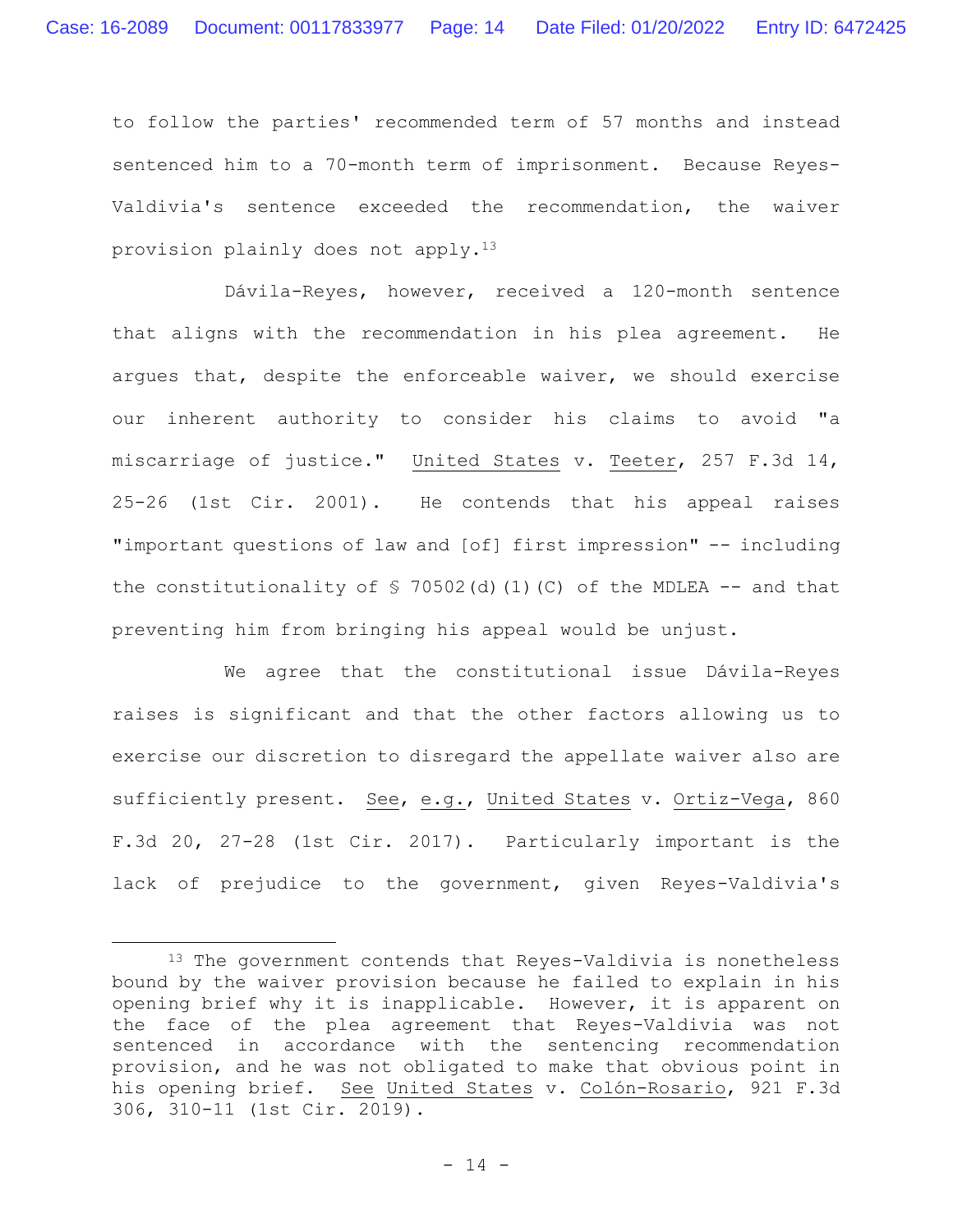presentation of the same issues as Dávila-Reyes. See id. at 27. Moreover, the potential for relief should not depend on the happenstance that the district court added an enhancement to Reyes-Valdivia's sentence. Thus, we exercise our discretion and decline to enforce Dávila-Reyes's appellate waiver.

Nor do appellants' guilty pleas foreclose their right to challenge the constitutionality of the MDLEA. The Supreme Court held in Class v. United States that "a guilty plea by itself" does not bar "a federal criminal defendant from challenging the constitutionality of the statute of conviction on direct appeal." 138 S. Ct. 798, 803 (2018). In their briefing and oral argument, appellants present claims that are permissible under Class. Although they conceded through their guilty pleas that the MDLEA, by its terms, allows the government to prosecute them under U.S. law, they argue that Congress exceeded constitutional limits with the enactment of the applicable provision. In other words, appellants contend that their convictions were within the scope of the statute but nonetheless unconstitutional. Such claims may proceed notwithstanding an unconditional guilty plea. See id. at 805 (holding that a guilty plea does not bar claims that challenge "the Government's power to criminalize [the defendant's] (admitted) conduct" because "[t]hey thereby call into question the Government's power to 'constitutionally prosecute him'" (quoting United States v. Broce, 488 U.S. 563, 575 (1989))).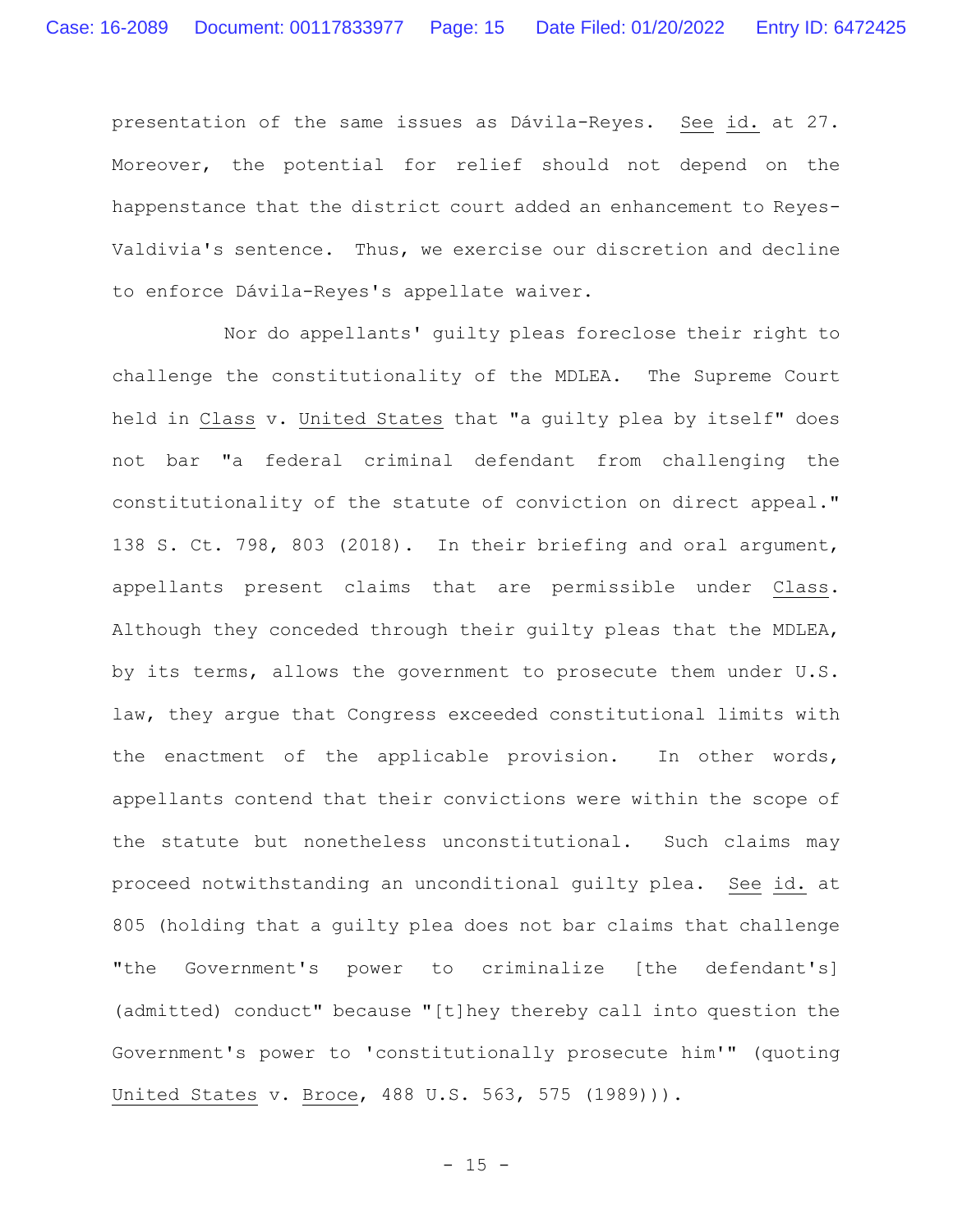The government asserts that Class does not apply here because appellants "admitted without qualification that their vessel was one 'subject to the jurisdiction of the United States,'" without limiting the basis for jurisdiction to  $\frac{1}{5}$  70502(d)(1)(C) (whose text is reproduced in footnote 7).<sup>14</sup> Appellee's Supp. Br. at 18-19. In making that assertion, the government cites to the appellants' general acknowledgment of guilt at their change-ofplea hearing but disregards their specific admissions. The prosecution -- and, accordingly, appellants' admissions of guilt -- was premised on their vessel's statelessness under § 70502(d)(1)(C). The indictment stated generally that jurisdiction was based on appellants' vessel being one without

<sup>&</sup>lt;sup>14</sup> The statutory phrase "a vessel subject to the jurisdiction of the United States" in the MDLEA concerns legislative jurisdiction -- in other words, Congress's authority to enact legislation "regulat[ing] drug trafficking on [] ships" -- rather than the subject-matter jurisdiction of the federal courts. United States v. González, 311 F.3d 440, 443 (1st Cir. 2002); see also United States v. Prado, 933 F.3d 121, 130 (2d Cir. 2019) (adopting and elaborating on this interpretation and rejecting the alternative approach of other circuits). But see United States v. Miranda, 780 F.3d 1185, 1192 (D.C. Cir. 2015) (agreeing with the Fifth and Eleventh Circuits that "the question of whether a vessel is 'subject to the jurisdiction of the United States' is a matter of subject-matter jurisdiction"). "Unlike Congress's employment in other statutes of one-factor jurisdictional elements such as 'by a Federal Reserve Bank,' or 'affect[ing] interstate commerce,' the facts that may cause a vessel to be 'subject to the jurisdiction of the United States' [under the MDLEA] involve numerous complex alternatives, which are spelled out at length in § 70502 under 'Definitions.'" Prado, 933 F.3d at 149. Although appellants assert that their challenge to their prosecution implicates subject-matter jurisdiction, our precedent, as noted above, holds otherwise.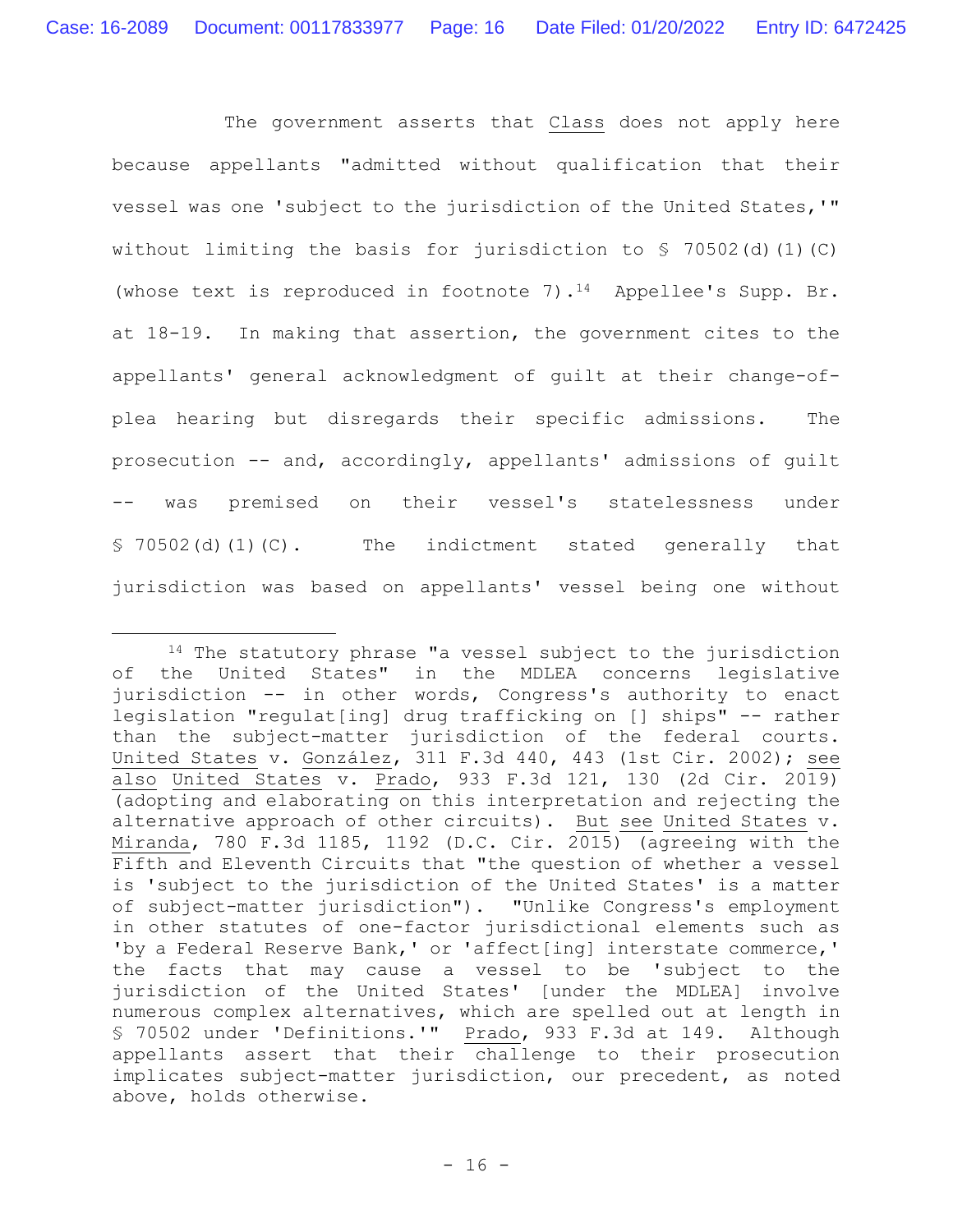nationality, see 46 U.S.C. § 70502(c)(1)(A),<sup>15</sup> but the Department of State Certification that subsequently was filed specified that "the Government of the United States determined the vessel was without nationality in accordance with 46 U.S.C. § 70502(d)(1)(C)," Reyes-Valdivia, ECF No. 46-2, at 3 (Mar. 25, 2016) (Dep't of State Certification) (emphasis added). Appellants' plea agreements also identified § 70502(c)(1)(A) - i.e., the subsection referring to vessels "without nationality" - - as the basis for U.S. jurisdiction, see id., ECF Nos. 68, 72, at 1-2 (Apr. 4, 2016), and the "Government's Version of the Facts," incorporated into those agreements, set forth the facts concerning the vessel's status in language tracking the requirements of § 70502(d)(1)(C): the master's claim of Costa Rican nationality and the response from the government of Costa Rica "that it could neither confirm nor refute the registry of the suspect vessel," id. at 11. The same facts were recounted by the government at the change-of-plea hearing. See id., ECF No. 117, at 26 (Oct. 3, 2016).<sup>16</sup> The government's Motion in Limine and Memorandum of Law

<sup>15</sup> As previously noted, § 70502(c)(1) lists "a vessel without nationality" among the list of vessels that are "subject to the jurisdiction of the United States." 46 U.S.C. § 70502(c)(1)(A). Other types of vessels on the list include "a vessel registered in a foreign nation if that nation has consented or waived objection to the enforcement of United States law by the United States," id.  $$70502(c)(1)(C)$ , and "a vessel in the customs waters of the United States," id. § 70502(c)(1)(D).

<sup>16</sup> At the plea hearing, the government was asked to "give a brief explanation of the theory to be presented to prove each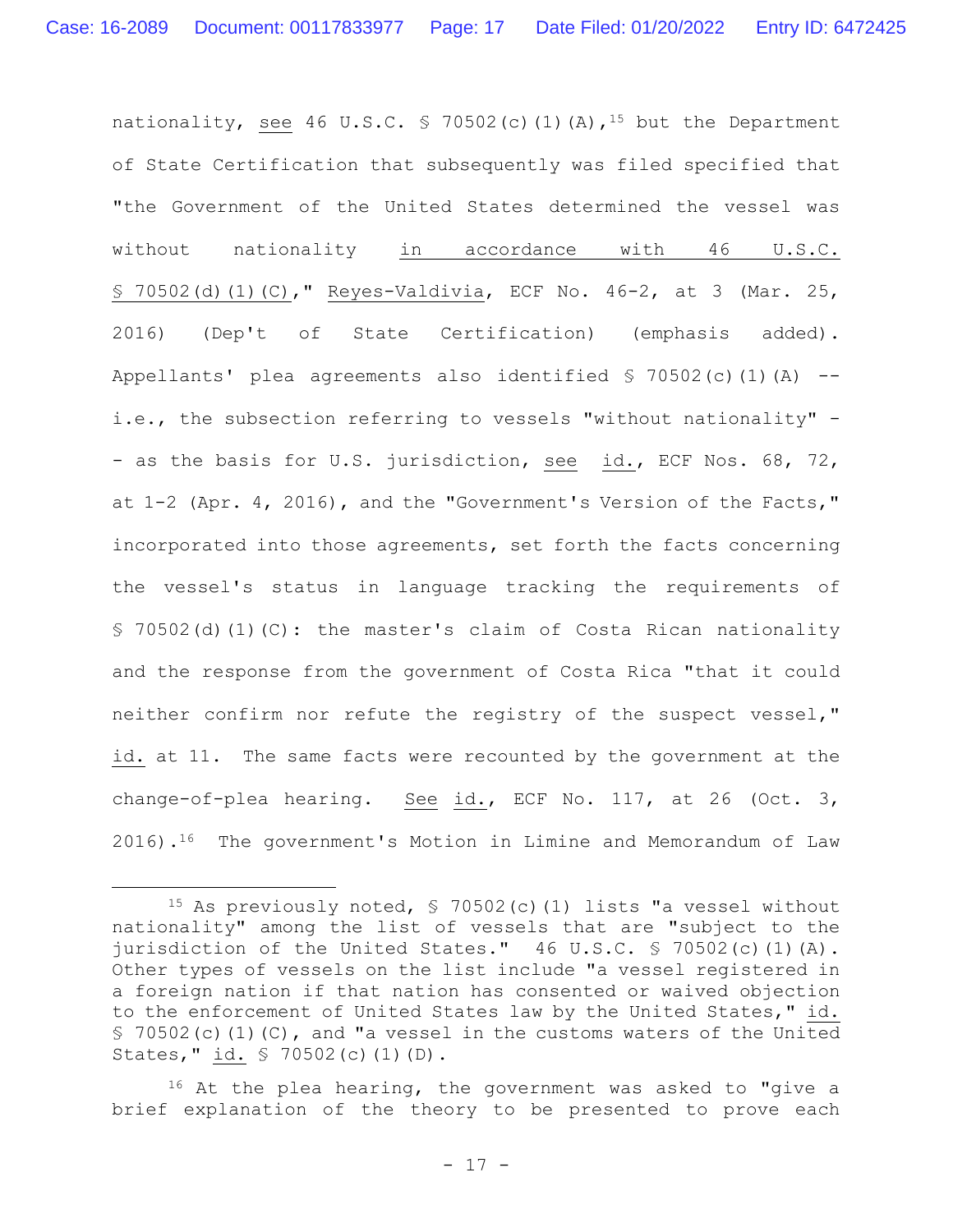in Support of Jurisdiction<sup>17</sup> likewise asked the district court to "find, as a matter of law, that [appellants'] vessel was subject to the jurisdiction of the United States, as defined in . . . Sections 70502(c)(1)(A) and (d)(1)(C)." Id., ECF No. 46, at 4 (Mar. 25, 2016).<sup>18</sup>

Defendant guilty if a trial were to be held." Id. at 25. In relevant part, the prosecutor stated:

> The vessel was tracked by aircraft and eventually came to a stop. The U.S. Coast Guard boarding team approached the vessel and commenced right of approach questioning.

> The master claimed Costa Rican nationality for the vessel but provided no registration[] paperwork, and there was no indicia of nationality on the vessel.

> The Government of Costa Rica was approached. They responded they could neither confirm nor refute the registry of [the] suspect vessel.

> The vessel was determined to be one without nationality.

Id. at 25-26.

17 In a 1996 amendment to the MDLEA, Congress stated that jurisdictional issues under the statute "are preliminary questions of law to be determined solely by the trial judge." 46 U.S.C. § 70504(a); see also González, 311 F.3d at 442-43. Appellants moved to change their pleas a week after the government filed the Motion in Limine, and the district court therefore did not rule on it. See Reyes-Valdivia, ECF Nos. 59, 63 (Apr. 1, 2016).

<sup>18</sup> The government has continued to rely on  $\frac{18}{10}$  70502(d)(1)(C) before us. In its initial brief, the government quoted the provision in full and then described appellants' admission consistently with the provision's terms -- i.e., "that Costa Rica did not confirm the registry of their vessel (which had no indicia of nationality) and that their vessel was determined to be one without nationality." Appellee's Br. at 36. In addition, in asserting that the MDLEA provided sufficient and unambiguous notice of the MDLEA's applicability to appellants, the government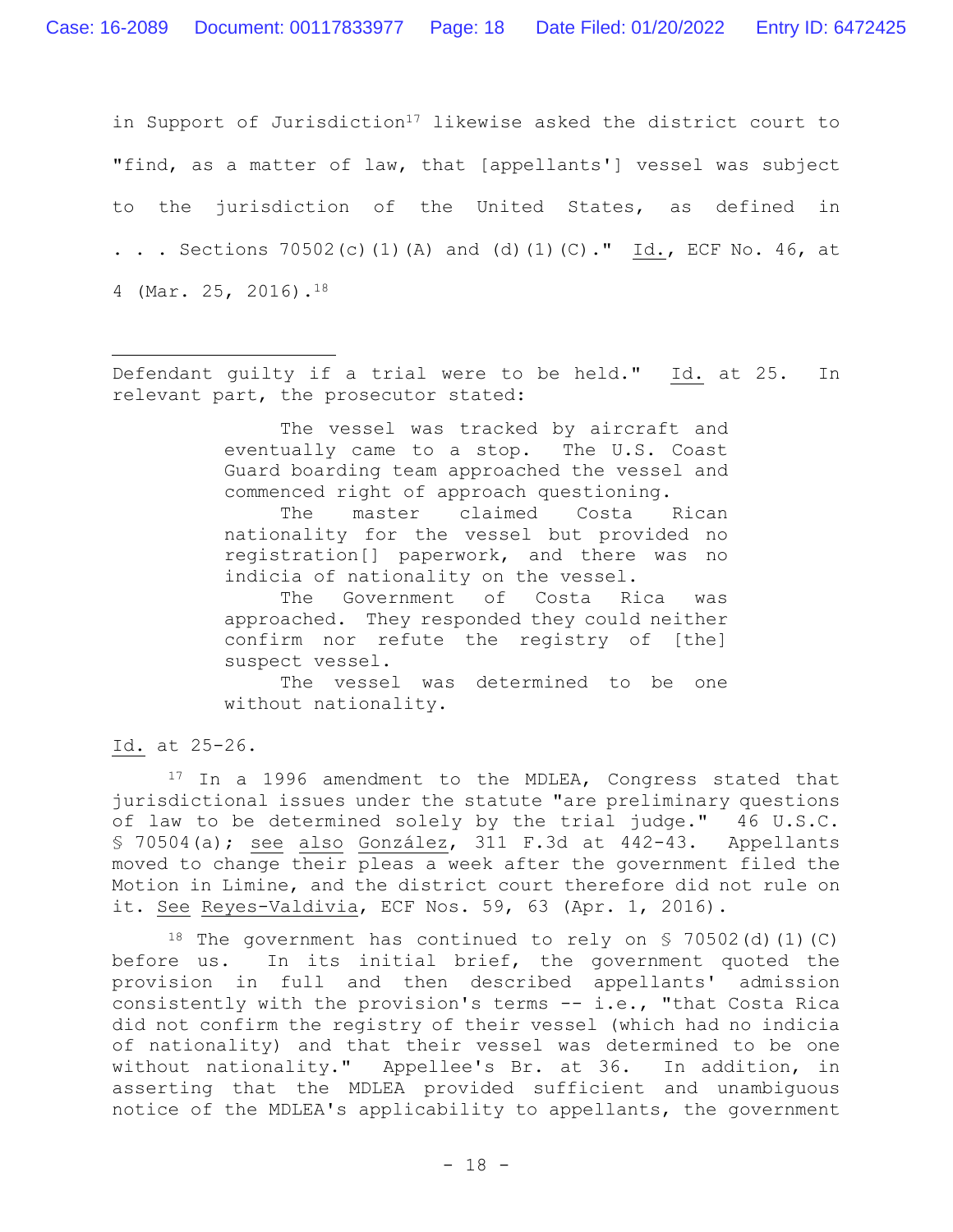Appellants thus pleaded guilty based on the government's assertion of jurisdiction pursuant to  $\frac{1}{2}$  70502(d)(1)(C), in accordance with the facts stated in their plea agreements. In other words, they admitted that they "did what the indictment alleged" and that the government accurately described the facts giving rise to U.S. jurisdiction under § 70502(d)(1)(C). Class, 138 S. Ct. at 804. Hence, their challenge to the constitutionality of § 70502(d)(1)(C) does not "contradict the terms of the indictment or the written plea agreement," and, as in Class, the constitutional claim can "be 'resolved without any need to venture beyond th[e] record.'" Id. (quoting Broce, 488 U.S. at 575). Appellants' constitutional challenge is premised on the facts set forth by the government and legal principles that, they claim, invalidate § 70502(d)(1)(C)'s definition of a "vessel without nationality" as a basis for subjecting them to U.S. jurisdiction. We need not go outside the existing record to address that question of law. Consequently, appellants' guilty pleas do not bar this direct appeal. See id. at 805.

The government also appears to argue, however, that it is entitled to sidestep appellants' claim that § 70502(d)(1)(C) is

stated: "The absence of an assertion by the Costa Rican government rendered the Appellants' boat a 'vessel without nationality,' [46 U.S.C.] § 70502(d)(1), and thus a 'vessel subject to the jurisdiction of the United States,' id. § 70502(c)(1)(A)." Id. at 38.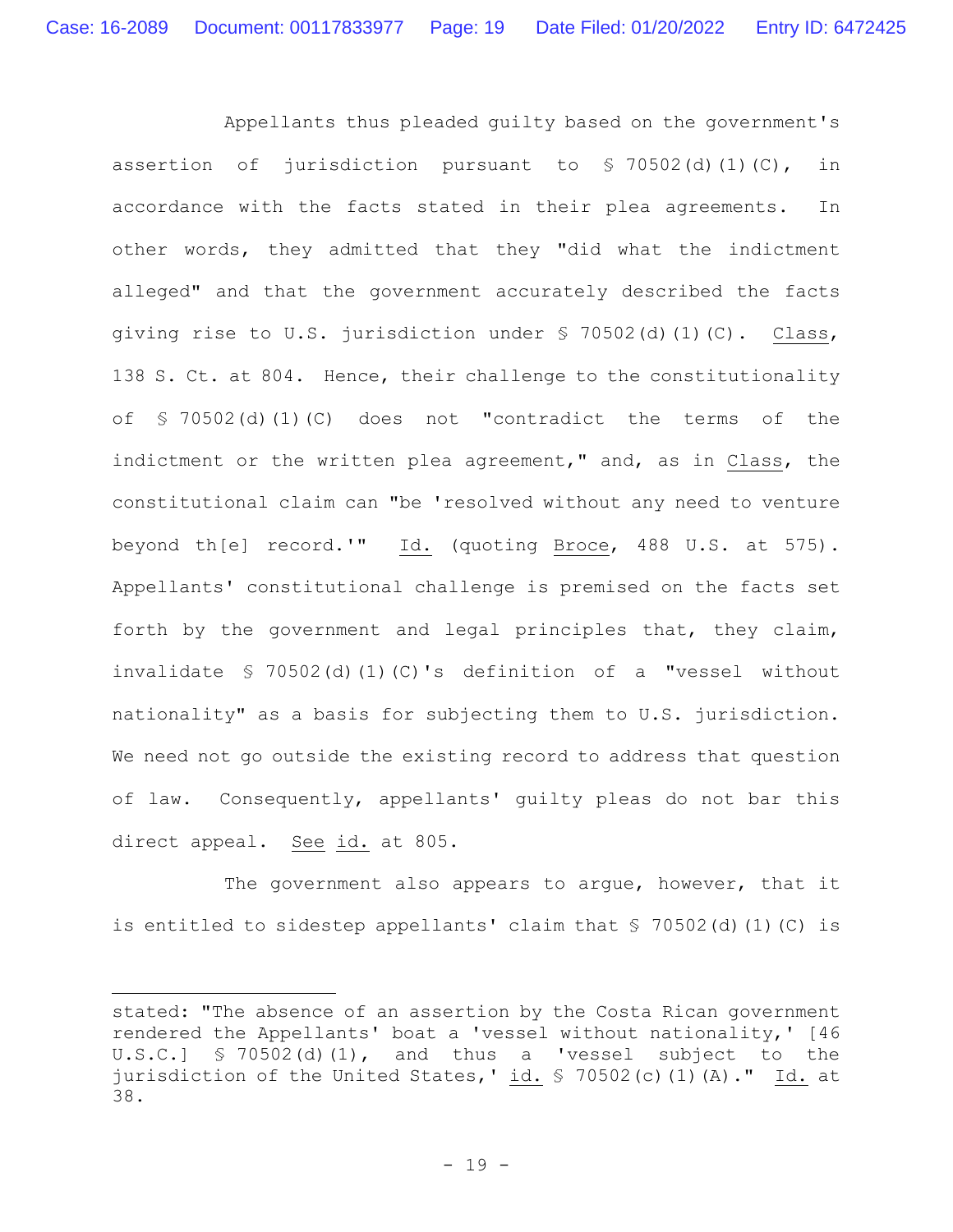unconstitutional because, it says, their vessel could have been deemed without nationality based on other jurisdictional theories and other facts. In its supplemental brief, the government asserts that Reyes-Valdivia's failure to produce registration paperwork or otherwise substantiate his verbal claim of nationality would suffice to "render[] the vessel stateless as a matter of domestic and international law." Appellee's Supp. Br. at 9 (emphasis omitted).<sup>19</sup> The government further notes that the vessel could be deemed stateless because it "had no indicia of nationality other than the master's say-so, and even he presented conflicting information, having initially stated the vessel had no nationality." Id. at 11 (internal quotation marks omitted). But these jurisdictional theories are not the basis on which the government relied to arrest and prosecute appellants, and to obtain their guilty pleas. The defendants therefore had no reason or opportunity to consider those rationales for deeming their vessel stateless before deciding to forgo their right to contest the MDLEA charges,<sup>20</sup> which relied on the undisputed facts establishing

<sup>&</sup>lt;sup>19</sup> This theory also plays a part in the government's defense of  $\frac{1}{2}$  70502(d)(1)(C), and we address it in that context in Section V.C.

<sup>20</sup> In his supplemental brief, Reyes-Valdivia challenges the government's assertion that the vessel bore no indicia of nationality. He contends that "[p]hotos of the vessel clearly show the civil ensign of Costa Rica painted, albeit vertically, on the port and starboard sides of the ship's bow," and he points out that "the Costa Rica ensign was prominent enough for a Marine Patrol Aircraft ['MPA'] to recognize it from overhead."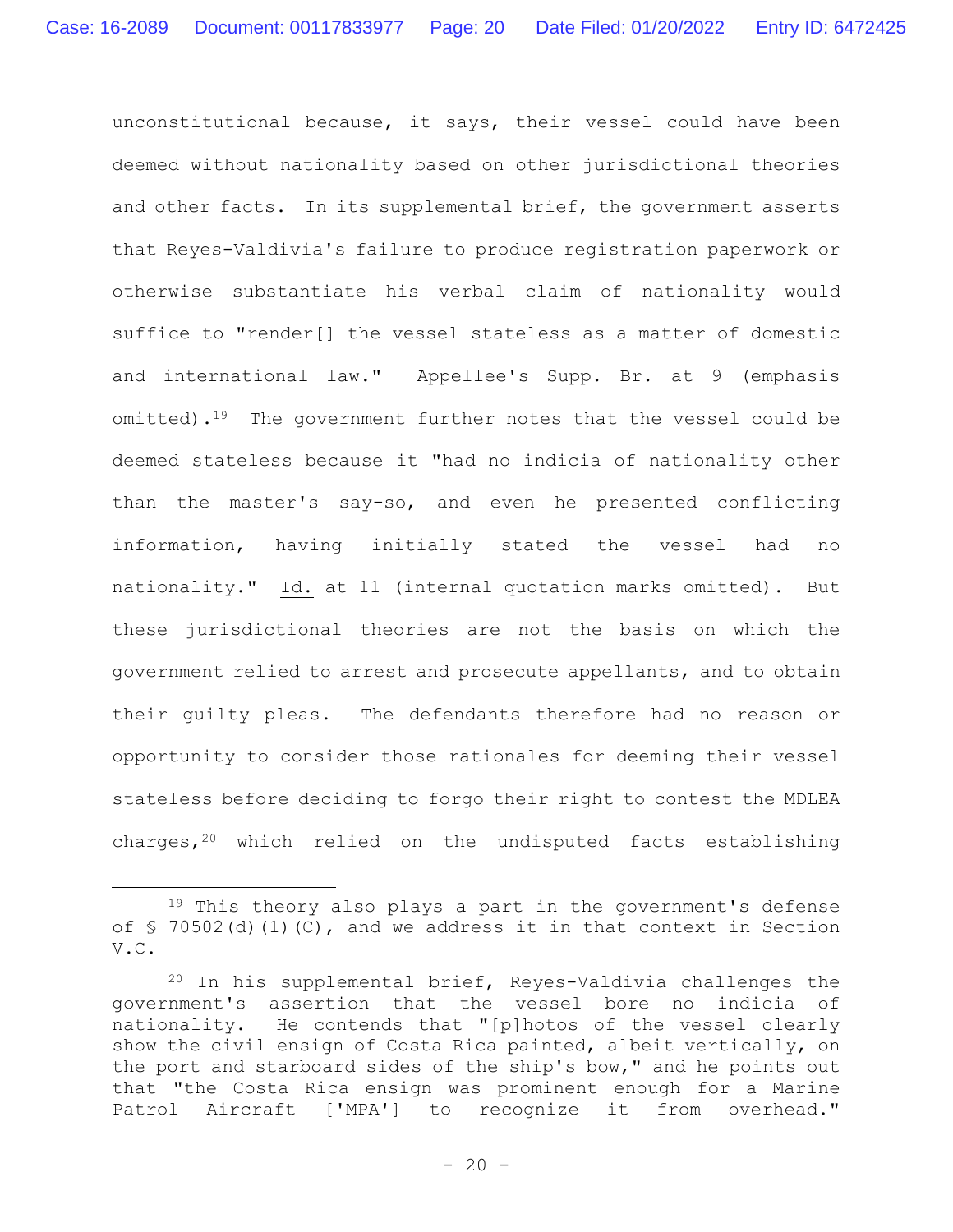statelessness under  $\frac{1}{2}$  70502(d)(1)(C).<sup>21</sup> It is now simply too late for the government to proffer alternative bases for jurisdiction. Cf. United States v. Mitchell-Hunter, 663 F.3d 45, 50 n.7 (1st Cir. 2011) (stating that jurisdiction under the MDLEA may be established "any time prior to trial" (emphasis added)).

In sum, neither of the government's waiver-of-appeal arguments has merit.

 $21$  We also note that the government has argued, on the one hand, that "[t]he MDLEA is . . . clear about how the United States decides whether a vessel is stateless," citing 46 U.S.C. § 70502(d), Appellee's Br. at 35, but, on the other hand, has not identified a statutory provision that matches its newly offered theories of jurisdiction. As described more fully infra, the two other circumstances for classifying a vessel as "without nationality" expressly stated in  $\frac{1}{2}$  70502(d)(1) -- the denial of a claim by the named country and the master's refusal to make a claim upon request -- do not apply here. See 46 U.S.C. § 70502(d)(1)(A), (B). Although § 70502(d)(1)'s categories of stateless vessels are non-exclusive (the provision states that "the term 'vessel without nationality' includes" the three listed examples (emphasis added)), the government cannot reasonably expect defendants to assess their options if it invokes a particular statutory basis for jurisdiction but reserves the right to shift theories -- including to theories beyond the statute's express language.

Appellants' Supp. Br. at 18 n.4. The assertion of visibility from the air was based on the statement of Customs Officer Luis Rosado recounting that the MPA had detected a go-fast vessel "with a Costa Rican flag painted on the bow." Reyes-Valdivia, ECF No. 46-1, at 1 (Mar. 25, 2016). The government properly points out that appellants admitted in their plea agreements to a version of the facts stating that their vessel bore no indicia of nationality and argues that appellants "may not pursue any contention on appeal that 'would contradict' that admission." Appellee's Supp. Response Br. at 5 (quoting United States v. Sarmiento-Palacios, 885 F.3d 1, 4 (1st Cir. 2018)). However, the government, too, must abide by the facts on which it relied to obtain appellants' pleas.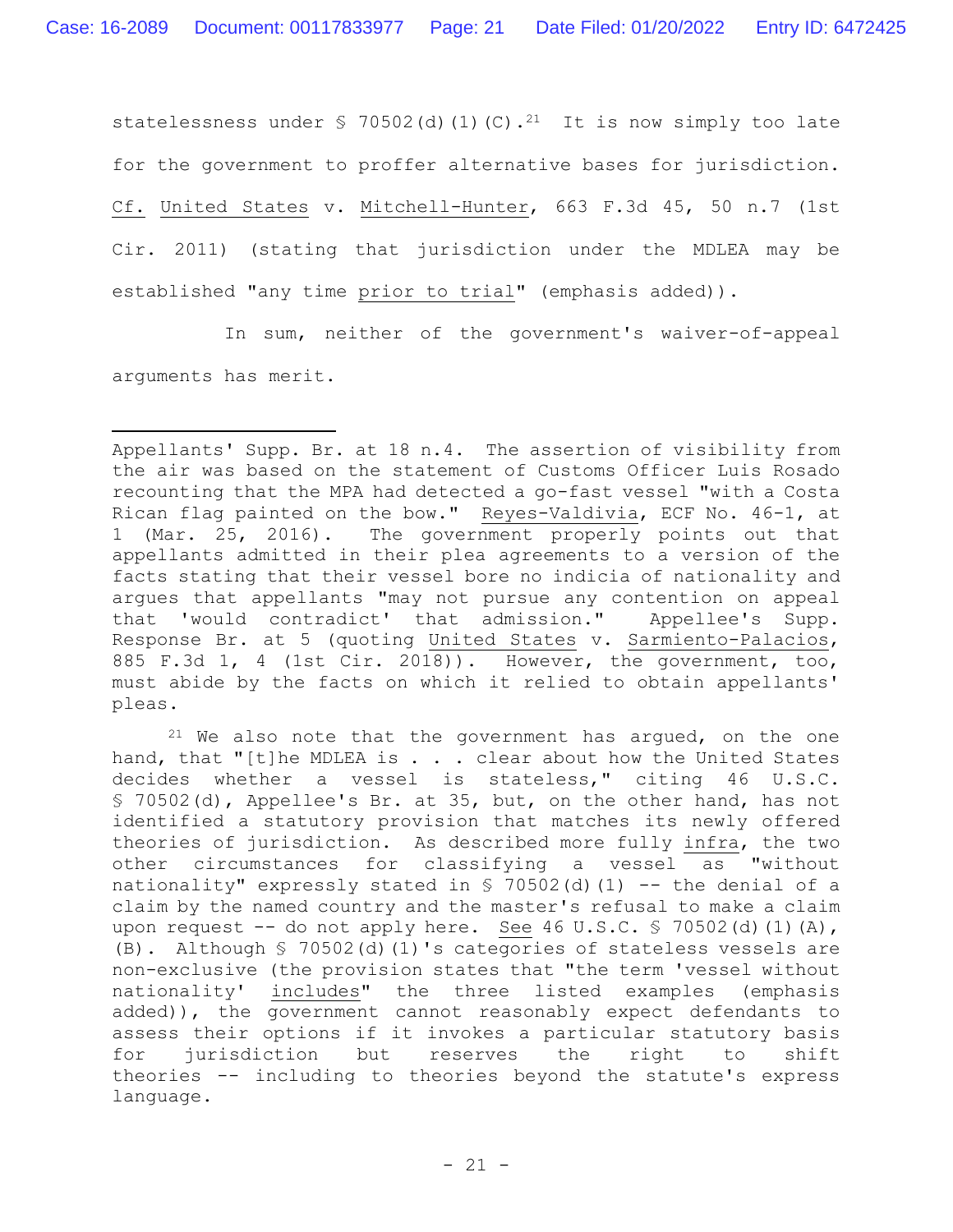#### **IV.**

We must consider one last issue before reaching the merits of appellants' claims. As our colleague notes in his concurrence, the jurisdictional provision relied on by the government to prosecute appellants, 46 U.S.C. § 70502(d)(1)(C), refers to a vessel master's having made a claim of registry, but Reyes-Valdivia claimed Costa Rican nationality, not registry. The parties initially appeared to agree that § 70502(d)(1)(C) nonetheless applies to the facts of this case. In a supplemental brief submitted in response to questions from the court, however, appellants argued for the first time that the provision is inapt where the master of the vessel asserts only a nationality claim.

We are unpersuaded that this distinction between a claim of registry and a claim of nationality provides a basis for vacating appellants' convictions. Although the terms "nationality" and "registry," in formal usage, are not interchangeable, $22$  the MDLEA treats them as such throughout

 $22$  In general, the "nationality" of a vessel refers to the country that has certain "international rights and duties . . . in connection with a given ship and its users." Herman Meyers, The Nationality of Ships 129 (1967). The term "registration" refers to the recording of nationality "on land and under the supervision of a government body." Id.; see also id. at 129-30 ("The purpose of a register is to declare the nationality of a vessel engaged in trade with foreign nations, and to enable her to assert that nationality wherever found." (quoting The Mohawk, 70 U.S. (3 Wall.) 566, 571 (1865))).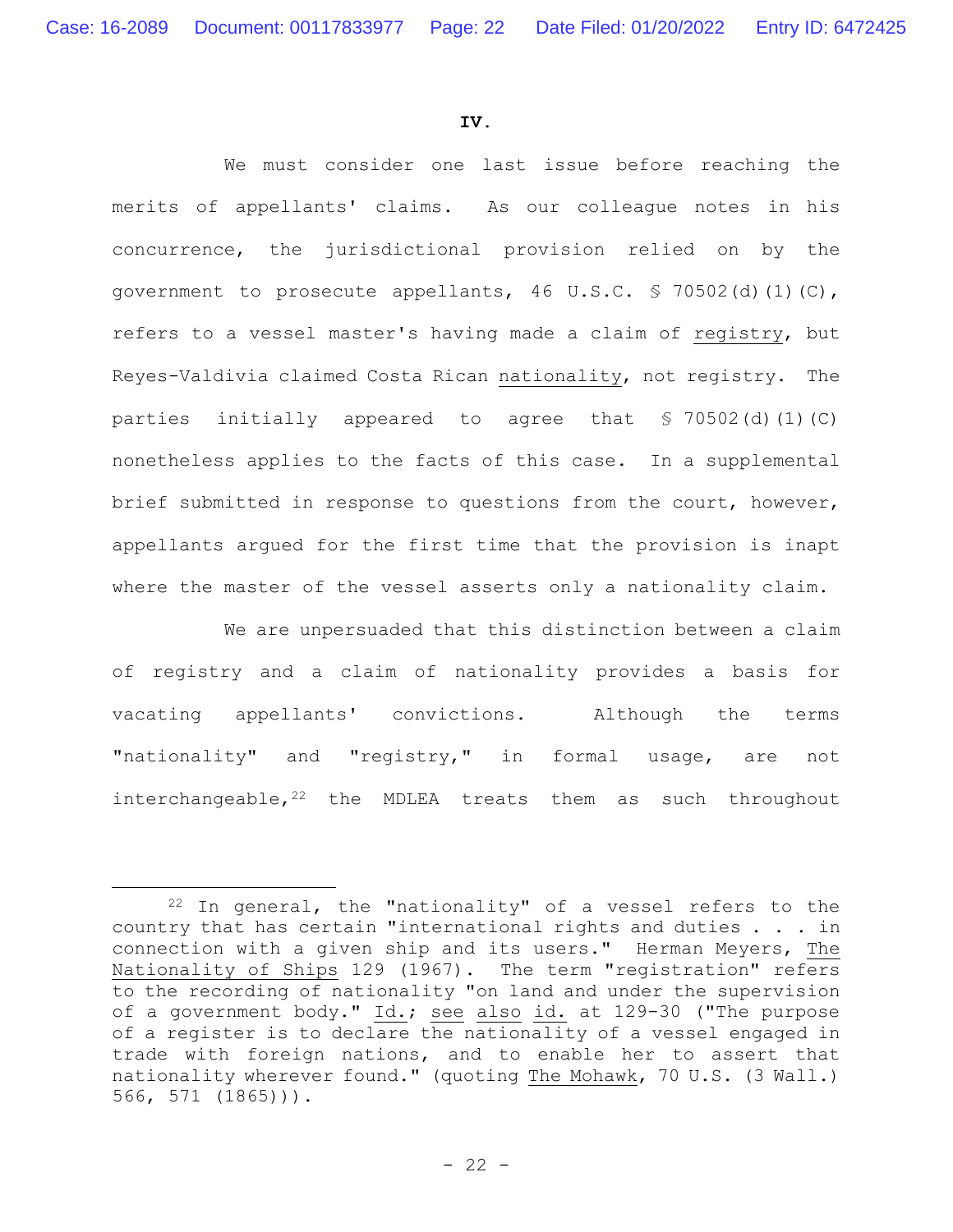§ 70502. Section 70502(e), for example, jointly defines a "claim of nationality or registry" to "include[] only":

> (1) possession on board the vessel and production of documents evidencing the vessel's nationality as provided in article 5 of the 1958 Convention on the High Seas;  $[23]$ (2) flying its nation's ensign or flag; or (3) a verbal claim of nationality or registry by the master or individual in charge of the vessel.

46 U.S.C. § 70502(e). By allowing the act of flying a national flag or the possession of documents of nationality to suffice as a claim to either nationality or registry, the MDLEA effectively treats the distinction between nationality and registry as irrelevant. Congress's use of the two terms interchangeably, or at least inconsistently, is even more evident in § 70502(d)(1)(C), where the rejection of a master's claim of registry is premised on the named country's failure to confirm nationality.

Yet, this variation in terminology does not undermine what is otherwise Congress's clear intention to require verification when a master identifies a vessel as "foreign" -- whether by claiming nationality or registry -- and thereby seeks to avoid the jurisdiction possessed by the United States (and all nations) over stateless vessels. As we shall

 $23$  Article 5 states, in part, that "[e]ach State shall issue to ships to which it has granted the right to fly its flag documents to that effect." United Nations Convention on the High Seas art. 5, Apr. 29, 1958 ("1958 Convention on the High Seas"), 13 U.S.T. 2312.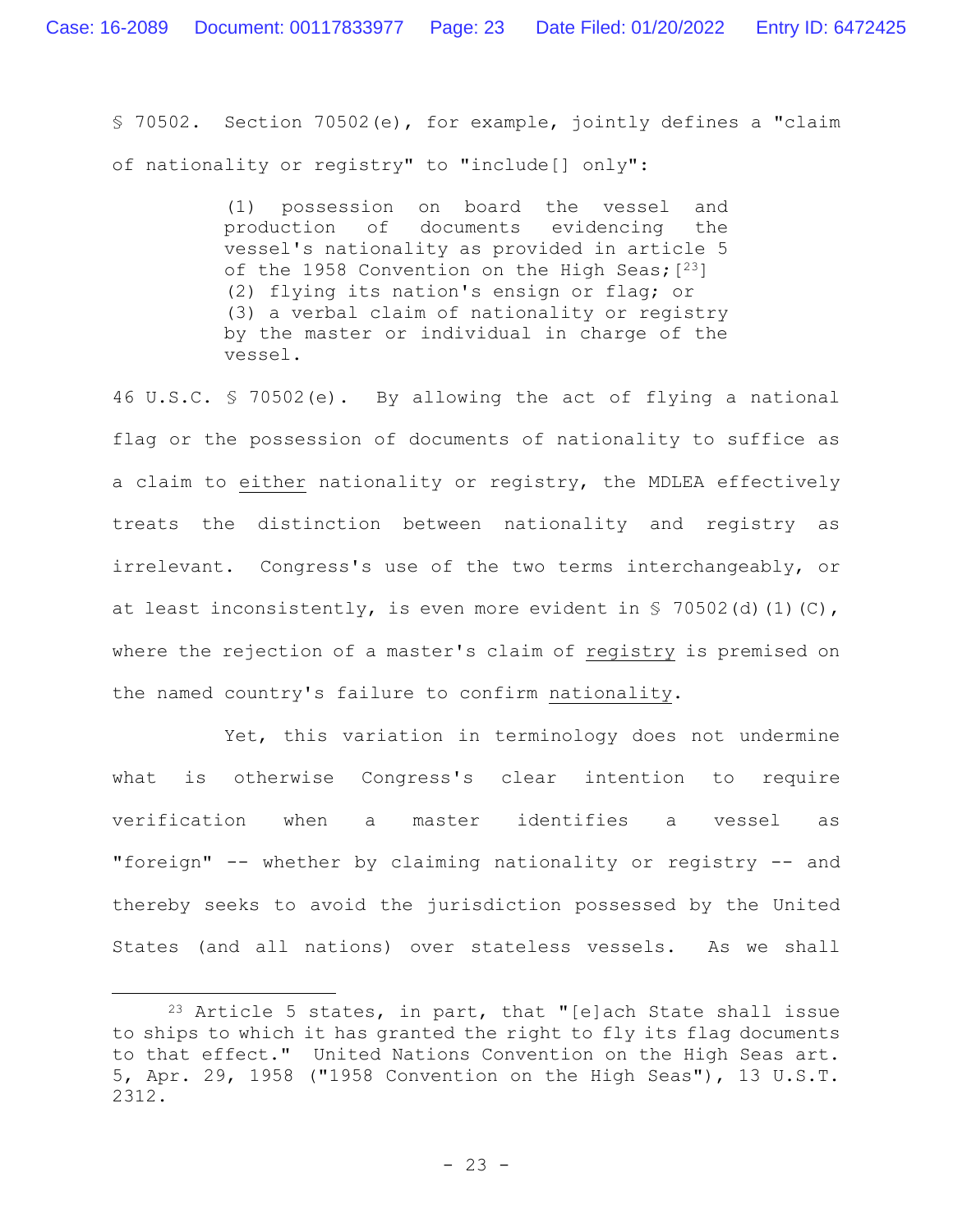explain, we think it evident that Congress used the term "claim of registry" in the first part of  $\frac{1}{2}$  70502(d)(1)(C) to also encompass a "claim of nationality" -- a common, albeit imprecise, choice of language.

 More than fifty years ago, one scholar noted the tendency to use the term registration to signify the broader concept of nationality. See Herman Meyers, The Nationality of Ships 28 (1967) (noting that "[t]he phrase 'registered in', and other word combinations in which the term register is used," are sometimes imprecisely "used as synonymous with nationality"); id. at 127 (noting that, because "in the great majority of cases" nationality and registration, along with documentation and flying the flag, "occur in combination," "the differences between the terms have sometimes been neglected and a pars pro toto [a part taken for the whole] use of the word registration  $\ldots$  is by no means rare in the doctrine or in the sources of international law"). Indeed, a claim of registry is also a claim of nationality. See supra note 22. Thus, the variable word choice in § 70502(d)(1)(C) does not have the import that it might have in other contexts. See generally DePierre v. United States, 564 U.S. 70, 83 (2011) (noting the usual assumption that a legislature intends different meanings when it uses different words, but also recognizing that "Congress sometimes uses slightly different language to convey the same message").

 $- 24 -$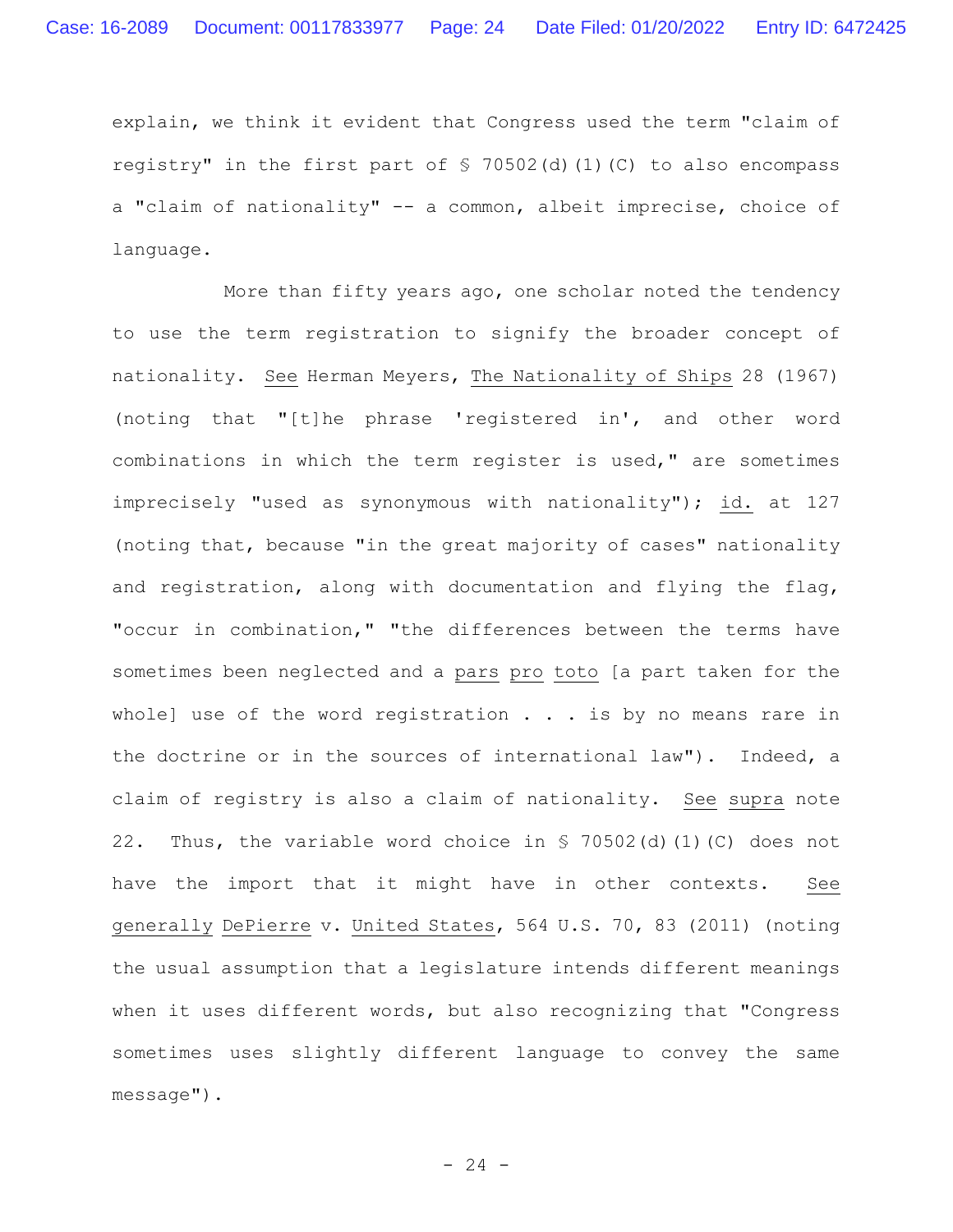Importantly, notwithstanding the prior reference to a claim of registry in § 70502(d)(1)(C), Congress's ultimate demand in that same provision is for confirmation of nationality. We can detect no reason why Congress would require affirmative confirmation when a vessel's master makes a claim of registry, while allowing a claim of nationality to stand on its own. Excluding claims of nationality from the provision's scope would allow drug traffickers to evade the verification requirement simply by asserting a claim of nationality. Appellants attribute that glaring loophole to Congress's deference to foreign nations and its intention to stay within the bounds of international law. They note that a claim of nationality "presents a more complicated scenario since not all national ships are registered," making it more difficult for the claimed nation "to confirm or refute the nationality claim." Appellants' Supp. Br. at 8-9. Appellants do not explain, however, why that concern would prompt Congress, in effect, to nullify the verification provision by encouraging vessel masters to claim foreign nationality rather than registry. Inescapably, then, the reference in the first part of § 70502(d)(1)(C) solely to "a claim of registry" must be attributable to the not infrequent practice of treating a "claim of registry" and a "claim of nationality" as essentially synonymous, even though the former term is technically narrower than the latter.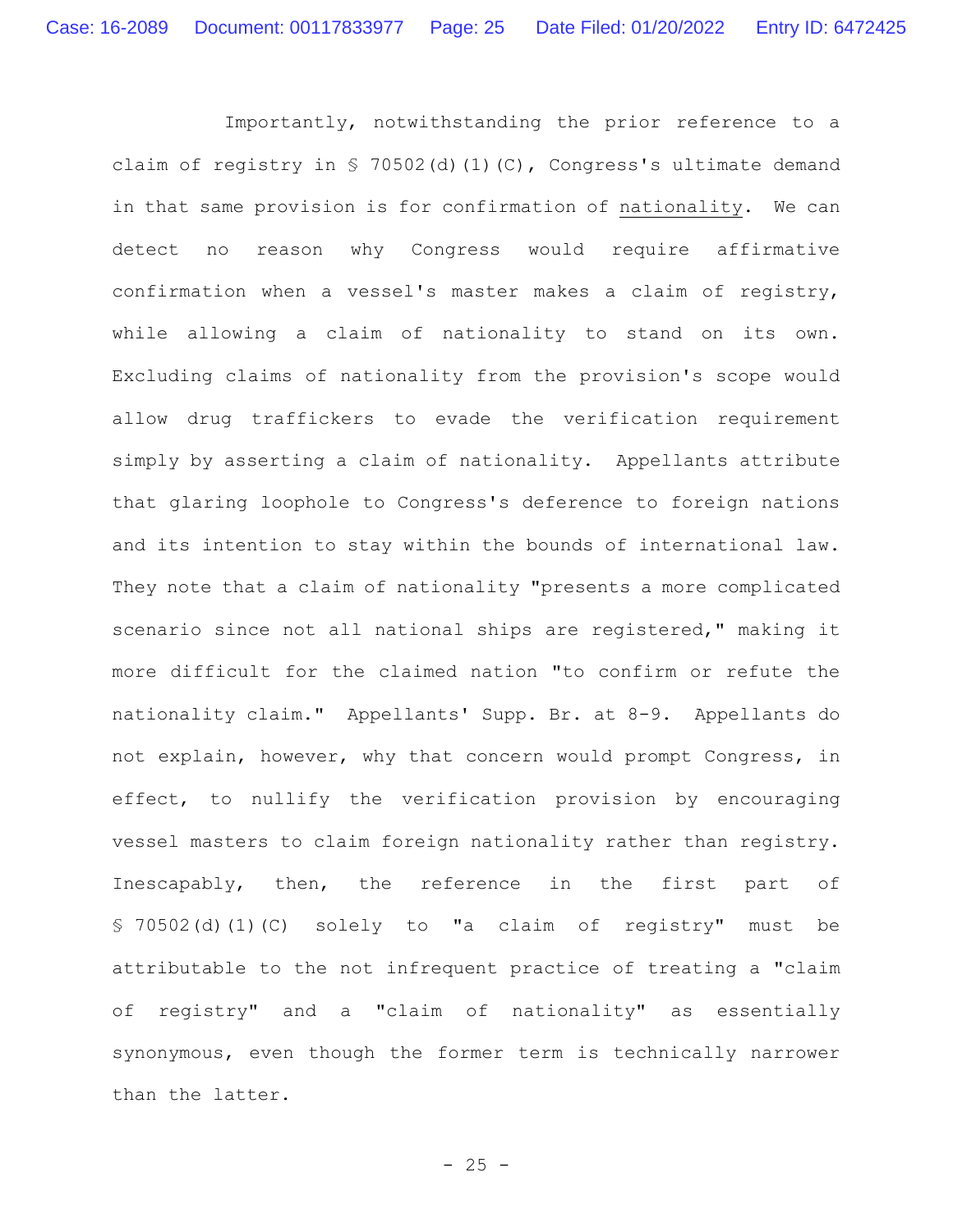Our view that  $$70502(d)(1)(C)$  is not reasonably construed as limited to claims of registry is reinforced when the provision is considered in the context of the MDLEA as a whole and in light of its legislative history. See, e.g., Abramski v. United States, 573 U.S. 169, 179 n.6 (2014) ("[A] court should not interpret each word in a statute with blinders on, refusing to look at the word's function within the broader statutory context."); United Sav. Ass'n of Tex. v. Timbers of Inwood Forest Assocs., Ltd., 484 U.S. 365, 371 (1988) ("Statutory construction . . . is a holistic endeavor. A provision that may seem ambiguous in isolation is often clarified by the remainder of the statutory scheme -- because the same terminology is used elsewhere in a context that makes its meaning clear, or because only one of the permissible meanings produces a substantive effect that is compatible with the rest of the law." (citations omitted)). The MDLEA reflects Congress's intention to enable the aggressive prosecution of maritime drug trafficking. See 46 U.S.C. § 70501 ("Congress finds and declares that . . . trafficking in controlled substances aboard vessels is a serious international problem, is universally condemned, and presents a specific threat to the security and societal well-being of the United States . . . ."). Indeed, § 70502(d)(1)(C) was among several provisions added to the MDLEA in 1996 to "expand the Government's prosecutorial effectiveness in drug smuggling cases." H.R. Rep. No. 104-854, at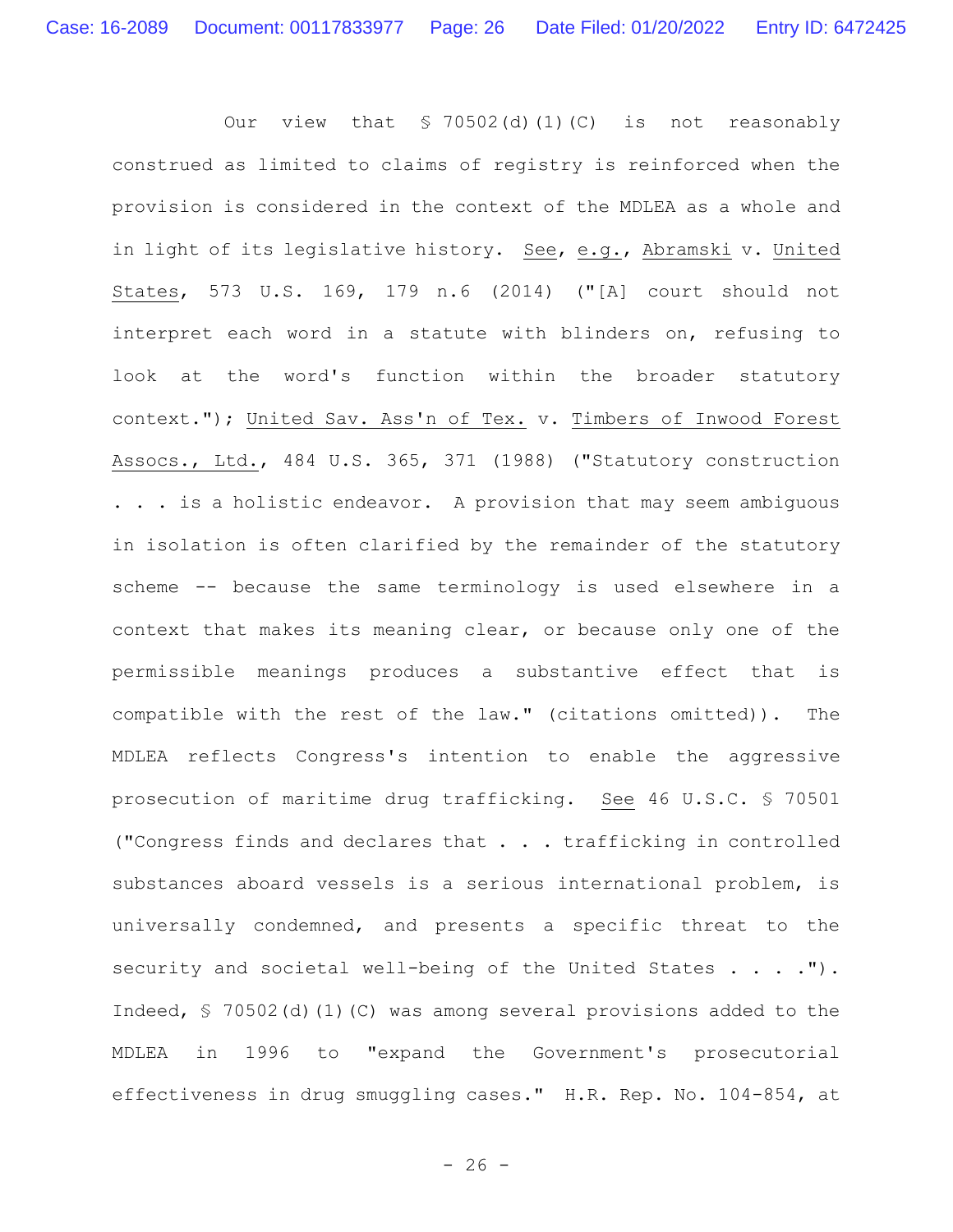142 (1996) (Conf. Rep.), reprinted in 1996 U.S.C.C.A.N. 4292, 4337. Given this statutory backdrop, the majority observed in United States v. Matos-Luchi that "Congress did not expect courts to render a cramped reading of the statute." 627 F.3d 1, 7 (1st Cir. 2010).

In addition, other portions of the MDLEA's legislative history indicate that Congress's specific reference to a claim of registry in subsections (A) and (C) of  $\frac{1}{2}$  70502(d)(1) -- both involving the claimed nation's response (or lack thereof) $24$  -- may reflect the fact that registry claims appear to have been the common way in which drug-trafficking defendants asserted their foreign nationality. There are multiple references to the difficulty faced by prosecutors in producing "judicially admissible documentary evidence" of the foreign nation's "consent [to board] or denial of a claim of registry." S. Rep. No. 99-530, at 15 (1986) (emphasis added); see also, e.g., USCG Authorizations and Load Lines: Hearing on H.R. 1362 Before the S. Subcomm. on Merchant Marine of the Comm. on Commerce, Sci. & Transp., 99th Cong. 39-40 (1986) (Responses of Adm. James Gracey to questions

<sup>&</sup>lt;sup>24</sup> Like § 70502(d)(1)(C), see supra note 7, subsection (d)(1)(A) specifically references a claim of registry, stating that a "vessel without nationality" includes any vessel "aboard which the master or individual in charge makes a claim of registry that is denied by the nation whose registry is claimed."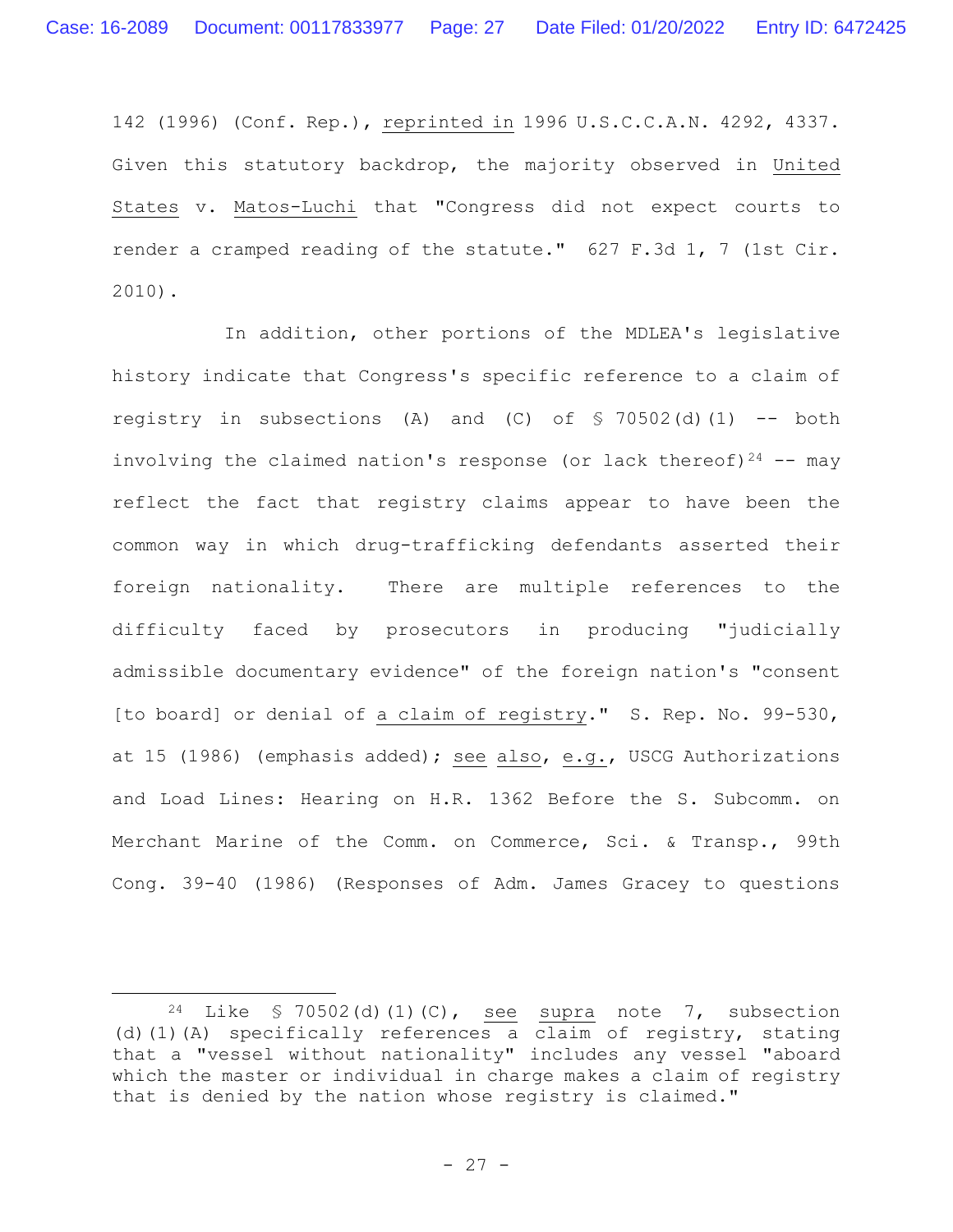from Sen. Hollings).<sup>25</sup> But whatever the exact explanation for the chosen language, given the legislative background, together with

The princip[al] problems that have arisen involve the difficulty of proving vessel status. For [e]xample, if upon inquiry by the Coast Guard, a vessel makes a claim of registry, the U.S. must confirm that registry with the claimed flag state. If the flag state denies registry, the vessel is stateless, i.e., a "vessel subject to the jurisdiction of the United States" . . . . At this point, the U.S. may under international law take law enforcement action against that vessel. However, to prove the element of the offense in court, the U.S. must obtain a formal certification from the claimed flag state attesting that the vessel is not registered in that state. On the other hand, i[f] the claimed state verifies registry, the U.S. obtains that state's consent to take law enforcement action. . . . However, to prove the element of the offense in court, the United States must obtain a formal certification from the flag state verifying registry and confirming its consent for the U.S. to take law enforcement action. The difficulties in obtaining these documents from foreign governments in a timely manner, and in a form acceptable to our courts under the Federal Rules of Evidence, have been considerable.

USCG Authorizations and Load Lines: Hearing on H.R. 1362 Before the S. Subcomm. on Merchant Marine of the Comm. on Commerce, Sci. & Transp., 99th Cong. 39-40.

A focus on registry as the common indicator of nationality also appears in the legislative history of the MDLEA's predecessor, the Marijuana on the High Seas Act, Pub. L. No. 96-350, 94 Stat.

<sup>25</sup> This hearing, in May 1986, preceded the adoption that year of the MDLEA. Asked to "describe the kinds of problems the Coast Guard and federal prosecutors have encountered" in responding to jurisdictional objections from accused drug traffickers at trial, Admiral Gracey responded, in part, as follows: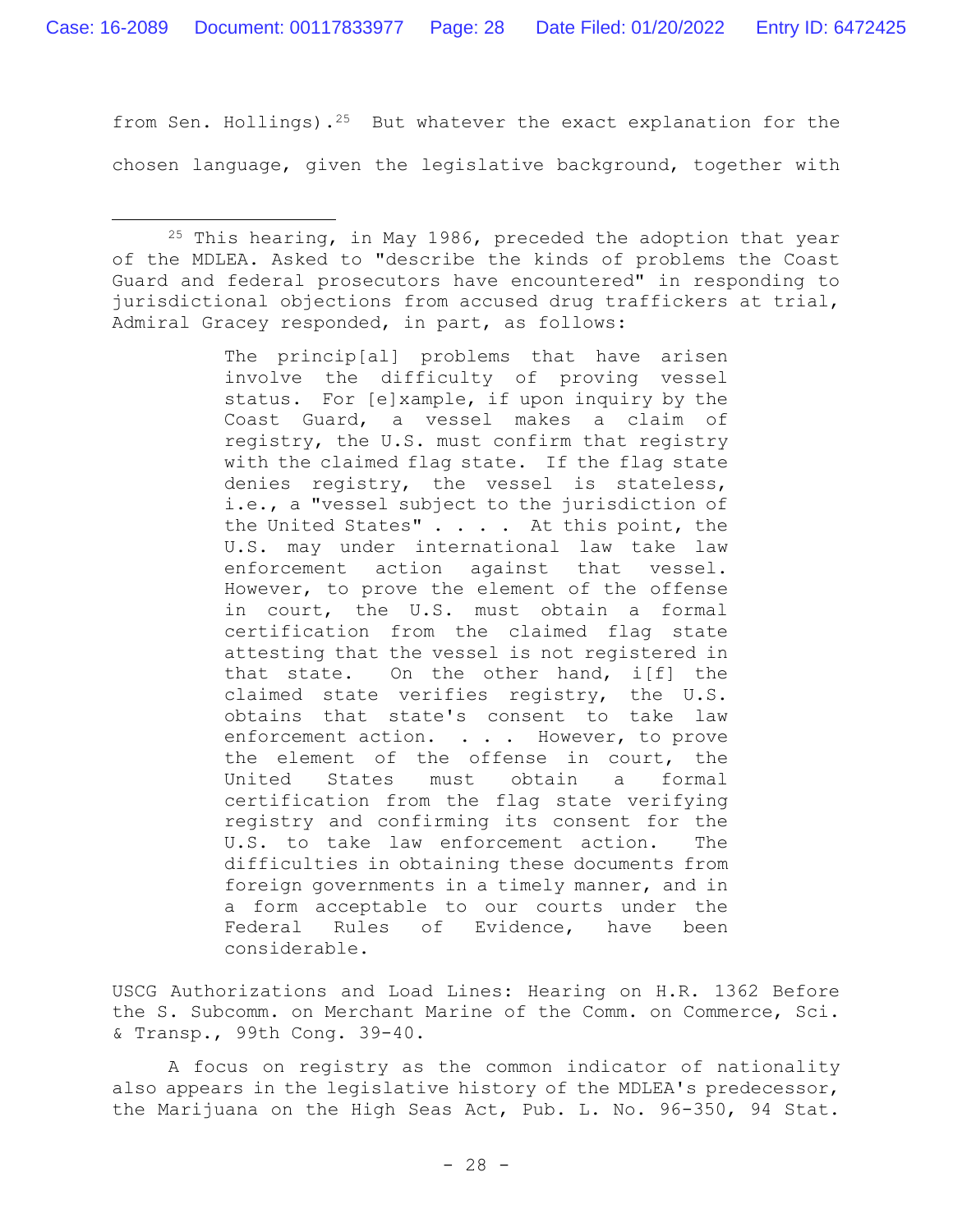Congress's blending of the concepts of nationality and registry elsewhere in the MDLEA, a reading of  $\frac{1}{2}$  70502(d)(1)(C) that excludes claims of nationality would "produce[] a substantive effect that is [in]compatible with the rest of the law." United Sav. Ass'n of Tex., 484 U.S. at 371.

We note, in addition, that this court has treated claims of registry and nationality synonymously in multiple cases. For example, in Matos-Luchi, the majority cited § 70502(d)(1)(A) and (C) -- both of which refer only to a claim of registry -- as applicable to a "claim of nationality [that] is made but rejected  $[(d)(1)(A)]$  or not backed up by the nation invoked  $[(d)(1)(C)]$ ." 627 F.3d at 6; see also United States v. Cuevas-Esquivel, 905 F.2d 510, 513-14 (1st Cir. 1990) (noting the absence of a claim of nationality but citing to a provision in an earlier codification of the MDLEA that referenced only registry (46 U.S.C. App. § 1903(c)(2)(A))); United States v. Maynard, 888 F.2d 918, 925 (1st Cir. 1989) ("Since a 'claim of nationality' was made, the

<sup>1159 (1980).</sup> See, e.g., Stopping "Mother Ships" -- A Loophole in Drug Enforcement: Hearing Before the S. Subcomm. to Investigate Juvenile Delinquency of the Comm. on the Judiciary, 95th Cong., at 52 (1978) (Statement of Morris Busby, Acting Deputy Assistant Sec. of State for Oceans and Fisheries Affairs) (noting the "wellestablished principle under international law . . . that a country may exercise jurisdiction on the high seas over a vessel without nationality, one that is not registered in any foreign state"); id. at 53 (explaining that, when the master or crew make "a claim of nationality," the Coast Guard's protocol involves contacting the claimed flag state to "request[] that the government verify the registry of the vessel").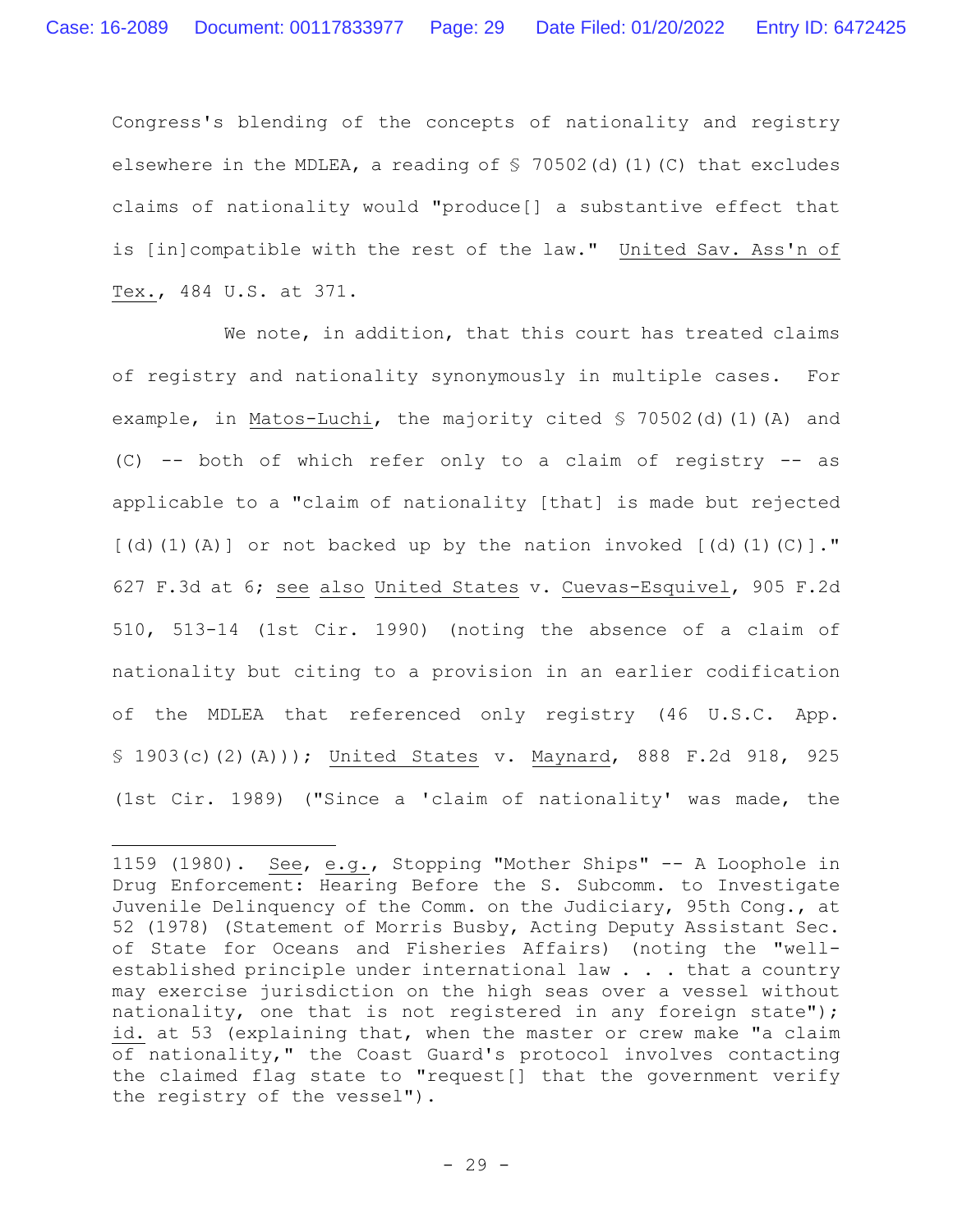[vessel] can be classified as a stateless vessel only if the 'claim is denied by the flag nation whose registry is claimed.'" (quoting  $$1903(c)(2)(A))$ .

Other courts have likewise used the terms interchangeably. See United States v. Alarcon Sanchez, 972 F.3d 156, 162-63 (2d Cir. 2020) (stating that "[a] claim of registry may be made" by "'a verbal claim of nationality or registry,'" quoting 46 U.S.C. § 70502(e) and relying on § 70502(d)(1)(C) in discussing the master's assertion of nationality); United States v. Prado, 933 F.3d 121, 130 (2d Cir. 2019) ("[A] verbal assertion of nationality by the master constitutes a claim, which is then tested by a U.S. officer's inquiry of the nation's registry authority."); United States v. Hills, 748 Fed. App'x 252, 253 (11th Cir. 2018) (per curiam) (finding that the defendant's vessel was without nationality based on  $S$  70502(d)(1)(C) where the defendant "told [the Coast Guard] that he was the master of the vessel and identified the vessel as Costa Rican"); United States v. Rosero, 42 F.3d 166, 171 (3d Cir. 1994) (referring to "a false claim of nationality or registry" even though the provision at issue, 46 U.S.C. App. § 1903(c)(2)(A), referred only to "a claim of registry"); id. at 174 ("[T]he prosecution can establish that a vessel is stateless by showing that the master or person in charge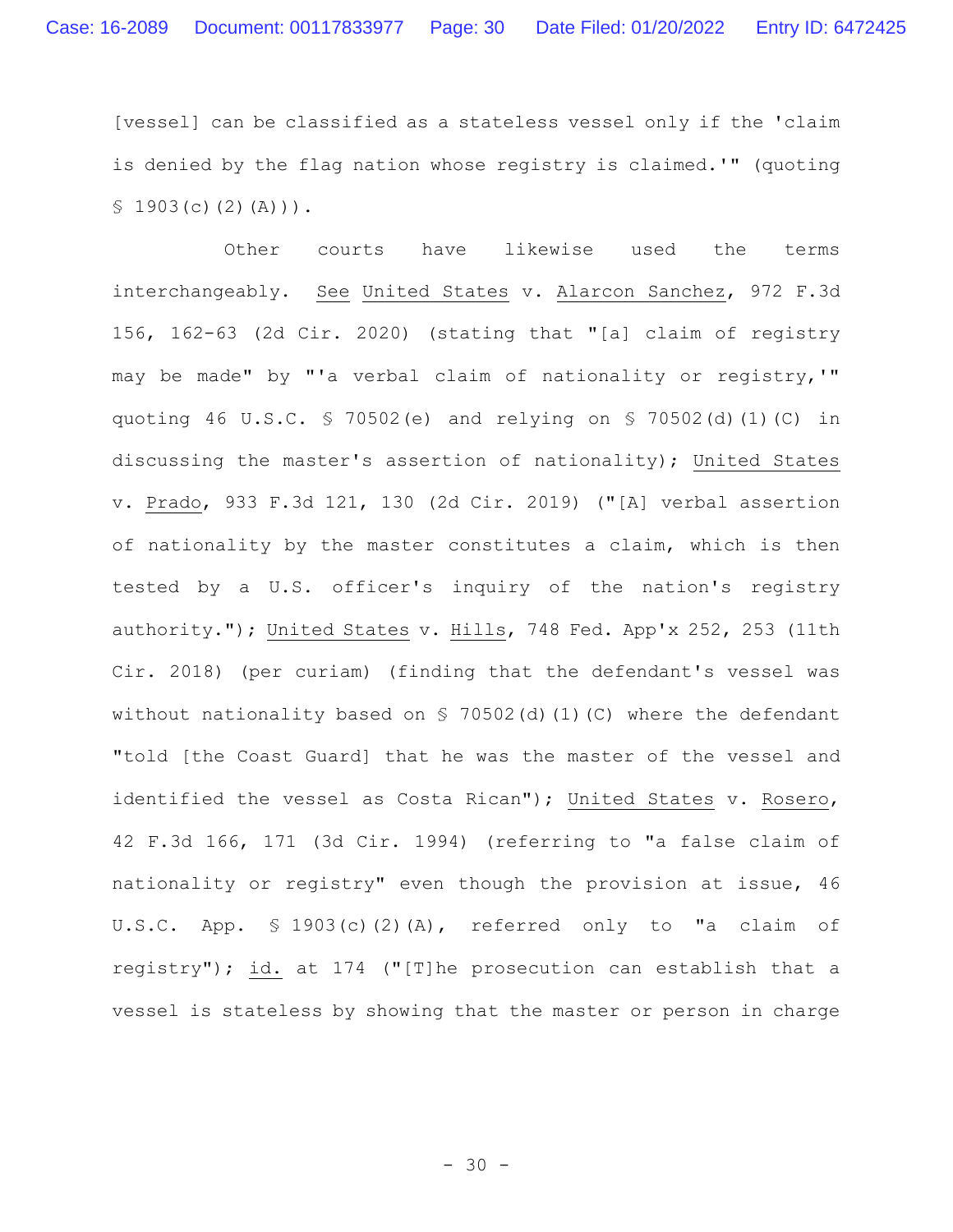made a claim of nationality or registry that was denied by the flag nation whose registry was claimed.").  $26$ 

We therefore see no basis for departing from our prior understanding of  $\frac{1}{2}$  70502(d)(1)(C)'s scope.<sup>27</sup> Congress's reference solely to claims of registry in the first part of  $\S$  70502(d)(1)(C) is not reasonably construed to exclude from that subsection's verification requirement claims of nationality that are phrased without reference to registration.<sup>28</sup>

 $27$  In so concluding, we note that, contrary to appellants' assertion, the statutory imprecision here is not an instance of ambiguity requiring application of the rule of lenity. The rule of lenity, which "requires that ambiguity in a criminal statute be resolved in favor of the accused," United States v. Jimenez, 507 F.3d 13, 20 (1st Cir. 2007), "does not apply if the ambiguous reading relied on is an implausible reading of the congressional purpose," Caron v. United States, 524 U.S. 308, 316 (1998). As we have described, Congress clearly intended to subject a claim of nationality that is not premised on registry to the same verification requirement as a claim of registry. Accordingly, the rule of lenity does not come into play. See Moskal v. United States, 498 U.S. 103, 108 (1990) ("[W]e have always reserved lenity for those situations in which a reasonable doubt persists about a statute's intended scope even after resort to the language and structure, legislative history, and motivating policies of the statute." (internal quotation marks omitted)).

<sup>28</sup> Although we do not rely on waiver in rejecting appellants' belated argument that  $\frac{1}{5}$  70502(d)(1)(C) does not apply to the facts of this case, we note that a request for supplemental briefing does not revive a claim that a party has failed to preserve. See United States v. Galíndez, 999 F.3d 60, 69 n.10 (1st Cir. 2021).

<sup>&</sup>lt;sup>26</sup> The government in this case also blended the two concepts. Despite the claim solely of nationality, the United States asked Costa Rica to confirm "registry or nationality." Costa Rica then "replied that it could not confirm [the] vessel's registry." See Reyes-Valdivia, ECF No. 46-2, at 1 (Mar. 25, 2016) (Dep't of State Certification).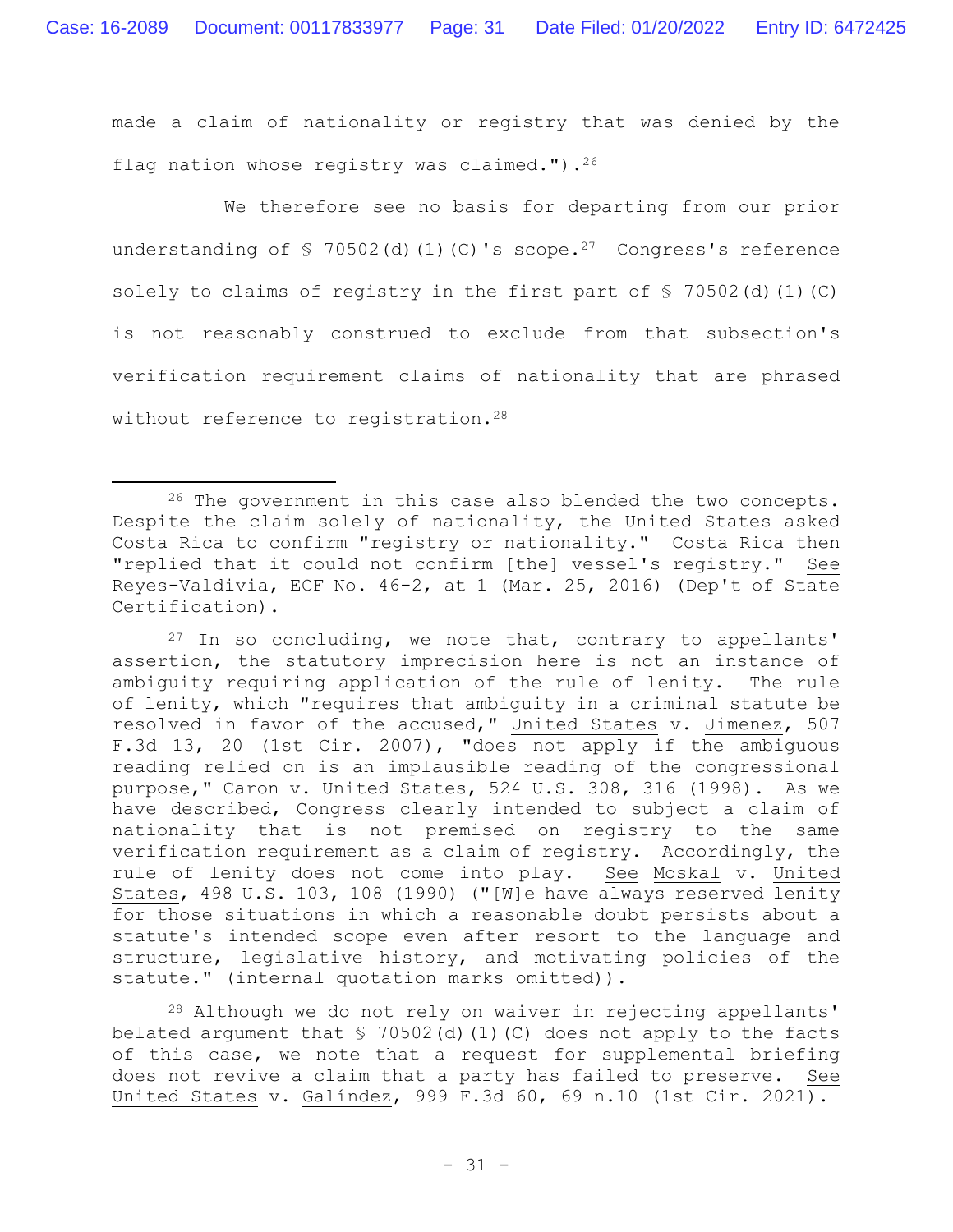**V.**

Having addressed these threshold issues, we turn to appellants' constitutional challenge to 46 U.S.C. § 70502(d)(1)(C). As described above, we have construed that provision to allow U.S. authorities to deem a vessel "without nationality" -- i.e., stateless -- when a claim of either registry or nationality asserted by the vessel's occupants is neither confirmed nor denied by the claimed country. See, e.g., Matos-Luchi, 627 F.3d at 6. Under Aybar-Ulloa, a determination of statelessness has a significant consequence: it permits prosecution under U.S. law of any foreign national aboard the vessel. See 987 F.3d at 3.Appellants contend that § 70502(d)(1)(C) exceeds Congress's authority under the "Define and Punish Clause" of Article I, which gives Congress the power "[t]o define and punish Piracies and Felonies committed on the high Seas, and Offences against the Law of Nations." U.S. Const. art. I, § 8, cl. 10.

It is undisputed that the "vessel without nationality" provisions of the MDLEA were enacted solely pursuant to Congress's authority to "define and punish . . . Felonies committed on the high Seas" ("the Felonies Clause").<sup>29</sup> See United States v.

<sup>&</sup>lt;sup>29</sup> Although it may be more accurate to refer to the "Felonies Clause" as the "Felonies Sub-Clause," given that it is contained within the Define and Punish Clause, we use the "Felonies Clause" designation for simplicity.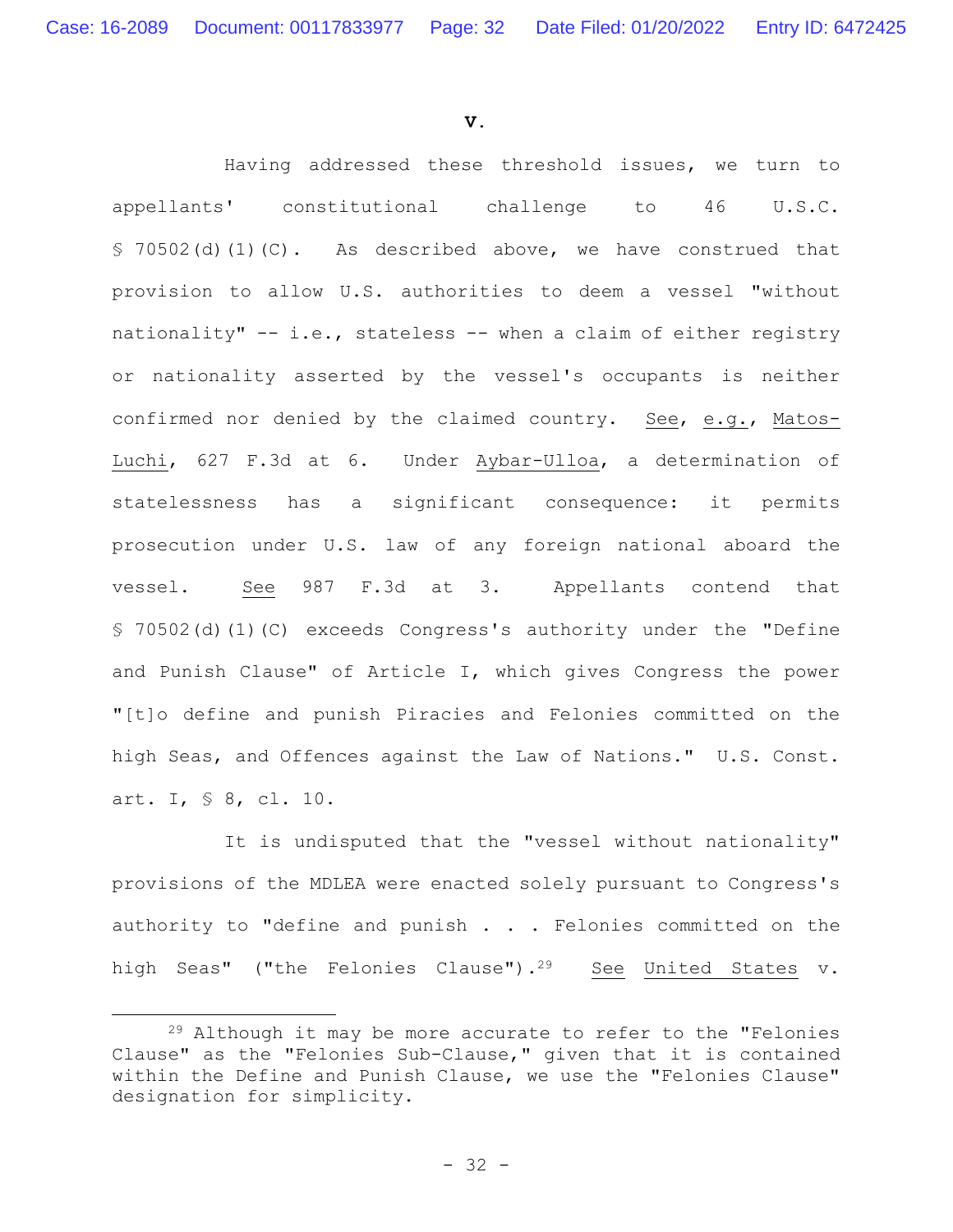Cruickshank, 837 F.3d 1182, 1187 (11th Cir. 2016) (stating that the MDLEA "was enacted under Congress's authority provided by the Felonies Clause"). Appellants argue that the definition of "vessel without nationality" in § 70502(d)(1)(C) conflicts with international law and thus authorizes the arrest and prosecution of foreign nationals aboard vessels on the high seas that the Constitution does not permit. This assertion of U.S. jurisdiction is incompatible with the Constitution, appellants contend, because Congress's authority under the Felonies Clause is constrained by international law. Put another way, appellants ask us to conclude that, under longstanding principles of international law, their vessel was not properly deemed stateless, and because Congress's authority in this instance is limited by international law, appellants' arrests and prosecution were unconstitutional.

We review appellants' challenge to the constitutionality of a federal statute de novo. See United States v. Booker, 644 F.3d 12, 22 (1st Cir. 2011). We begin by describing existing law on the MDLEA, and then consider the origins and meaning of the Define and Punish Clause generally, and the Felonies Clause specifically, before assessing whether § 70502(d)(1)(C) of the MDLEA violates the jurisdictional limits imposed by the Felonies Clause.

- 33 -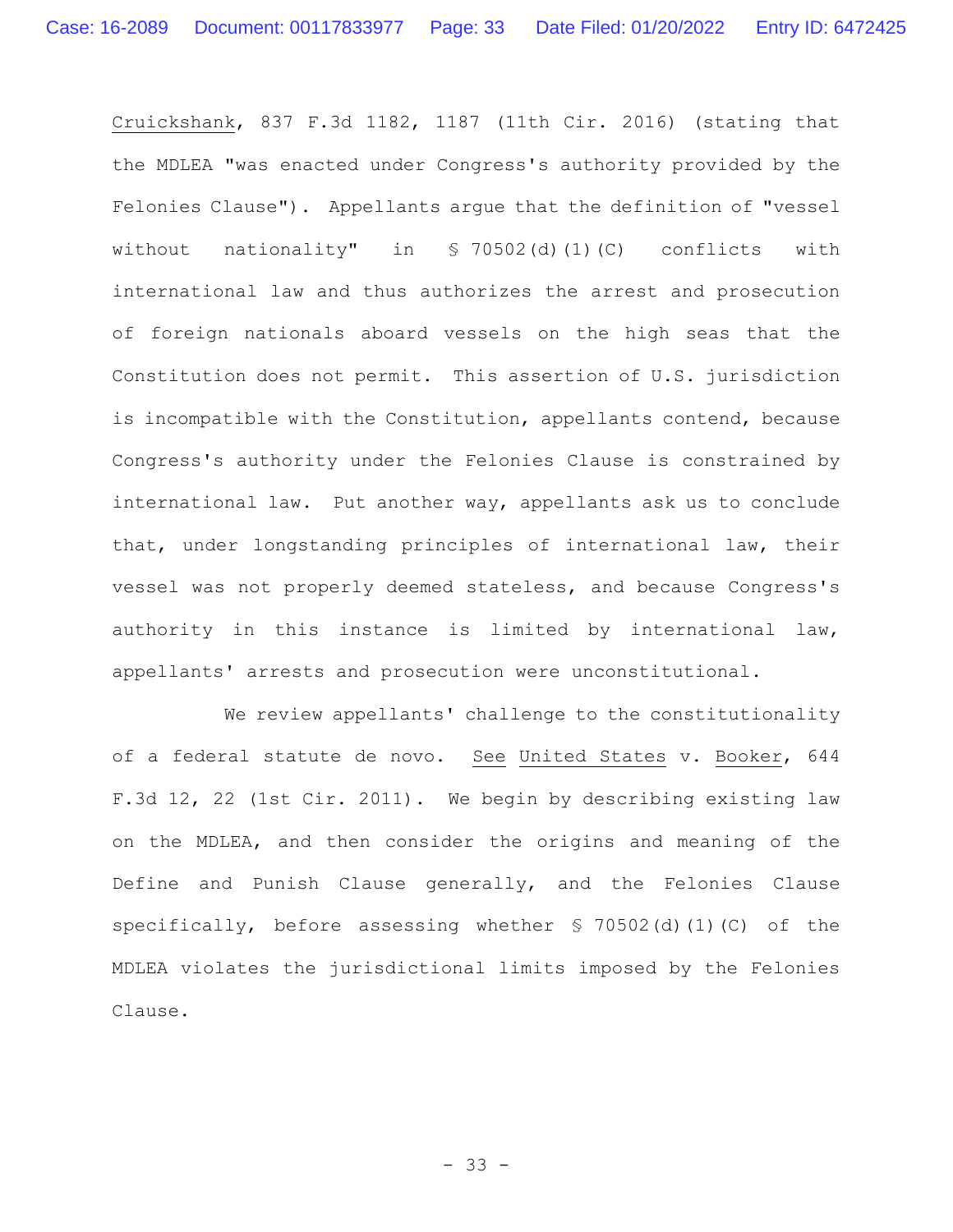# **A. Statutory Background and Overview of Case Law on the MDLEA**

The MDLEA makes it unlawful for persons "on board a covered vessel . . . [to] knowingly or intentionally . . . manufacture or distribute, or possess with intent to manufacture or distribute, a controlled substance." 46 U.S.C. § 70503(a)(1). The MDLEA's prohibitions apply "even though the act is committed outside the territorial jurisdiction of the United States," id. § 70503(b), and "a covered vessel" includes, inter alia, any "vessel subject to the jurisdiction of the United States," id.  $$70503(e)(1).$ <sup>30</sup> As relevant here, the Act defines "vessel subject to the jurisdiction of the United States" to include any "vessel without nationality." Id.  $\sqrt{5}$  70502(c)(1)(A).

A vessel is expressly considered "without nationality" -- or stateless -- under the MDLEA in three circumstances. First, that label applies when "the master or individual in charge fails," when asked by U.S. law enforcement, "to make a claim of nationality or registry for th[e] vessel." Id. § 70502(d)(1)(B). As noted above, a claim of nationality or registry can be made by presenting documents demonstrating nationality, "flying [the claimed] nation's ensign or flag," or verbally asserting nationality or

<sup>30</sup> Another subsection of the statute defines "covered vessel" to include "any other vessel if the individual [allegedly engaged in drug activity] is a citizen of the United States or a resident alien of the United States." 46 U.S.C. § 70503(e)(2). At issue in this case is U.S. jurisdiction over foreigners, and we therefore do not consider the MDLEA's application to U.S. nationals.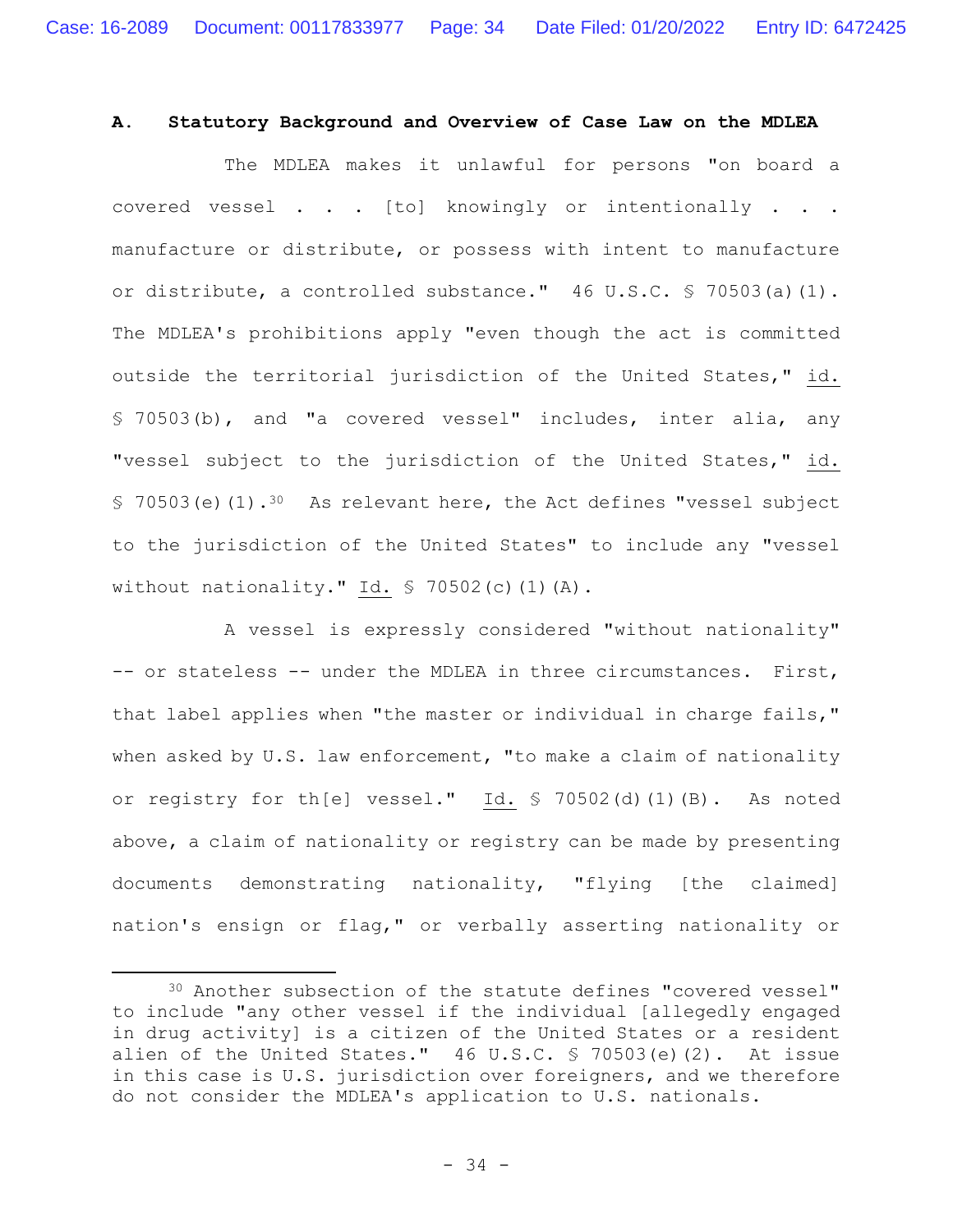registry. Id.  $\frac{1}{2}$  70502(e)(1)-(3). Second, a vessel is considered stateless if its master does make a claim of nationality or registry, but the nation identified denies the claim when contacted by U.S. officials. Id.  $\frac{1}{2}$  70502(d)(1)(A). Third, a vessel is considered stateless when the country whose nationality is claimed "does not affirmatively and unequivocally assert that the vessel is of its nationality." Id. § 70502(d)(1)(C). This last situation -- the foundation for appellants' arrest and prosecution -- is the focus of the constitutional challenge now before us.  $31$ 

Despite the frequency with which MDLEA cases arise in this circuit, waiver and other threshold procedural issues have prevented us from fully addressing the merits of a challenge under Article I to any portion of the MDLEA. See United States v. Sarmiento-Palacios, 885 F.3d 1, 3-4 (1st Cir. 2018) (finding a challenge to the constitutionality of the MDLEA waived where the defendant failed to develop the argument and conceded that "the MDLEA is a valid exercise of Congress's Article I powers"); United States v. Díaz-Doncel, 811 F.3d 517, 518 (1st Cir. 2016) (holding, before Class, that the defendant had waived the right to challenge the constitutionality of the MDLEA on appeal by entering an

<sup>&</sup>lt;sup>31</sup> A vessel also may be treated as stateless under the MDLEA if it displays more than one country's flag "and us[es] them according to convenience." 1958 Convention on the High Seas, supra, art. 6 (incorporated into the MDLEA at 46 U.S.C.  $$70502(c)(1)(B)$ .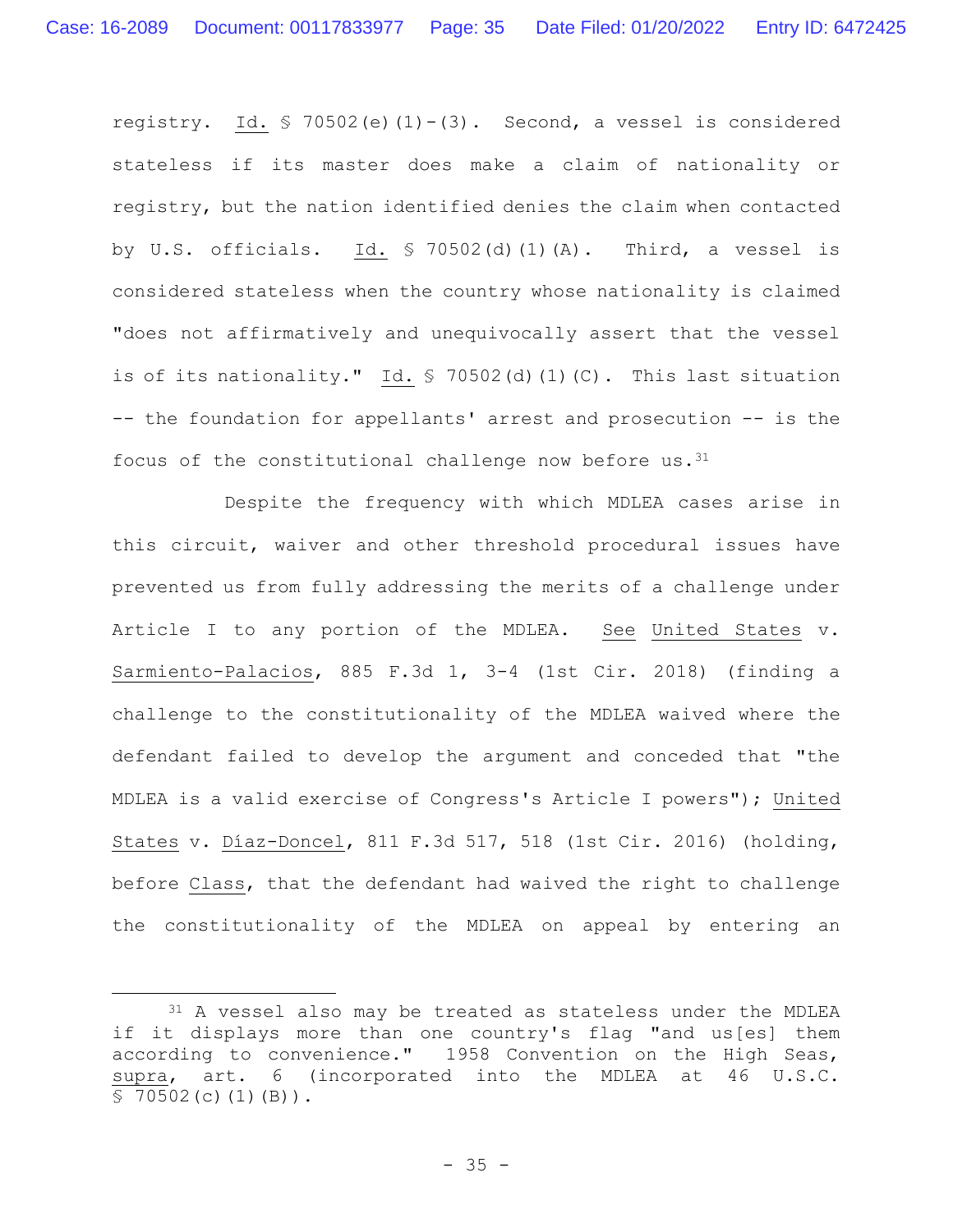unconditional guilty plea); United States v. Nueci-Pena, 711 F.3d 191, 196-98 (1st Cir. 2013) (addressing defendant's Article I challenge to the MDLEA under plain error review because the argument was not raised in the district court and concluding that there was no plain error in light of the lack of First Circuit and Supreme Court precedent addressing the constitutionality of the MDLEA); United States v. Cardales-Luna, 632 F.3d 731, 737-38 (1st Cir. 2011) (holding that, because the constitutionality of the MDLEA did not implicate the court's subject matter jurisdiction, it was not appropriate for the court to raise the issue sua sponte).

In Aybar-Ulloa, the en banc court was presented with a preserved constitutional challenge. The defendant argued that Article I did not give Congress the authority to assert U.S. jurisdiction over stateless vessels that have no nexus to the United States, basing his argument on the asserted existence of a nexus requirement in international law. See 987 F.3d at 15 (Barron, J., concurring) (elaborating Aybar-Ulloa's constitutional claim). The en banc court did not address Congress's authority under the Constitution, however, because it concluded that international law permits the United States to prosecute foreign nationals engaged in drug trafficking on any stateless vessel, at least when U.S. authorities have boarded and seized the vessel pursuant to the right of boarding recognized under international

- 36 -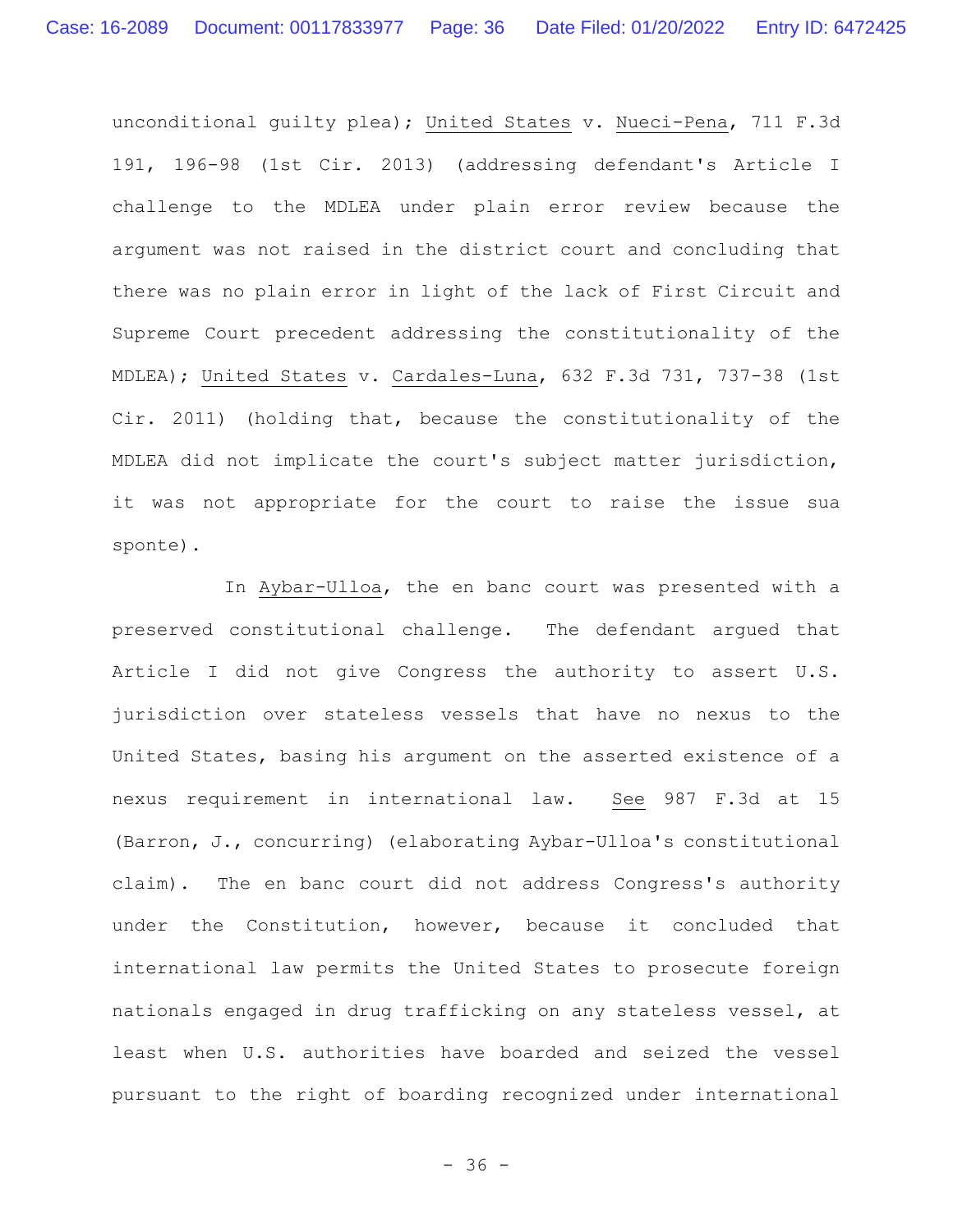law. Id. at 6, 14.<sup>32</sup> The court expressly did not "reach the question of whether the application of the MDLEA to Aybar[-Ulloa] would be constitutional were international law otherwise." Id. at 3. Aybar-Ulloa does not govern this case. Unlike the defendant there -- who admitted that his vessel was stateless -- Reyes-Valdivia and Dávila-Reyes insist that their vessel was not properly deemed "without nationality." They assert that the method of determining statelessness in § 70502(d)(1)(C) expands U.S. jurisdiction beyond the bounds permitted by the Constitution.

We have passed upon some related questions, such as whether another of the "without nationality" provisions of the MDLEA is consistent with international law, see Matos-Luchi, 627 F.3d at 6-7 (noting that 46 U.S.C. § 70502(d)(1)(B) is consistent

<sup>32</sup> The concurring judge in Aybar-Ulloa declined to join the majority's approach, finding "no clear support in either case law or commentary for the comparatively modest proposition that persons on stateless vessels that a foreign country's officials have seized and boarded pursuant to their recognized right to visit it are subject to that country's territorial jurisdiction under international law." 987 F.3d at 18 (emphasis added). More particularly, the Aybar-Ulloa concurrence observed that international law experts have "long noted the disagreement that exists over" whether "the prevailing view of the law of nations is that the interdicting country acquires the same territorial jurisdiction over the vessel's occupants as it acquires over the vessel itself." Id. at 17. Given this lack of support for the majority's approach, and related concerns, see id. at 20-22, the concurring opinion instead rejected Aybar-Ulloa's challenge based on "the more than two-century-old precedent" addressing "the United States' power to prosecute defendants of a range of citizenships and circumstances" "for their felonious conduct on stateless vessels in international waters." Id. at 22, 26 (relying on United States v. Holmes, 18 U.S. (5 Wheat.) 412 (1820)).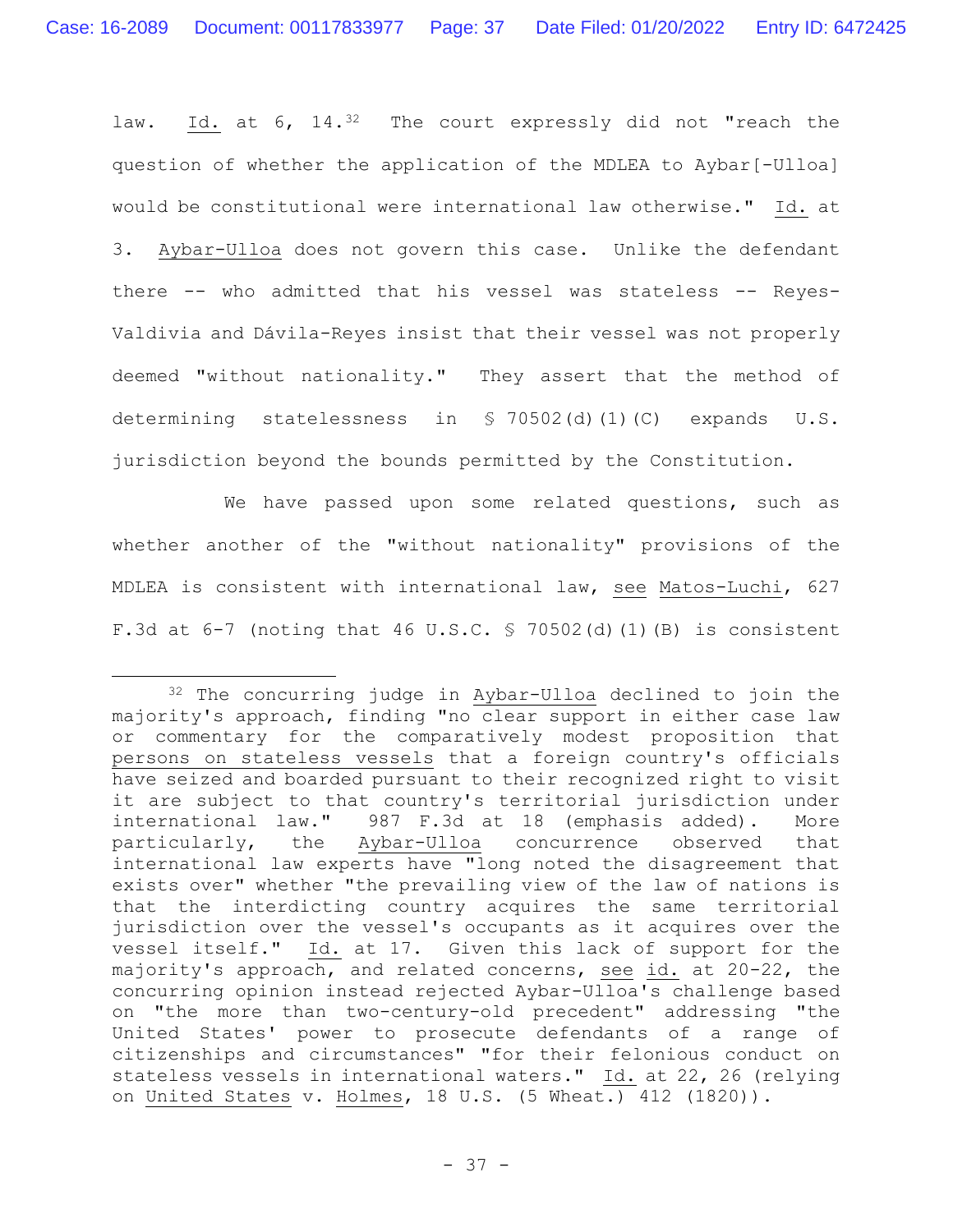with international law allowing a vessel to be deemed stateless if the master refuses to claim a nationality),  $33$  and whether the MDLEA's flag-nation consent provisions provide due process, see Cardales, 168 F.3d at 553 (holding that "due process is satisfied when the foreign nation in which the vessel is registered authorizes the application of United States law to the persons on board the vessel"). Along with Aybar-Ulloa, these cases provide a useful backdrop to our discussion of the constitutionality of § 70502(d)(1)(C), but they do not answer the question now before us.

Although several of our sister circuits have addressed whether the MDLEA is, in general, a constitutional exercise of Congress's authority under the Felonies Clause, it appears that no circuit has considered the specific authority for § 70502(d)(1)(C)'s definition of a "vessel without nationality." Instead, courts have assumed that the MDLEA applies only to vessels that would be subject to U.S. jurisdiction under international

<sup>33</sup> In Matos-Luchi, the panel majority made the broad statement that "the MDLEA is consistent with international law." 627 F.3d at 6. Read in context, however, that statement refers only to the jurisdictional provision at issue there -- § 70502(d)(1)(B). The discussion that follows focuses on deeming a vessel stateless when there is an attempt "to avoid national identification," and concludes by asserting that "the instances specified by Congress pertinently, the refusal 'aboard' the vessel to claim nationality, 46 U.S.C.  $\frac{1}{2}$  70502(d)(1)(B) -- are not departures from international law but merely part of a pattern consistent with it." Id. at 7 (emphasis added).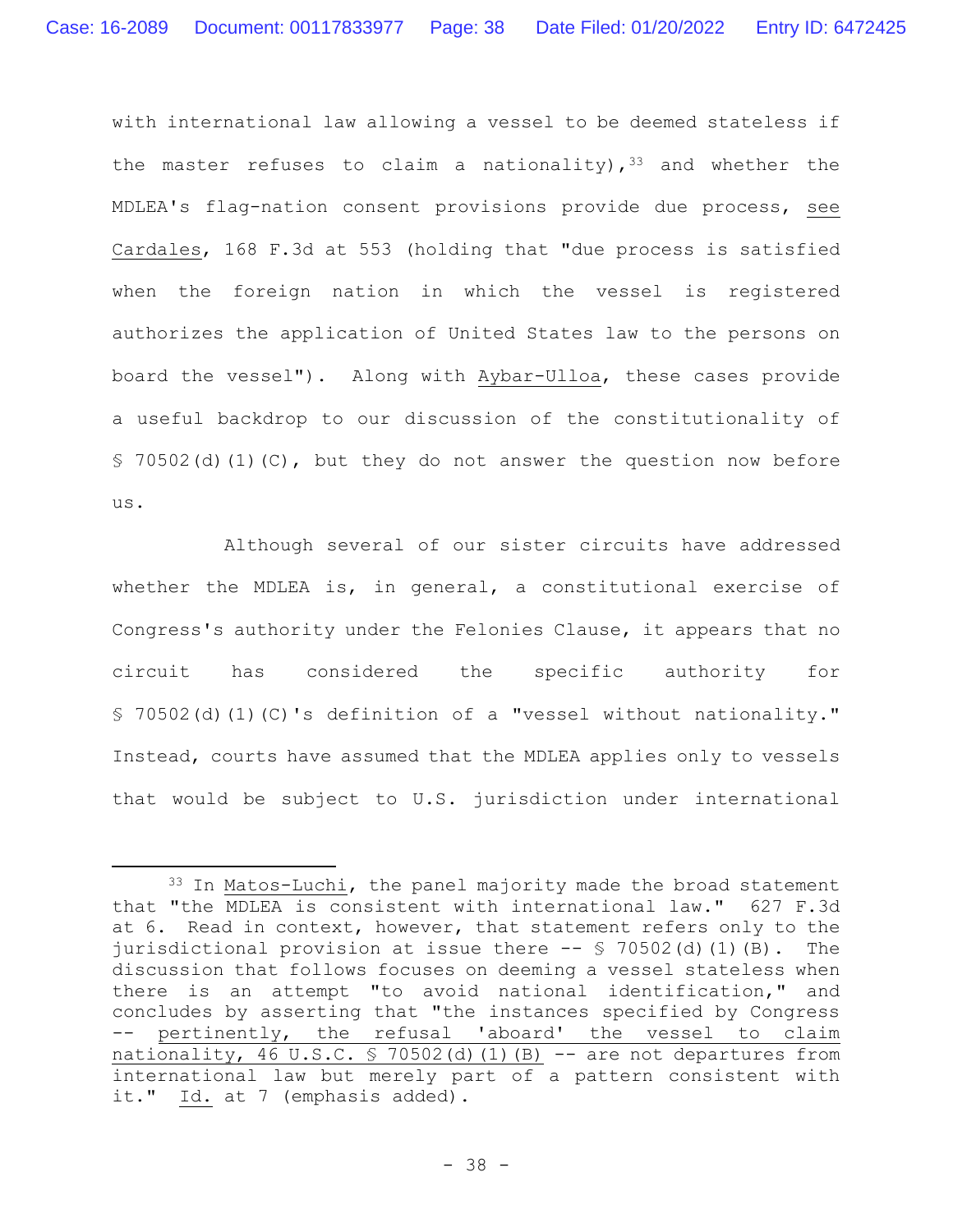law, i.e., U.S. vessels and those meeting the international law definition of statelessness. See, e.g., United States v. Ballestas, 795 F.3d 138, 146-47 (D.C. Cir. 2015) (holding that Congress had authority under the Felonies Clause to punish a defendant for conduct committed by his co-conspirators aboard a stateless vessel on the high seas); United States v. Campbell, 743 F.3d 802, 810 (11th Cir. 2014) (stating that "we have long upheld the authority of Congress to 'extend[] the criminal jurisdiction of this country to any stateless vessel in international waters engaged in the distribution of controlled substances'" (quoting United States v. Marino-Garcia, 679 F.2d 1373, 1383 (11th Cir. 1982)) (alteration in original)); United States v. Estupinan, 453 F.3d 1336, 1338 (11th Cir. 2006) (holding that the MDLEA's punishment of drug trafficking "on board a vessel subject to the jurisdiction of the United States" is within Congress's constitutional authority); United States v. Moreno-Morillo, 334 F.3d 819, 824 (9th Cir. 2003) (citing United States v. Davis, 905 F.2d 245, 248 (9th Cir. 1990), for the proposition that "this court clearly has held that the MDLEA is constitutional" in a case where the statelessness of the vessel was uncontested). We have thus found no precedent squarely addressing the argument that appellants make here: that the definition of a "vessel without nationality" in § 70502(d)(1)(C) is broader than the definition of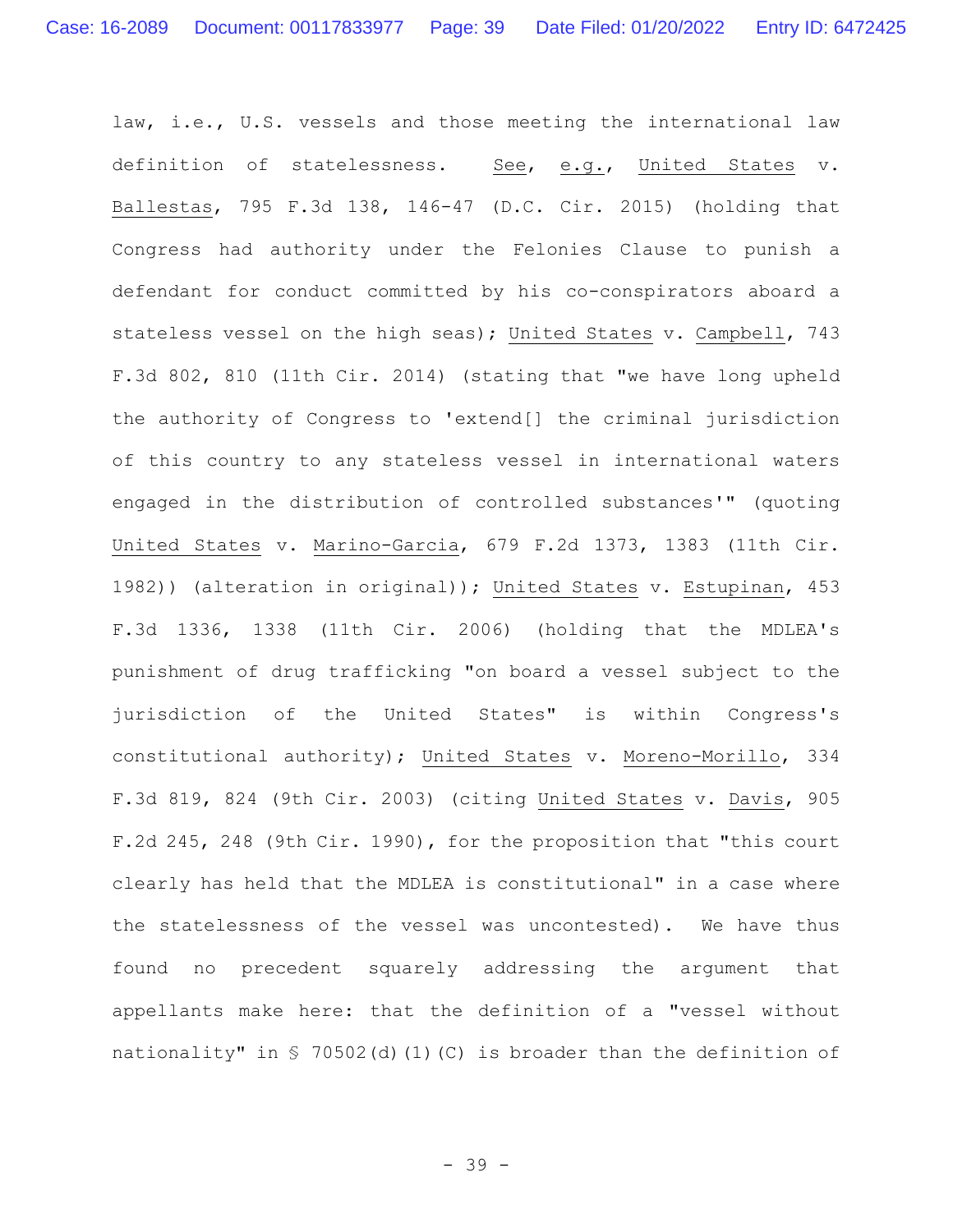a stateless vessel under international law and is therefore unconstitutional.<sup>34</sup>

Thus, although we draw on prior cases addressing the constitutionality of the MDLEA and its relationship with international law, the issue before us appears to be one of first impression for the federal courts.

# **B. Constitutional Limits on Congress's Authority to Define and Punish Felonies**

As described above, appellants contend that § 70502(d)(1)(C) of the MDLEA defines "vessel without nationality" to encompass vessels -- including their own -- that are not in fact without nationality under international law. A conflict exists, they explain, because the provision treats a vessel as

<sup>34</sup> Although the same MDLEA provision was at issue in United States v. Bravo, the defendants argued only that their prosecution was flawed because the government failed to satisfy a nexus requirement -- i.e., "that the marijuana transported in the vessel would affect the United States." 489 F.3d 1, 7 (1st Cir. 2007). We rejected the challenge, stating that "[w]e do not read the MDLEA to require a jurisdictional nexus." Id. Hence, we were not confronted with the argument asserted here -- that Congress acted beyond its constitutional authority in adopting § 70502(d)(1)(C). We note that the author of Bravo subsequently rejected the position taken in that case. See United States v. Trinidad, 839 F.3d 112, 116 (1st Cir. 2016) (Torruella, J., dissenting) ("I can no longer support the approach taken by this and our sister circuits in embracing the sweeping powers asserted by Congress and the Executive under the [MDLEA.]"). Trinidad also involved § 70502(d)(1)(C), but the defendant there did not challenge the government's determination that his vessel was "without nationality" under that provision or argue that "his plea agreement must be vacated because Congress exceeded its constitutional authority under Article I in enacting the MDLEA." Id. at 113 n.1.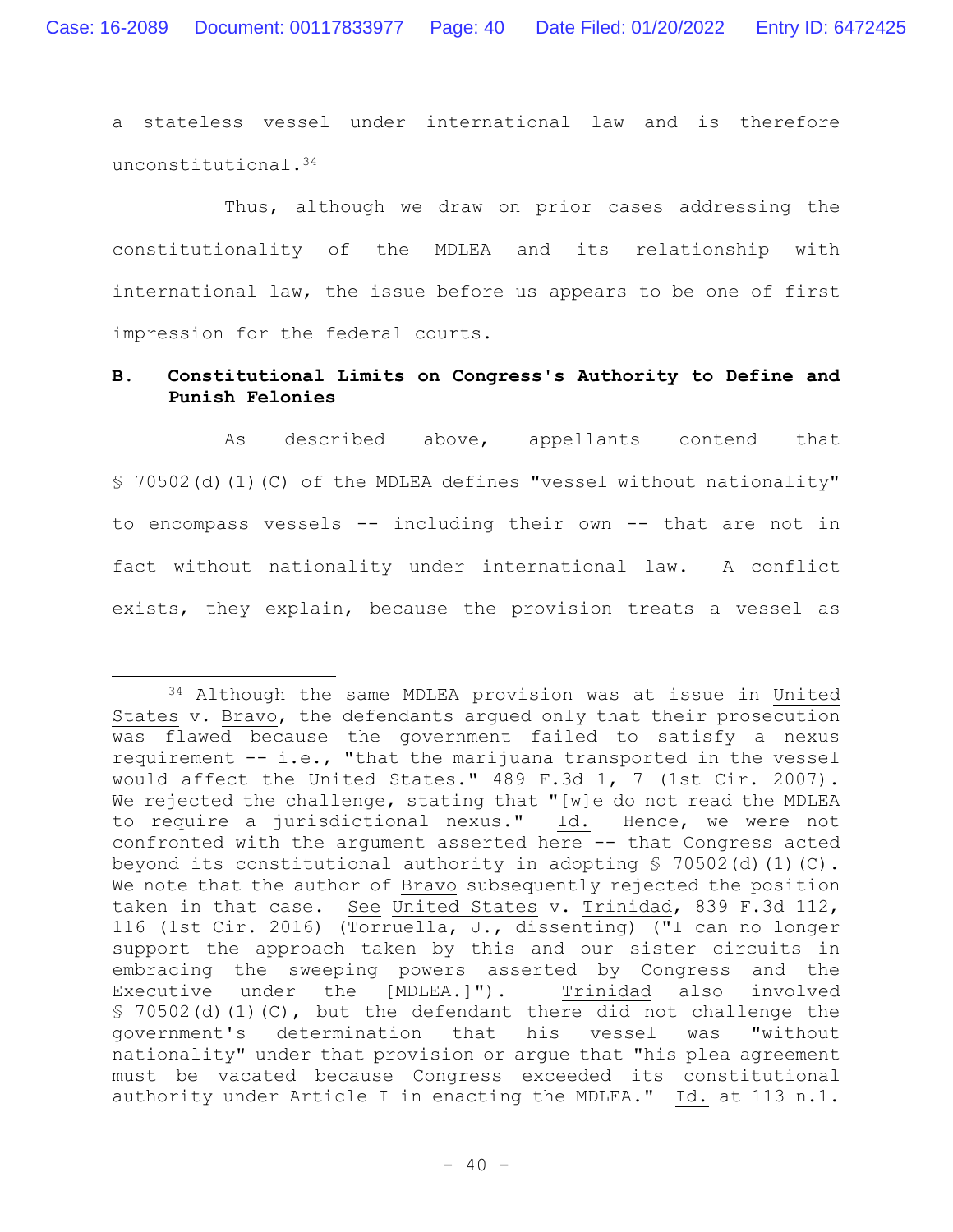stateless despite a claim of nationality being made through a method long acceptable under international law -- specifically, in their case, the master's verbal claim -- if the named country does not "affirmatively and unequivocally assert that the vessel is of its nationality."  $46 \text{ U.S.C. }$  \$ 70502(d)(1)(C). In other words, appellants maintain that § 70502(d)(1)(C) rejects a claim of nationality in circumstances where international law accepts the claim. According to appellants, because of this disconnect between the MDLEA and international law, U.S. authorities who rely on the definition of a "vessel without nationality" contained in § 70502(d)(1)(C) will impermissibly arrest and prosecute foreign nationals on a foreign vessel -- which is what they say occurred in this case.

Appellants' assertion of improper arrest and prosecution depends on two propositions involving international law: first, that Congress's authority to "define and punish . . . Felonies committed on the high Seas," U.S. Const. art. I, § 8, cl. 10, is limited by principles of international law and, second, that § 70502(d)(1)(C) allows the United States to deem vessels stateless even when they would not be deemed stateless under international law. If both propositions are correct, § 70502(d)(1)(C) would unconstitutionally permit U.S. authorities to assert jurisdiction over vessels that would not be stateless under international law. In that scenario, the United States would

- 41 -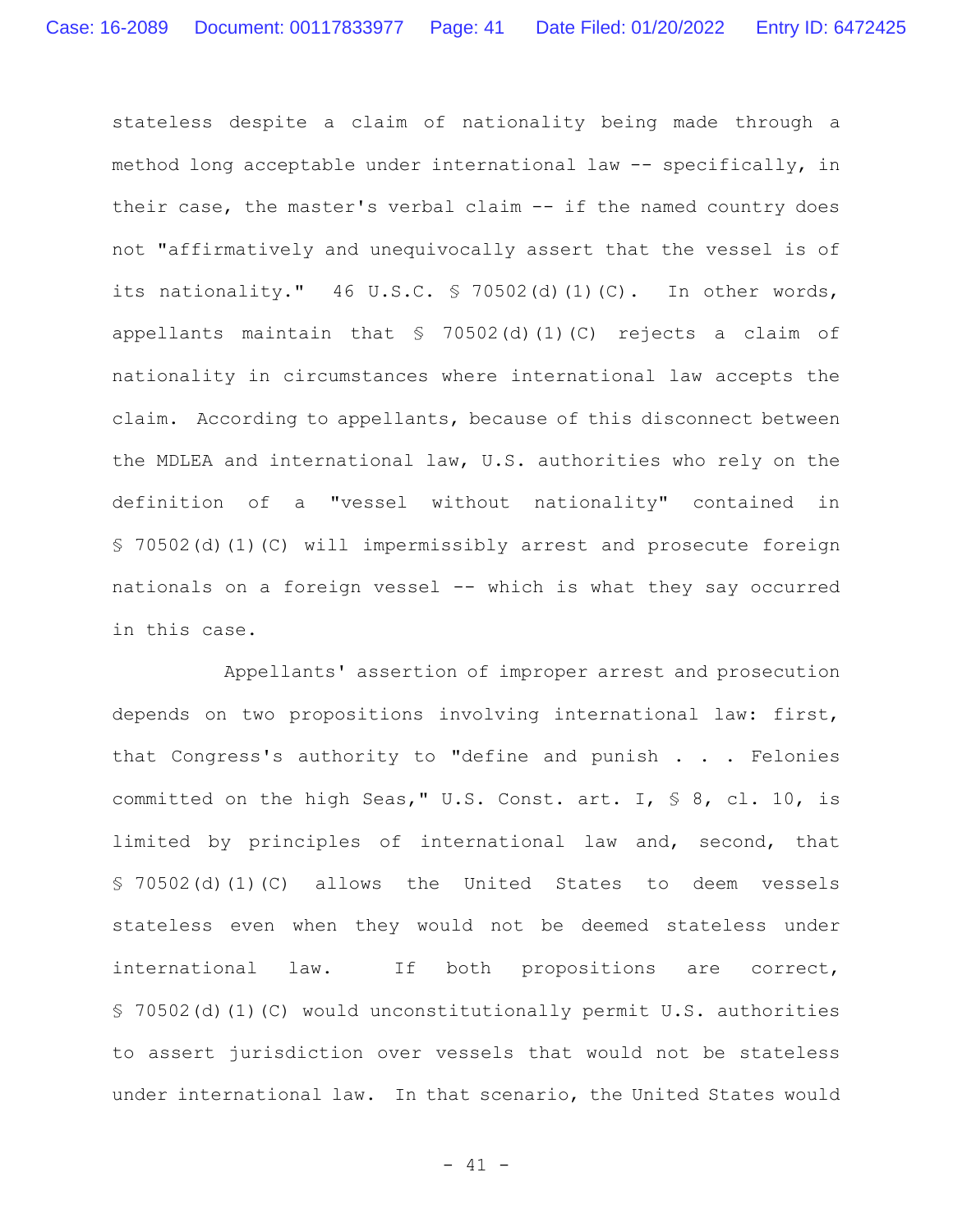be imposing its law on foreign individuals on foreign vessels - an extension of jurisdiction that ordinarily is impermissible. See, e.g., Aybar-Ulloa, 987 F.3d at 5 (noting that "the flag-state system guarantees freedom of navigation in international waters, as states generally may not interfere with the passage on the high seas of ships lawfully flying the flag of another state" (citing Richard A. Barnes, "Flag States," in The Oxford Handbook on the Law of the Sea 313 (Rothwell et al. eds. 2015))); id. at 12 (noting "the presumption of exclusive flag-state jurisdiction" over vessels with identified nationality).

Hence, resolving this case requires us first to examine the intersection between the Felonies Clause and international law. To be clear, the claim here is not that international law itself constrains Congress's authority to enact statutes**.**<sup>35</sup> Rather, appellants contend that the Felonies Clause of the Constitution, by original design, requires Congress to adhere to the jurisdictional limits of international law with respect to

<sup>35</sup> The MDLEA states that a person charged under the statute "does not have standing to raise a claim of failure to comply with international law as a basis for a defense." 46 U.S.C. § 70505. The provision further states that "only . . . a foreign nation" may raise such a claim and that "[a] failure to comply with international law does not divest a court of jurisdiction and is not a defense to a proceeding under this chapter." Id. This bar does not apply here precisely because defendants are not arguing that international law itself constrains Congress's authority.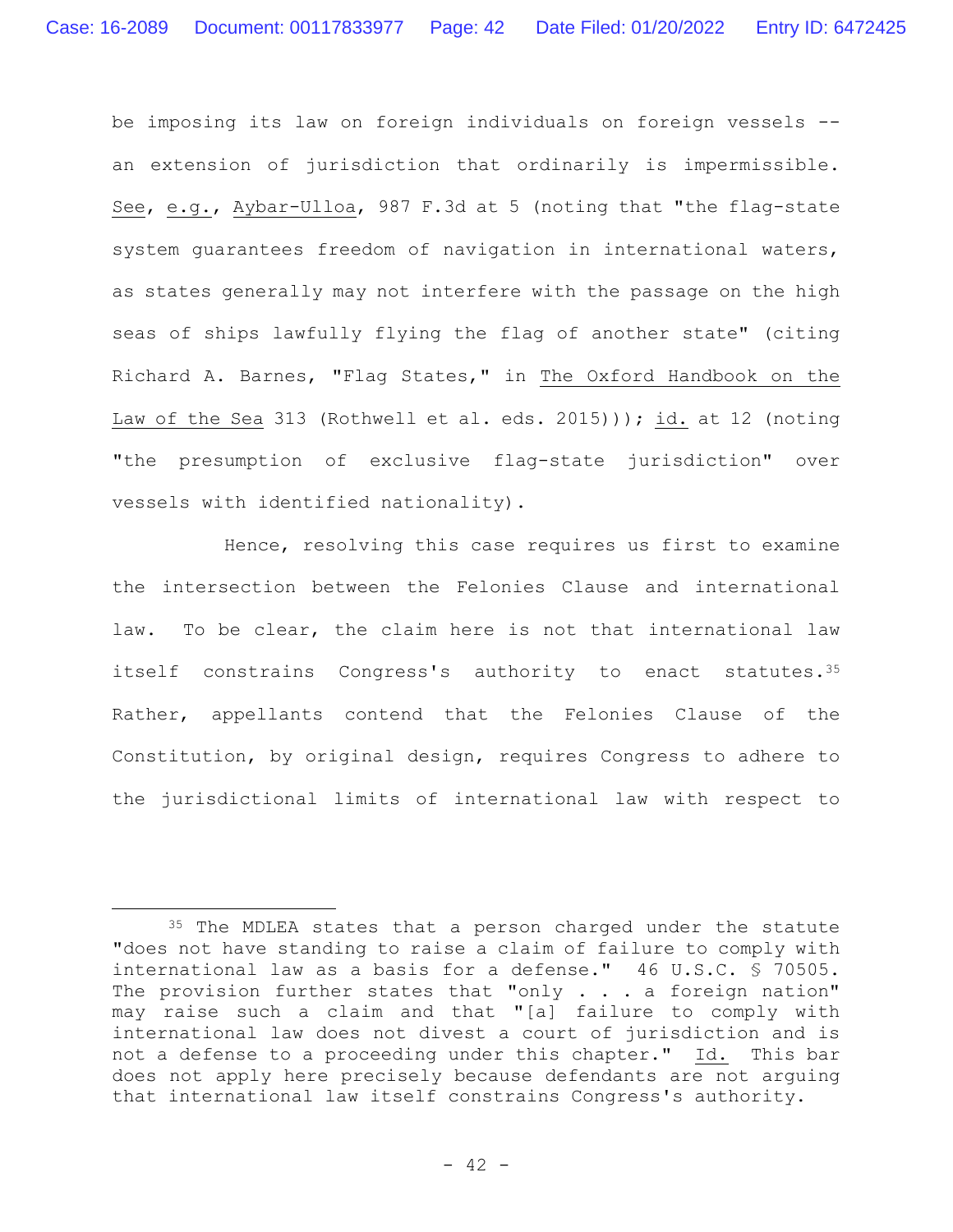determining statelessness.36 We thus begin our discussion by examining how the Framers would have understood the authority given to Congress by the Felonies Clause.

## **1. The Constitution and International Law**

The delegates who gathered to draft the Constitution had a primary goal of improving the new nation's ability to meet its obligations to other countries under international law. See Ryan Goodman & Derek P. Jinks, Filartiga's Firm Footing: International Human Rights and Federal Common Law, 66 Fordham L. Rev. 463, 464 (1997) ("[T]he Framers held the Constitutional Convention in large part due to the perceived inability of the Confederation to uphold American obligations under international law."). $37$  When the Governor of Virginia, Edmund Randolph, introduced the "Virginia Plan" that was to become the basis for the Constitution,  $38$  he

<sup>38</sup> The Virginia Plan was a set of fifteen "republican Principles" introduced by Randolph for discussion at the Constitutional Convention. 1 Records of the Federal Convention of

<sup>36</sup> Of course, where possible, we construe statutes to be consistent with international law. See Murray v. The Schooner Charming Betsy, 6 U.S. (2 Cranch)  $\overline{64}$ ,  $\overline{118}$  (1804); Garcia v. Sessions, 856 F.3d 27, 41 (1st Cir. 2017).

 $37$  In Filartiga v. Pena-Irala, 630 F.2d 876 (2d Cir. 1980), the Second Circuit held that plaintiffs could bring actions under the Alien Tort Statute ("ATS") "based on modern human-rights laws absent an express cause of action created by an additional statute." Jesner v. Arab Bank, PLC, 138 S. Ct. 1386, 1398 (2018). The plaintiffs in Filartiga were the family members of a young man who had been tortured and murdered by Paraguayan police officers, one of whom was living in New York. The suit was filed in the United States District Court for the Eastern District of New York, and the appeals court found jurisdiction existed under the ATS.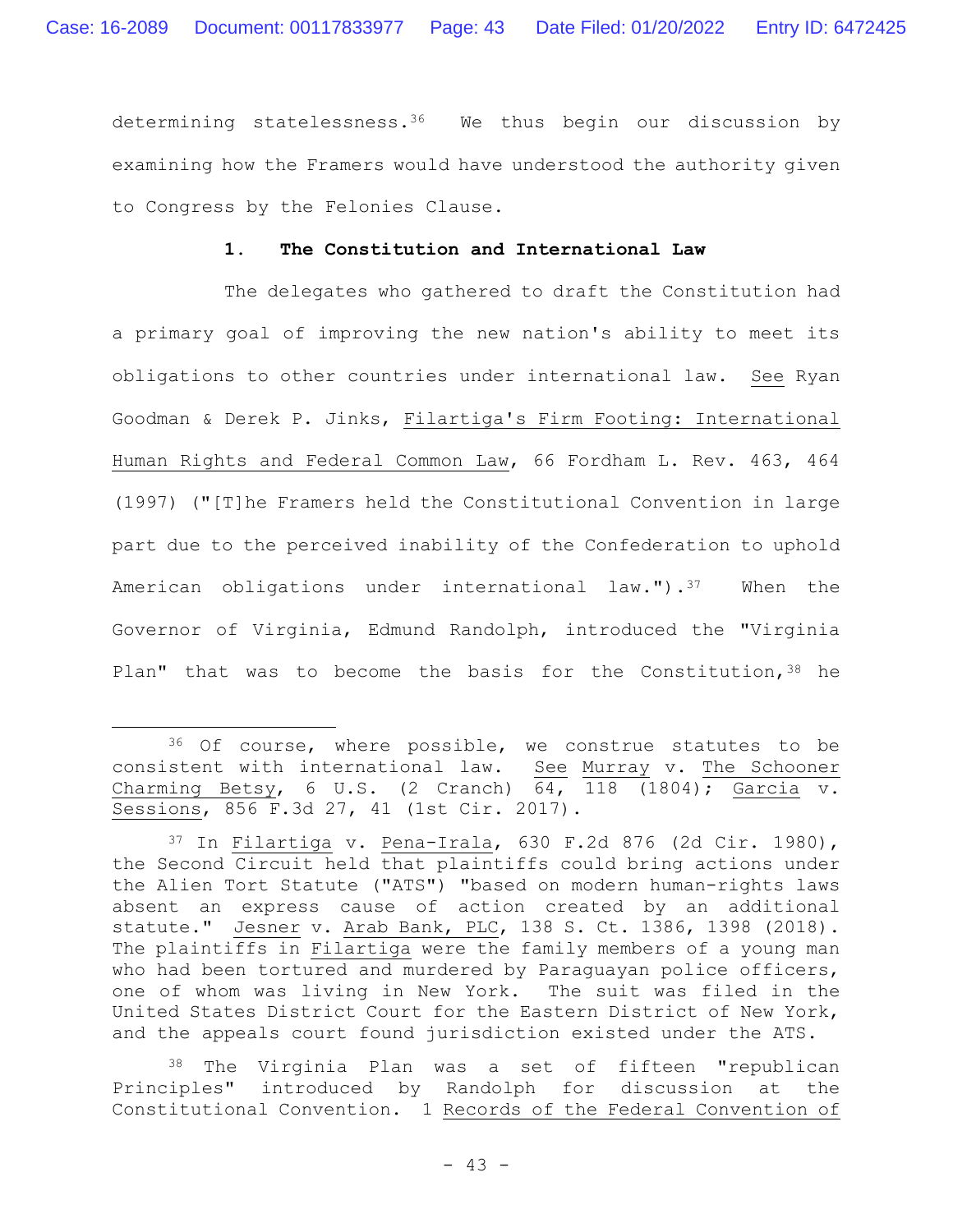criticized the Articles of Confederation because they did not allow the federal government to punish states that "act[] against a foreign power contrary to the laws of nations or violate[] a treaty" or to compel states to punish their citizens who violate the law of nations by, for example, "invad[ing]" the rights of an ambassador. 1 Records of the Federal Convention of 1787 24-25 (Max Farrand ed., 1911) (hereinafter "Farrand's Records"). Likewise, James Madison wrote to James Monroe in 1784 that "[n]othing seems to be more difficult under [the Articles of Confederation] than to impress on the attention of our [state] Legislatures a due sense of those duties which spring from our relations to foreign nations." Letter from James Madison to James Monroe (Nov. 27, 1784), in 2 The Writings of James Madison 93 (Gaillard Hunt ed., 1901).

These statements reflect the Framers' concern that, without the power to "enforce national treaties against recalcitrant states, compel their compliance with the law of

<sup>1787</sup> 27-28 (Max Farrand ed., 1911). It described in general terms the governmental structure that was later adopted in significant part by the Constitution: a bicameral legislature, a national executive (albeit one elected by the legislature), and a judiciary with, among other powers, the authority to "determine Piracies, Captures, [and] Disputes between Foreigners and Citizens." Id. Before introducing this plan, Randolph listed five ways in which the Articles of Confederation did not fulfill "the objects for which it was framed." Id. at 24. The first of these, as explained above, was its failure to ensure compliance with international law. Id. at 24-25.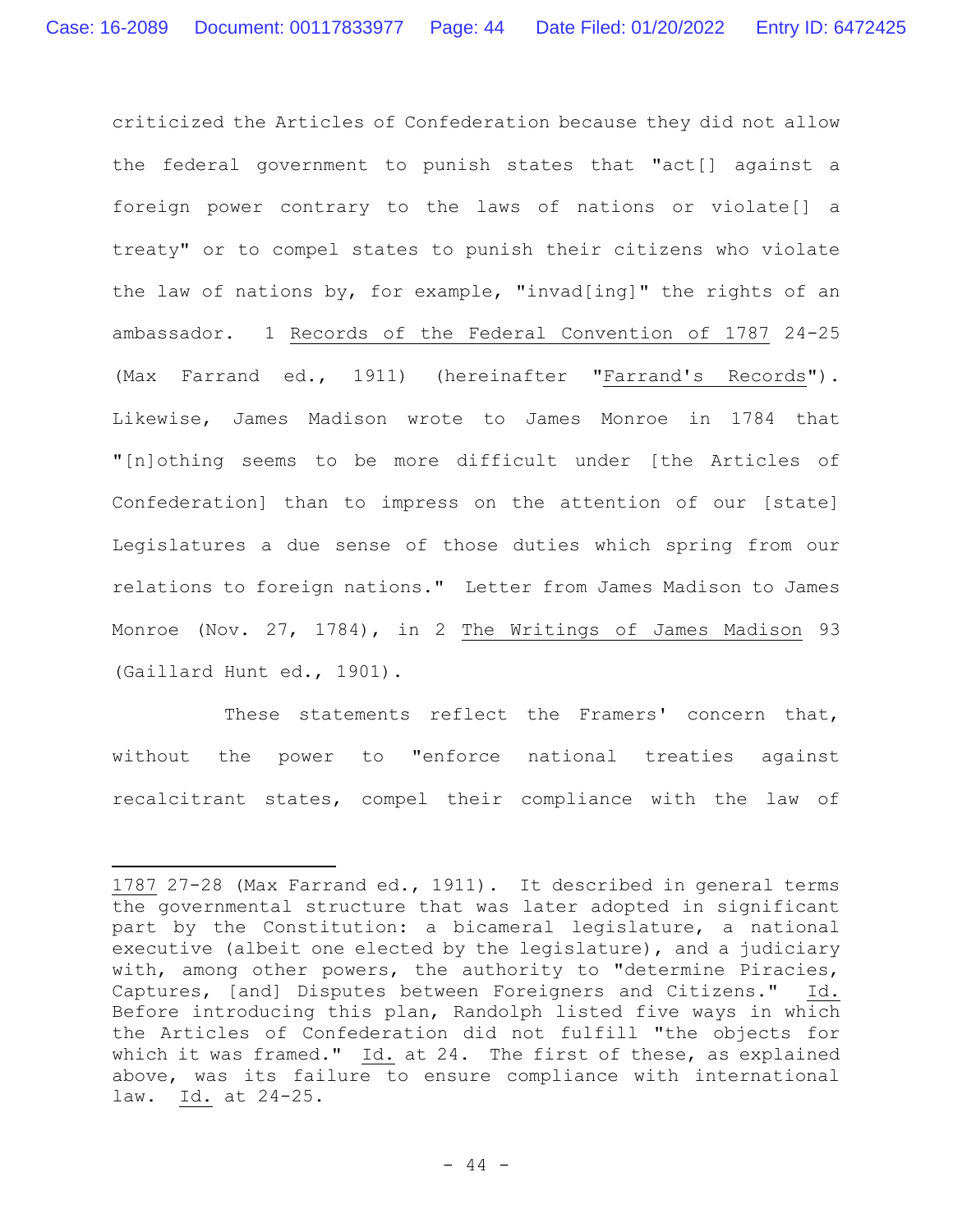nations, punish offenses against that law, regulate foreign commerce, and so on, the new republic would be unable to obtain commercial advantages and, given its military weakness and perilous geographic situation, would face external threats." David M. Golove & Daniel J. Hulsebosch, A Civilized Nation: The Early American Constitution, the Law of Nations, and the Pursuit of International Recognition, 85 N.Y.U. L. Rev. 932, 980 (2010); see also id. at 934-35 (explaining that "[d]iplomatic frustrations resulting from state violations of the Treaty of Peace [with England], in particular, helped create the atmosphere of crisis that motivated profederal forces to organize and write a constitution").

In drafting a new constitution, the Framers thus aimed "to provide a national monopoly of authority in order to assure respect for international obligations." Stewart Jay, The Status of the Law of Nations in Early American Law, 42 Vand. L. Rev. 819, 829 (1989). The Framers were "commit[ted] to protecting sovereign interests through rigorous enforcement of the law of nations." Douglas J. Sylvester, International Law as Sword or Shield? Early American Foreign Policy and the Law of Nations, 32 N.Y.U. J. Int'l L. & Pol. 1, 9 (1999); see also Jesner v. Arab Bank, PLC, 138 S. Ct. 1386, 1417 (2018) (Gorsuch, J., concurring) ("[W]hen the framers gathered to write the Constitution they included among their chief priorities endowing the national government with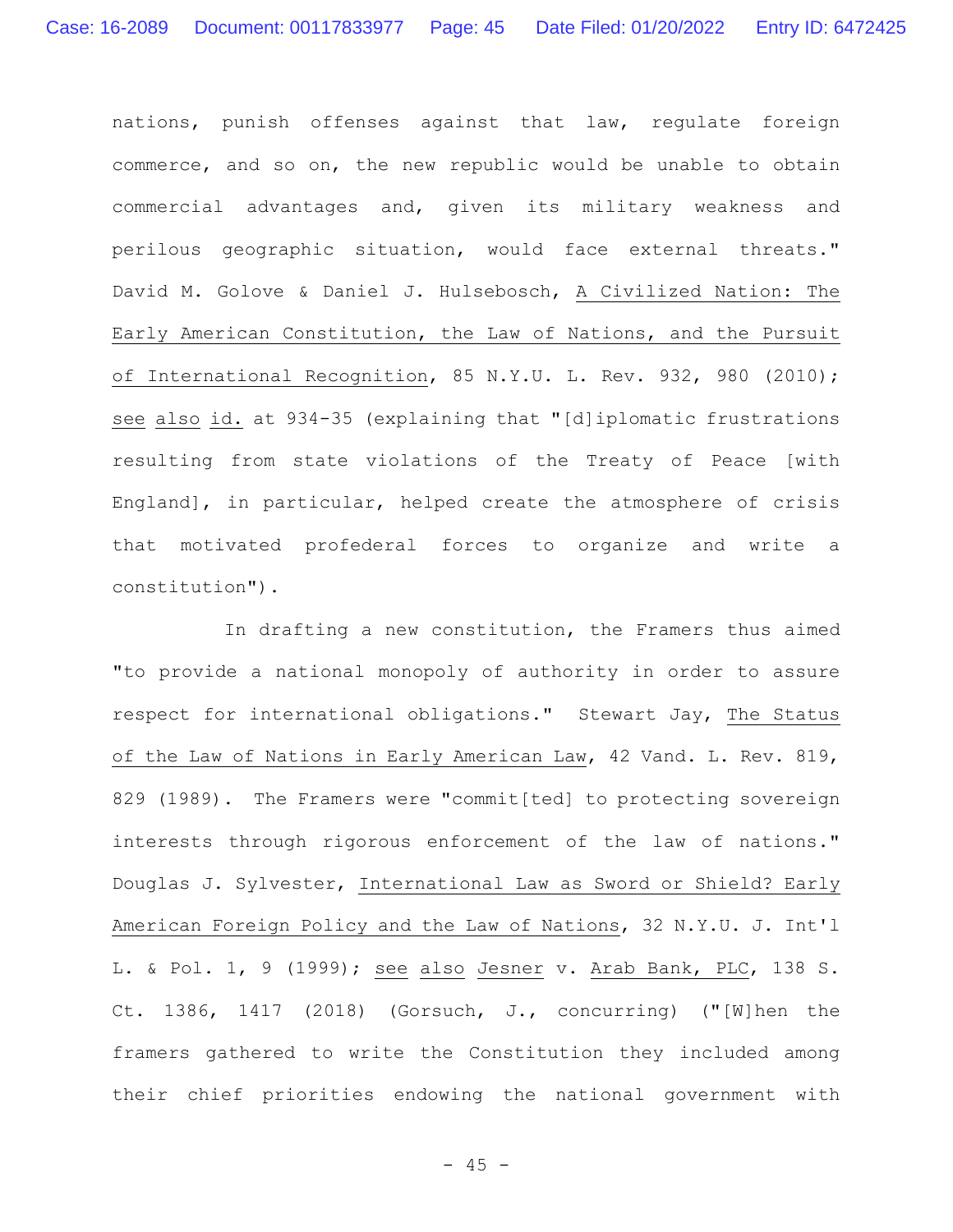sufficient power to ensure the country's compliance with the law of nations."); Golove & Hulsebosch, supra, at 988 (stating that the Framers "carefully designed the new Constitution to ensure that the new nation would uphold its duties under the law of nations"); Louis Henkin, Foreign Affairs and the United States Constitution 234 (2d ed. 1996) ("The Framers assumed that the new federal government would carry out the obligations of the United States under international law."); Anthony J. Bellia Jr. & Bradford R. Clark, The Law of Nations as Constitutional Law, 98 Va. L. Rev. 729, 751 (2012) ("Of all the rights that can belong to a nation, sovereignty is, doubtless, the most precious, and that which others ought the most scrupulously to respect, they would not do it an injury." (quoting 1 Emmerich de Vattel, The Law of Nations, bk. II, § 54, at 138 (London, J. Newberry et al., 1759), "the most well-known work on the law of nations in England and America at the time of the Founding," id. at 749)); Beth Stephens, The Law of Our Land: Customary International Law as Federal Law after Erie, 66 Fordham L. Rev. 393, 397 (1997) (stating that "the intent of the framers, incorporated into the Constitution, was to ensure respect for international law by assigning responsibility for enforcement of that law to the three branches of the federal government"). Laws governing interactions on the high seas were of particular concern: "The framers of the Constitution were familiar with [the law of the sea] and proceeded with it in mind.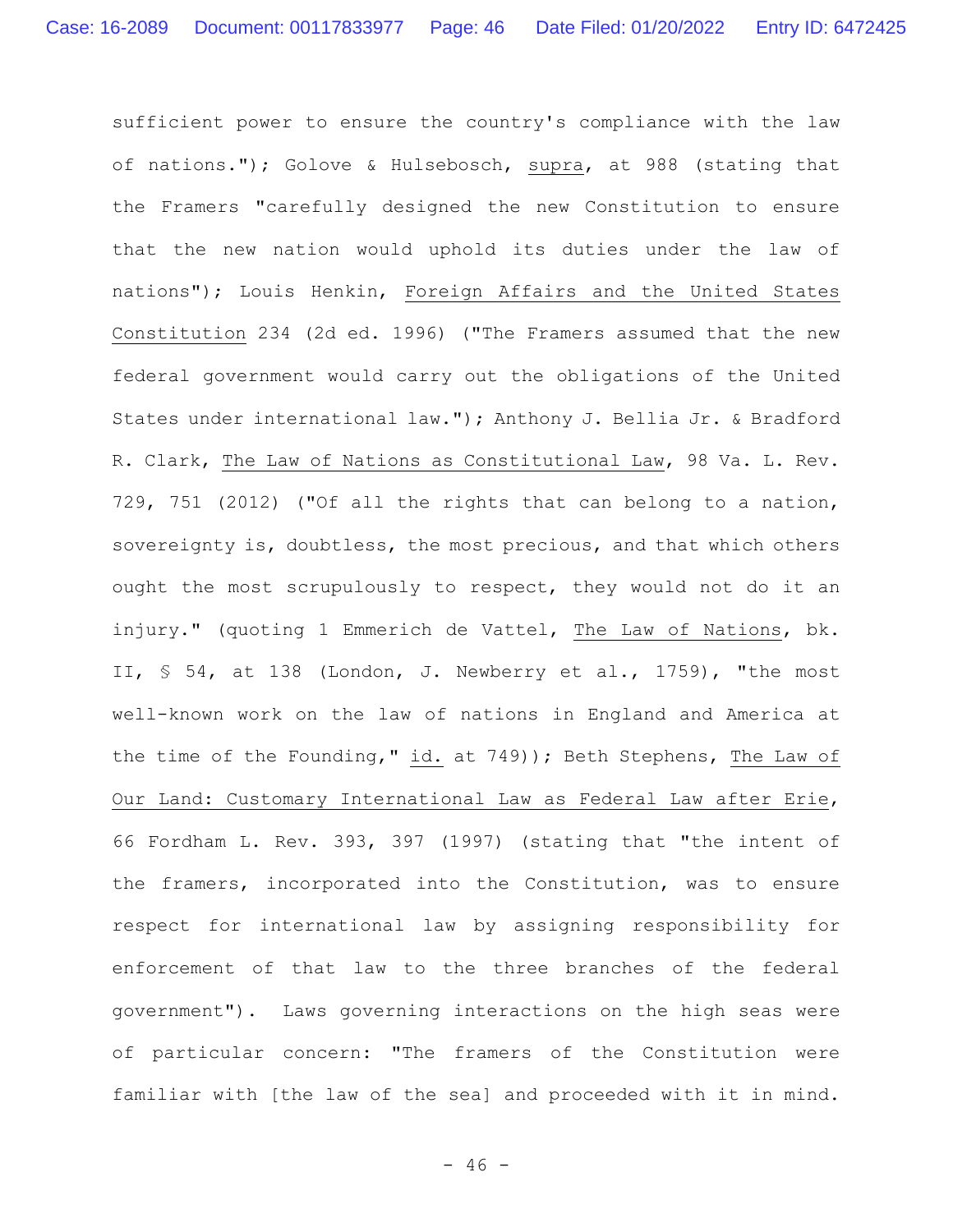Their purpose was not to strike down or abrogate the system, but to place the entire subject . . . under national control, because of its intimate relation to navigation and to interstate and foreign commerce." Panama R. Co. v. Johnson, 264 U.S. 375, 386 (1924).

The Framers' commitment to international law principles was both pragmatic and ideological. See Jay, supra, at 822 (explaining that, "[i]n the eighteenth century a consensus existed that the law of nations rested in large measure on natural law," and thus the Framers viewed following the law of nations as a moral imperative); Beth Stephens, Federalism and Foreign Affairs: Congress's Power to "Define and Punish . . . Offenses Against the Law of Nations", 42 Wm. & Mary L. Rev. 447, 465 (2000) (describing the Framers' belief that "[e]nforcement of international law norms was . . . a moral obligation"). Indeed, the Framers believed that to be a "nation," the United States must honor the law of nations.<sup>39</sup>

<sup>39</sup> At the time of the founding, the phrase "law of nations" was generally used to refer to customary international law (i.e., law established by universal practice rather than by agreement in a treaty). See United States v. Bellaizac-Hurtado, 700 F.3d 1245, 1251 (11th Cir. 2012) (stating that "[w]e and our sister circuits agree that the eighteenth-century phrase, the 'law of nations,' in contemporary terms, means customary international law," and collecting cases). However, it was also used as a broader term for international law, including treaties.See Sarah H. Cleveland & William S. Dodge, Defining and Punishing Offenses under Treaties, 124 Yale L.J. 2202, 2206-07 (2015) (arguing that "Offences against the Law of Nations" includes treaty violations). In this case, where no treaty is at issue, we need not consider the precise meaning of the term "law of nations" as used by the Framers, and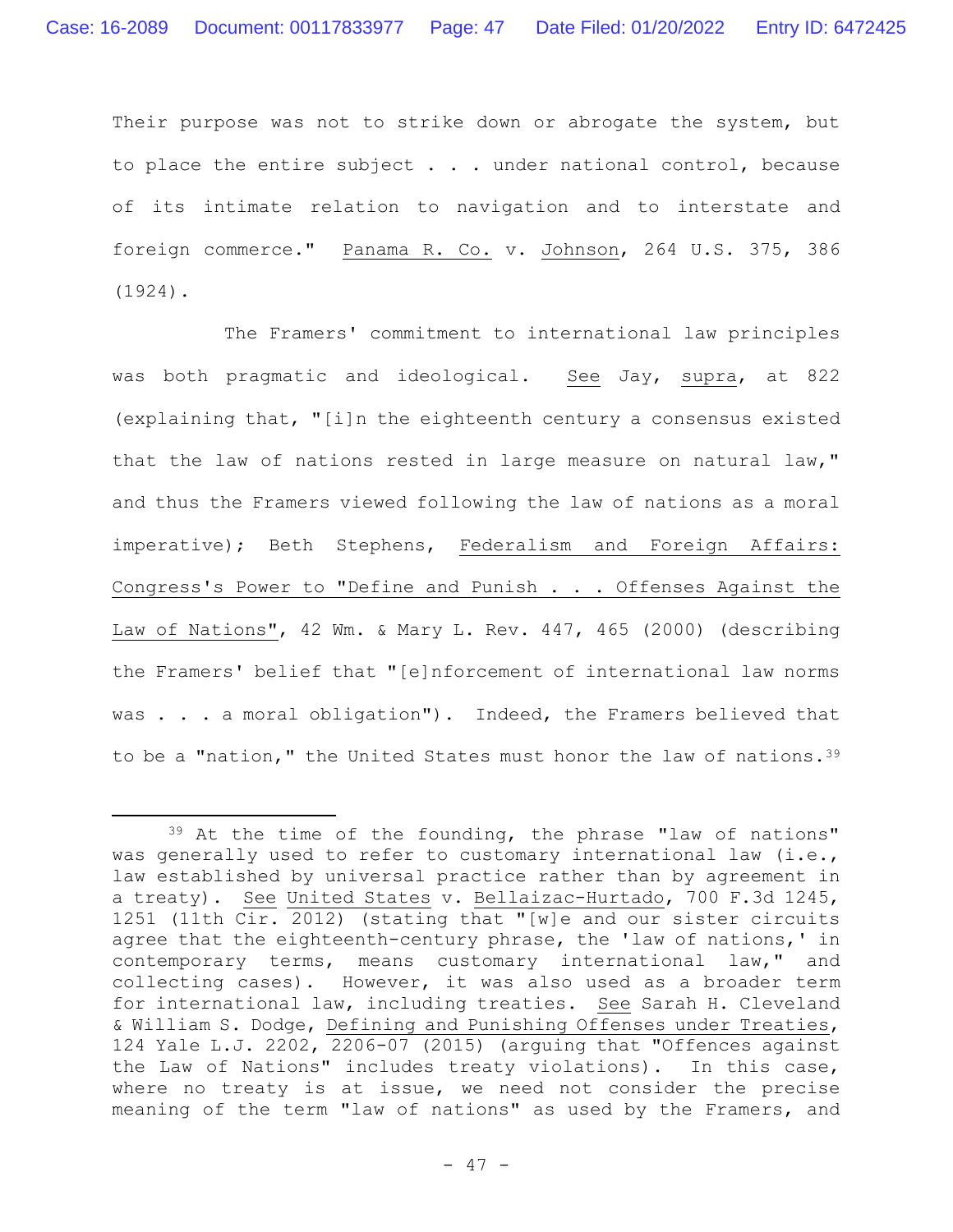See Chief Justice John Jay, Charge to the Grand Jury of the District of New York (Apr. 4, 1790), reprinted in N.H. Gazette (Portsmouth 1790) (stating, in a charge to a grand jury, that "[w]e had become a nation -- as such, we were responsible to others for the observance of the Laws of Nations"). Hence, as they embarked on drafting a constitution, the Framers saw a federal system capable of upholding international law as an imperative for the United States to achieve equal status in the community of nations. See Aybar-Ulloa, 987 F.3d at 26 (Barron, J., concurring) ("The founding generation was attentive to the strictures of the law of nations.").

With this backdrop, we think it apparent that the Framers viewed international law as a restraint on Congress's enumerated powers bearing on foreign relations. As John Quincy Adams explained, "[t]he legislative powers of Congress are . . . limited to specific grants contained in the Constitution itself, all restricted on one side by the power of internal legislation within the separate States, and on the other, by the laws of nations." John Quincy Adams, The Jubilee of the Constitution 71 (1839) (emphasis added).

we henceforth use the modern term "international law" to refer to the body of law that includes both customary international law and treaties.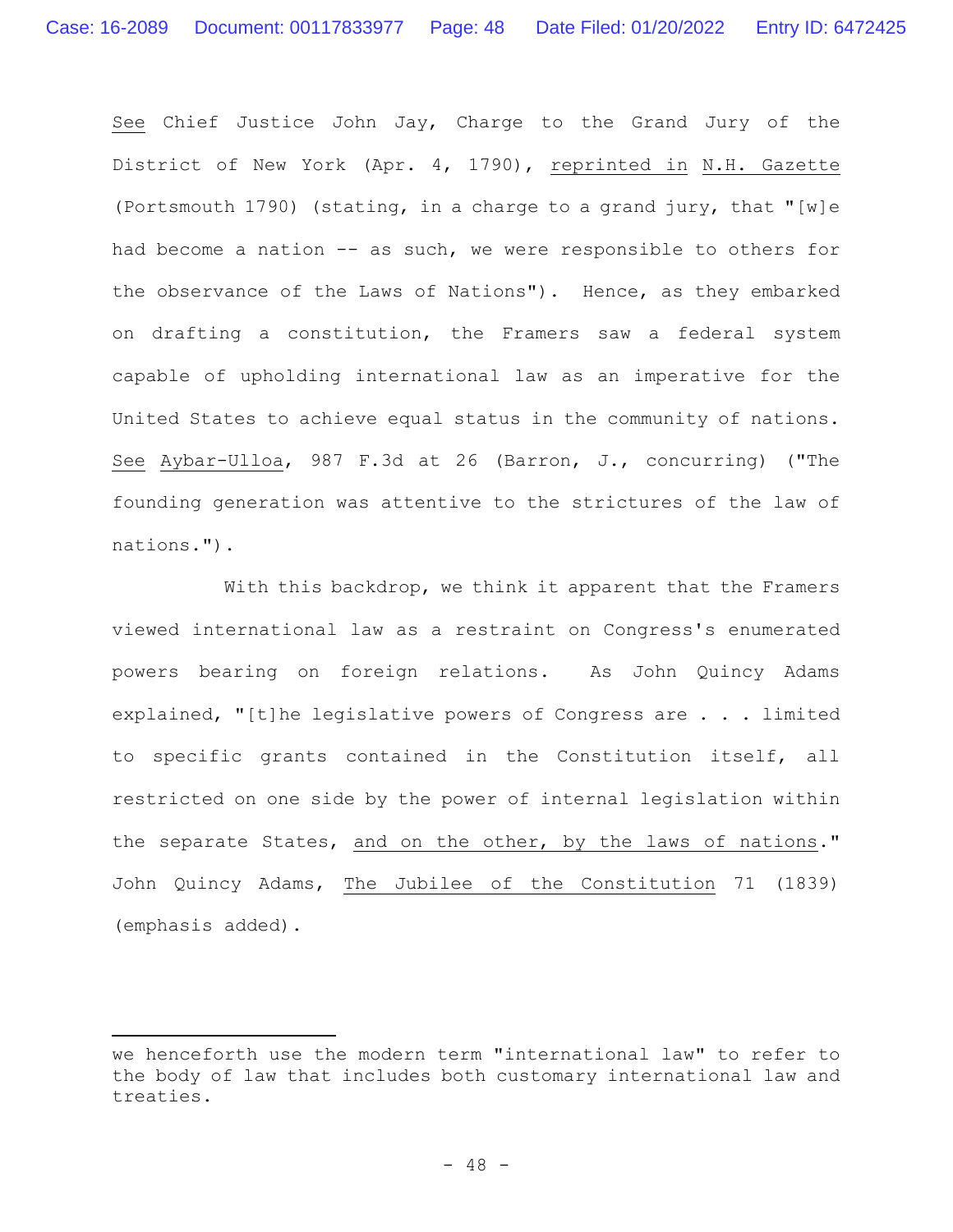There is a particular justification for interpreting the Define and Punish Clause in relation to the Framers' understanding of international law principles.The Define and Punish Clause, of which the Felonies Clause is a part, refers to "Offences against the Law of Nations," "Piracies," and "Felonies" -- all concepts taken directly from international law. See Banco Nacional de Cuba v. Sabbatino, 376 U.S. 398, 451 & n.13 (1964) (White, J., dissenting) (noting that the language of the Define and Punish Clause shows the Framers' belief that "the law of nations is a part of the law of the land"); Golove & Hulsebosch, supra, at 1009 (stating that "[t]his deliberate borrowing suggest[s] that the established principles of the law of nations might define the scope of the [congressional] powers themselves"). These phrases, found in the leading international law treatises of the day, were familiar shorthand for complex international law concepts. Their use in the Constitution is thus strong evidence that the Framers intended the Define and Punish Clause to align with the international law understanding of those terms. See 3 Emmerich de Vattel, The Law of Nations 295 (1758) (Charles G. Fenwick trans., 1916) (referencing "offenses against the Law of Nations"); 4 William Blackstone, Commentaries \*67-71 (discussing "offences against the law of nations," and defining "piracy" as one such offense); 3 Sir Edward Coke, The Institutes of the Laws of England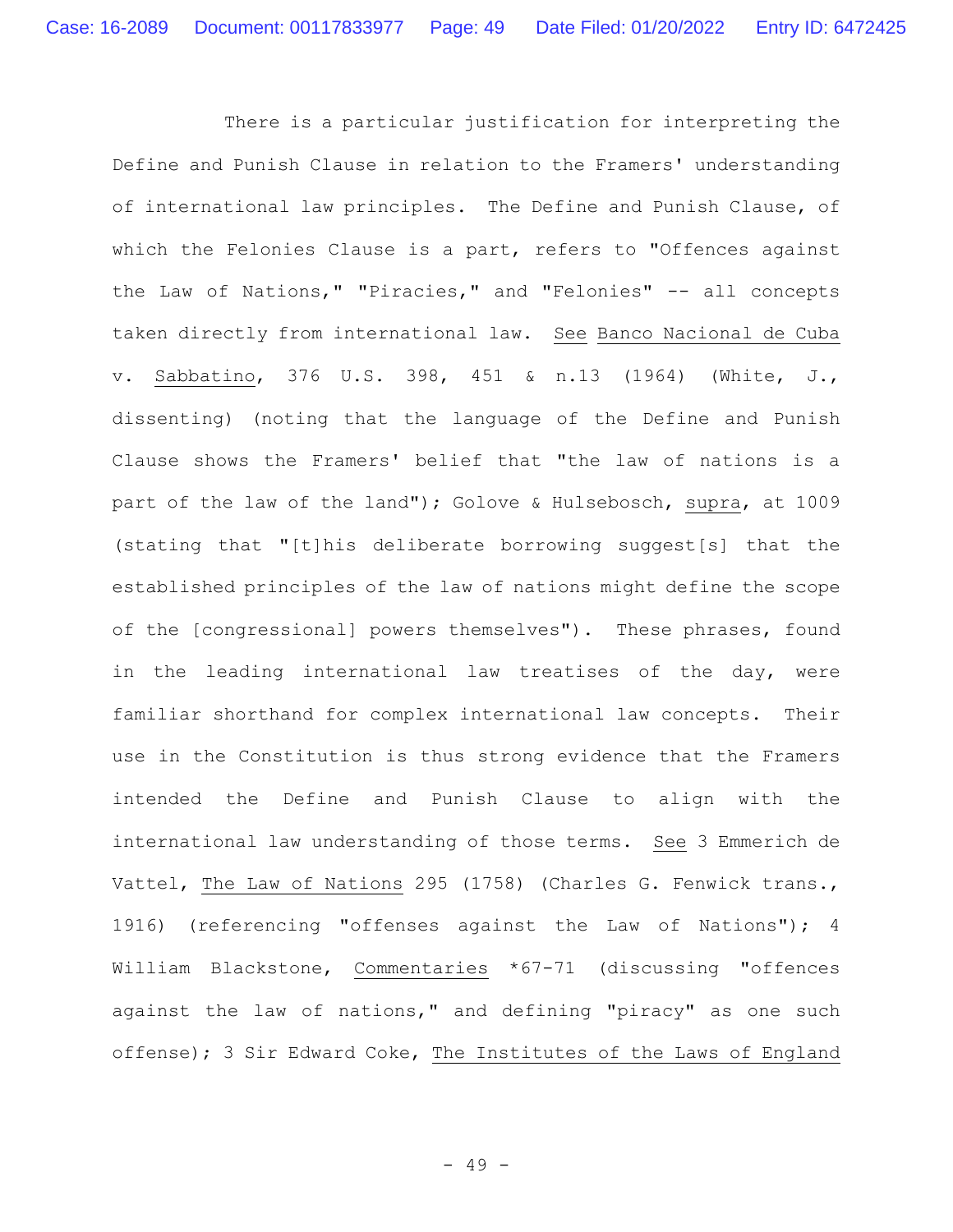111 (1644) (describing "Piracies, and felonies . . . done on the sea").

International law thus informs our inquiry into the meaning of the Define and Punish Clause and, specifically, the Felonies portion of the Clause.

## **2. The Meaning of the Felonies Clause**

As noted above, the Define and Punish Clause grants Congress the following authority: "To define and punish Piracies and Felonies committed on the high Seas, and Offences against the Law of Nations." U.S. Const. art. I, § 8, cl. 10. We discuss below primarily the text that precedes the comma -- i.e., the authority with respect to "Piracies and Felonies committed on the high Seas." That is so because, as we have noted, it is undisputed in this case that the MDLEA was enacted pursuant to Congress's authority under the Felonies Clause. Although the reference to "Piracies" -- a crime "committed on the high Seas" and appearing alongside the term "Felonies" -- necessarily plays a role in our analysis, the separate clause referencing "Offences against the Law of Nations," which applies to crimes committed both on land and at sea, sheds no light on the scope of U.S. jurisdiction on the high seas. We therefore focus solely on the authority specifically given to Congress over crimes "on the high Seas."

That focus requires us to determine what the Framers intended by the words they chose. In so doing, we seek guidance

 $-50 -$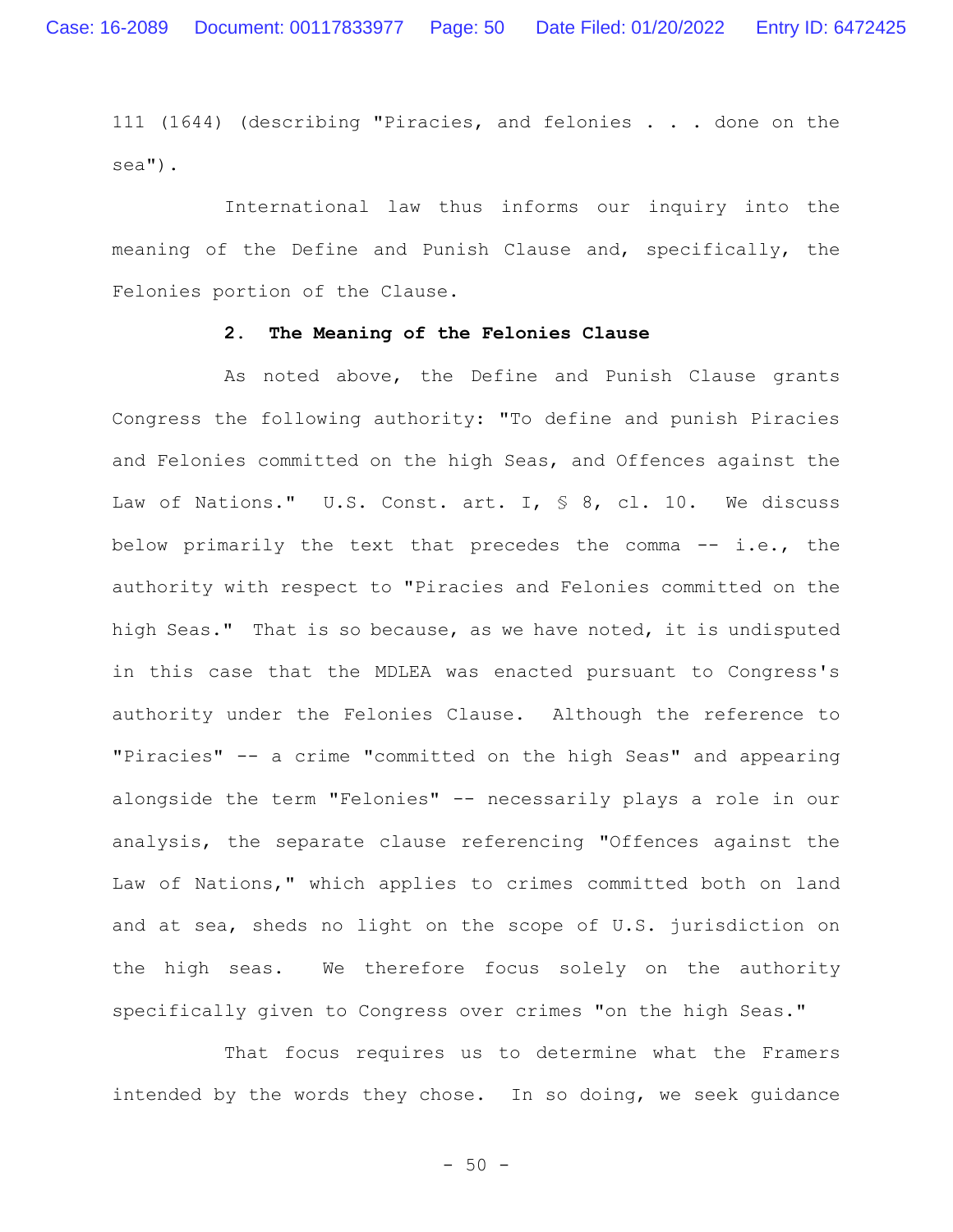on the Framers' understanding of international law principles, including international law terminology, from contemporaneous sources. See U.S. Steel Corp. v. Multistate Tax Comm'n, 434 U.S. 452, 461-62 & n.12 (1978) (explaining the Framers' separate use of the terms "treaty," "compact," and "agreement" in Article I of the Constitution by reference to treatises on international law with which the Framers would have been familiar); Waring v. Clarke, 46 U.S. 441, 441 n.1 (1847) (stating that "[t]he Constitution . . . refers to the law of nations for the meaning of" the terms "admiralty" and "maritime," and thus interpreting those terms in light of their meaning in international law); see also Zivotofsky ex rel. Zivotofsky v. Kerry, 576 U.S. 1, 12 (2015) (looking to "prominent international scholars" from "the time of the founding" to elucidate the meaning of the Reception Clause, Article II, section 3, of the Constitution).

Just as it does today, at the time the Framers were drafting the Constitution the term "Felonies" meant serious crimes, such as treason, murder, arson, burglary, robbery, and rape. See Blackstone, supra, at \*94; 2 Timothy Cunningham, A New and Complete Law Dictionary 23-28 (3d ed. 1783). Before the Constitution became the governing law, all such crimes, whether committed on land or at sea, were defined by state statutes or state common law and punished in state courts. In the only statement at the Constitutional Convention regarding the inclusion

 $- 51 -$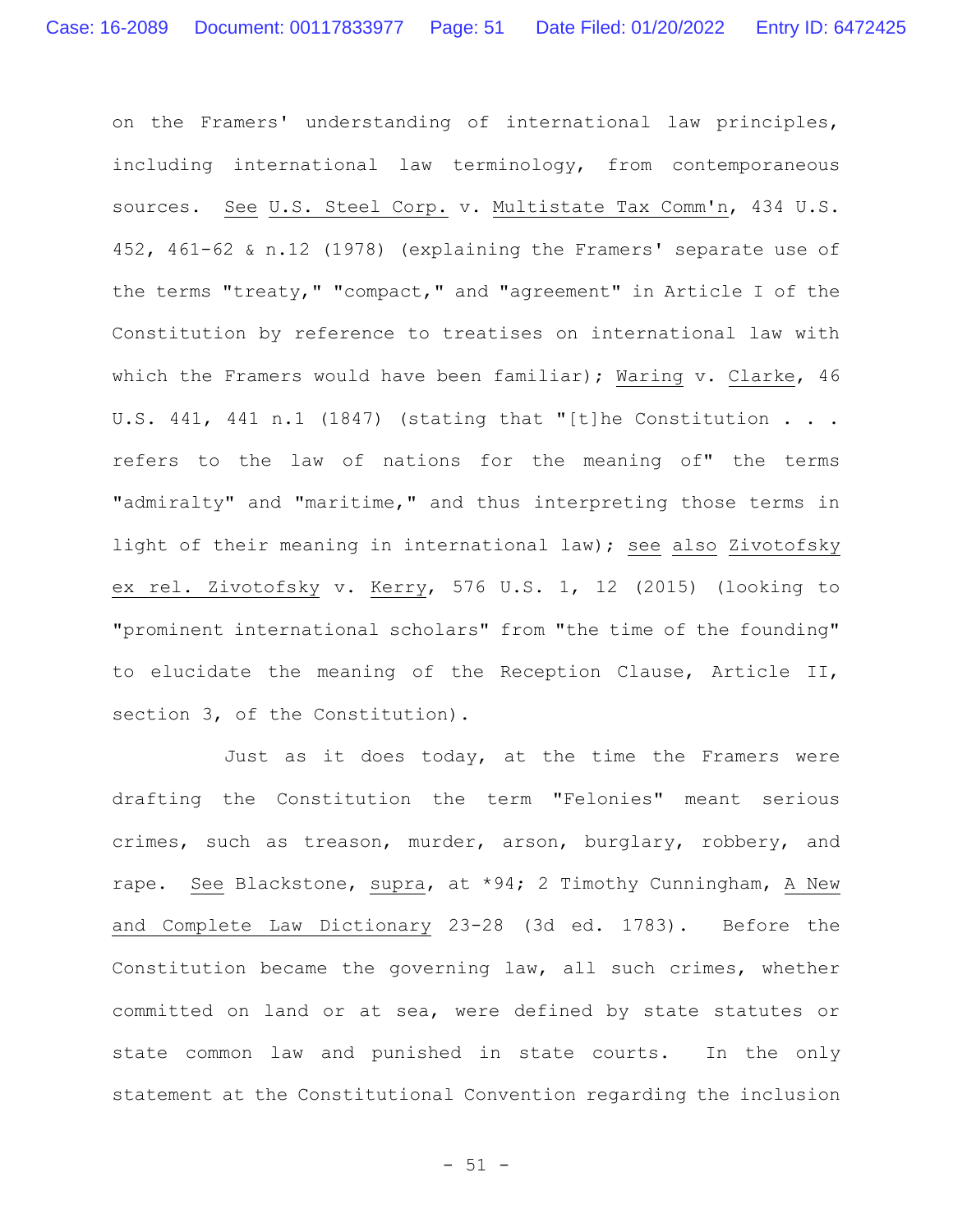of the term "Felonies," James Madison explained that, "[i]f the laws of the states were to prevail on [the meaning of "Felonies"], the citizens of different states would be subject to different punishments for the same offence at sea. There would be neither uniformity nor stability in the law." 5 Debates on the Federal Constitution 437 (Jonathan Elliot ed., 2d ed. 1836). As voiced by Madison, then, the constitutional drafters recognized the need to create a uniform system of crimes and punishments on the high seas that would apply to all U.S. citizens. There was no mention, however, of conduct committed by foreigners on foreign vessels.

Nonetheless, the independent inclusion of "Piracies" in the Define and Punish Clause provides a clue to the Framers' intent regarding U.S. jurisdiction over felonies committed on foreign vessels. The separate references to "Piracies" and "Felonies" inescapably reflects the Framers' view that Congress's power over each category was meant to be distinct. See generally The Federalist No. 42, at 233 (James Madison) (E.M. Scott ed., 1898) (discussing the necessity of defining each term). That distinction has its origin in international law.

Piracy, as defined by international law -- i.e., "robbery upon the sea," United States v. Smith, 18 U.S. 153, 162

 $-52 -$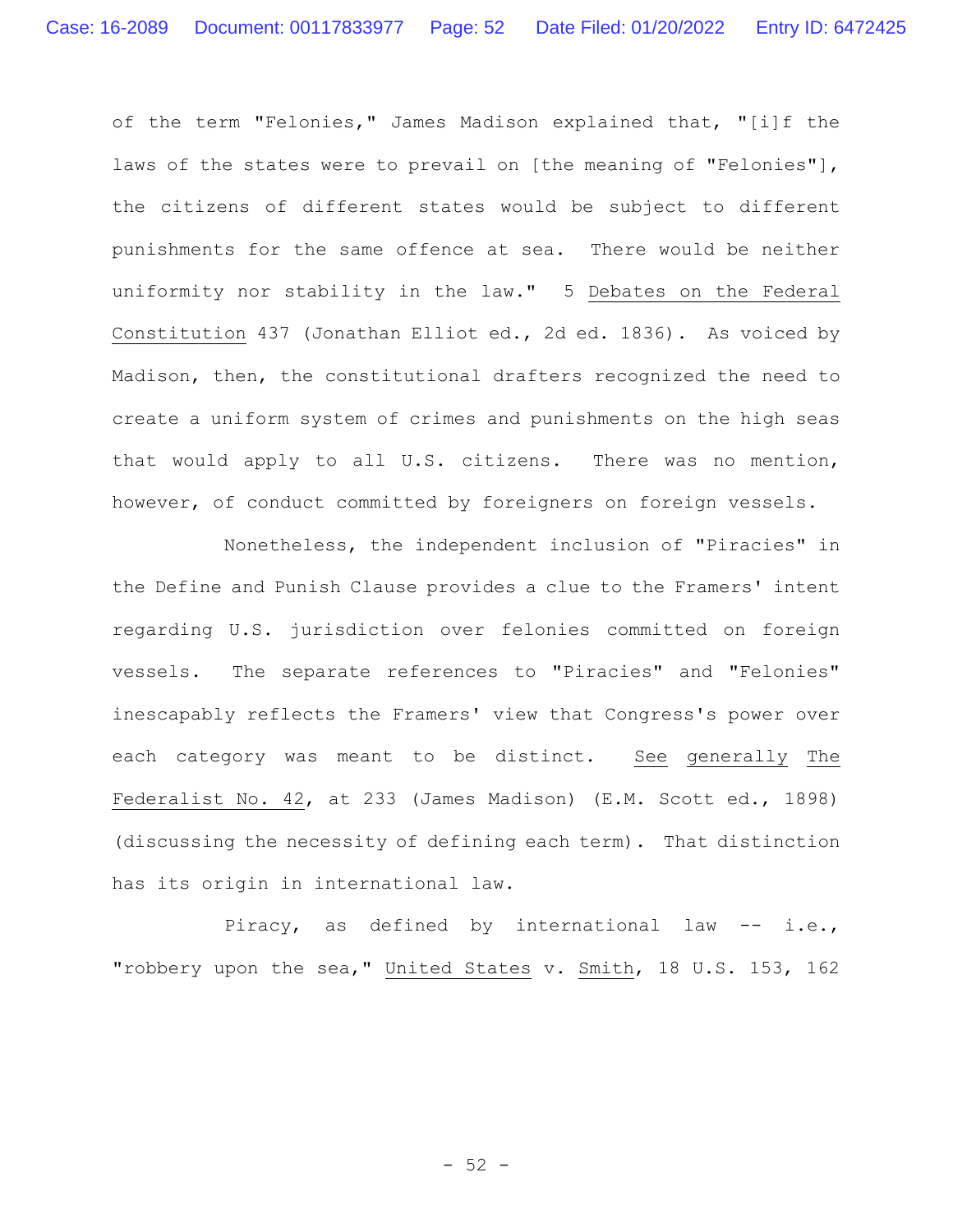$(1820)^{40}$  -- is a crime of "universal jurisdiction,"<sup>41</sup> meaning that it can be punished by any country no matter where it is committed or by whom. At the time the Constitution was drafted, this feature of piracy under international law was well established. See

Piracy includes any illegal act of violence, detention or depredation committed for private ends by the crew or passengers of a private ship (or aircraft) against another ship (or aircraft) or persons or property on board it, on (or over) the high seas[.]

R.R. Churchill & A.V. Lowe, The Law of the Sea 209-10 (3d ed. 1999).

<sup>41</sup> As stated in modern international law, the doctrine of universal jurisdiction provides that "a nation may prosecute certain serious offenses even though they have no nexus to its territory or its nationals, and no impact on its territory or its citizens." Cardales-Luna, 632 F.3d at 740 (Torruella, J., dissenting); see also Restatement (Third) of Foreign Relations Law of the United States § 404 (1987) (noting that "[a] state has jurisdiction to define and prescribe punishment for certain offenses recognized by the community of nations as of universal concern," even where there is no nexus between the offense and the state). Crimes may be universal jurisdiction offenses if they are "contrary to a peremptory norm of international law" and are "so serious and on such a scale that they can justly be regarded as an attack on the international legal order." Kontorovich, Beyond the Article I Horizon, supra, at 1224 n.228 (quoting Universal Jurisdiction: National Courts and the Prosecution of Serious Crimes under International Law 178-79 (Stephen Macedo ed., 2004)). At present, in addition to piracy, the crimes generally recognized as subject to universal jurisdiction are the "slave trade, attacks on or hijacking of aircraft, genocide, war crimes, and perhaps certain acts of terrorism." See Restatement (Third) of Foreign Relations Law of the United States § 404. Drug trafficking is not recognized as a universal jurisdiction crime. Aybar-Ulloa, 987 F.3d at 14.

<sup>40</sup> A more expansive definition of the universal crime of piracy, updated to include the realm of aviation, is as follows: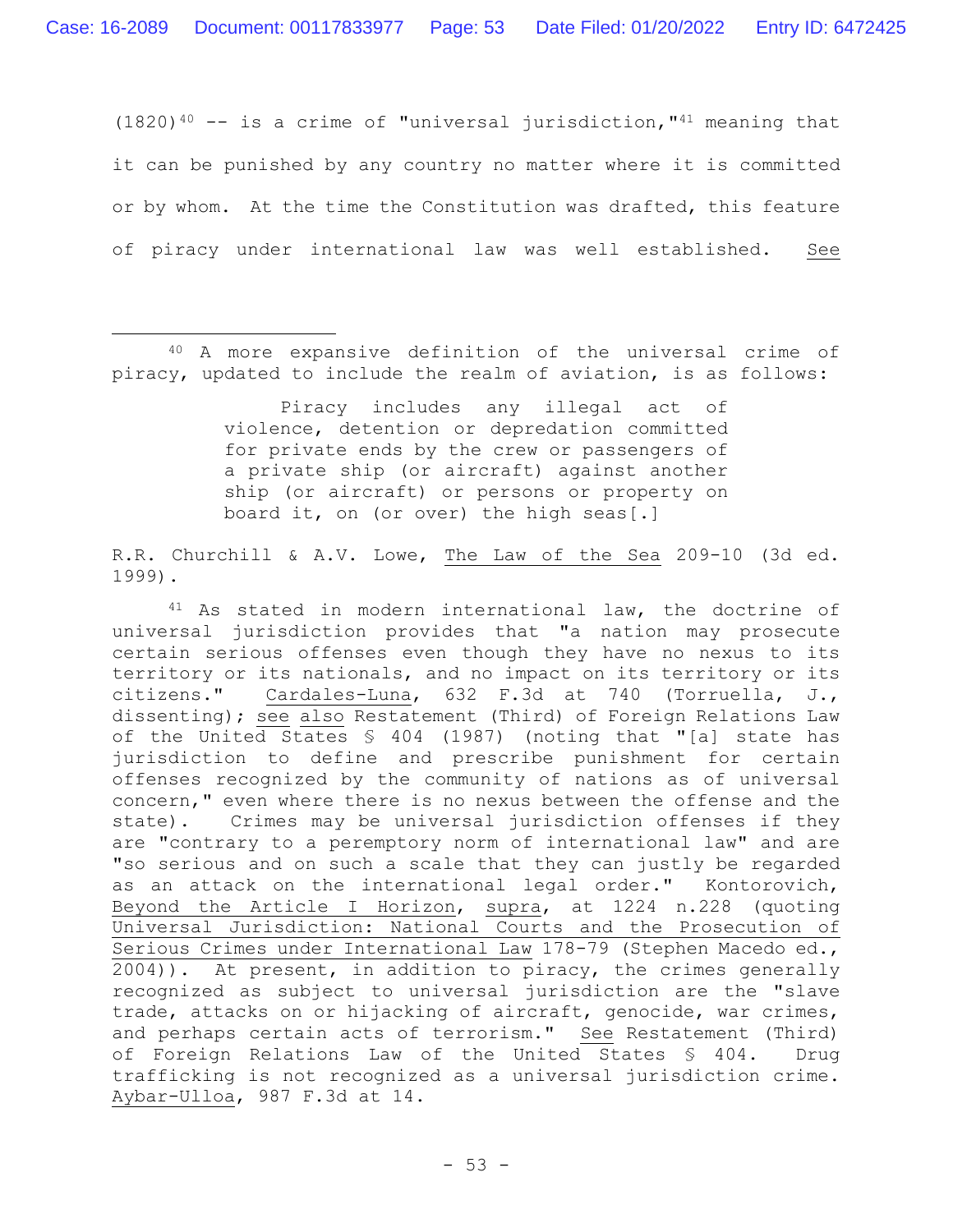Blackstone, supra, at \*71 (stating that "every community has a right" to punish piracy because it "is an offense against the universal law of society"); 1 James Kent, Commentaries on American Law 174 (1826) (stating that "piracy, under the law of nations, is an offence against all nations, and punishable by all"). As Justice Story explained in an early piracy case:

> Pirates may, without doubt, be lawfully captured on the ocean by the public or private ships of every nation; for they are, in truth, the common enemies of all mankind, and, as such, are liable to the extreme rights of war. And a piratical aggression by an armed vessel sailing under the regular flag of any nation may be justly subjected to the penalty of confiscation for such a gross breach of the law of nations.

The Marianna Flora, 24 U.S. (11 Wheat.)  $1, 40-41$  (1825); see also Cardales-Luna, 632 F.3d at 741 (Torruella, J., dissenting) ("Until recently, piracy was the only crime which was punishable by all nations . . . ."); United States v. Yousef, 327 F.3d 56, 104 (2d Cir. 2003) ("The class of crimes subject to universal jurisdiction traditionally included only piracy.").

That the Framers understood the term "Piracies" to refer to the specific offense subject to universal jurisdiction is supported by their statements describing piracy as a term borrowed from international law. For example, at the Virginia Convention, James Madison explained that "Piracies" was "[a] technical term of the law of nations." 3 Farrand's Records, supra, at 332. Thus, by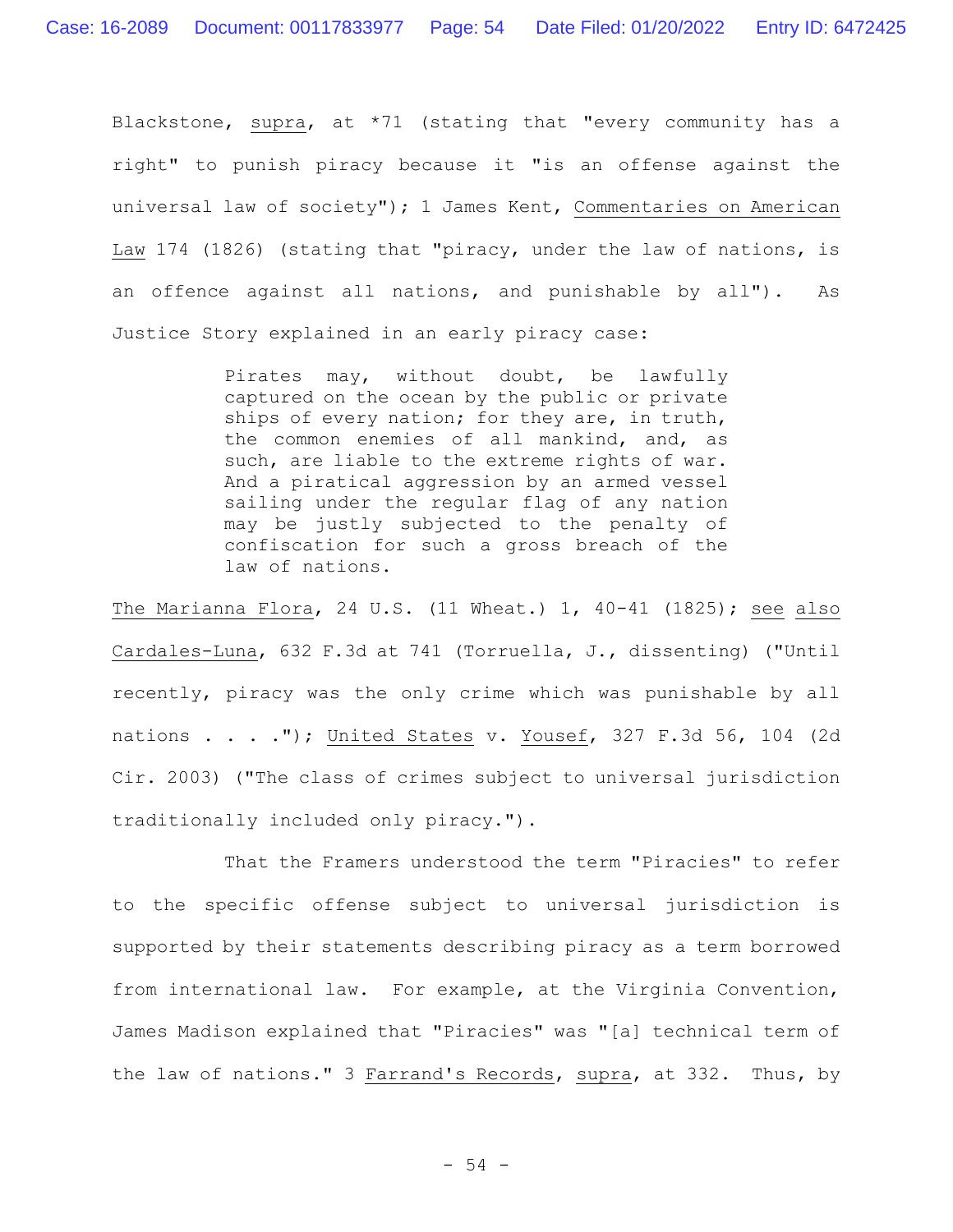separating the term "Piracies" from "Felonies," the Framers plainly intended to refer to the specific crime that, under international law, could be punished by Congress even when it was committed by foreign nationals on foreign vessels.

Just as plainly, then, the phrase "Felonies committed on the high Seas" was intended to reference other types of serious crimes committed on vessels. At the time, it was a well-accepted principle of international law that countries could enact statutes criminalizing conduct on the high seas other than piracy, but only as to a given country's own nationals or on vessels over which the country could exercise jurisdiction pursuant to international law. See Blackstone, supra, at \*71 (describing acts that would be punished as felonies only if committed by an English "subject" at sea); Letter from Thomas Jefferson to Edmond Charles Genet (June 17, 1793) (explaining that a country's jurisdiction over crimes such as murder "on the high seas . . . reaches its own citizens only"); William Rawle, A View of the Constitution of the United States of America 107 (2d ed. 1829) (explaining that Congress's power to punish felonies applies to anyone "except the citizens or subjects of a foreign state sailing under its flag," but that piracy is "punishable in our courts, and in the courts of all nations" (emphasis added)); Henry Wheaton, Elements of International Law 164 (Richard Henry Dana, Jr., ed., 8th ed. 1866) (observing that countries could enact laws punishing conduct at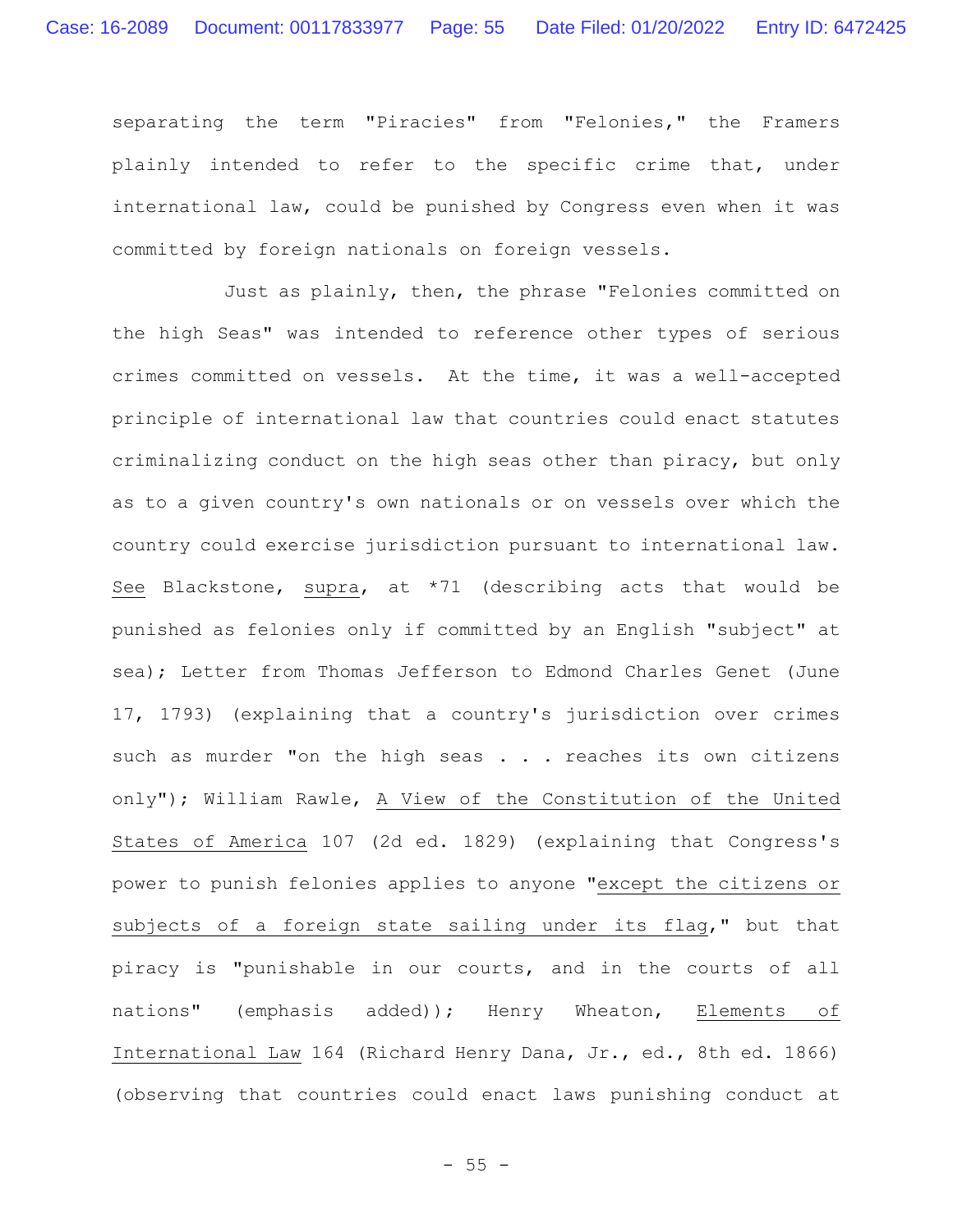sea, but such conduct could "only be tried by that State within whose territorial jurisdiction" or "on board of whose vessels, the offence thus created was committed").

Confusingly, these other serious crimes, which would be denominated felonies if committed on land, were often referred to as "piracies" when committed on the high seas, even though they were not "Piracy" as defined by international law. See Wheaton, supra, (explaining that "[t]here are certain acts which are considered piracy by the internal laws of a State, to which the law of nations does not attach the same signification"); Hon. John Marshall, Speech Delivered in the House of Representatives (Mar. 7, 1800), at 10 ("A statute may make any offence piracy, committed within the jurisdiction of the nation passing the statute, and such offence will be punishable by that nation."); Kent, supra, (explaining that, under international law, "[t]he statute of any government may declare an offence committed on board its own vessels to be piracy, and such an offence will be punishable exclusively by the nation which passes the statute"). As one scholar explains, the term piracy "had a popular meaning of serious or capital offense on the high seas," Eugene Kontorovich, The "Define and Punish" Clause and the Limits of Universal Jurisdiction, 103 Nw. L. Rev. 149, 166 (2009), and the term was thus used colloquially to refer to any felony committed at sea, see John Marshall Speech at 10 ("It is by confounding general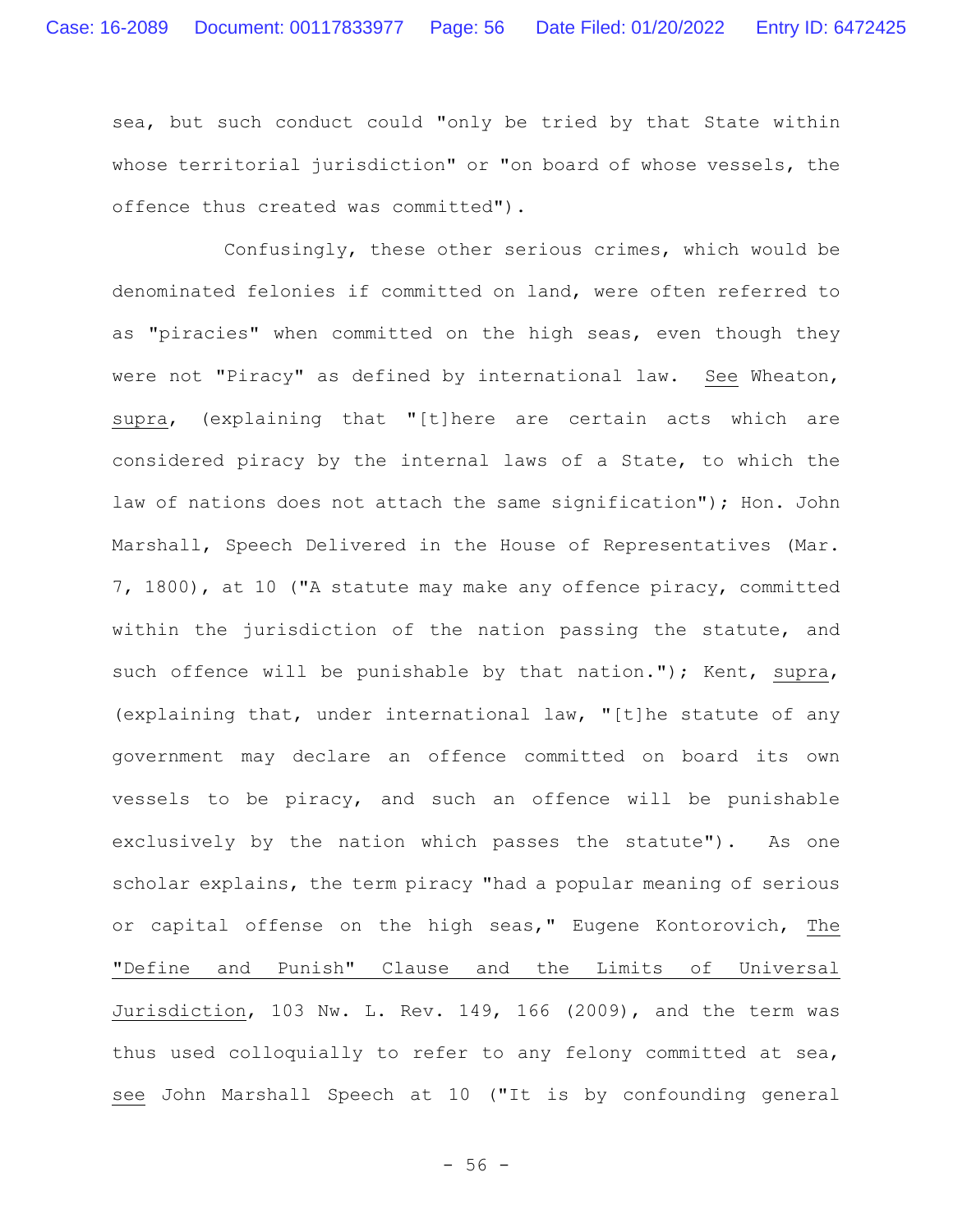piracy with piracy by statute, that indistinct ideas have been produced, respecting the power to punish offences committed on the high seas.").

The Framers' separation of "Piracies" and "Felonies" in the Define and Punish Clause avoids this confusion and reserves the precise meaning of "Piracy" under international law for that specific crime. The Framers' use of the separate terms "Piracies" and "Felonies" thus manifests an intent to distinguish between crimes with different jurisdictional limits under international law: classic piracy, which can be punished no matter where committed or by whom, and Felonies, which can be punished only if committed by U.S. nationals<sup>42</sup> or on vessels subject to U.S. jurisdiction under international law. As noted in the Aybar-Ulloa concurrence, "the United States itself early on took the position before the Supreme Court that the Define and Punish Clause" "is

<sup>42</sup> As stated supra, we do not address here the MDLEA's application to U.S. citizens and resident aliens. However, the sources quoted above indicate that the Framers would have understood the Felonies Clause to permit U.S. authorities to exercise jurisdiction over U.S. nationals on foreign vessels in at least some circumstances. See Skiriotes v. Florida, 313 U.S. 69, 73 (1941) (stating that "the United States is not debarred by any rule of international law from governing the conduct of its own citizens upon the high seas or even in foreign countries when the rights of other nations or their nationals are not infringed"); United States v. Kaercher, 720 F.2d 5, 5 (1st Cir. 1983) (per curiam) (quoting the Restatement of Foreign Relations Law of the United States for the proposition that "[a] state has jurisdiction to prescribe a rule of law  $\ldots$  attaching legal consequences to conduct of a national of the state wherever the conduct occurs" (alteration and omission in original)).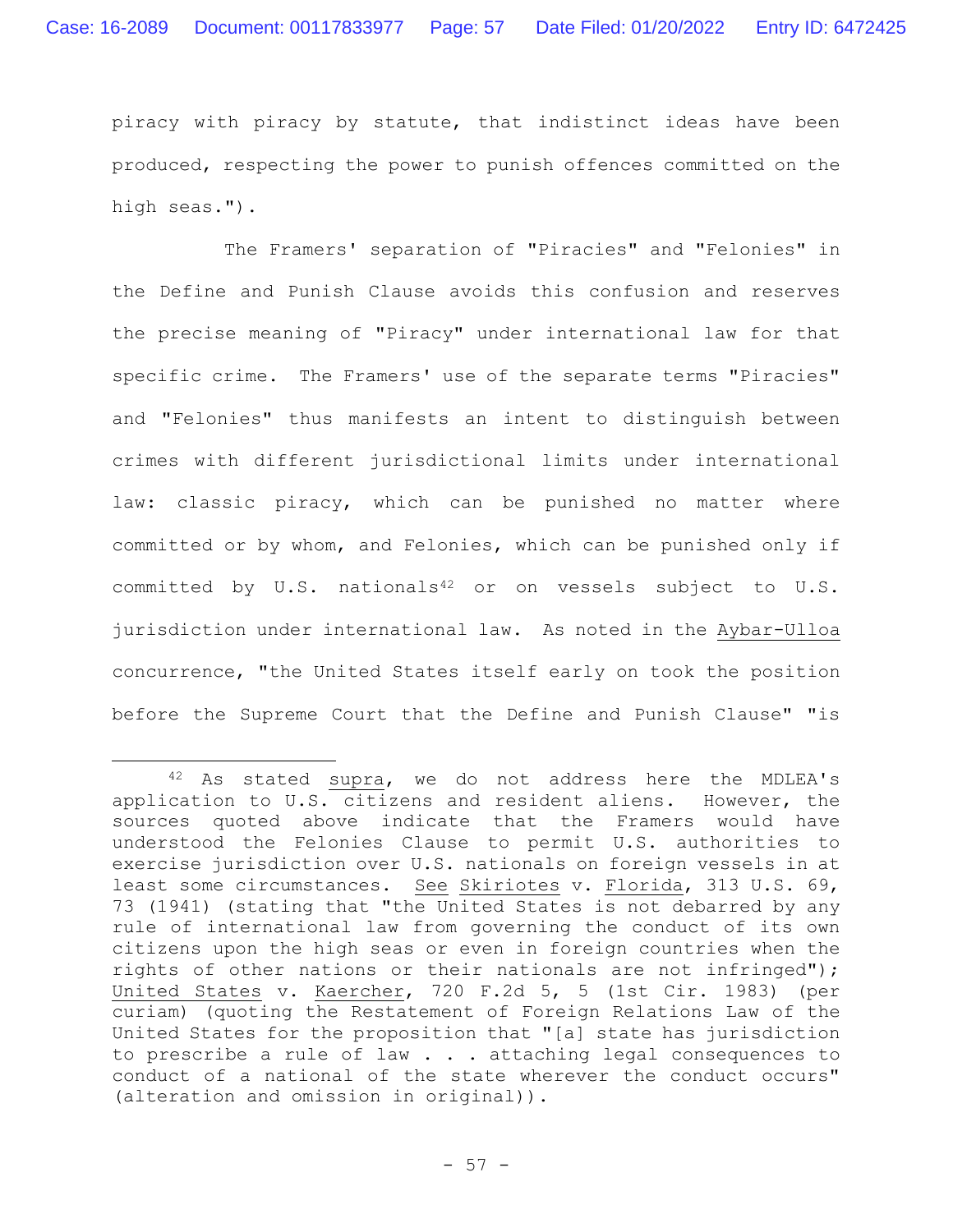impliedly limited by the law of nations in ways that constrain Congress's authority to rely on that Clause to subject foreign nationals to our criminal laws for conduct that they engage [in] while they are on foreign vessels -- even when those vessels are on the high seas." 987 F.3d at 16 n.7, 15 (Barron, J., concurring); see id. at 16 n.7 (quoting the argument of Mr. Blake on behalf of the United States in United States v. Palmer, 16 U.S. (3 Wheat.) 610, 620 (1818): "A felony, which is made piracy by municipal statutes, and was not such by the law of nations, cannot be tried by the courts of the United States, if committed by a foreigner on board a foreign vessel, on the high seas; because the jurisdiction of the United States, beyond their own territorial limits, only extends to the punishment of crimes which are piracy by the law of nations.").

#### **3. Jurisdiction on the High Seas under International Law**

Given the Framers' clear intention to draw a jurisdictional distinction between "Piracies" and "Felonies," the question of when a vessel sailing on the high seas may be subject to U.S. jurisdiction under international law -- i.e., the question at the heart of this case -- has constitutional significance. It is a bedrock principle of the international law of the sea, recognized long before the founding of this country, that "all nations have an equal and untrammelled right to navigate on the high seas." Marino-Garcia, 679 F.2d at 1380; see also United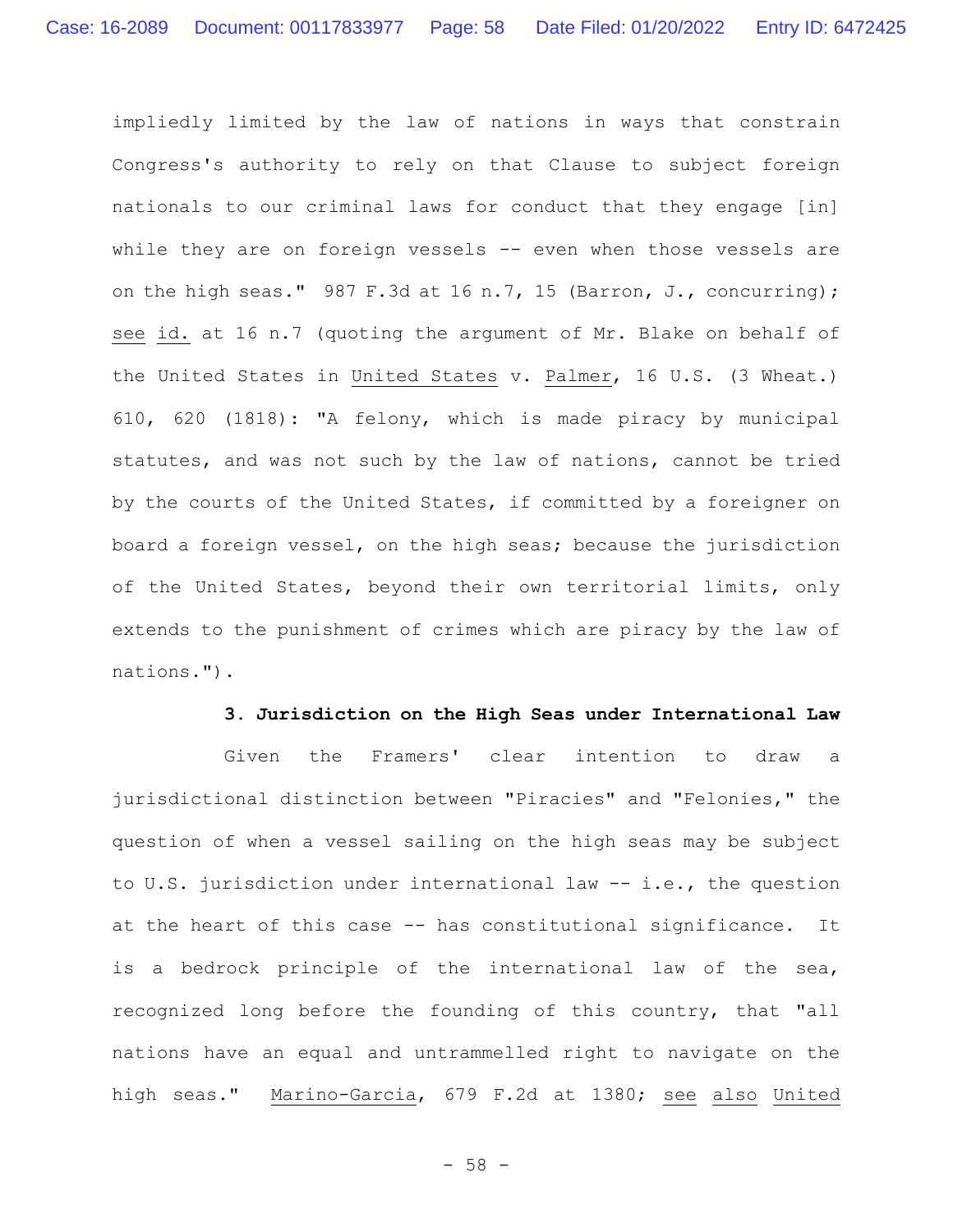States v. Maine, 475 U.S. 89, 96 n.11 (1986) (explaining that "since the days of Grotius, the principle of the freedom of the high seas found an ever wider currency" and "crystallized into a universally accepted principle of international law" by "the beginning of the nineteenth century" (quoting Yehuda Z. Blum, Historic Titles in International Law § 61, at 242-43 (1965))); Hugo Grotius, The Freedom of the Seas 44 (Ralph V.D. Magoffin trans., 1916) ("It is clear . . . that he who prevents another from navigating the sea has no support in law."); United Nations Convention on the Law of the Sea ("UNCLOS") art. 90, Dec. 10, 1982, 1833 U.N.T.S. 397.43 To ensure this right of free navigation,

<sup>43</sup> Although the Senate has not ratified the UNCLOS, it was signed by the President and is generally recognized by the United States as reflecting customary international law, i.e., universal practice. See United States v. Alaska, 503 U.S. 569, 588 n.10 (1992) (acknowledging the U.S. government's position that the UNCLOS provisions are part of customary international law); see also Aybar-Ulloa, 987 F.3d at 5 n.2 (citing the UNCLOS "as evidence of the customs and usages of international law"); United States v. Hasan, 747 F. Supp. 2d 599, 635 (E.D. Va. 2010) ("[T]he United States has consistently accepted UNCLOS as customary international law for more than 25 years."). Moreover, "many of the provisions of the [UNCLOS] follow closely provisions in the 1958 conventions to which the United States is a party and which largely restated customary law as of that time." Restatement (Third) of Foreign Relations Law of the United States, Part V, Introductory Note; see also Mayagüezanos por la Salud y el Ambiente v. United States, 198 F.3d 297, 304 n.14 (1st Cir. 1999) (referring to the "UNCLOS only to the extent that it incorporates customary international law," and noting that, as a signatory, "the United States 'is obliged to refrain from acts that would defeat the object and purpose of the agreement'" (quoting Restatement (Third) of Foreign Relations Law of the United States § 312(3))). The UNCLOS provisions defining a stateless vessel discussed infra have long been part of the international law of the sea and are largely identical to those in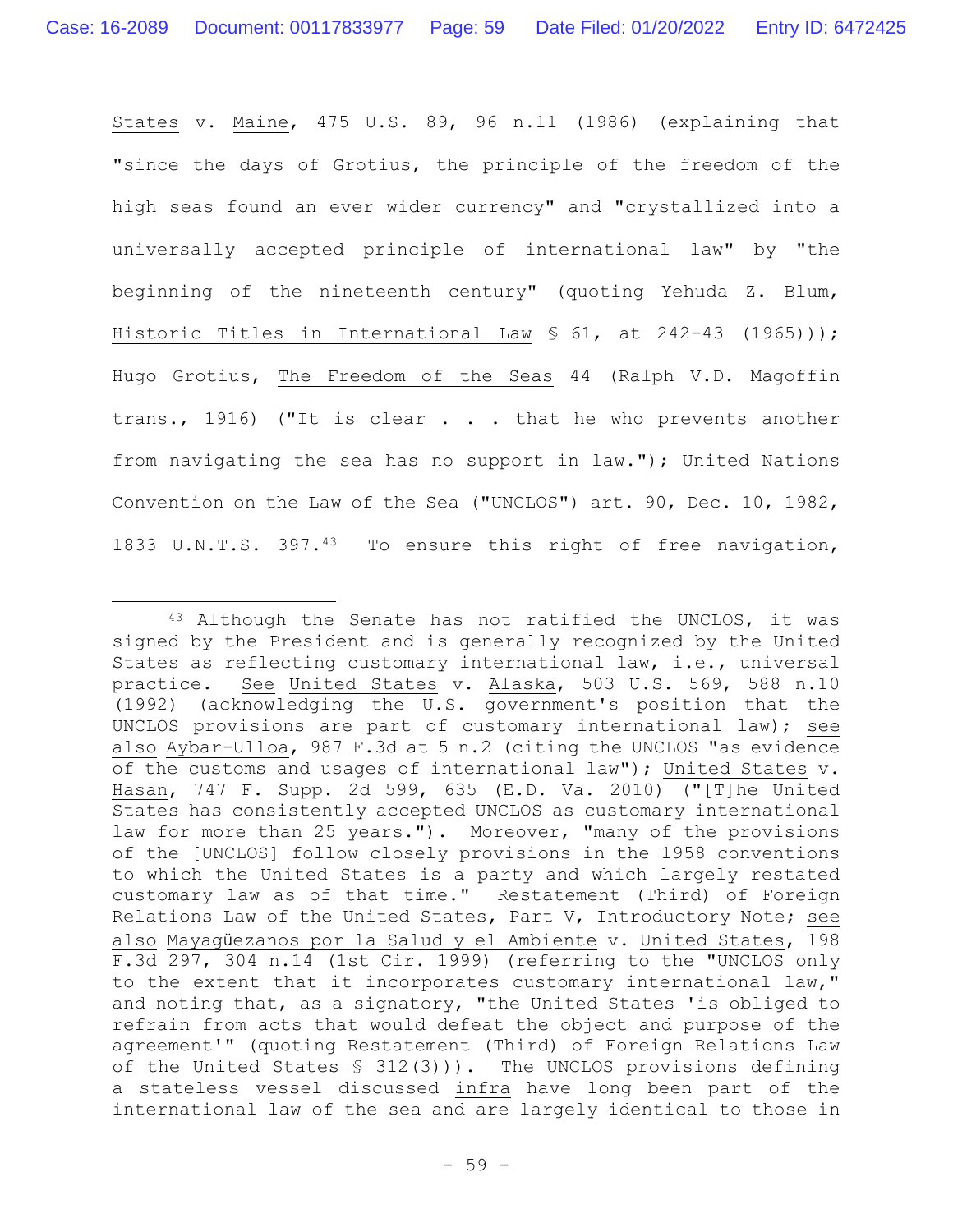"international law generally prohibits any country from asserting jurisdiction over foreign vessels on the high seas," and "vessels are normally considered within the exclusive jurisdiction of the country whose flag they fly."44 Marino-Garcia, 679 F.2d at 1380; see also Aybar-Ulloa, 987 F.3d at 5; John Marshall Speech at 5 (stating that "the opinion of the world is, that a fleet at sea, is within the jurisdiction of the nation to which it belongs").

To preserve this system of flag-state jurisdiction, "every vessel must sail under the flag of one and only one state; those that sail under no flag . . . enjoy no legal protection." Matos-Luchi, 627 F.3d at 5; see also, e.g., Aybar-Ulloa, 987 F.3d at 6 (noting that "international law renders stateless vessels 'susceptible to the jurisdiction of any State'" (quoting Barnes, supra, at 314)); United States v. Pinto-Mejia, 720 F.2d 248, 260 (2d Cir. 1983) (explaining that "a stateless vessel, which does not sail under the flag of one state to whose jurisdiction it has submitted, may not claim the protection of international law and does not have the right to travel the high seas with impunity"); United States v. Rubies, 612 F.2d 397, 403 (9th Cir. 1979) ("'In

the 1958 Convention on the High Seas, which has been ratified by the United States. See supra, arts. 5 & 6.

<sup>44</sup> Although the nationality of a vessel is often referred to as its "flag," there is no requirement that a vessel fly a physical flag to maintain its nationality. See Matos-Luchi, 627 F.3d at 5. Rather, "[s]hips have the nationality of the State whose flag they are entitled to fly." UNCLOS art. 91, § 1 (emphasis added).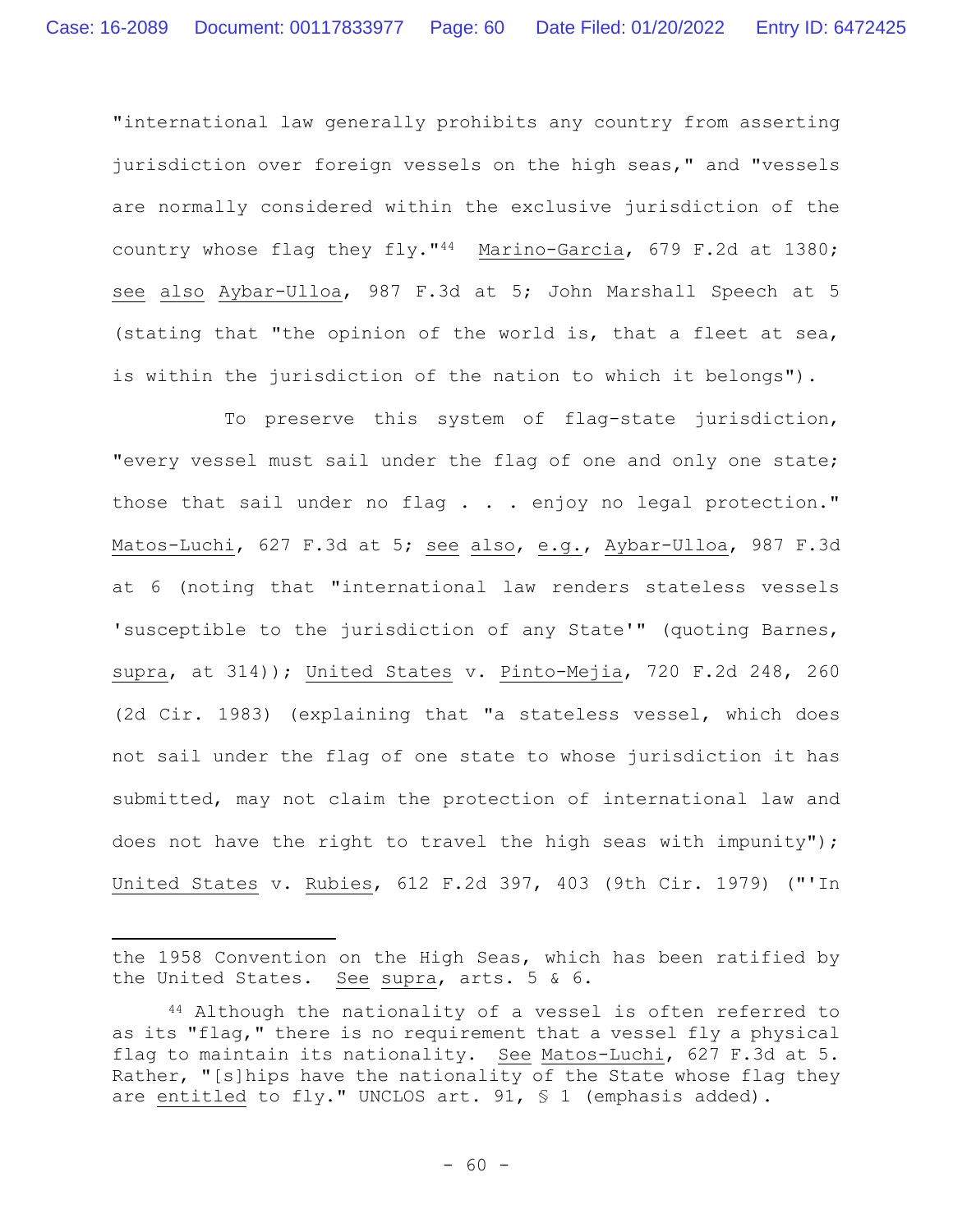the interest of order on the open sea, a vessel not sailing under the maritime flag of a State enjoys no protection whatever, for the freedom of navigation on the open sea is freedom for such vessels only as sail under the flag of a State.'" (quoting Lassa Oppenheim, International Law 546 (7th ed. 1948))). Therefore, it has long been understood that the United States -- and any other country -- may exercise jurisdiction over vessels that are considered stateless under international law. We confirmed that understanding in Aybar-Ulloa. See, e.g., 987 F.3d at 12 ("[S]tateless vessels are treated as subject to the exercise of authority by any nation."); see also, e.g., Matos-Luchi, 627 F.3d at 6 (noting that "international law . . . treats the 'stateless vessel' concept as informed by the need for effective enforcement," and, hence, "a vessel may be deemed 'stateless,' and subject to the enforcement jurisdiction of any nation on the scene, if it fails to display or carry insignia of nationality and seeks to avoid national identification"); Andrew W. Anderson, Jurisdiction over Stateless Vessels on the High Seas: an Appraisal Under Domestic and International Law, 13 J. Mar. L. & Com. 323, 337 (1982) ("[T]he extension of United States jurisdiction over stateless vessels seems not only to be a reasonable claim but completely consistent with both customary and treaty international law.").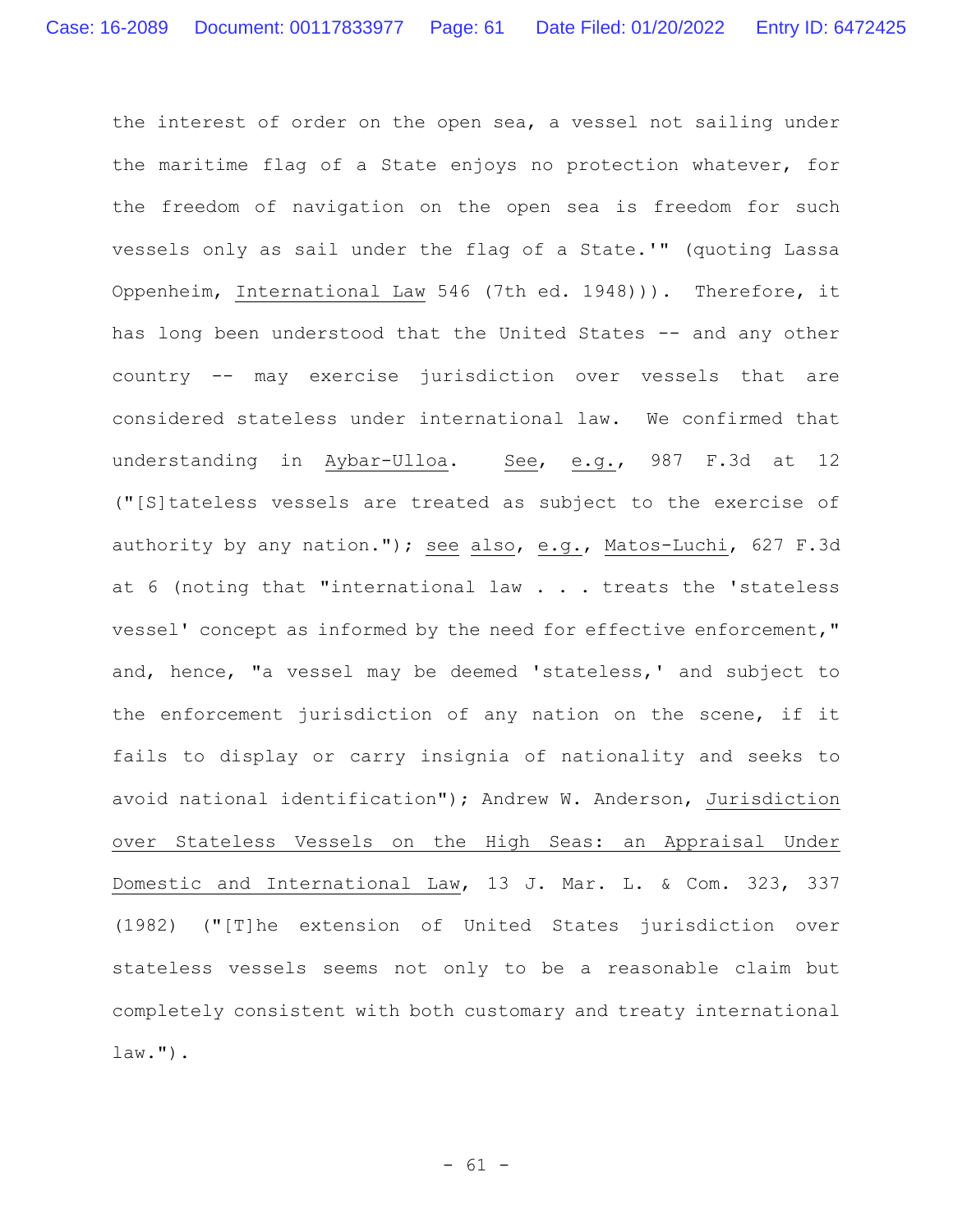These general principles of jurisdiction on the high seas are not disputed in this case, and, indeed, the Supreme Court applied these principles in the decades immediately following the Constitution's adoption. In 1790, Congress passed a law making murder and robbery committed by "any person" on the high seas punishable under U.S. law. See Palmer, 16 U.S. (3 Wheat.) at 626. It was an open question, however, whether the statute extended to conduct by foreigners on foreign vessels. When he was a congressman, John Marshall argued that the Define and Punish Clause

> can never be construed to make to the government a grant of power, which the people making it, did not themselves possess. It has already been shown that the people of the United States have no jurisdiction over offences, committed on board a foreign ship, against a foreign nation. Of consequence, in framing a government for themselves, they cannot have passed this jurisdiction to that government.

John Marshall Speech at 24-25.

Not surprisingly, then, the Supreme Court in United States v. Palmer, in an opinion written by now Chief Justice Marshall, held that the statute did not extend U.S. jurisdiction to foreigners on foreign vessels for the common law form of robbery, as distinguished from classic piracy. See 16 U.S. (3 Wheat.) at 630-34. The Court reiterated its holding on the statute's reach two years later, concluding that it did not criminalize the murder of a foreigner on a foreign vessel on the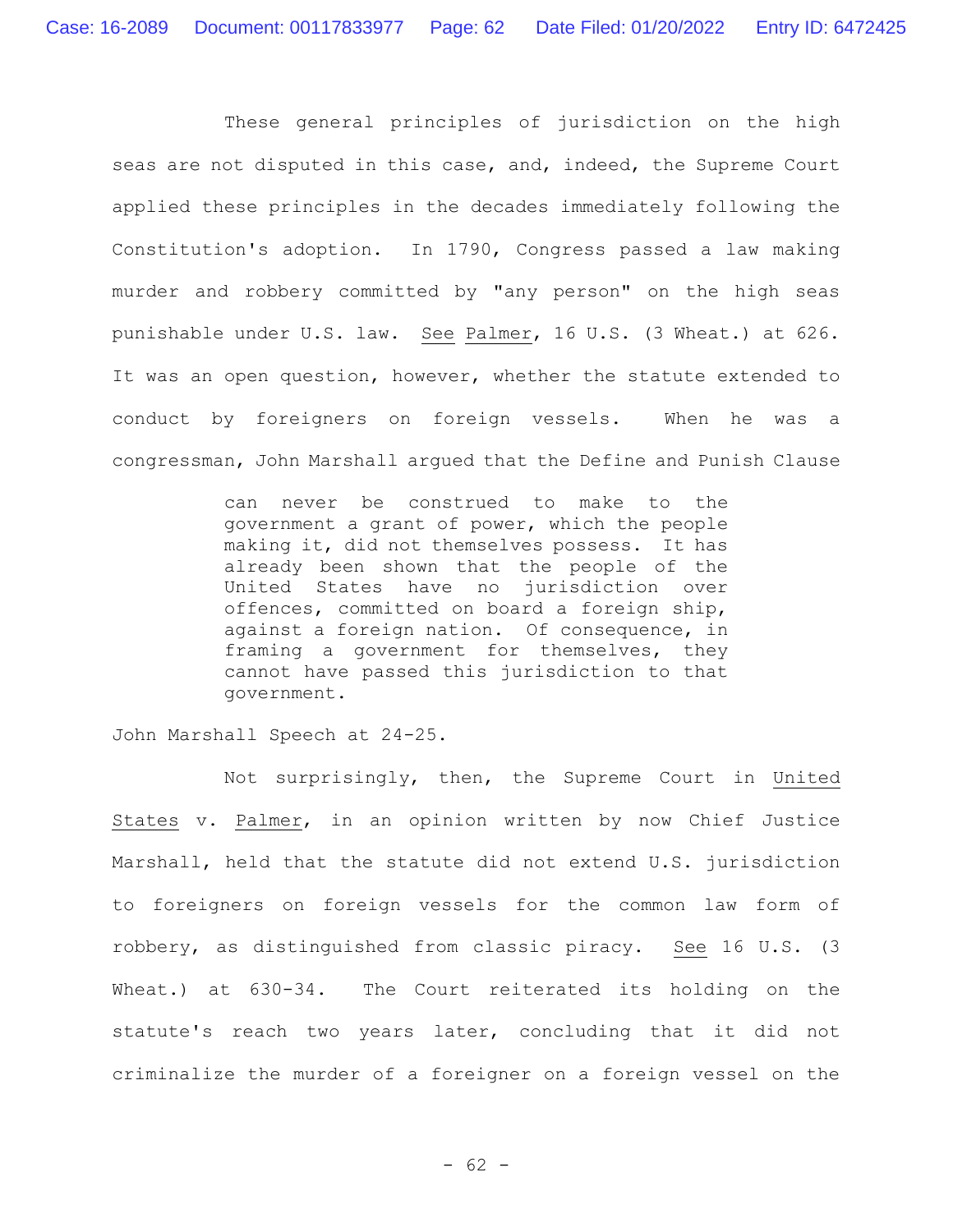high seas because Congress knew it "had no right to interfere" in such cases. Furlong, 18 U.S. (5 Wheat.) at 198; see also id. at 197 (observing that "punishing [murder] when committed within the jurisdiction, or, (what is the same thing,) in the vessel of another nation, has not been acknowledged as a right, much less an obligation"). By contrast, the Supreme Court recognized the classic form of piracy as "a crime within the acknowledged reach of the punishing power of Congress" even when "committed by a foreigner upon a foreigner in a foreign ship," id. at 197, and noted in other cases that "[m]urders committed by and against foreigners on stateless vessels . . . could be prosecuted in the United States," Aybar-Ulloa, 987 F.3d at 7 (citing United States v. Klintock, 18 U.S. (5 Wheat.) 144, 151 (1820) and United States v. Holmes, 18 U.S. (5 Wheat.) 412, 417-18 (1820)).<sup>45</sup>

Thus, in light of these well-established limitations on Congress's ability to criminalize the conduct of foreign nationals

<sup>45</sup> As noted above, the concurring opinion in Aybar-Ulloa also reports the historical support, in caselaw and commentary, for the contention that Congress lacks authority under the Define and Punish Clause to punish foreign nationals for conduct committed on foreign vessels, "even when those vessels are on the high seas." 987 F.3d at 15-16 & n.7 (Barron, J., concurring); see also id. at 22-26 (discussing the cases "decided just decades after the Constitution's ratification" that "dealt with the United States' power to prosecute defendants of a range of citizenships and circumstances who shared the attribute of having been indicted in our country pursuant to our criminal justice system for murder, robbery, or other wrongdoing on the high seas").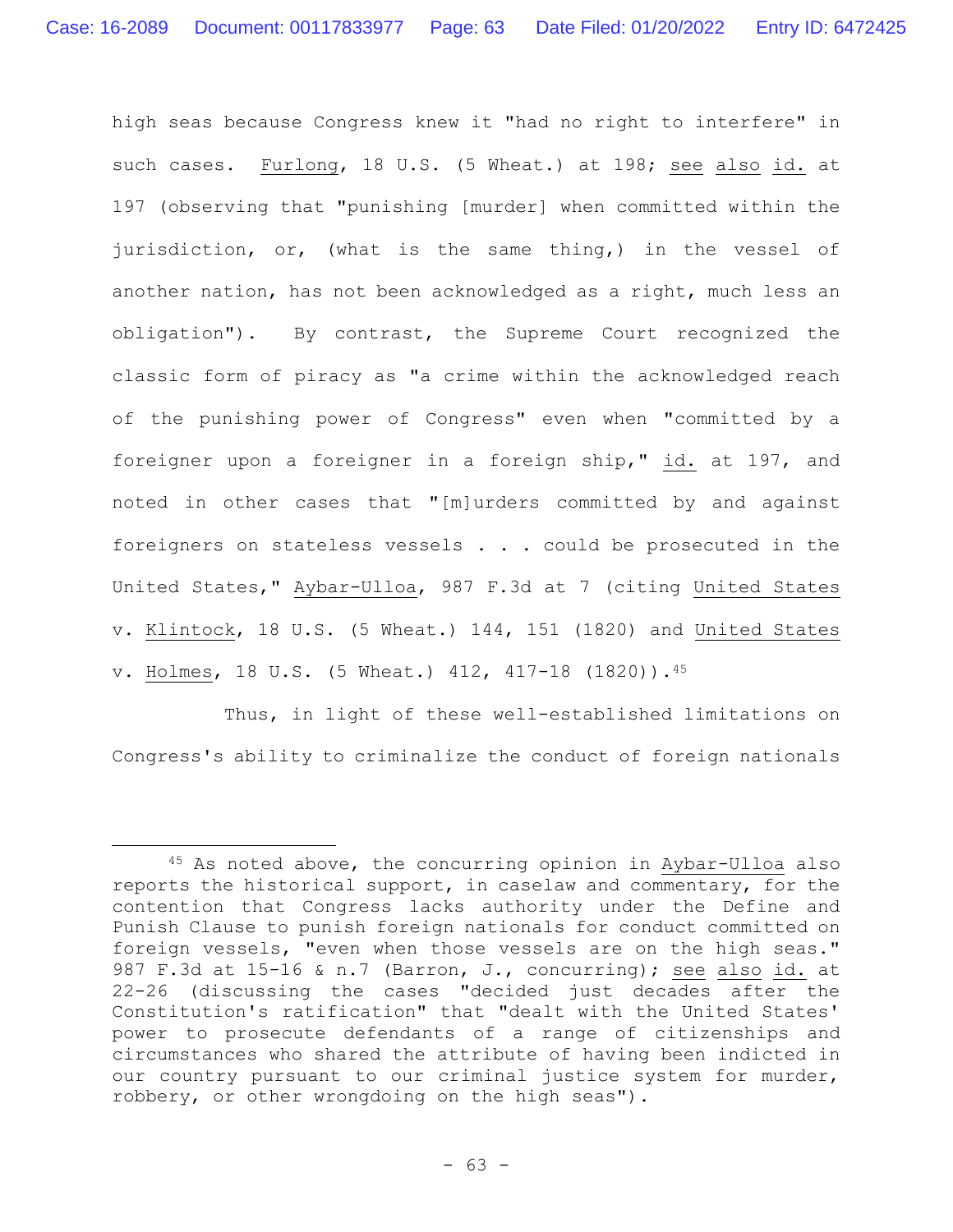aboard foreign vessels on the high seas,  $46$  the question that arises when the United States seeks to impose its law on foreigners on the high seas is how to identify a vessel that is not within any other country's jurisdiction -- potentially exposing those aboard to every country's jurisdiction. $47$  In other words, when may a vessel be characterized as stateless? Stateless vessels do not appear to have been a primary focus at the time of the Framers, and we have found no explicit statements in their deliberations on when a vessel should be deemed stateless. That silence, of course, is unsurprising, given the focus on avoiding improper intrusions into the affairs of foreign nations.

As we have concluded, however, there can be no doubt that the Constitution's drafters intended that Congress's

<sup>46</sup> There are, of course, exceptions to the broad principle that Congress cannot extend U.S. criminal jurisdiction to crimes like common law robbery or murder committed by foreigners against foreigners on foreign vessels. For example, a country may prosecute such crimes with the consent of the foreign nation. See Matos-Luchi, 627 F.3d at 7; see also 46 U.S.C. § 70502(c)(1)(C). But these exceptions are not pertinent here.

 $47$  We use the word "potentially" because we declined in Aybar-Ulloa to decide "whether the United States may prosecute a foreign citizen engaged in drug trafficking on a stateless vessel where the United States never boarded and seized the vessel." 987 F.3d at 14. We note, in addition, the observation in the Aybar-Ulloa concurrence that the Third and Fourth Restatements of Foreign Relations Law of the United States do not "establish that the prevailing view of the law of nations is that the interdicting country acquires the same territorial jurisdiction over the [stateless] vessel's occupants as it acquires over the vessel itself." Id. at 17 (Barron, J., concurring).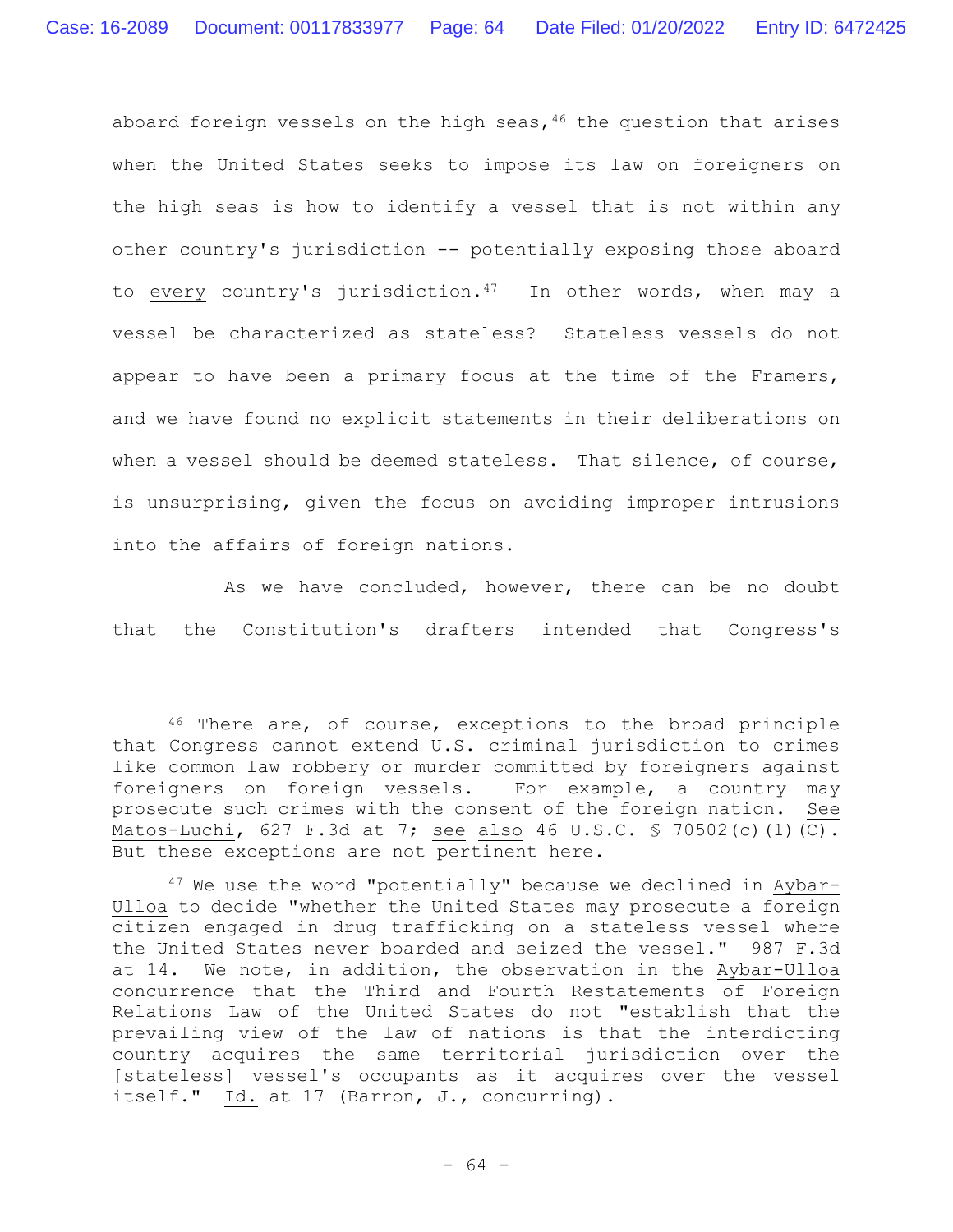authority under the Define and Punish Clause, including the Felonies portion of it, be constrained by currently applicable international law whenever Congress invokes that Clause to assert its authority over foreign nationals and their vessels on the high seas. The Framers sought to ensure that Congress would respect the sovereignty of other nations, and the limits placed on the prosecution of other countries' nationals is an essential component of the international system of mutual respect. Necessarily, then, that constraint applies when Congress passes legislation deeming vessels on the high seas stateless.If the Constitution instead permitted Congress to define a vessel as stateless in any way it wished, there would be a risk that Congress could contravene international norms determining when a country may prosecute felonies committed by foreign nationals on the high seas. It therefore follows that the Felonies Clause requires Congress to abide by international law principles in defining statelessness. We thus review those principles.

### **4. Statelessness under International Law**

International law allows each nation to decide for itself the process through which it will grant its nationality to a vessel. See Lauritzen v. Larsen, 345 U.S. 571, 584 (1953) ("Each state under international law may determine for itself the conditions on which it will grant its nationality to a merchant ship, thereby accepting responsibility for it and acquiring

- 65 -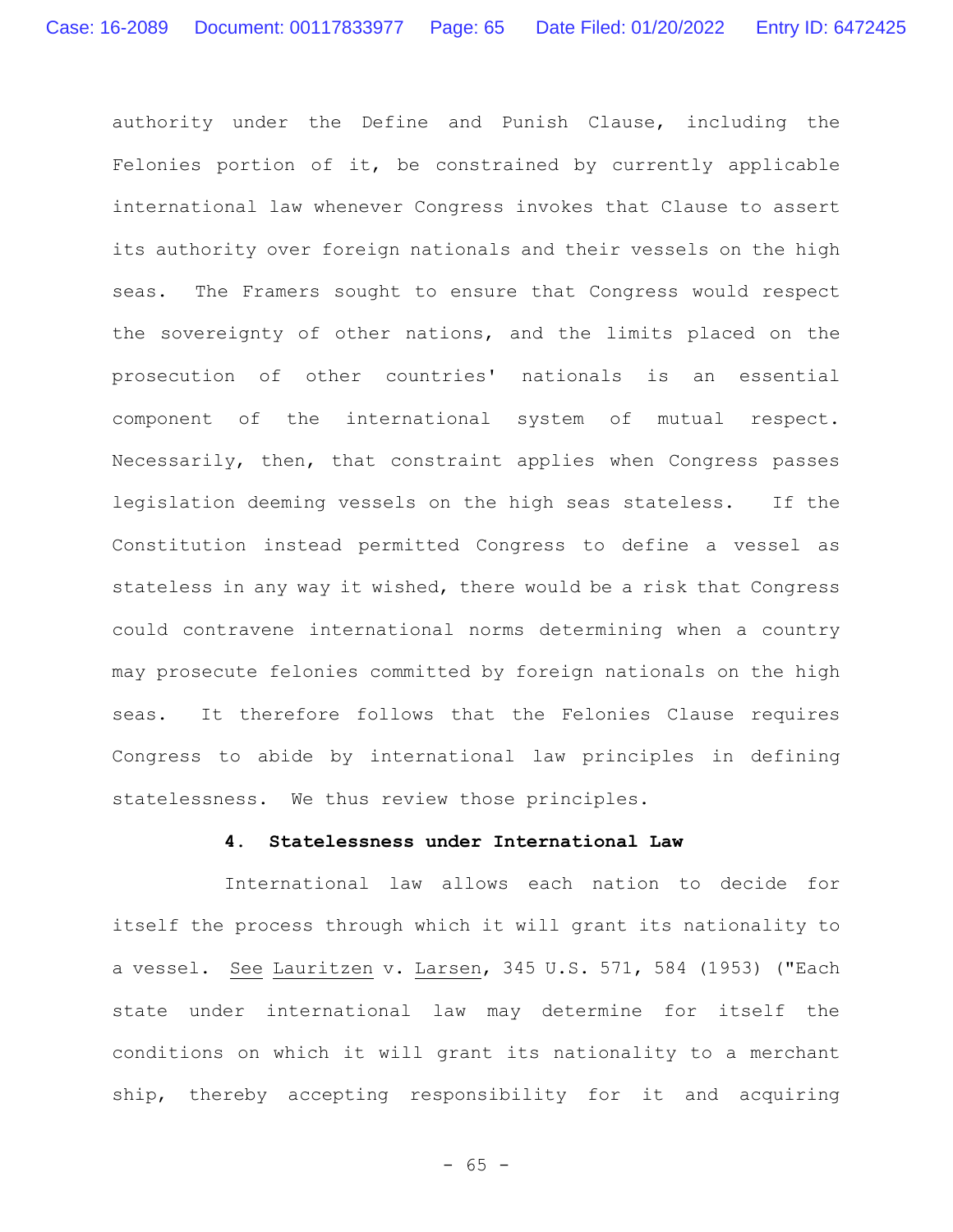authority over it."); UNCLOS art. 91, § 1 ("Every State shall fix the conditions for the grant of its nationality to ships, for the registration of ships in its territory, and for the right to fly its flag."); 5 J.H.W. Verzijl, International Law in Historical Perspective 146 (1972) (describing an 1801 proclamation by the King of England regarding the conditions under which merchant ships may fly the British flag, and noting "[t]he general principle . . . that it is within the domestic jurisdiction of any State . . . to determine on what conditions it will allow a sea-going vessel to fly its flag and thus grant her its 'nationality'"). The simplest definition of a stateless vessel under international law is thus a vessel that has not been granted nationality by any state. Pursuant to that definition, a vessel will lack nationality, for example, "if no state has ever authorized [the vessel] to fly its flag, if a state has cancelled its authorization, or if the political entity that authorized a ship to fly its flag is not recognized as an international person." Rosero, 42 F.3d at 171; see also id. ("[A] vessel is without nationality if it is not authorized to fly the flag of any state."); Matos-Luchi, 627 F.3d at 16 (Lipez, J., dissenting) ("Under international law, a stateless vessel is simply one that does not have a valid grant of nationality from any country.").

Authorities encountering a vessel on the high seas would not be aware of some of these circumstances -- e.g., if a state

- 66 -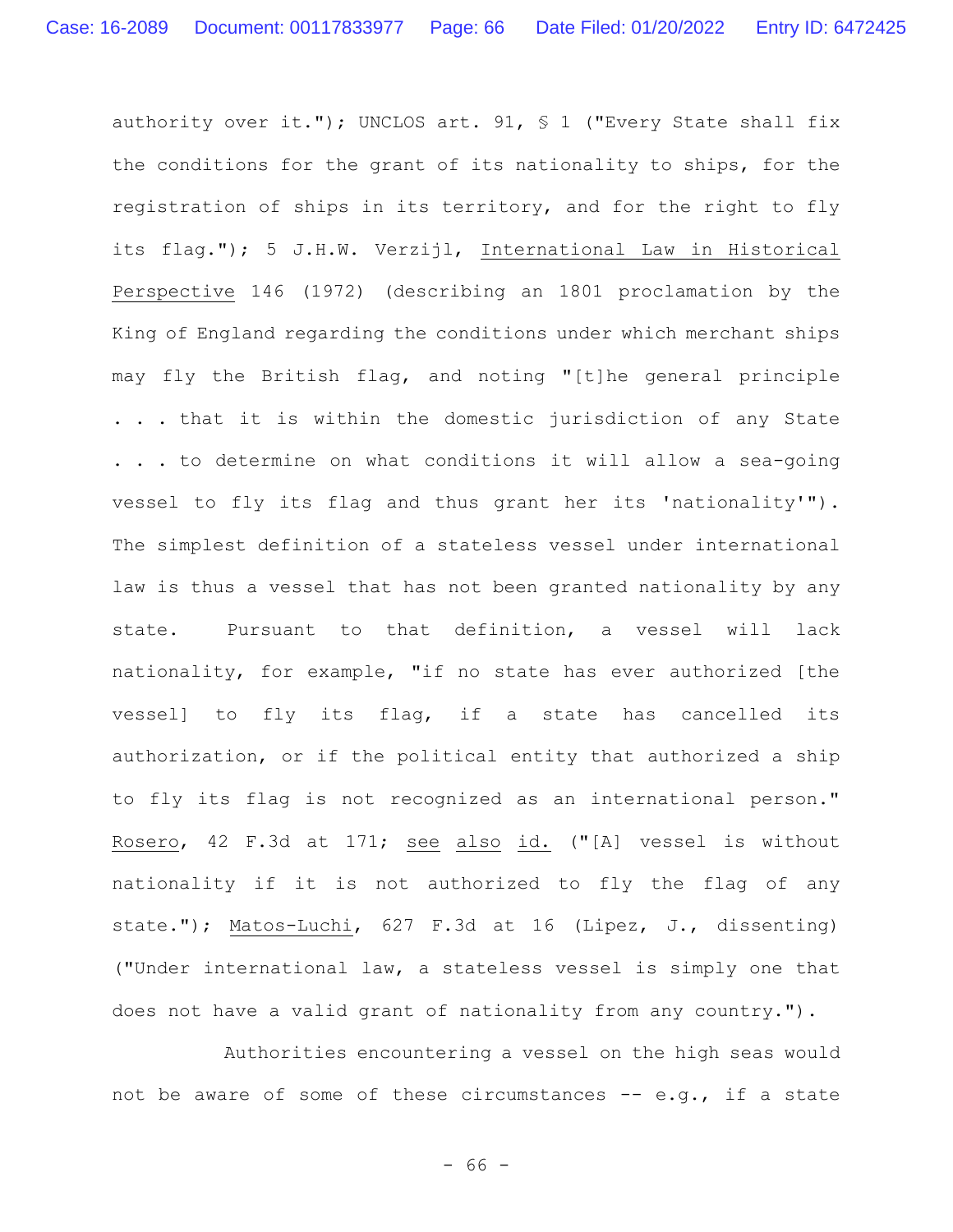has cancelled a vessel's registration -- and thus will be unable to definitively determine nationality by sight even if a vessel is flying a flag. Nonetheless, international law recognizes a presumption of nationality in the flag-flying situation, among others. We have noted that "[b]y custom, a vessel claims nationality by flying the flag of the nation with which it is affiliated or carrying papers showing it to be registered with that nation." Matos-Luchi, 627 F.3d at 5 (citing Lassa Oppenheim, International Law § 261, at 594-96 (H. Lauterpacht ed., 8th ed. 1955)); see also United States v. Bustos-Guzman, 685 F.2d 1278, 1280 (11th Cir. 1982) (per curiam) (noting that flying a flag is generally "prima facie proof" of nationality under international law); The Chiquita, 19 F.2d 417, 418 (5th Cir. 1927) ("The flag under which a merchant ship sails is prima facie proof of her nationality.").

Absent a flag or papers, "a vessel may also traditionally make an oral claim of nationality when a proper demand is made." Matos-Luchi, 627 F.3d at 5; see also Aybar-Ulloa, 987 F.3d at 5 (quoting Matos-Luchi, 627 F.3d at 5); United States v. Obando, 891 F.3d 929, 939 (11th Cir. 2018) (Black, J., specially concurring) (noting that, under "longstanding principles of admiralty law," the master "speak[s] on behalf of the ship" and must be the one to make a verbal claim of nationality); The Little Charles, 26 F. Cas. 979, 982 (Marshall, Circuit Justice, C.C. Va. 1818) ("The

- 67 -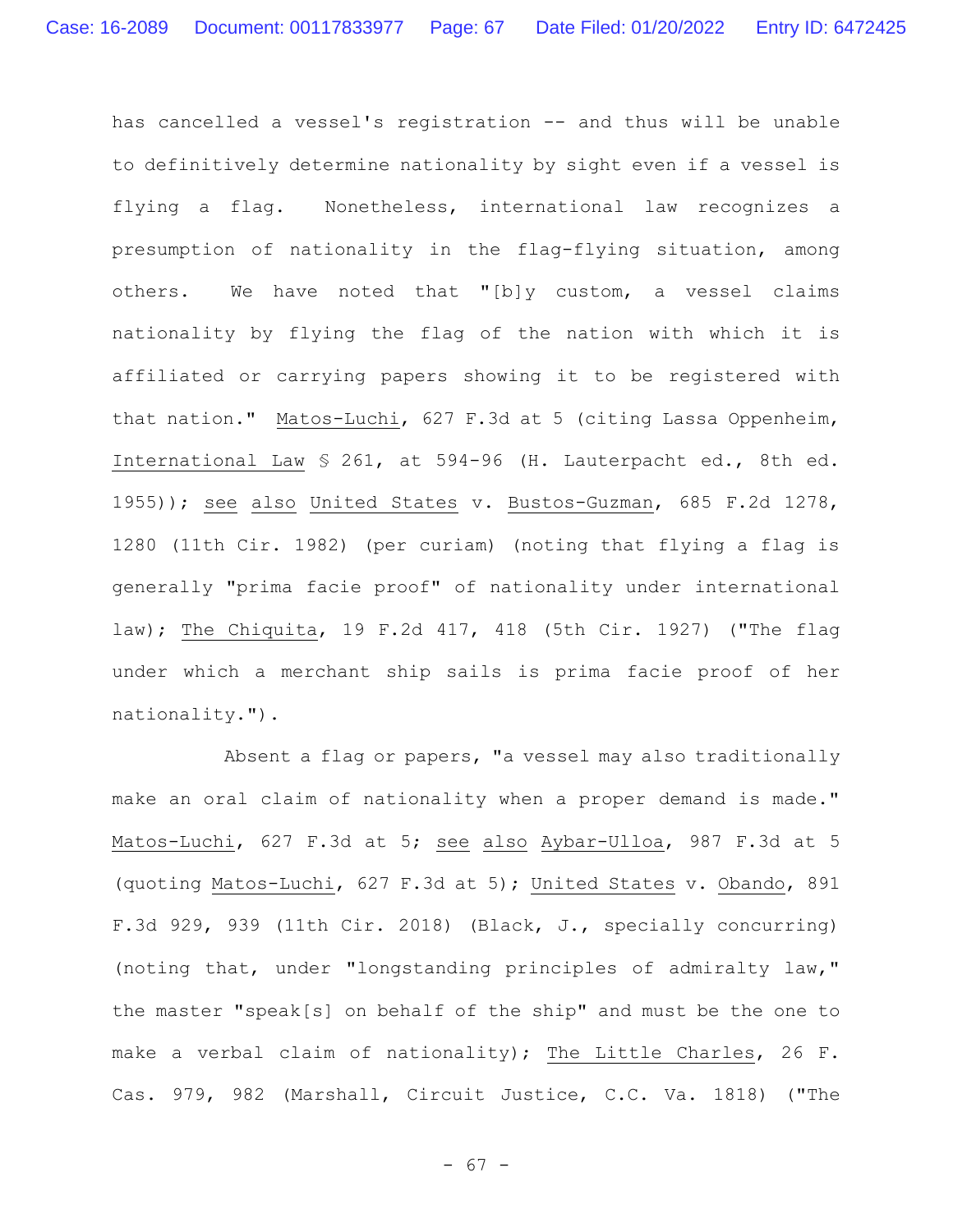vessel acts and speaks by the master."); Anderson, supra, at 341 (noting that a vessel may claim nationality "by showing its flag, presenting its documents, or making some other outward or oral claim to a nationality" (emphasis added)). The MDLEA itself recognizes this form of asserting nationality, stating that "[a] claim of nationality or registry under this section includes . . . a verbal claim of nationality or registry by the master or individual in charge of the vessel." 46 U.S.C. § 70502(e)(3).

International law also recognizes two specific circumstances in which a vessel may be deemed stateless regardless of its actual status and absent any effort to determine its nationality: when the vessel refuses to claim any nationality or when it claims more than one nationality. See Matos-Luchi**,** 627 F.3d at 6-7 (stating that "a vessel may be deemed 'stateless' . . . if it fails to display or carry insignia of nationality and seeks to avoid national identification" by "refus[ing], without reasonable excuse, to reveal its" nationality (quoting Meyers, supra, at 322) (internal quotation marks omitted)); UNCLOS art. 92, § 2 (stating that "[a] ship which sails under the flags of two or more States . . . may be assimilated to a ship without nationality"); The Commander's Handbook on the Law of Naval Operations  $\text{I} \quad 3.11.2.4$  (2017), https://www.gc.noaa.gov/pdfs/CDRs HB on Law of Naval Operations

AUG17.pdf (stating that "[a] vessel may be assimilated to a vessel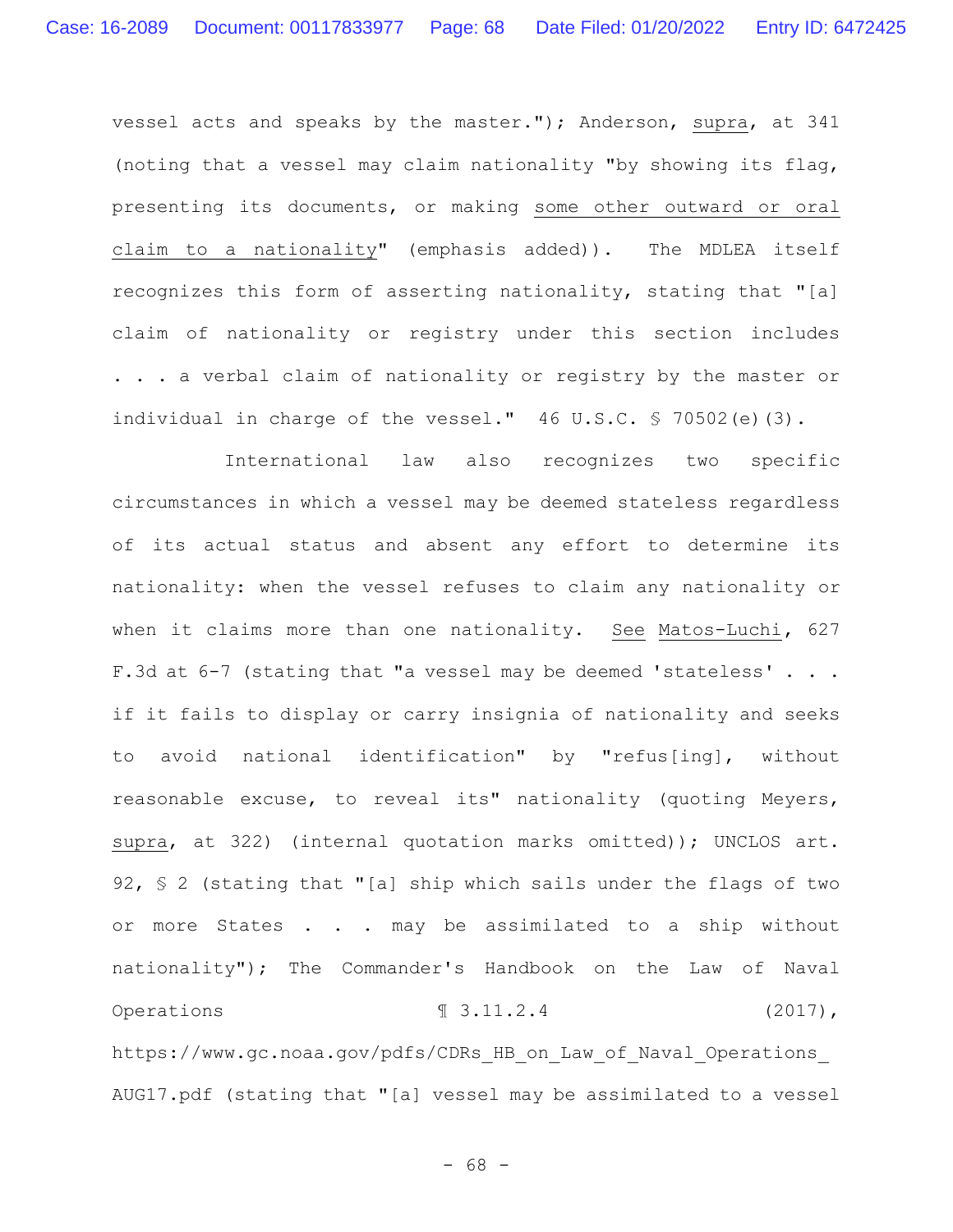without nationality," inter alia, "when the vessel makes multiple claims of nationality . . . or the master's claim of nationality differs from the vessel's papers"). 48

Hence, whether authorities are seeking to ascertain nationality in the first place -- by examining documents or eliciting a verbal claim -- or to resolve a concern about nationality that was declared by means of a flag, they may need close contact with the vessel and its master. It is therefore

 $48$  The 2017 version of the Commander's Handbook  $-$  applicable to the U.S. Navy, Marine Corps, and Coast Guard -- also states that a vessel may be "treated as one without nationality" when, among other factors, it displays no "identifying characteristics," when  $--$  consistent with § 70502(d)(1) -- the master makes no claim of nationality or registry, or when "[t]he claim of registry or the vessel's display of registry is either denied or not affirmatively and unequivocally confirmed by the State whose registry is claimed." Commander's Handbook ¶ 3.11.2.3 (2017), supra; see also id., References 4 (listing MDLEA, 46 U.S.C. §§ 70501-70507). Interestingly, the Handbook's previous version, in effect when appellants were detained, did not include the failure-to-verify scenario that mirrors § 70502(d)(1)(C) of the MDLEA. Rather, its list of characteristics of a stateless vessel all relied on inconsistencies in a vessel's presentation of nationality to observers or the absence of, or refusal to provide, identification. See Commander's Handbook ¶ 3.11.2.4 (2007), https://www.marines.mil/Portals/1/Publications/MCTP%2011- 10B%20(%20Formerly%20MCWP%205-12.1).pdf?ver=2017-07-11-151548- 683 (providing "a partial list of factors that should be considered in determining whether a vessel is appropriately assimilated to stateless status: (1) No claim of nationality; (2) Multiple claims of nationality; (3) Contradictory claims or inconsistent indicators of nationality (e.g. master's claim differs from vessel's papers; homeport does not match nationality of flag); (4) Changing flags during a voyage; (5) Removable signboards showing different vessel names and/or homeport; (6) Absence of anyone admitting to be the master; displaying no name, flag, or other identifying characteristics; and (7) Refusal to claim nationality").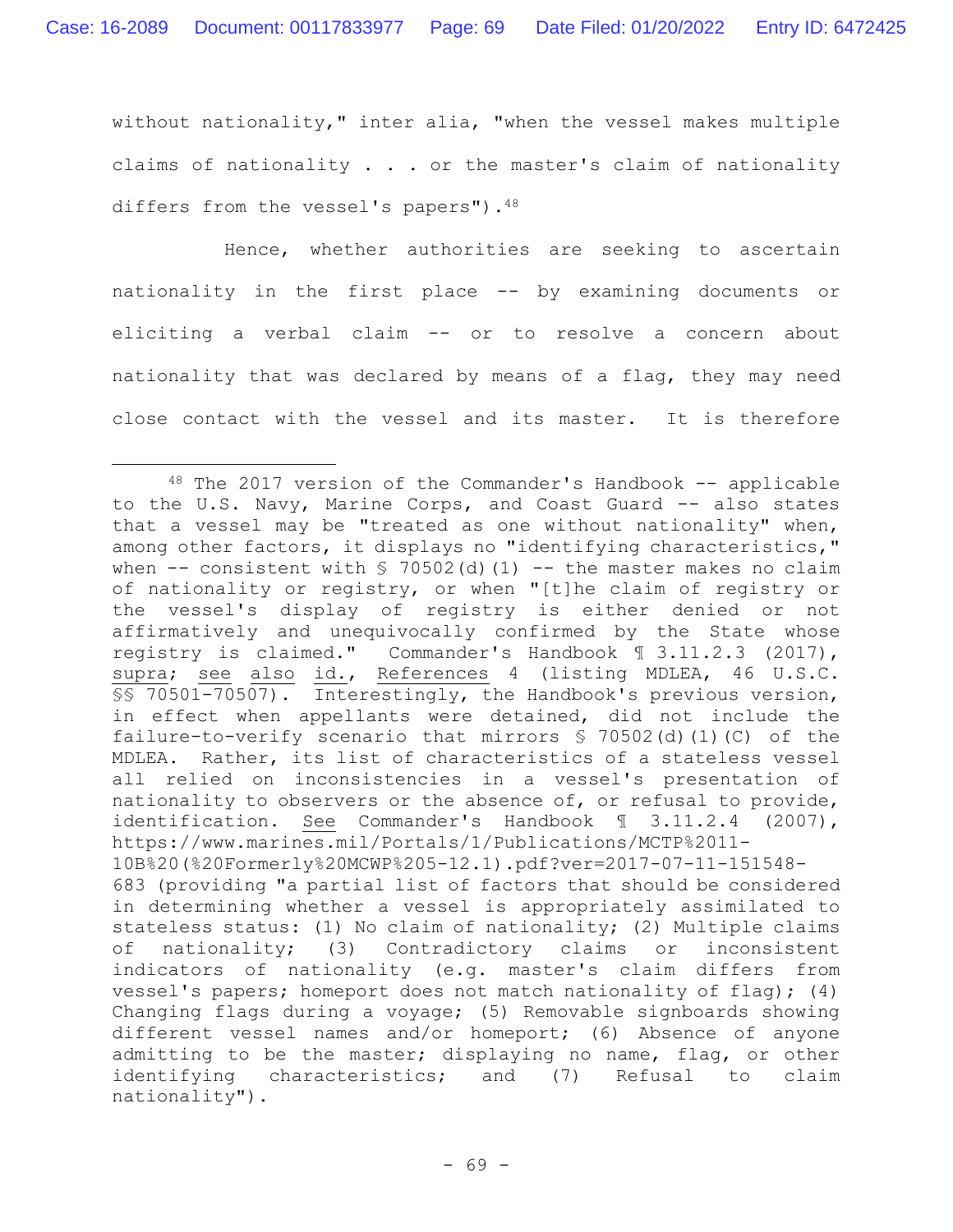understood that international law's so-called "right of visit" permits authorities to inquire, board, and conduct a limited search "designed to elicit information about the vessel's identification and registration." Cuevas-Esquivel, 905 F.2d at 513; see also Aybar-Ulloa, 987 F.3d at 6 (recognizing that a "clearly-marked law enforcement ship of any state may board [a private ship] . . . if there is reason to suspect that the ship . . . is without nationality" (quoting Restatement (Third) of Foreign Relations Law of the United States § 522(2)(b) (1987)) (omissions in original)); United States v. Cortes, 588 F.2d 106, 109 (5th Cir. 1979) (stating that, under international law, "stateless vessels are subject to this type of examination").<sup>49</sup> The question in this appeal, addressed in Section V.C infra, is whether international law

<sup>49</sup> The "right of visit" under international law allows a "warship" (which would include a law enforcement ship like the Coast Guard vessel here) to stop and question a foreign ship if "there is reasonable ground for suspecting that the ship is engaged in piracy," slave trading, or illegal broadcasting, "is without nationality," or, although flying a foreign flag, is actually of the same nationality as the warship. UNCLOS art. 110, § 1. However, the right of visit does not provide an independent ground for exercising jurisdiction over a vessel, and certainly does not allow a state to apply its domestic laws to those aboard that vessel. Rather, it is simply a mechanism for a state to investigate suspected wrongdoing and then take actions within its authority under international law. See, e.g., Penelope Mathew, Address - Legal Issues Concerning Interception, 17 Geo. Immigr. L.J. 221, 224-25 (2003) (discussing the limited nature of the right of visit and noting that "a State would have to rely on some positive basis of jurisdiction . . . to exercise jurisdiction over persons on a stateless ship")**.**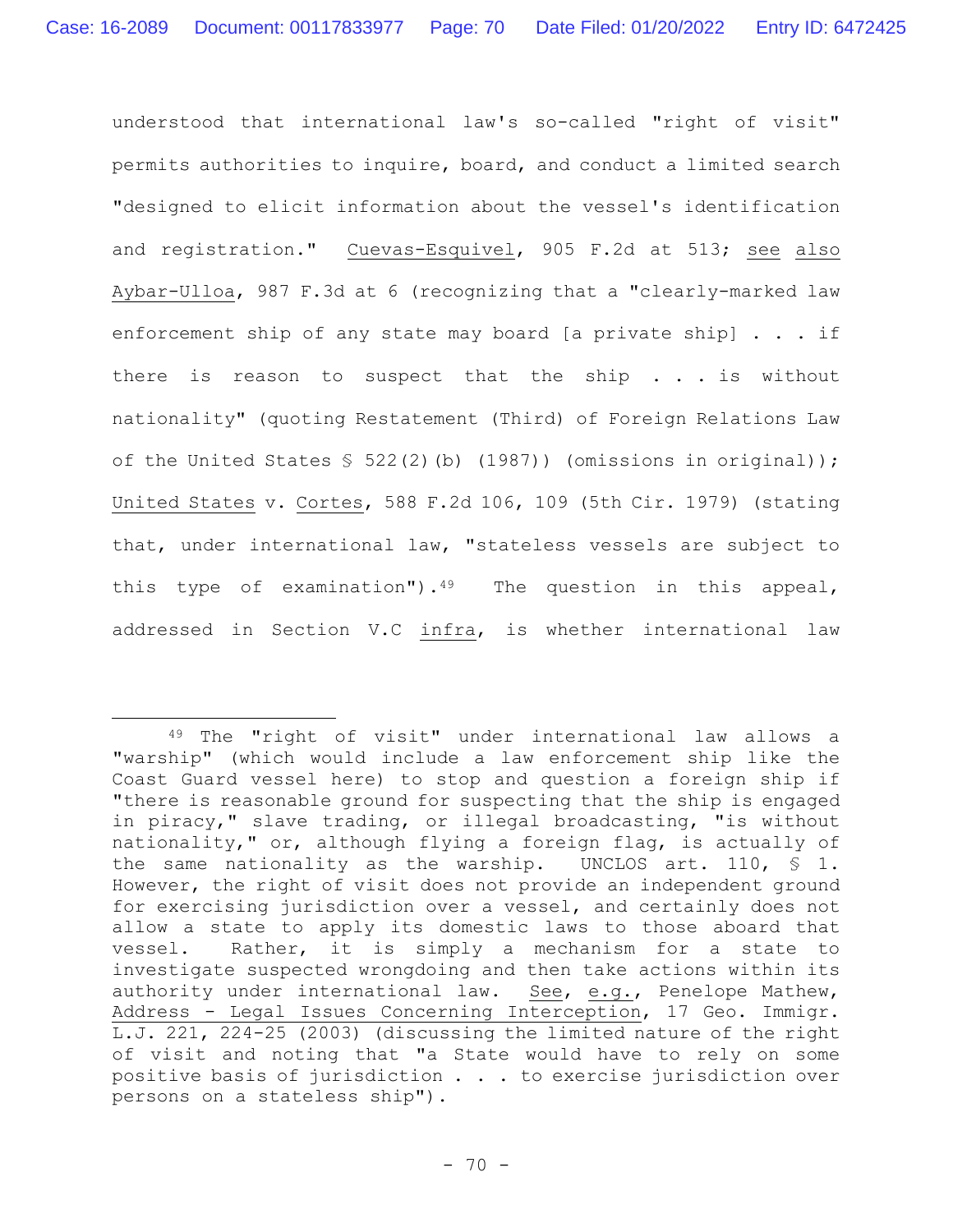permits Congress to dictate the results of such an inquiry as provided in § 70502(d)(1)(C) of the MDLEA.

#### **5. Summary: The Felonies Clause and Stateless Vessels**

Our review of the law governing jurisdiction on the high seas thus reveals clear signs in multiple sources -- the historical record, the well-established perspective in the late eighteenth century on the role of individual nations in the international sphere, and contemporaneous legal precedent -- that the Framers' invocation of international law terminology in the Define and Punish Clause was deliberate. Seeking to ensure their new nation's compliance with international law, the Framers invoked principles drawn from that law in drafting the Define and Punish Clause generally and the Felonies Clause specifically. In particular, they knew the distinction in international law between "Piracies," which can be punished by any country wherever they occur, and other serious crimes on the high seas, which can be punished by a country only when committed by individuals subject to its jurisdiction. The Framers' goal of incorporating respect for international norms into the federal system thus makes clear that, under the Felonies Clause, Congress's authority to set the boundaries of domestic law on the high seas must be consistent with international law principles. Pursuant to those principles, the key to determining whether Congress can apply domestic law to foreign nationals on a non-U.S. vessel on the high seas ordinarily will depend on whether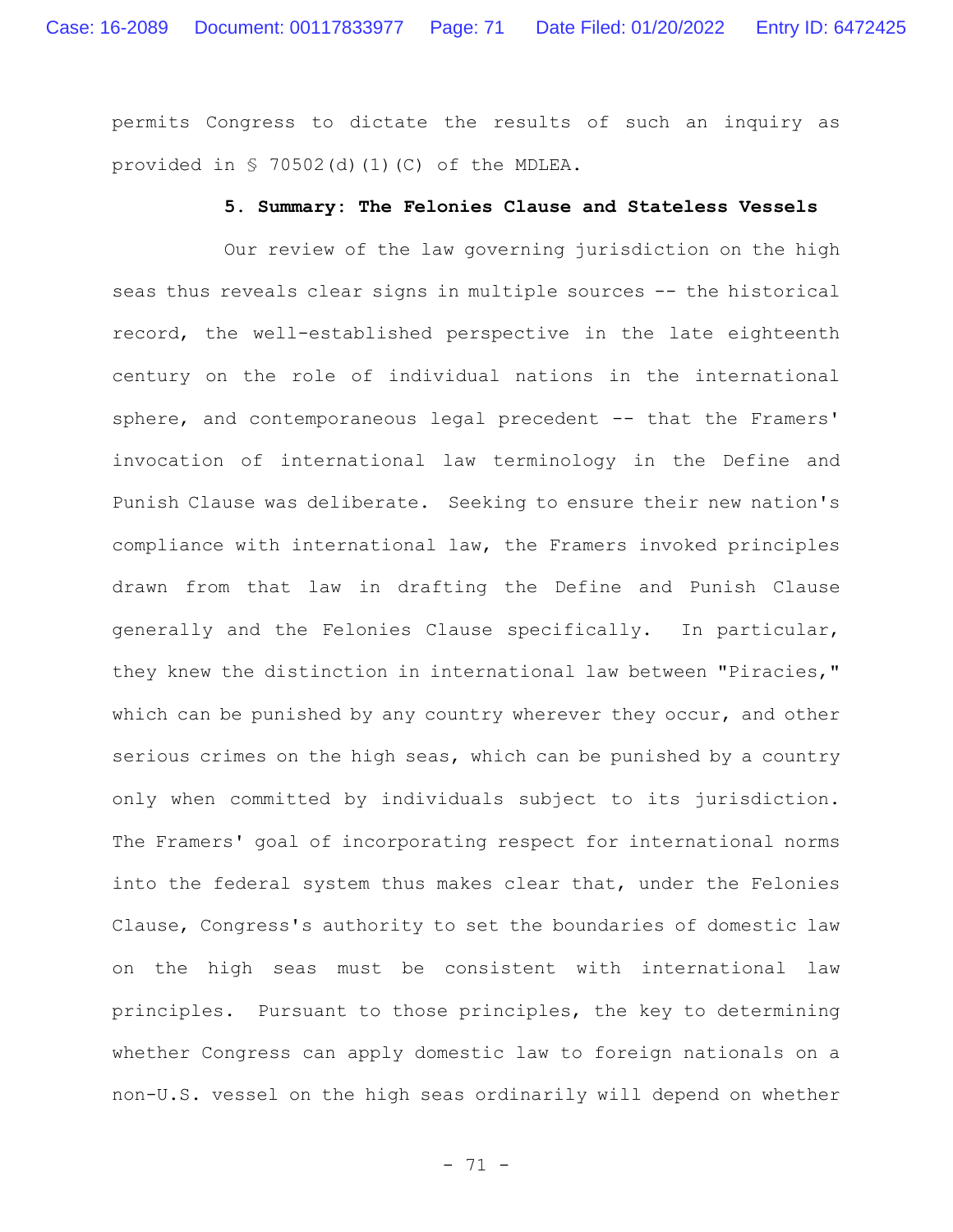international law would deem the vessel to be "without nationality" -- i.e., stateless. Finally, international law recognizes that an oral claim by the vessel's master constitutes prima facie proof of the vessel's nationality.

With that understanding of the applicable law, we turn to the question of whether Congress exceeded its power to "define and punish . . . Felonies committed on the high Seas" in the challenged provision of the MDLEA.

#### **C. Constitutionality of § 70502(d)(1)(C)**

The MDLEA reflects Congress's objective of addressing, to the full extent of its authority, the scourge of drugs entering the United States from abroad. See Matos-Luchi, 627 F.3d at 11 (Lipez, J., dissenting) (noting that the MDLEA and its predecessor, the Marijuana on the High Seas Act, Pub. L. No. 96-350, 94 Stat. 1159 (1980), manifest Congress's objective to "give the Justice Department the maximum prosecutorial authority permitted under international law" (quoting S. Rep. 96-855, at 2 (1980))); id. at 7 ("The MDLEA was responding to repeatedly frustrated efforts to prosecute maritime drug trafficking."). Undoubtedly mindful of the prohibition against applying domestic law to foreigners traveling on foreign vessels on the high seas, Congress plainly sought in the MDLEA provision defining a stateless vessel to reach as broadly as possible through an expansive definition of statelessness. The statute, however, can reach no farther than

- 72 -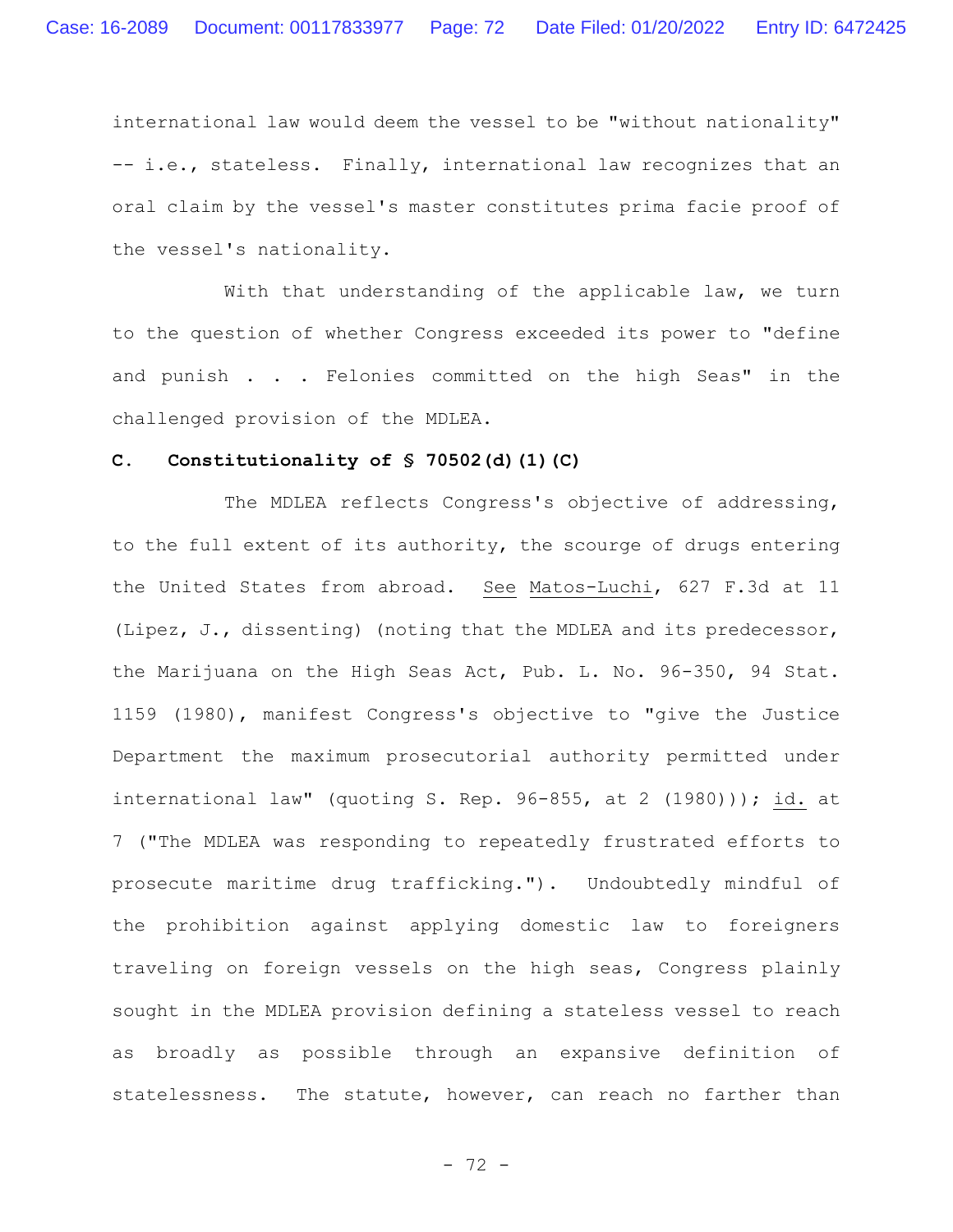the authority granted to Congress by the Felonies Clause, which, as we have determined, is constrained by the norms of international law.

As detailed above, the MDLEA provides three descriptions for a "vessel without nationality" in  $\frac{1}{5}$  70502(d)(1). See 46 U.S.C. § 70502(d)(1).<sup>50</sup> Two are clearly consistent with international law: when the nation whose registry is claimed denies the claim, id. § 70502(d)(1)(A), and when the individual in charge of a vessel fails to make a claim of nationality or registry for the vessel upon request of an authorized United States officer, id. § 70502(d)(1)(B); see, e.g., Matos-Luchi, 627 F.3d at 6 (involving

In this chapter, the term "vessel without nationality" includes --

(A) a vessel aboard which the master or individual in charge makes a claim of registry that is denied by the nation whose registry is claimed; (B) a vessel aboard which the master or individual in charge fails, on request of an officer of the United States authorized to enforce applicable provisions of United States law, to make a claim of nationality or registry for that vessel; and (C) a vessel aboard which the master or individual in charge makes a claim of registry and for which the claimed nation of registry does not affirmatively and unequivocally assert that the vessel is of its nationality.

46 U.S.C. § 70502(d)(1).

<sup>50</sup> For convenience, we provide here the full text of  $$70502(d)(1):$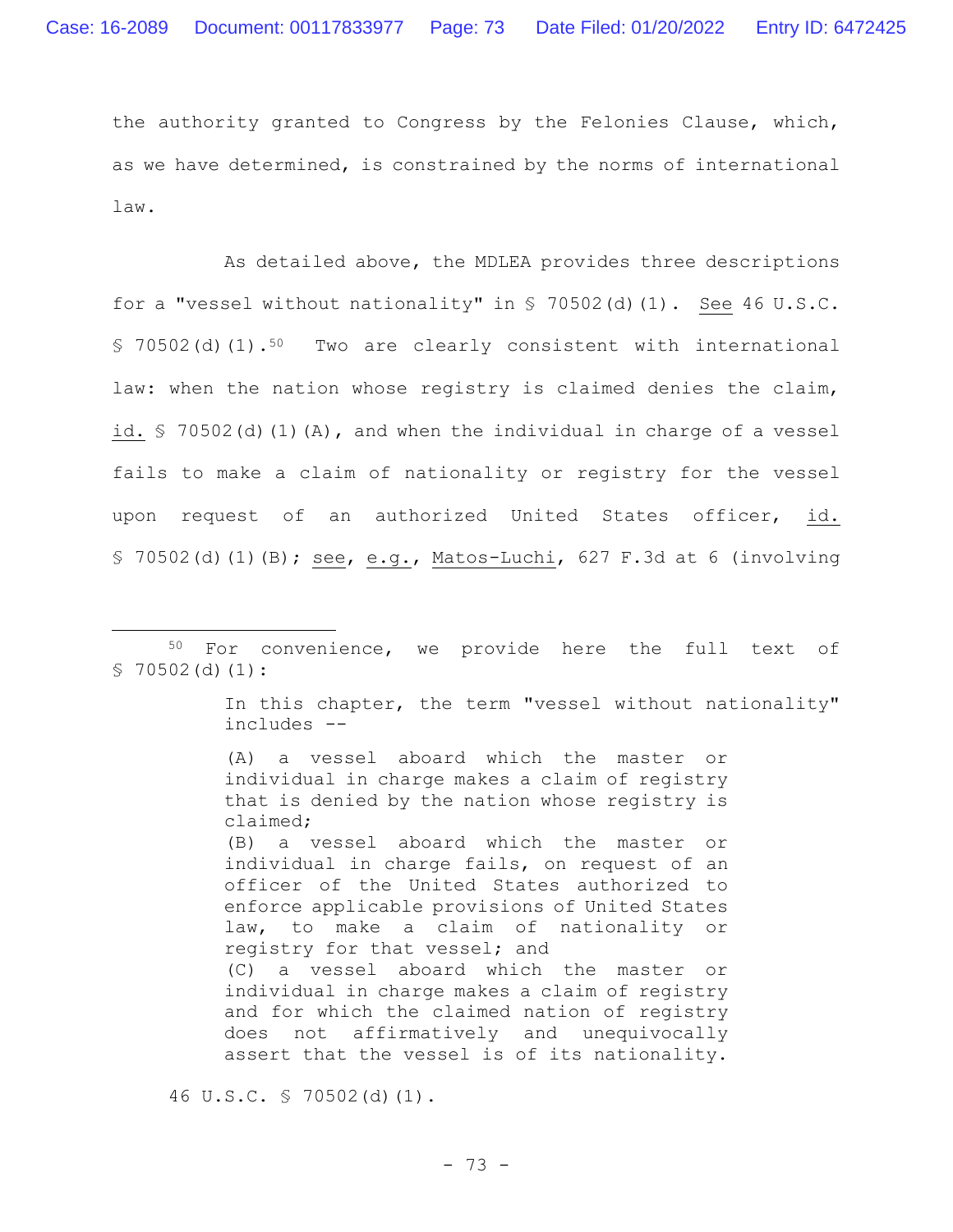a refusal to make a claim of nationality). The third definition, however -- the one at issue here -- allows a vessel to be treated as stateless where there is a claim of nationality recognized by international law but the identified country neither confirms nor denies that claim. See 46 U.S.C. § 70502(d)(1)(C).

This provision thus treats a response that reports only that the named country is unable to confirm nationality -- or the country's failure to respond at all to U.S. inquiry -- as evidence that is equivalent to an outright denial of a master's claim of nationality or registry.In other words, § 70502(d)(1)(C) displaces the prima facie showing of nationality that arises from an oral assertion of nationality or registry -- made in accordance with international law -- without any affirmative evidence to the contrary. See Bustos-Guzman, 685 F.2d at 1280 (referring to the "prima facie proof" of nationality that arises from flying a flag); The Chiquita, 19 F.2d at 418 (same); 46 U.S.C. § 70502(e) (listing flying a flag and a verbal claim as alternative methods of making a claim of nationality). In so doing, § 70502(d)(1)(C) adds a new category to the limited circumstances in which international law deems a vessel stateless (the refusal to claim a nationality, claiming more than one nationality, and disavowal of a claim of nationality by the named country).A response stating only that the country is unable to confirm nationality, or the country's failure to provide any response, suffices to nullify even an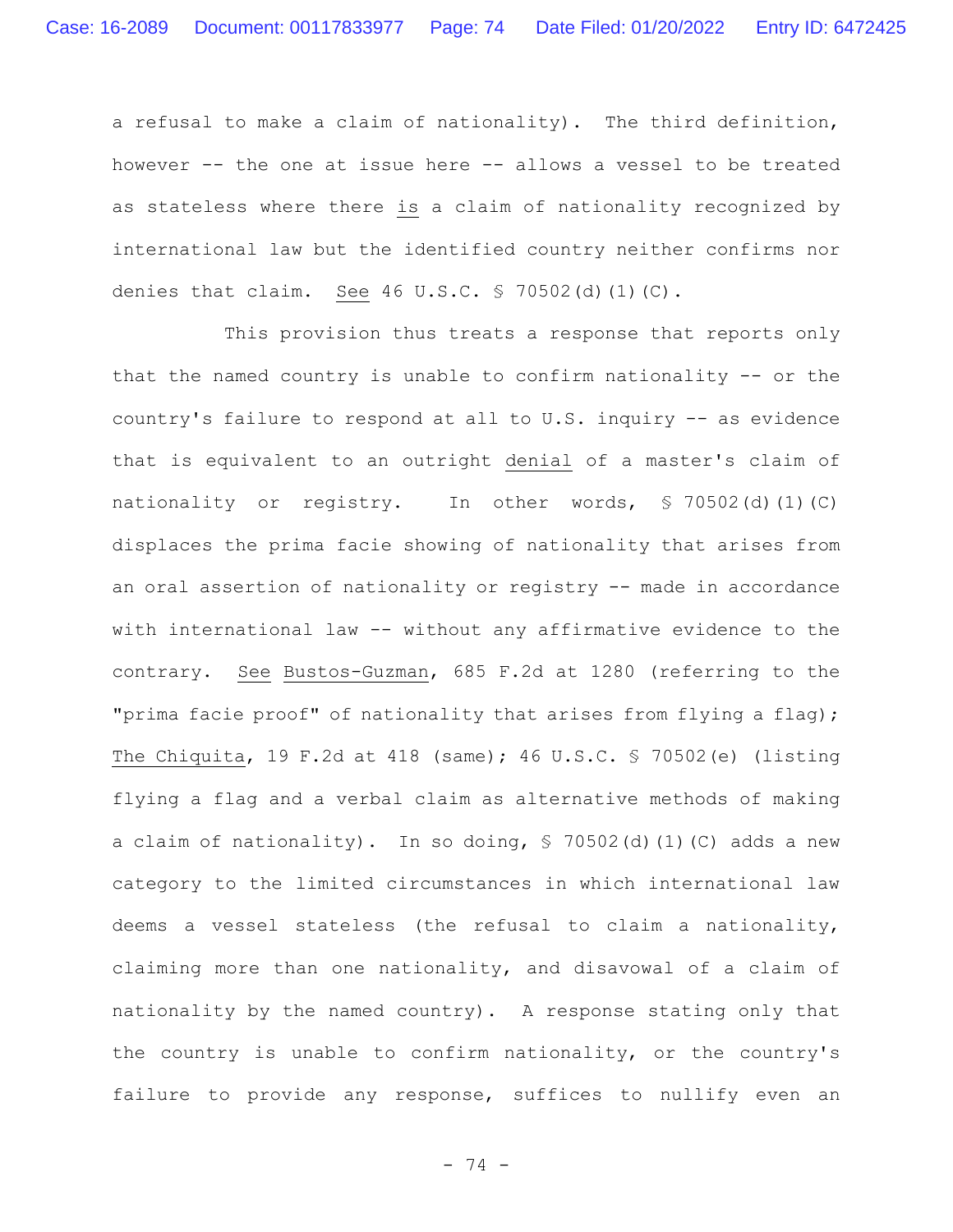unequivocal claim of nationality or registry made by the person in charge of the vessel.

The government contends that this variation on deeming a vessel stateless is implicitly, if not explicitly, recognized in international law. The government asserts that international law requires a vessel not only to make a claim of nationality, but also to "'be in a position to provide evidence of [nationality].'" Appellee's Br. at 29 (quoting Matos-Luchi, 627 F.3d at 6). Consequently, the government proposes, an absence of "affirmative[] and unequivocal[]" confirmation from the claimed country may properly be relied upon in deeming the vessel stateless. Id. at 36.

In making this assertion, the government relies heavily on dicta in Matos-Luchi, a case in which the defendants had declined to make a claim of nationality in response to a request from Coast Guard personnel. See 627 F.3d at 2.<sup>51</sup> As we have described, avoiding national identification is a well-established basis for deeming a vessel stateless, and it is incorporated into the MDLEA in  $\frac{1}{5}$  70502(d)(1)(B). See supra note 50; see also, e.g., Meyers, supra, at 322 ("[A] ship which obscures the cognoscibility of its allocation repeatedly, deliberately, and successfully may

<sup>51</sup> In Matos-Luchi, when the Coast Guard approached a small vessel whose crew members were suspected of drug trafficking, the crew initially fled and, when subsequently apprehended, "declined to make a claim of nationality" for their vessel. 627 F.3d at 2.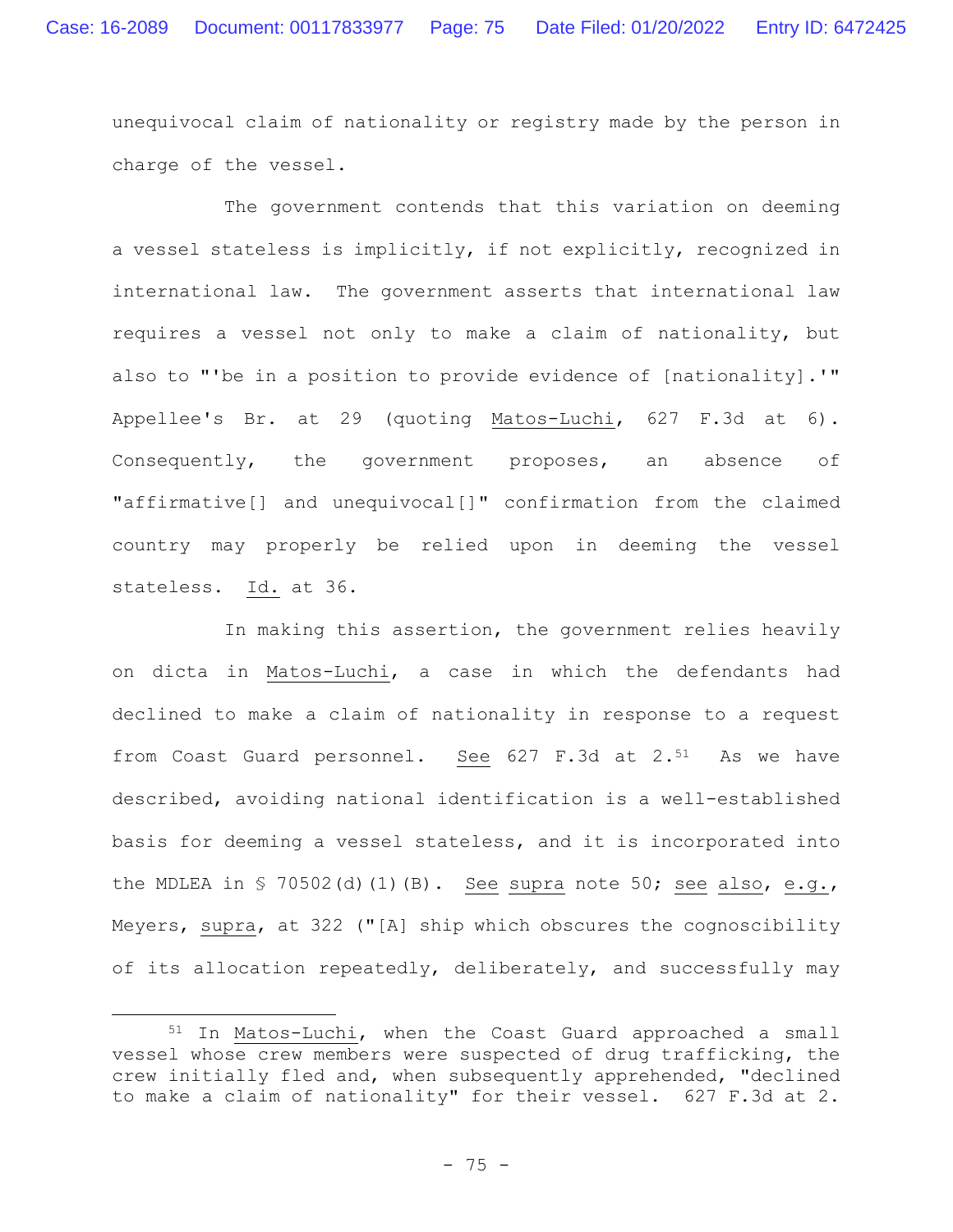be treated as stateless." (internal quotation marks omitted)). However, the Matos-Luchi majority went beyond that indisputable basis for deeming a vessel stateless -- and the facts before it - - to suggest that an oral declaration of nationality is inadequate if the vessel's master provides no other evidence of the claimed nationality. See 627 F.3d at 6. Stated without examination of the issue, the majority's dicta, which is not binding on another panel, does not support the government's contention that international law allows a vessel to be deemed stateless based solely on the absence of confirming evidence of the master's verbal claim. As the government acknowledges, the MDLEA recognizes "a verbal claim of nationality or registry by the master" as a "claim of nationality or registry" equivalent to flying a flag or producing "documents evidencing the vessel's nationality." 46 U.S.C. § 70502(e). Rejecting a verbal claim of nationality based solely on a lack of substantiating evidence effectively negates that distinct method for claiming nationality recognized both by the MDLEA and by international law.

The government also directly invokes international law to support its position. In its supplemental brief, the government cites articles 17(1) and (2) of the United Nations Convention against Illicit Traffic in Narcotic Drugs and Psychotropic Substances, Dec. 20, 1988, 1582 U.N.T.S. 95 ("UN Narcotics Convention"), and article 5(2) of the 1958 Convention on the High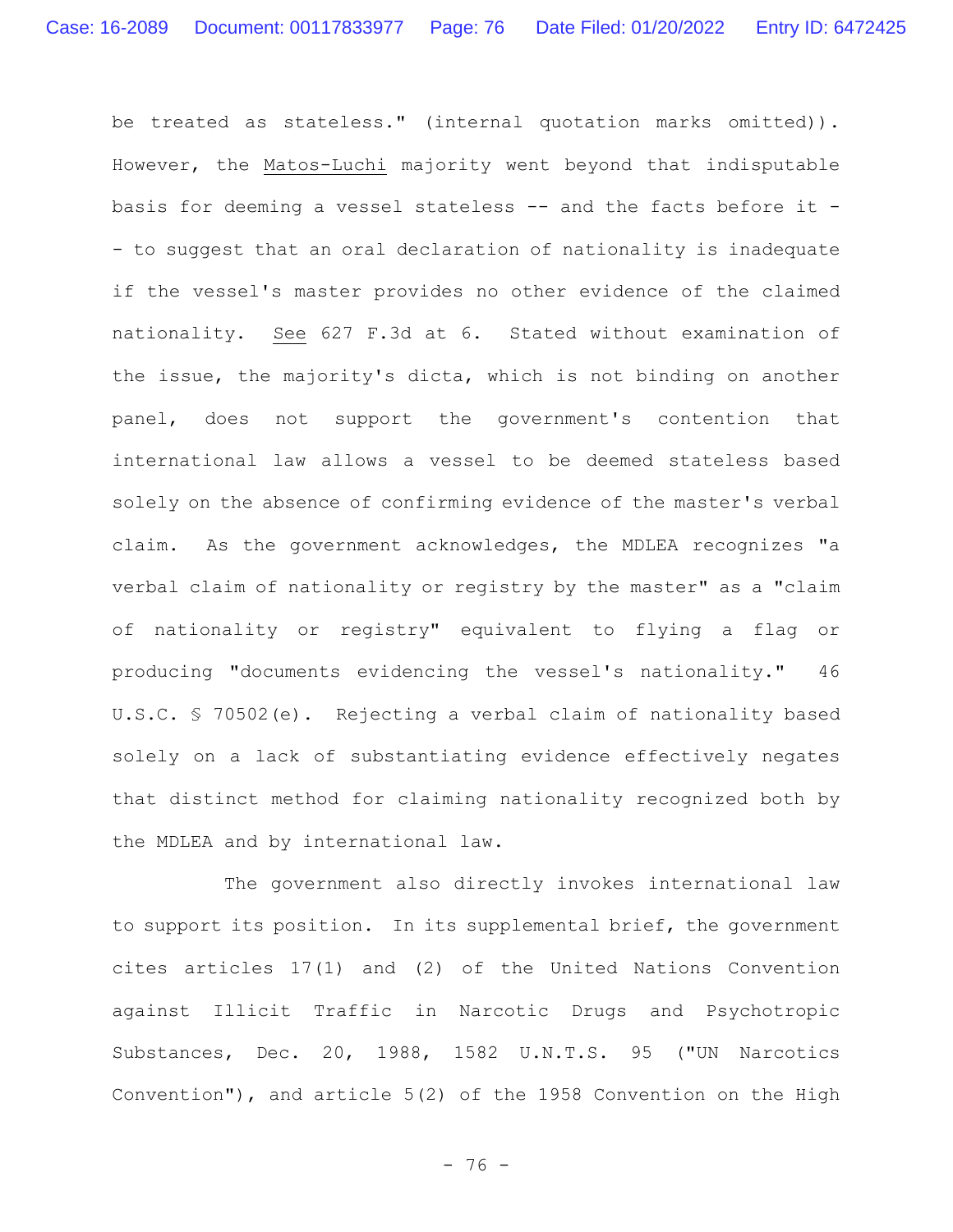Seas, supra, in arguing that the United States may deem a vessel stateless if neither its master nor the claimed nation substantiates a verbal claim of nationality. Neither of these sources supports that proposition. The first cited provision of the UN Narcotics Convention calls for cooperation "to suppress illicit traffic by sea, in conformity with the international law of the sea," id. art. 17(1), and the second states that a party with "reasonable grounds to suspect that a vessel flying its flag or not displaying a flag or marks of registry is engaged in illicit traffic may request the assistance of other [p]arties in suppressing its use for that purpose," id. at 17(2). These principles of cooperation do not speak to the circumstances in which international law deems a vessel stateless.

The provision of the 1958 Convention on the High Seas cited by the government provides that "each state shall issue to ships to which it has granted the right to fly its flag documents to that effect." The UNCLOS contains a nearly identical provision, see UNCLOS art. 91, § 2, and another UNCLOS provision specifically addresses registration, requiring states to "maintain a register of ships containing the names and particulars of ships flying its flag, except those which are excluded from generally accepted international regulations on account of their small size," id. art.  $94$ ,  $\frac{6}{5}$  2(a). The government suggests that such provisions create an expectation that all vessels will carry documents and

- 77 -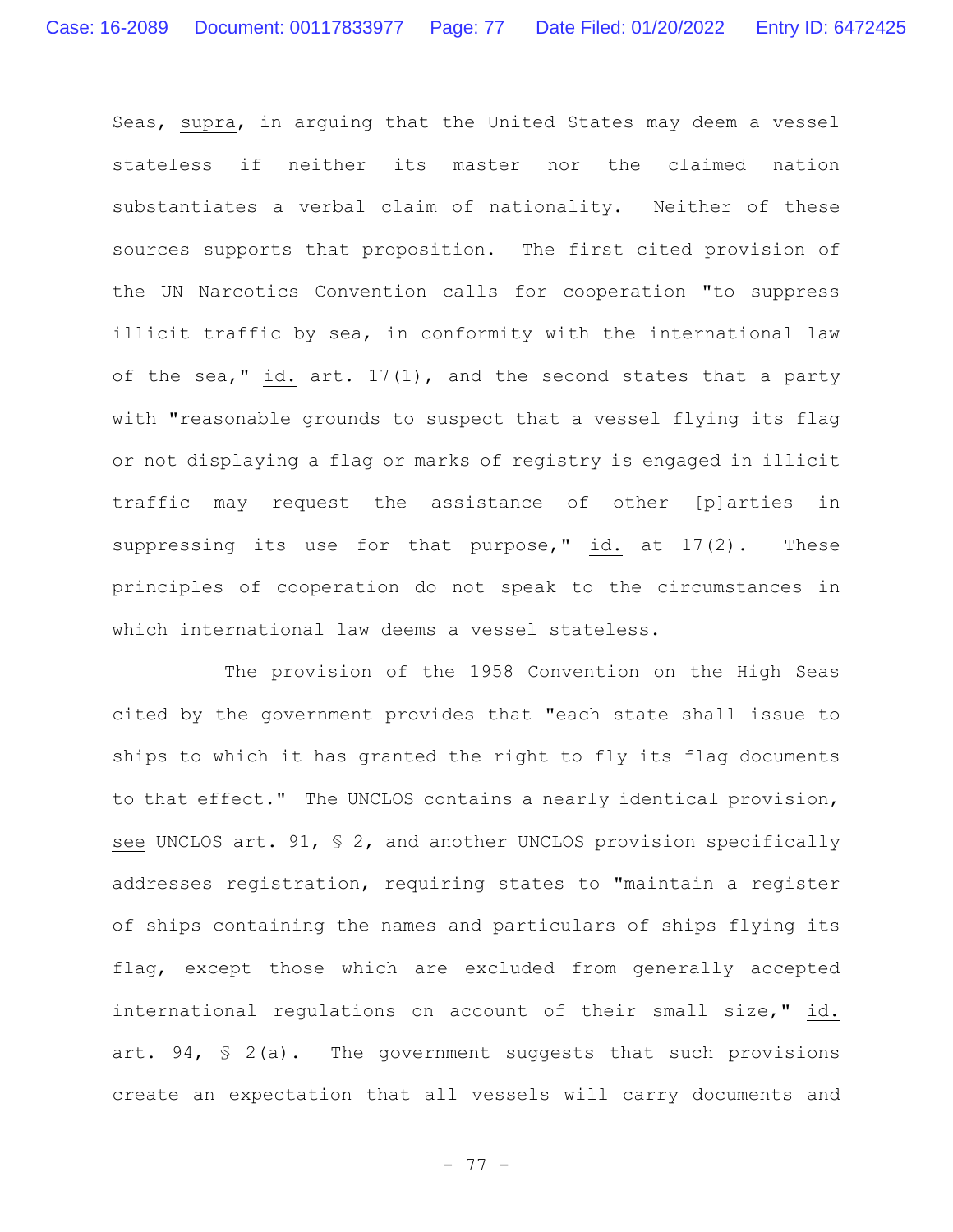that, if a vessel's master does not substantiate a verbal claim with documents or other evidence, the claimed country of nationality "has accepted through its international treaty obligations that the vessel may be deemed stateless." Appellee's Supp. Br. at 16.

However, these treaty provisions demanding that countries issue documents evidencing vessel nationality say nothing about when a vessel may be deemed stateless. Nor can the provisions reasonably be construed to provide consent to the exercise of jurisdiction over a signatory's vessel by all other signatories based solely on the master's failure to produce documents in support of a claim of nationality.Indeed, as we have noted, consent by the country whose nationality is claimed provides a separate basis for jurisdiction under the MDLEA, see 46 U.S.C. § 70502(c)(1)(C), and the statute specifies that consent "may be obtained by radio, telephone, or similar oral or electronic means," id. § 70502(c)(2)(A). The government's theory of implicit consent is at odds with this scheme.

The government also attempts to infer from treaty provisions a principle of international law that when a country both fails to confirm a claim of registration or nationality and the vessel carries no registration or other identifying documents the vessel may be deemed stateless. This theory conflates two discrete international law issues. Even accepting documentation

- 78 -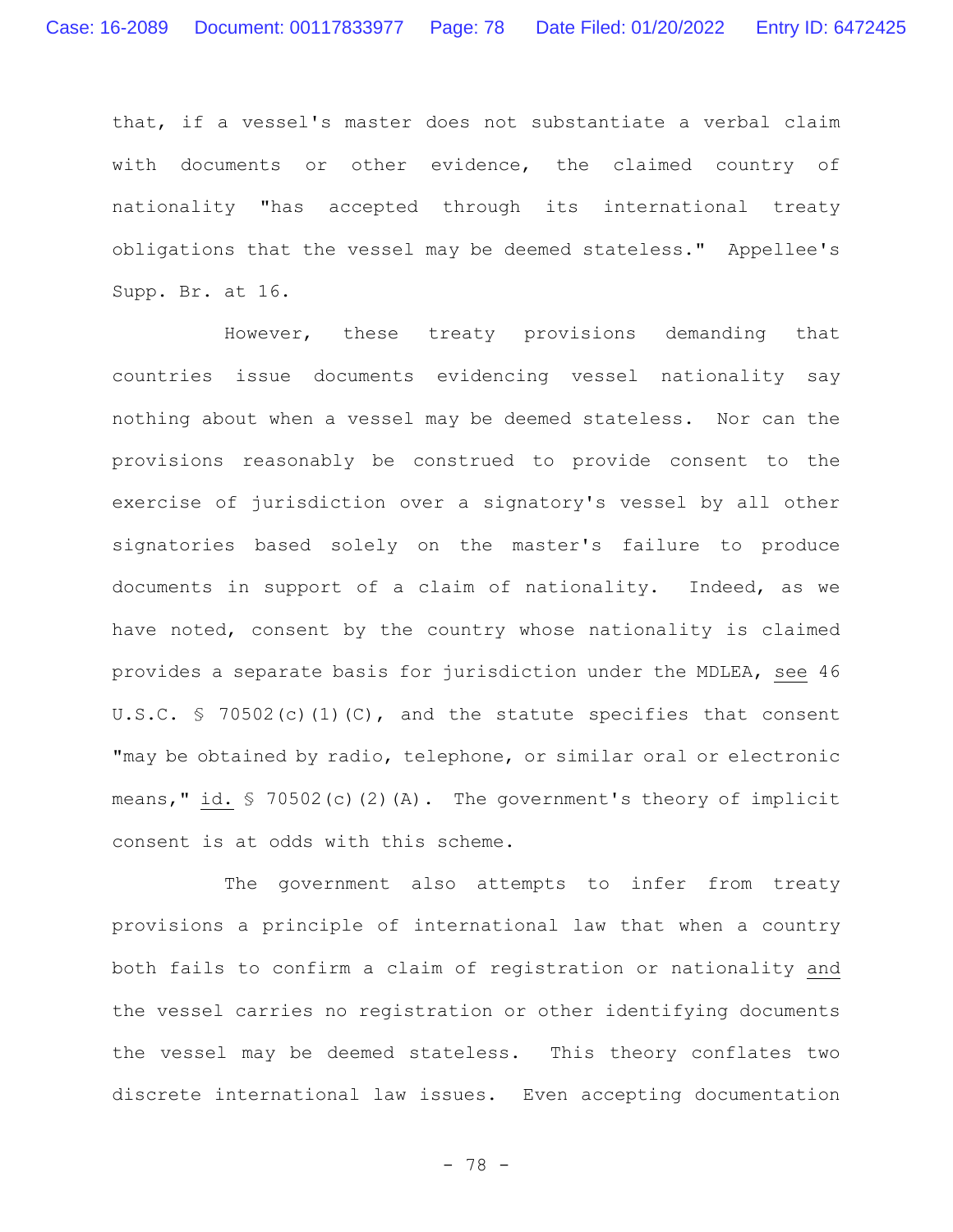requirements as within customary international law, it does not follow that a country's failure to issue identifying documents or "maintain a register" renders a vessel stateless when its master has verbally claimed that country's nationality. The relevant question is not whether the claimed country has satisfied its obligations under international law. Rather, the question is what type of inquiry and response suffices to permit the United States to deem a vessel stateless despite a claim of nationality recognized by international law. On that question, the government cites no source of international law expressly recognizing a lack of documents, or the claimed country's failure to confirm nationality (instead of an outright denial), as a basis for overcoming the prima facie showing of nationality arising from the master's oral declaration.

That lack of support for the government's proposition is unsurprising. As we have explained, the master's oral declaration has long sufficed under international law to establish a presumption of nationality.See, e.g., N.P. Ready, Ship Registrations 3 (3d ed. 1998) ("A vessel may be considered as possessing the nationality of a State even though she is unregistered, possesses no documents evidencing that nationality, nor even flies the flag of that State."); see also Aybar-Ulloa, 987 F.3d at 5 (observing that, "[w]ithout a flag or papers, a vessel may also traditionally make an oral claim of nationality

- 79 -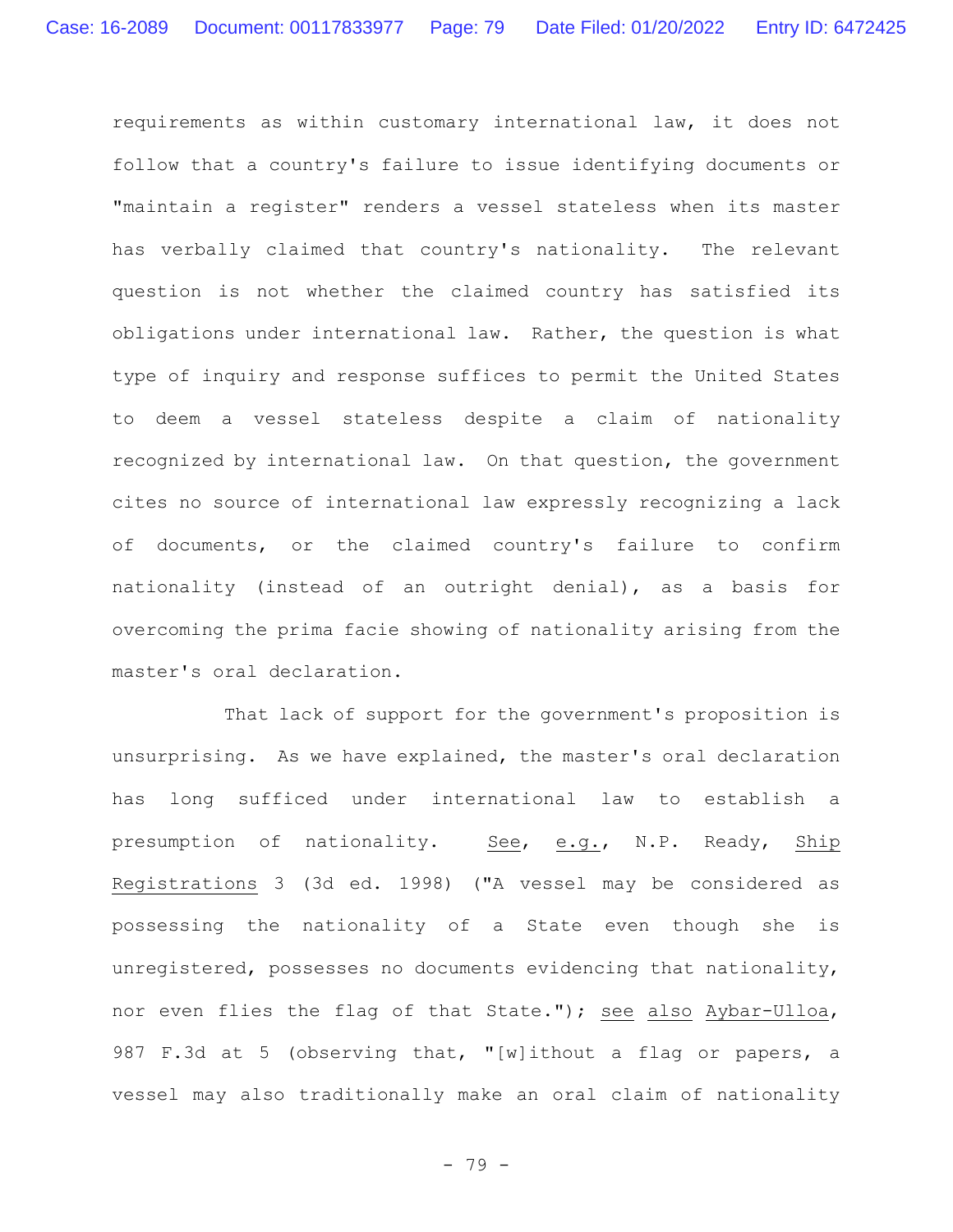when a proper demand is made" (quoting Matos-Luchi, 627 F.3d at 5)).52 That presumption is sensibly overcome by the named country's express denial of the claim, a scenario long embedded in international law.

However, a response stating that the country can neither confirm nor deny the claim, or the named country's failure to respond at all, may say very little about the veracity of the master's assertion of nationality. Indeed, the inability to confirm the claim may have more to do with the responding country's bureaucracy than with the vessel's status. The facts in United States v. Hernandez, 864 F.3d 1292 (11th Cir. 2017), graphically illustrate the problem with  $\frac{1}{2}$  70502(d)(1)(C). The captain of a vessel told Coast Guard officers that his boat was registered in Guatemala -- a truthful claim -- and he and the other three crew

<sup>52</sup> In addition to the traditional methods of claiming nationality discussed above -- flying the flag, presenting documents, and oral declaration -- authorities may in some instances look to the nationality of the vessel's owner. See, e.g., The Chiquita, 19 F.2d at 418 ("If [a vessel] is not properly registered, her nationality is still that of her owner."). However, whether the owner's nationality establishes that of the vessel will depend on the practice of the particular country. As discussed above, "a State is absolutely independent in framing the rules concerning the claim of vessels to its flag." Oppenheim (8th ed.), supra, at 595; see also id. (noting that Great Britain "allow[s] only such vessels to sail under [Great Britain's] flags as are the exclusive property of their citizens or corporations established on their territory," while "[o]ther [countries] allow vessels which are the property of foreigners" to do so); Churchill & Lowe, supra, at 213 n.19 (noting that a country may not register small ships but may "regard such ships as having its nationality if they are owned by its nationals").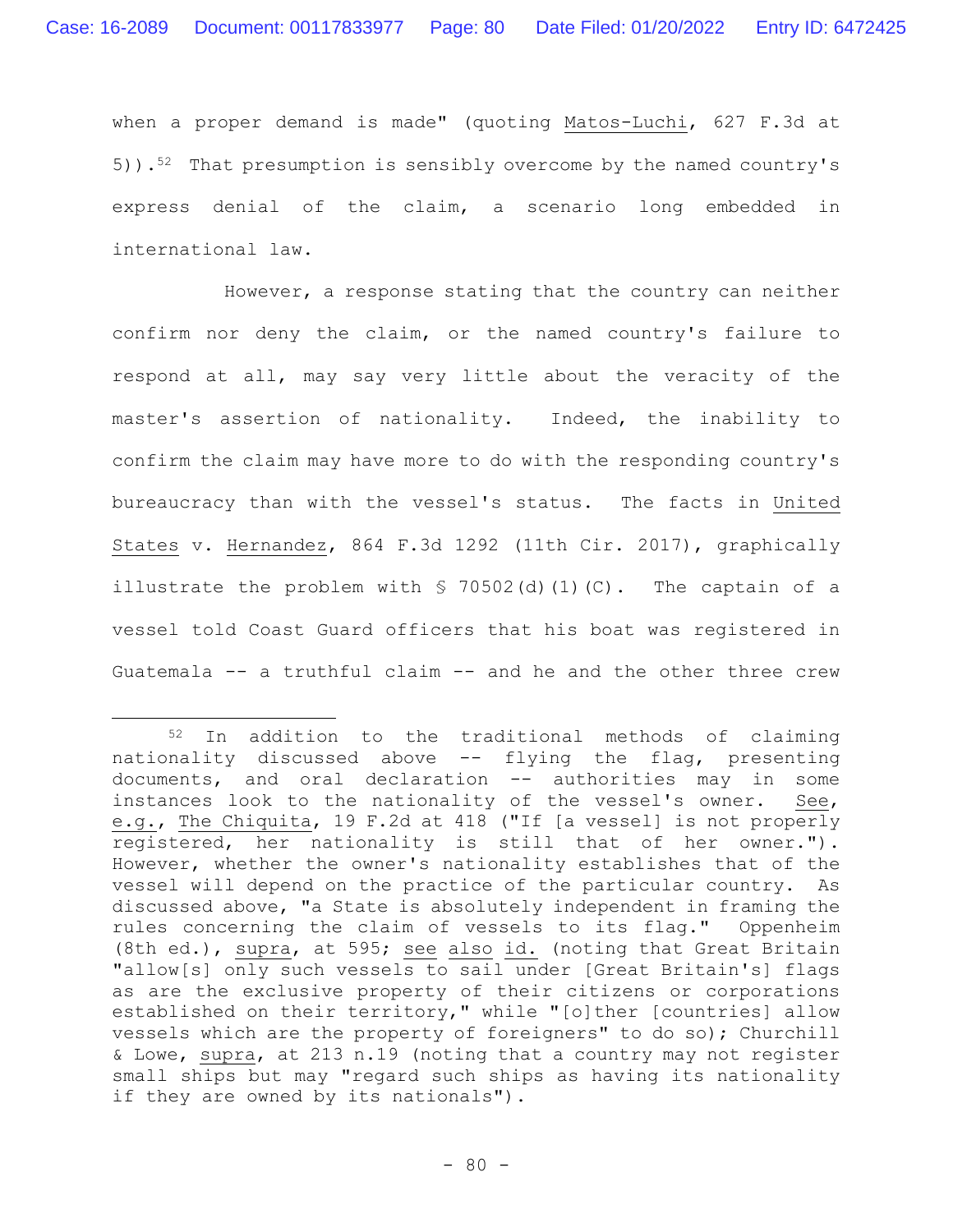members all identified themselves as Guatemalan citizens**.** Id. at 1297. Indeed, at some point, Guatemalan registration documents were found on the vessel. Id. Nonetheless, when asked by the Coast Guard to confirm the registry claim, the government of Guatemala responded that it could neither confirm nor deny it. Id. Although the vessel plainly was not stateless, the court rejected the defendants' challenge to their convictions under the MDLEA because Guatemala had not "'affirmatively and unequivocally assert[ed]' the ship's registry." Id. at 1299 (quoting  $$ 70502(d)(1)(C)$ .<sup>53</sup> In other words, the vessel was deemed

One defendant in Hernandez also argued "that the MDLEA is an unconstitutional assertion of Congressional power because it reaches stateless vessels on the high seas without a proven nexus to the United States" -- an argument rejected there as foreclosed by Eleventh Circuit precedent. 864 F.3d at 1303. The Hernandez defendants did not make the argument asserted here that § 70502(d)(1)(C) is unconstitutional because Congress acted beyond

<sup>53</sup> The defendants in Hernandez contended that jurisdiction under the MDLEA was improper because their vessel was in fact registered and because the Coast Guard had identifying information about their vessel "that would easily have confirmed its registry," but "failed in bad faith to convey that information" to the Guatemalan government. 864 F.3d at 1299. In rejecting those contentions, the court observed that "[t]he MDLEA does not state what information the United States must convey to the foreign government during its communication, and it does not state that actual registry overrides the [Department of State] certification's proof of statutory statelessness." Id. "MDLEA statelessness," the court explained, "does not turn on actual statelessness, but rather on the response of the foreign government." Id. The court further observed that, given the MDLEA's "clear terms" deeming their vessel stateless, "any diplomatic consequences of the criminal prosecution" -- including any violation of international law -- were the responsibility of the executive branch and not a basis for undoing the convictions. 864 F.3d at 1297.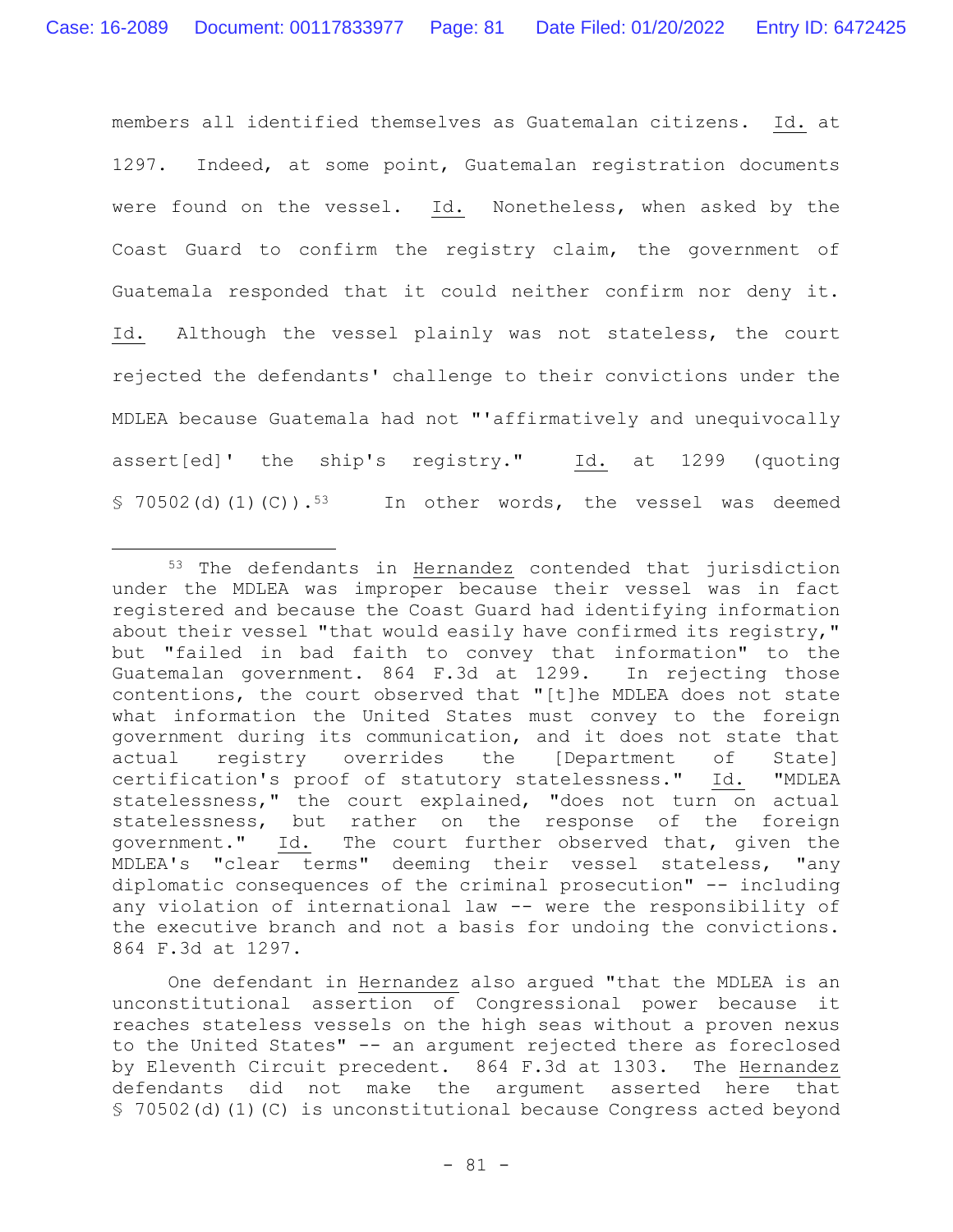"stateless" even when verification of its nationality should have been easily accomplished**.**

Moreover, where -- as in Hernandez and here -- the master's oral declaration of nationality is consistent with the citizenship or nationality of all individuals aboard the vessel, the declaration is particularly forceful. To reject the master's declaration of nationality in such circumstances based solely on the claimed country's failure to provide affirmative and unequivocal confirmation -- or its failure to respond at all - would eviscerate a method long accepted for identifying a vessel's nationality under international law. We cannot infer displacement of that method merely based on treaty provisions imposing obligations on signatory countries to register vessels or issue other documents.<sup>54</sup>

That is not to say that the government's emphasis on registration or documentary evidence of nationality is wholly misplaced. International law does, in general, promote a system

its authority under the Felonies Clause in defining a vessel without nationality to include a vessel whose master makes a verbal claim of nationality that is not affirmatively and unequivocally confirmed by the identified country.

<sup>54</sup> Importantly, § 70502(d)(1)(C) on its face applies not only to verbal claims of nationality, but to any claim of registration or nationality, even one based on documentation. By its terms, therefore, it allows the United States to reject a claim of registration or nationality that is supported by documentary evidence based solely on an equivocal response, or no response at all, from the identified country.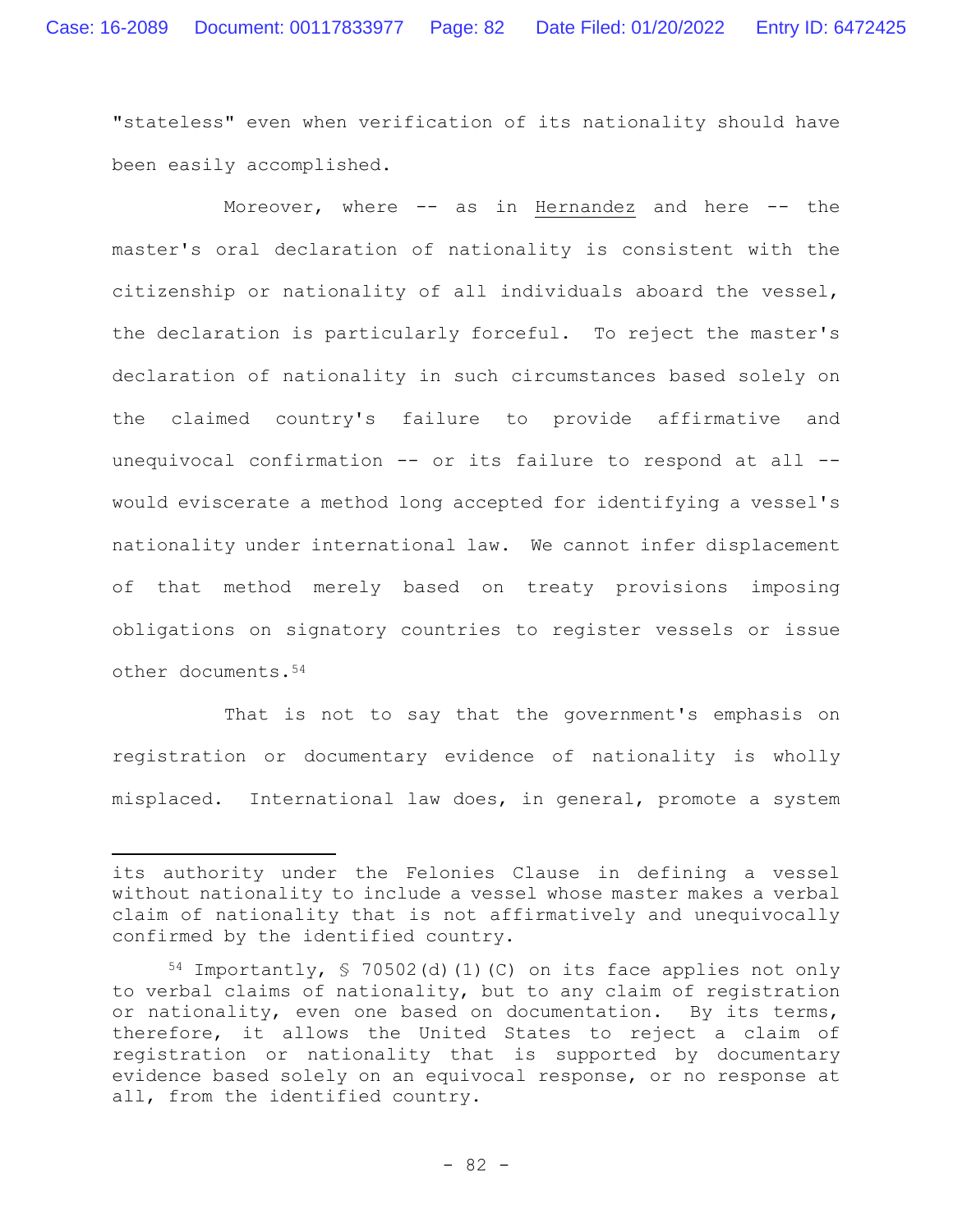of registration.<sup>55</sup> It is reasonable to expect that registered vessels would have documents onboard, and, if not, that the claimed country of nationality would be able to easily confirm a legitimate claim by checking its registry. However, not all vessels must be registered. Small vessels are excluded from the UNCLOS registry requirement, see UNCLOS art. 94, § 2(a), perhaps because some countries typically do not register small vessels -- whether defined by length or by tonnage. In the United States, for example, the registration of smaller boats is generally left to individual states. See 46 U.S.C. § 12102(b) (providing that "[a] vessel of less than 5 net tons may engage in a trade without being

has several responsibilities [under international law], including the responsibility to ensure that its ships comply with domestic and international law and regulations. . . . Most notably, a state must exercise "jurisdiction and control [over its fleet] in administrative, technical, and social matters." Control includes ensuring that ships are seaworthy and comply with relevant labor regulations and criminal laws.

Allyson Bennett, Note, That Sinking Feeling: Stateless Ships, Universal Jurisdiction, and the Drug Trafficking Vessel Interdiction Act, 37 Yale J. Int'l L. 433, 439 (2012) (second alteration in original) (footnotes omitted) (citing various provisions of the UNCLOS); see also Purchase of Ships of Belligerents by Neutrals, 6 Op.  $\overline{U.S.}$  Att'y Gen. 638, 640 (1854) ("The law of nations and common sense combine to require that every ship shall have a nationality[.]").

<sup>55</sup> As we recognized in Aybar-Ulloa, it is important that some country exercise jurisdiction over a vessel. See 987 F.3d at 5. A flag state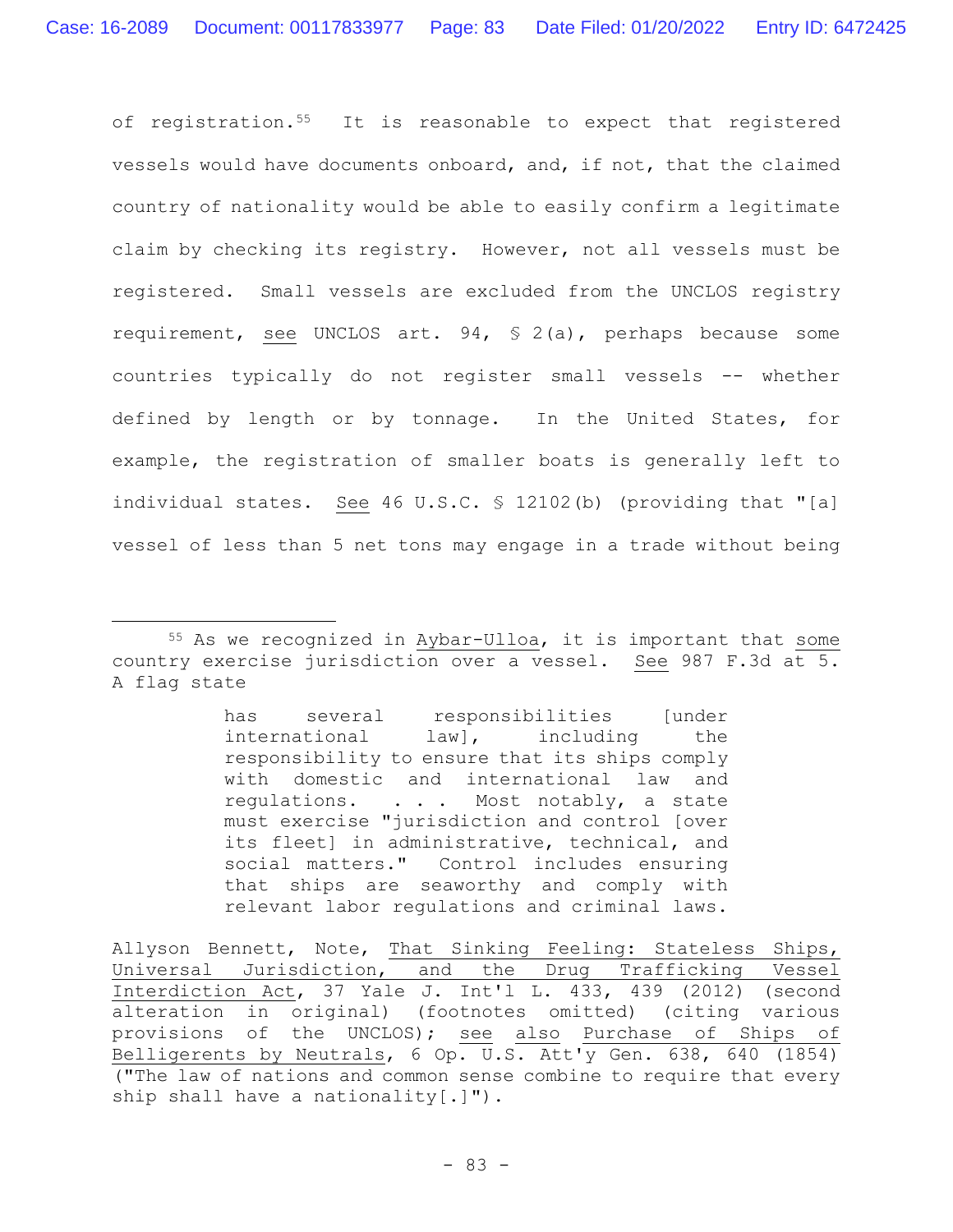documented"); id. § 12301 (providing that "[a]n undocumented vessel equipped with propulsion machinery of any kind shall have a number issued by the proper issuing authority in the State in which the vessel principally is operated"); see also U.K. Mar. & Coastguard Agency, Guidance: Vessel Classification and Certification (2018), https://www.gov.uk/guidance/vesselclassification-and-certification#certification-requirements-foruk-vessels (stating that, in the United Kingdom, a certificate of registry is optional for "small commercial vessel[s]," defined as vessels under 24 meters (roughly 79 feet)); R.R. Churchill & A.V. Lowe, The Law of the Sea 213 n.19 (3d ed. 1999) (noting that "a State may not require, or permit, the registration of ships below a certain size"); Meyers, supra, at 160 ("Many states . . . do not issue documents to ships with a tonnage below a given figure.").<sup>56</sup>

<sup>56</sup> We note that 24 meters (roughly 79 feet) is a cutoff point for the applicability of several major international conventions. See, e.g., International Convention on Tonnage Measurement of Ships art. 4, June 23, 1969, 1291 U.N.T.S. 4 (exempting "ships of less than 24 metres (79 feet) in length"); International Convention on Load Lines art. 5, Apr. 5, 1966, 9159 U.N.T.S. 134 (same); see also Gudrun Petursdottir, Olafur Hannibalsson & Jeremy M.M. Turner, Part II: International Conventions and Guidelines on Safety at Sea, in Safety at Sea as an Integral Part of Fisheries Management, Food & Agric. Org. of the United Nations (2001), available at https://www.fao.org/3/X9656E/X9656E01.htm (stating that recommendations and conventions developed by the International Maritime Organization and International Labor Organization "are aimed at large vessels, primarily the merchant fleet on international voyages" and observing that "[s]ome conventions explicitly exempt fishing vessels, and most do not apply to vessels under 24m thus leaving out the majority of fishing vessels and transport boats in the developing countries").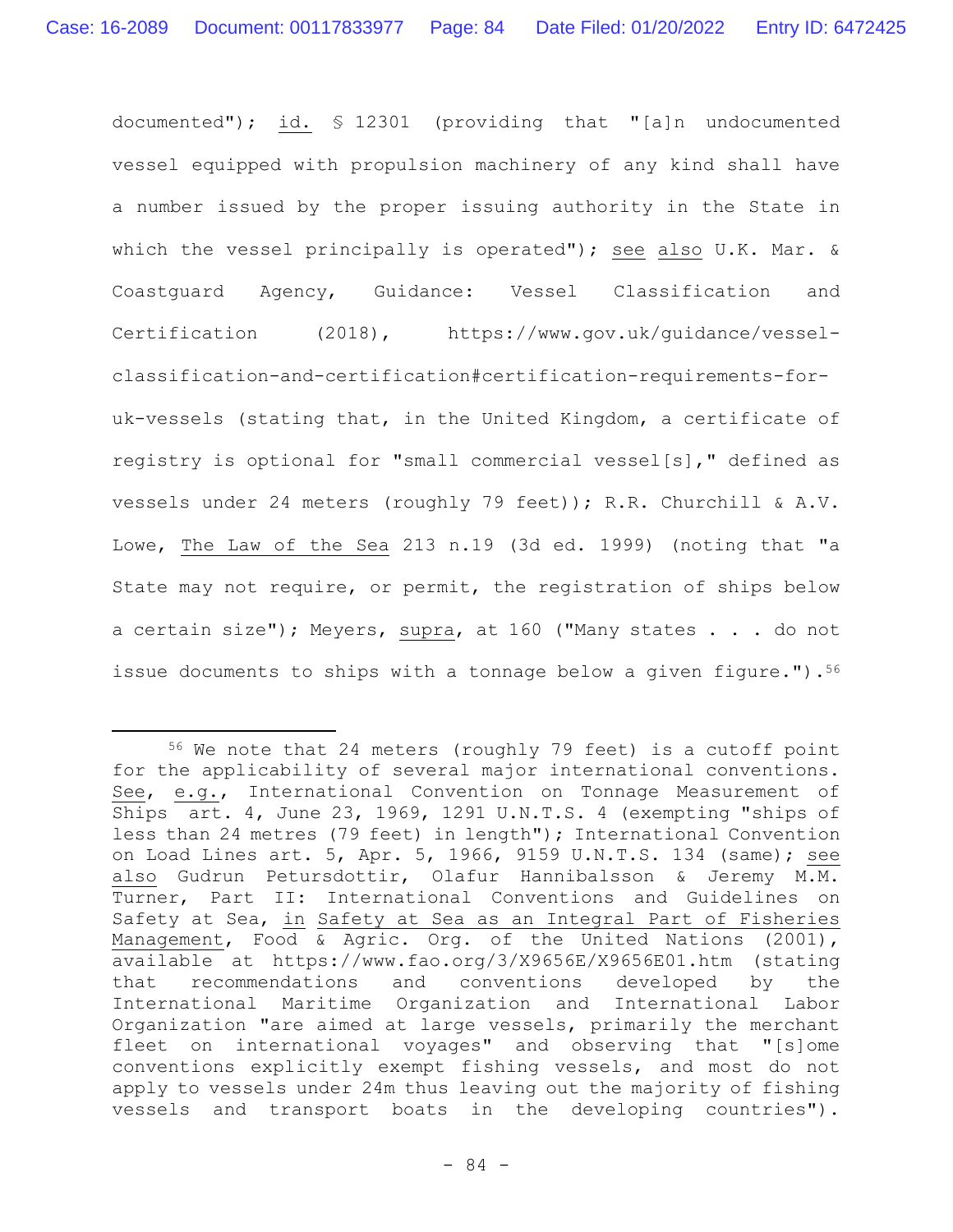Hence, proof of a vessel's nationality via a centralized registry or other evidence of registration may be unavailable, and a country whose citizens have properly claimed nationality on behalf of their vessels thus may be unable either to confirm or deny those claims when contacted by the U.S. Coast Guard or other authorities.  $57$ 

Importantly, we do not suggest that international law requires the United States to accept a bare assertion of nationality where there is conflicting evidence and attempts to resolve the conflict prove fruitless. Although the master's oral declaration constitutes prima facie proof of nationality, that verbal assertion can be undermined by contrary evidence, as is the case for any prima facie showing. For example, if the vessel's claimed nationality differs from the nationality of most crew

According to the government, appellants' boat was 35 feet in length. See supra note 4.

<sup>57</sup> That may be what occurred in this case. The Department of State's Certification, which describes the measures taken to verify the master's claim of nationality, indicates that, on the day the Coast Guard encountered the vessel -- October 29, 2015 --U.S. officials "requested that the Government of the Republic of Costa Rica confirm the registry or nationality of the suspect vessel, and, if confirmed, provide disposition instructions." Reyes-Valdivia, ECF No. 46-2, at 1 (Mar. 25, 2016) (emphasis added). The Certification reports that, nearly three months later, "the Government of Costa Rica replied that it could not confirm [the] vessel's registry." Id. (emphasis added). Separately, although not presented as an issue on appeal, the time lag between the defendants' initial detention and Costa Rica's response to the verification request strikes us as problematic, given that the status of a vessel determines whether U.S. law enforcement officials may proceed with prosecuting the crew members under the MDLEA.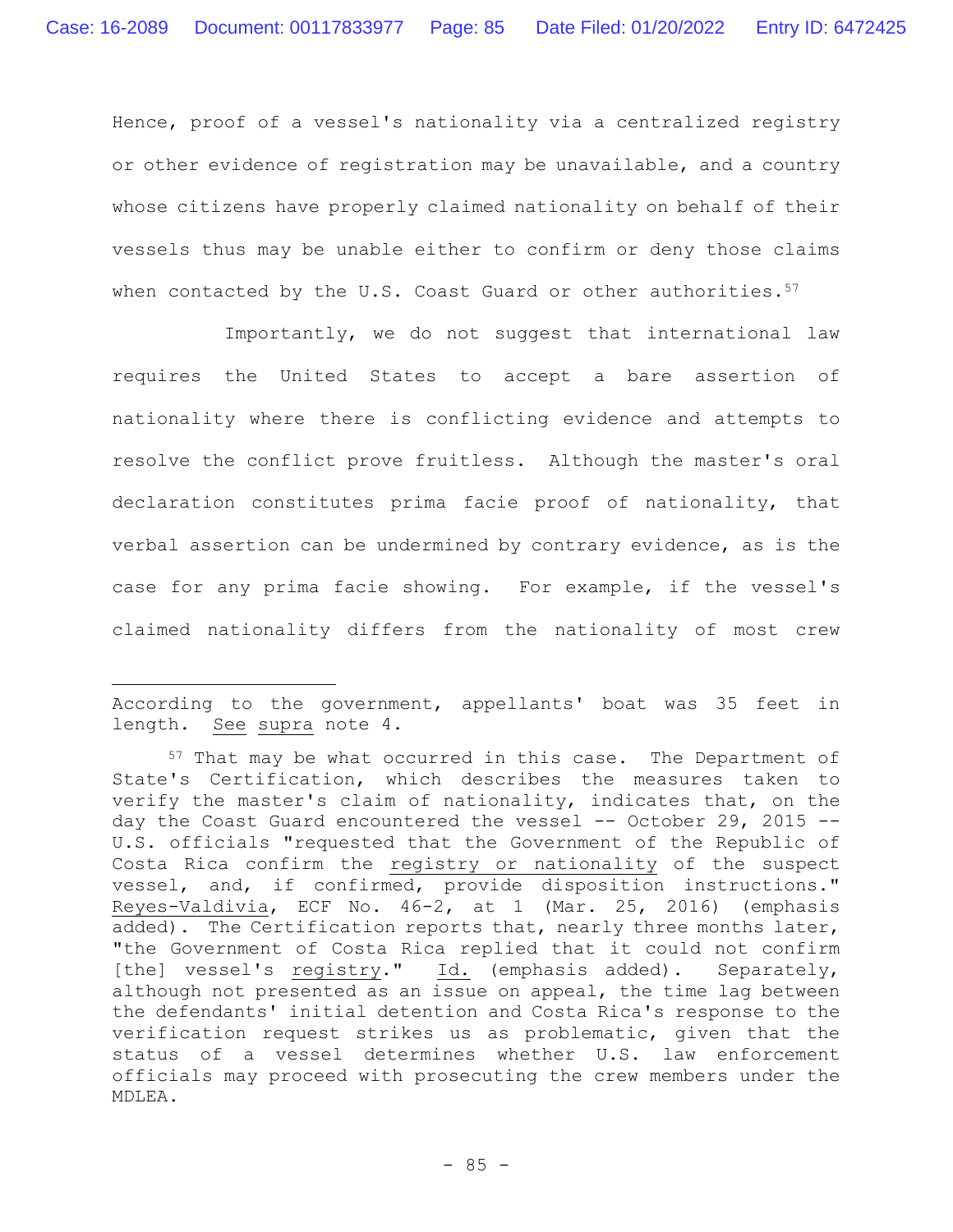members, or if a small vessel is interdicted far from the claimed country,<sup>58</sup> U.S. authorities could properly seek verification of the master's claim. In other words, where surrounding facts provide legitimate reason to doubt an oral claim of nationality, international law would permit the United States to treat the vessel as stateless absent the sort of confirmation required by § 70502(d)(1)(C).See, e.g., Commander's Handbook (2017), supra, ¶ 3.11.2.4 (stating that "[a] vessel may be assimilated to a vessel without nationality" if, inter alia, there are contradictory or inconsistent indicators of nationality).

Put differently, when U.S. authorities are presented with mixed signals about the nationality of a vessel, it would be permissible under international law for the United States to seek confirmation from the country of asserted nationality and, if none is forthcoming, to treat the vessel as stateless. As we have described, a vessel may be deemed stateless under international law both when it "seeks to avoid national identification," Matos-Luchi, 627 F.3d at 6, and when it "sails under the flags of two or

<sup>58</sup> The government posits such a scenario, asserting that it would be absurd to require countries to accept unconfirmed verbal claims of nationality because "[d]rug traffickers . . . could falsely claim their vessels are the nationals of a small Micronesian island or, more perplexingly, a country like North Korea with limited diplomatic contacts." Appellee's Supp. Br. at 15. We do not disagree. Our analysis permits further inquiry when a vessel's master claims a nationality that is at odds with surrounding circumstances, including the vessel's location or the nationality of the master and crew.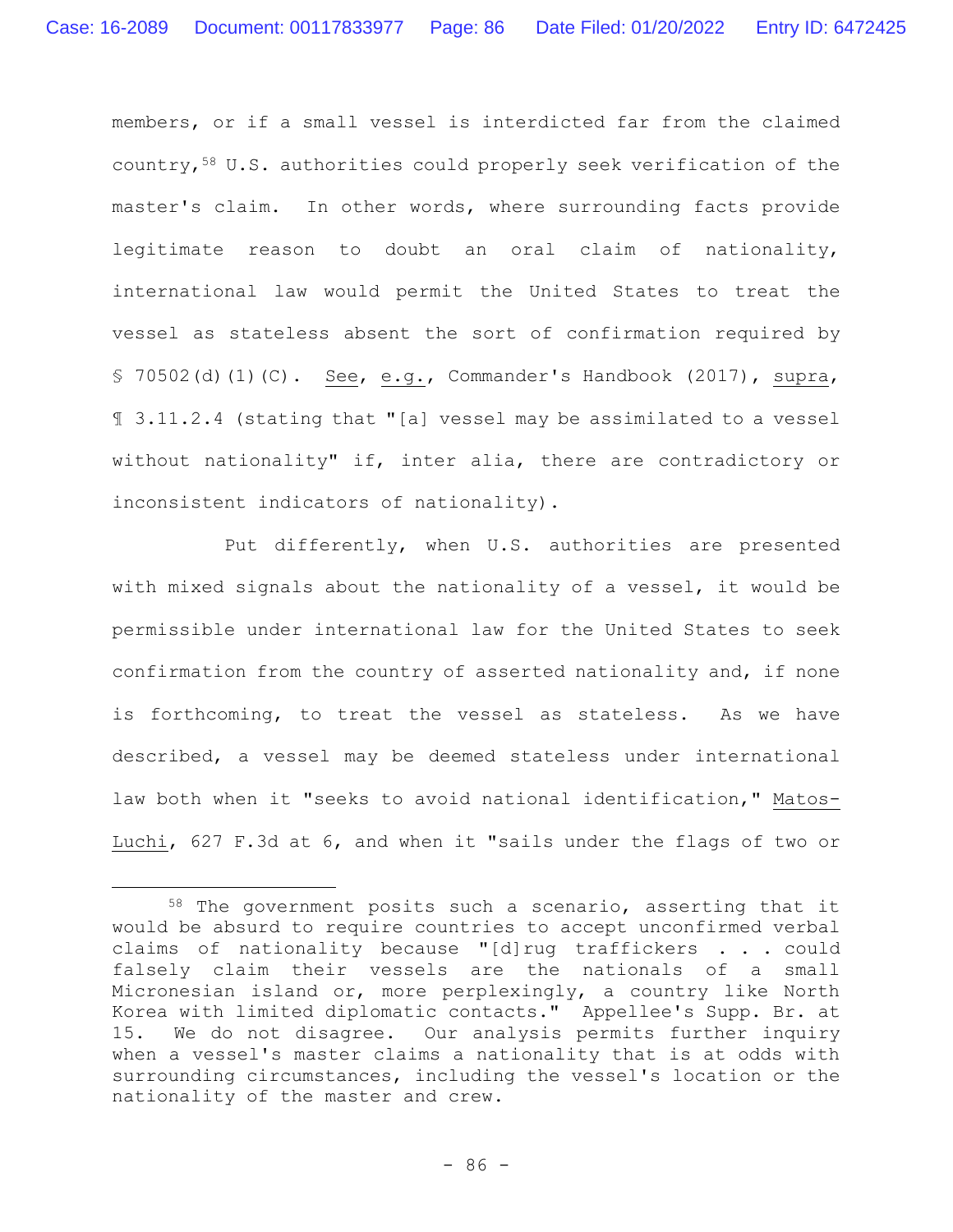more States," UNCLOS art. 92, § 2 -- two situations that produce ambiguity concerning the vessel's nationality.59 International law, by inference, likewise permits treating a vessel as stateless when its master makes a verbal claim of nationality that is both unsubstantiated and inconsistent with other relevant indicators of the vessel's nationality. As when the master of a vessel avoids claiming a nationality or when a vessel indicates that it is attempting to claim multiple nationalities, conflicting signals of nationality create an ambiguity that properly gives rise to inquiry and, absent confirmation, permits designation of the vessel as "without nationality."<sup>60</sup>

 $60$  As described above, the government in its supplemental briefing suggests that the circumstances here involved mixed signals because, according to a Coast Guard officer's statement, Reyes-Valdivia initially stated that the vessel lacked a nationality. Although the government noted the reported disclaimer of nationality in its Motion in Limine in support of jurisdiction, it chose for whatever reason not to include that fact in the version of the facts presented at appellants' changeof-plea hearing or in appellants' plea agreements. See supra.

<sup>59</sup> These two circumstances are reflected in the MDLEA's provisions addressing vessels without nationality. As we have described, § 70502(d)(1)(B) covers the avoidance scenario, defining a "vessel without nationality" to include one for which the master fails "to make a claim of nationality or registry" upon inquiry. The scenario of multiple identities is covered in § 70502(c)(1)(B), which states that a "vessel subject to the jurisdiction of the United States" includes "a vessel assimilated to a vessel without nationality under paragraph (2) of article 6 of the 1958 Convention on the High Seas." Paragraph (2) of the Convention states: "A ship which sails under the flags of two or more States, using them according to convenience, may not claim any of the nationalities in question with respect to any other State, and may be assimilated to a ship without nationality." 1958 Convention on the High Seas, supra, art. 6.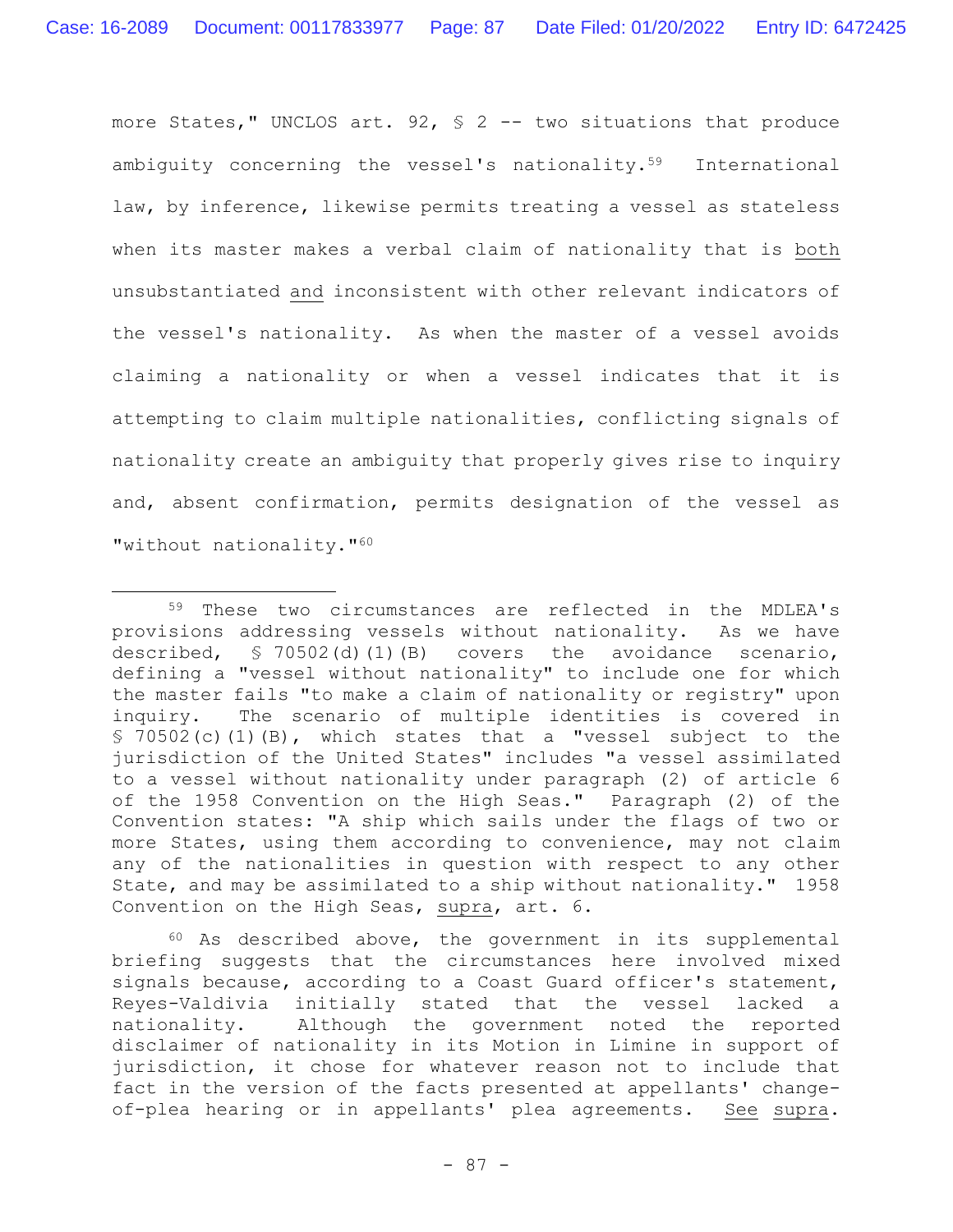However, that conflicting-signals limitation is not part of § 70502(d)(1)(C) as currently enacted. Rather, as we have described, even where the circumstances offer no rationale for displacing the prima facie showing of nationality established through a verbal claim, § 70502(d)(1)(C) treats a vessel as stateless based solely on the named country's failure to respond "affirmatively and unequivocally" to U.S. inquiry. The statute on its face is thus inconsistent with international law,  $61$  and we have no license to rewrite it to satisfy constitutional requirements. See Iancu v. Brunetti, 139 S. Ct. 2294, 2301 (2019) (stating that, although the Court "may interpret 'ambiguous statutory language'

Accordingly, as indicated in our discussion of the government's Class argument, see Section III supra, it may not rely now on that untested fact. Moreover, any attempt to raise a new theory of prosecution at this juncture would raise serious due process questions.

 $61$  Although the government in its briefing at times depicts appellants' claim that  $\frac{1}{5}$  70502(d)(1)(C) is unconstitutional as an as-applied challenge, that characterization is inapt. The classification of a vessel as stateless based solely on the named country's indecisive response to inquiry, or its failure to respond, is a "constitutional flaw evident in the statutory terms themselves." Marc E. Isserles, Overcoming Overbreadth: Facial Challenges and the Valid Rule Requirement, 48 Am. U.L. Rev. 359, 365 (1998); cf. Wash. State Grange v. Wash. State Republican Party, 552 U.S. 442, 449-50 (2008) ("In determining whether a law is facially invalid, we must be careful not to go beyond the statute's facial requirements and speculate about 'hypothetical' or 'imaginary' cases."). The mere fact that a cognizable legal challenge by necessity concerns the application of a statute to individuals does not transform a facial challenge into an asapplied challenge. See generally Richard H. Fallon, Jr., As-Applied and Facial Challenges and Third-Party Standing, 113 Harv. L. Rev. 1321 (2000).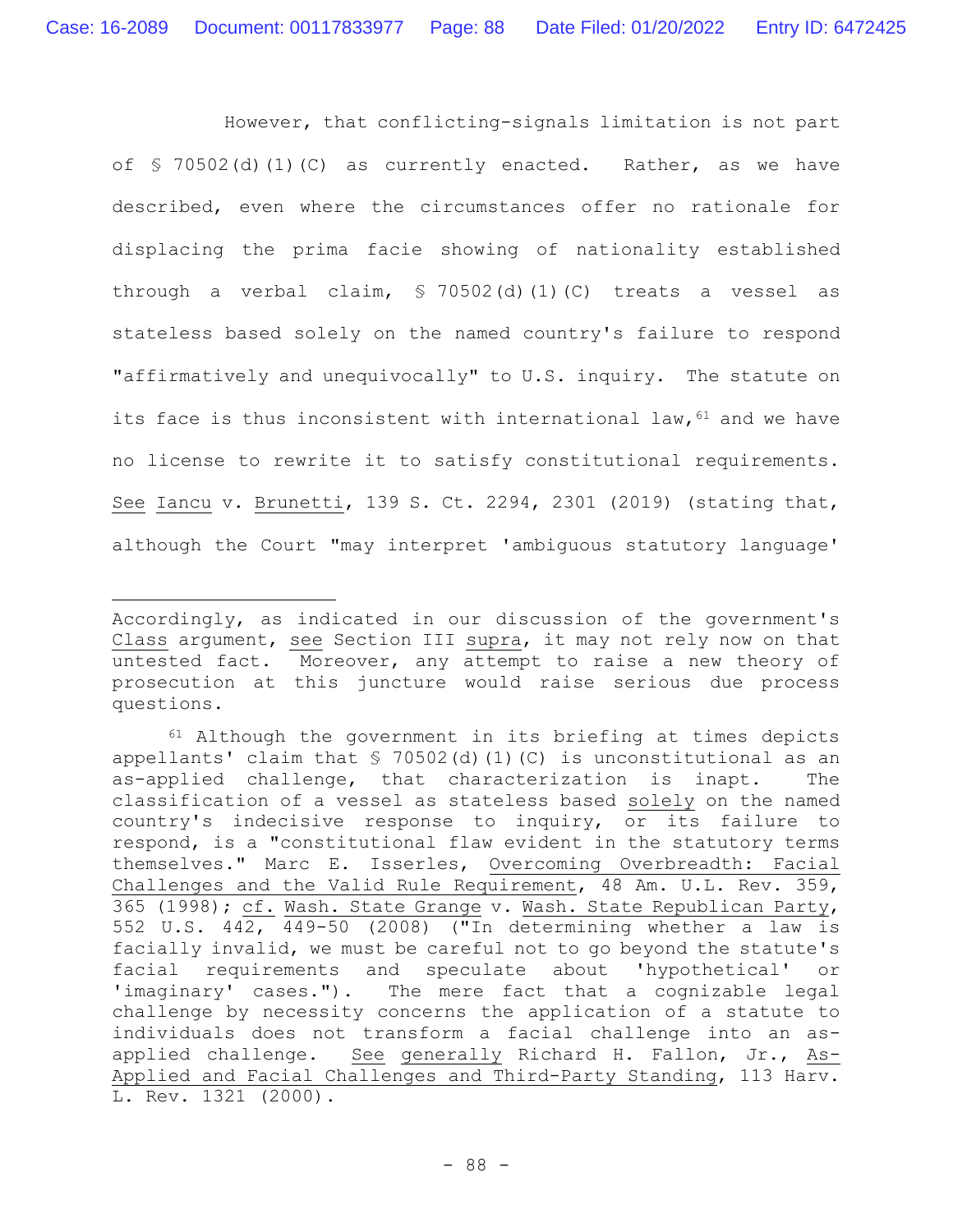to 'avoid serious constitutional doubts,' . . . '[w]e will not rewrite a law to conform it to constitutional requirements'" (first quoting FCC v. Fox Television Stations, Inc., 556 U.S. 502, 516 (2009), and then quoting United States v. Stevens, 559 U.S. 460, 481 (2010))); see also Jennings v. Rodriguez, 138 S. Ct. 830, 843 (2018) ("Spotting a constitutional issue does not give a court the authority to rewrite a statute as it pleases."). It is up to Congress to narrow the language of § 70502(d)(1)(C) if it so chooses.<sup>62</sup>

Even the absence of conflicting evidence of nationality, however, does not mean that foreign nationals engaged in drug trafficking on the high seas can evade prosecution based solely on a verbal claim -- whether true or false -- of a vessel's nationality. The Coast Guard and other countries' authorities can always ask the claimed country of nationality for consent to arrest and prosecute the individuals onboard. See 46 U.S.C. § 70502(c)(1)(C) (stating that a "vessel subject to the jurisdiction of the United States" includes "a vessel registered

<sup>62</sup> We recognize that the three examples of vessels without nationality listed in § 70502(d)(1) are not exclusive, and the government might argue in future cases -- as the government belatedly argued in this case -- that a vessel may be properly deemed without nationality under the MDLEA based solely on mixed signals, without the need to make any inquiry of the sort required by  $\frac{1}{2}$  70502(d)(1)(C). We need not, and therefore do not, consider the viability of such an argument, including whether reliance on a rationale for deeming a vessel without nationality that is not expressly described in the MDLEA would raise due process concerns.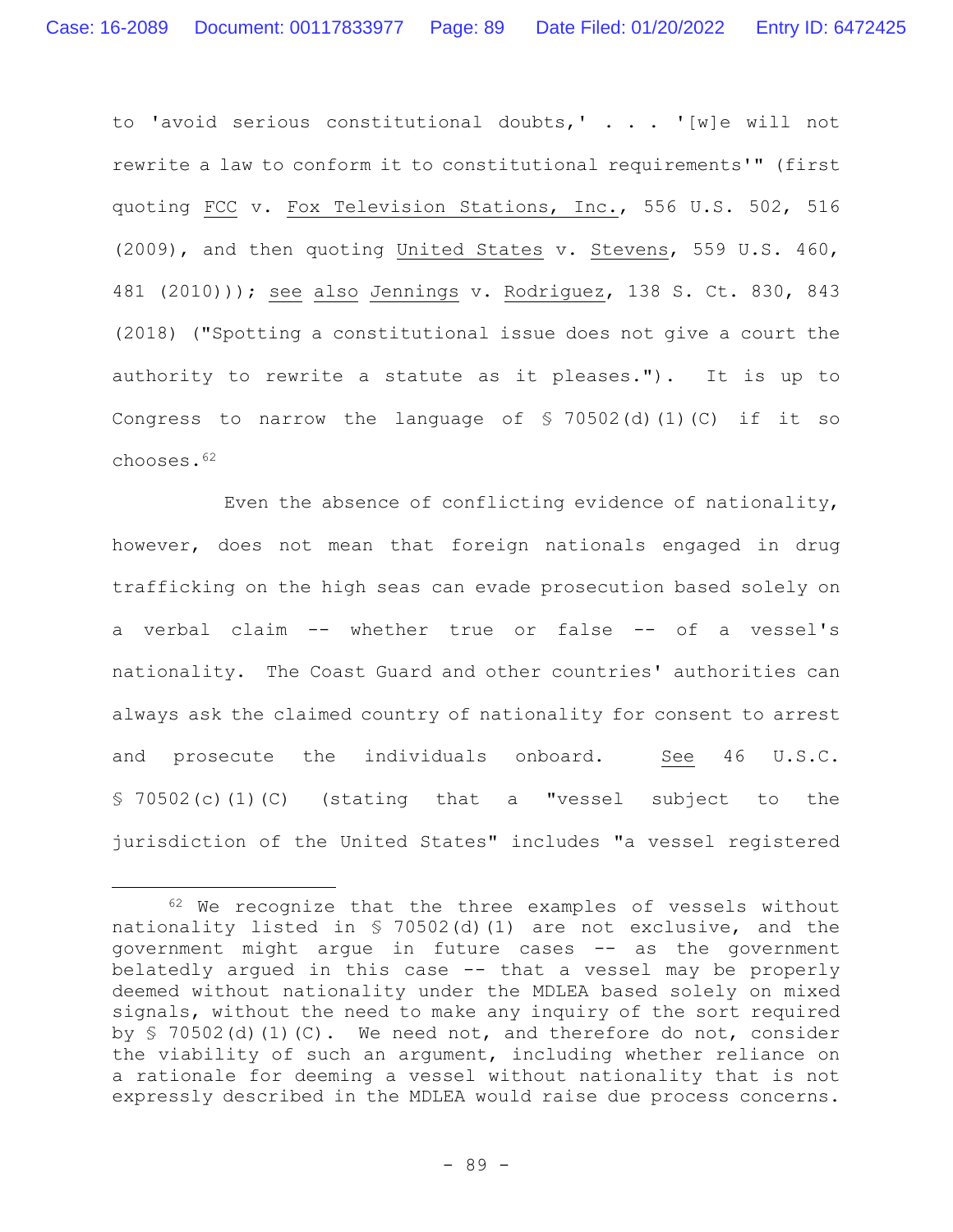in a foreign nation if that nation has consented or waived objection to the enforcement of United States law by the United States"); see also, e.g., Cardales-Luna, 632 F.3d at 736 (noting that the United States obtained consent from the government of Bolivia, which "waived objection to the enforcement of U.S. laws by the United States with respect to the vessel . . . , including its cargo and all persons onboard" (quoting State Department certification)); Matos-Luchi, 627 F.3d at 18 (Lipez, J., dissenting) (noting that the government in that case had failed to obtain consent from the likely country of nationality, "which could have provided a fallback position in the event that the evidence of statelessness proved deficient").

Indeed, it is common practice for countries, including the United States, to negotiate bilateral and multi-lateral agreements to facilitate the apprehension of drug traffickers operating on the high seas. See, e.g., Casavant, supra, at 205 (stating that the United States has entered into twenty-seven such agreements, including with countries in South America, Central America, and the Caribbean, providing a "process by which the two [or more] nations can operate to suppress drug trafficking while also respecting flag state jurisdiction").<sup>63</sup> The United States

<sup>63</sup> As previously noted, the United States relied on such an agreement to board appellants' vessel. The State Department's Certification reports that "United States law enforcement personnel boarded the vessel" "pursuant to Article V of the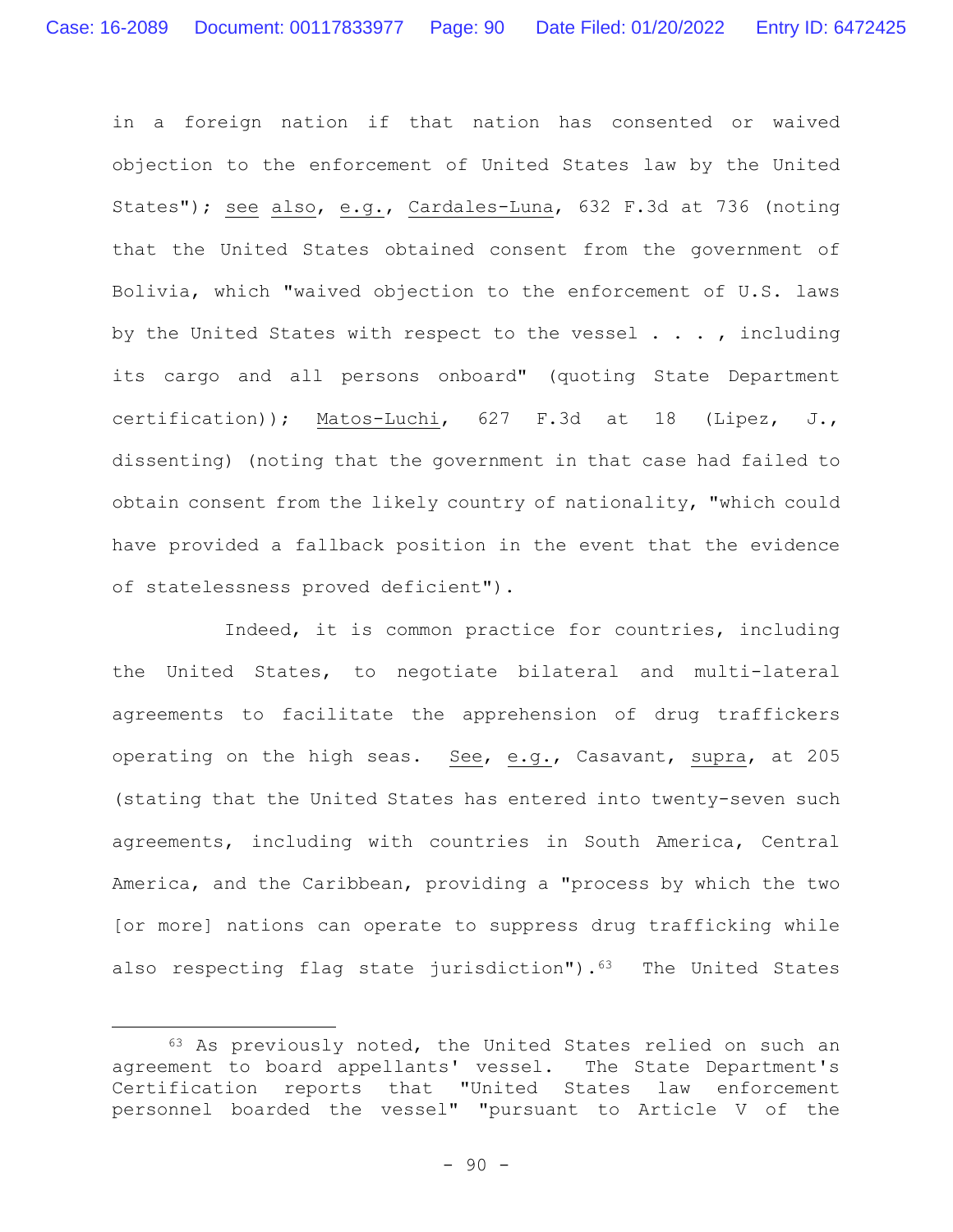also can address its concerns about maritime drug trafficking by seeking to persuade other countries to take enforcement action against their own vessels and nationals. See generally James Kraska, Broken Taillight at Sea: The Peacetime International Law of Visit, Board, Search, and Seizure, 16 Ocean & Coastal L.J. 1, 11 (2010) ("Nowhere is collaboration [among countries] so ingrained than in counter-drug operations at sea."). In this regard, a 2021 report by the U.S. Department of State noted that the Coast Guard of Costa Rica -- the claimed flag-state here -- "is a successful regional partner with the United States for maritime interdiction." See U.S. Dep't of State, Bureau of Int'l Narcotics & Law Enforcement Affairs, Int'l Narcotics Control Strategy Report, Vol. 1, Mar. 2021, at 117; see also id. at 119 ("[A] bilateral agreement between the United States and Costa Rica is regularly used in maritime drug interdiction operations[.]").

What the United States cannot do consistently with the Constitution, however, is arrest and prosecute foreigners on foreign vessels by relying on a concept of statelessness that conflicts with international law. And that is what § 70502(d)(1)(C) allows. It overrides international law by treating a country's failure to supply an "affirmative[] and

Agreement between the Government of the United States of America and the Government of the Republic of Costa Rica Concerning Cooperation to Suppress Illicit Traffic." Reyes-Valdivia, ECF No. 46-2, at 1 (Mar. 25, 2016).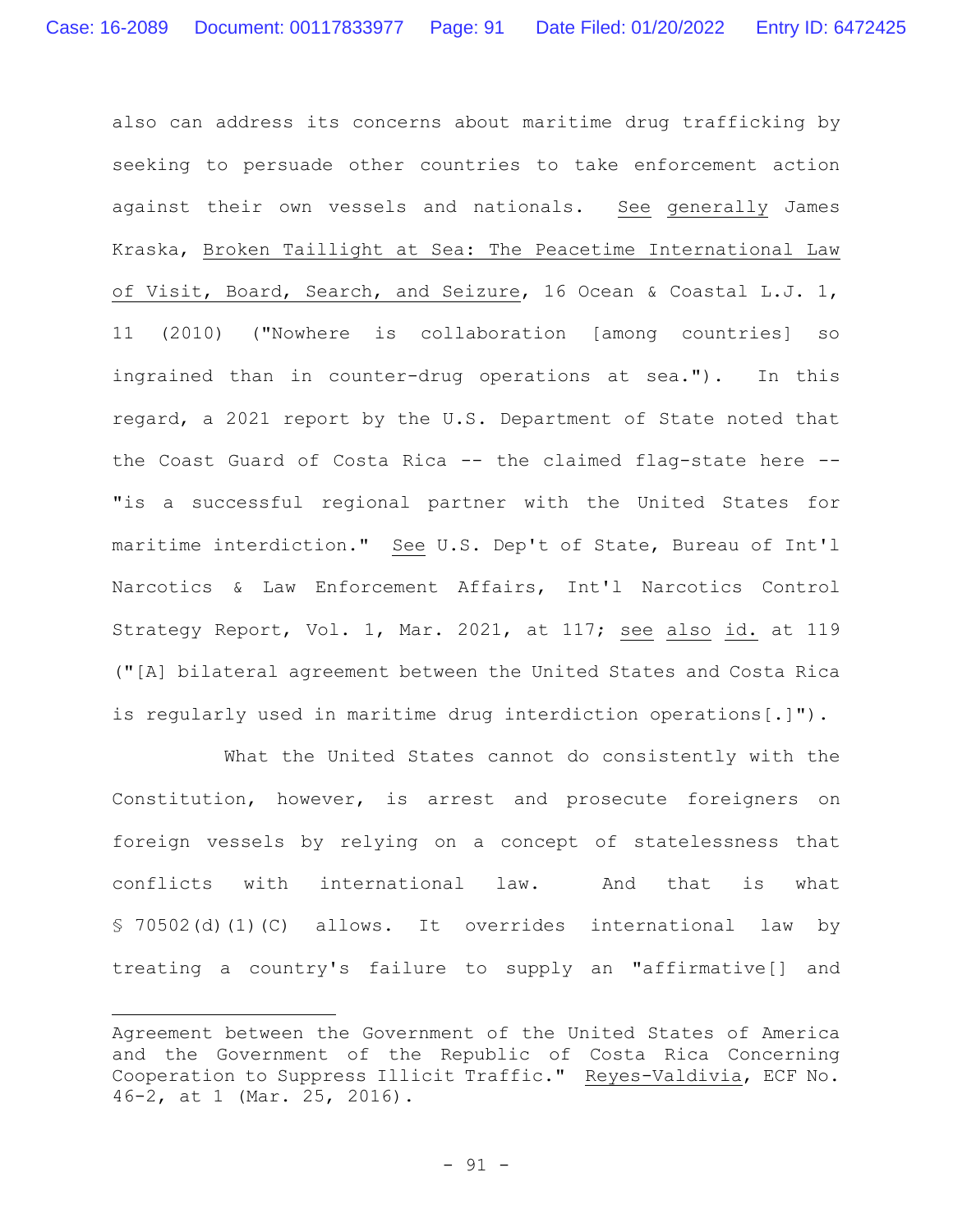unequivocal[]" confirmation of nationality -- including a failure to respond at all -- as evidence sufficient to invalidate an oral claim of foreign nationality even when there are no mixed signals that would call the claim into doubt. That is, the MDLEA treats as stateless a vessel that, under international law, would be a vessel with nationality. Accordingly, the prosecution of foreign nationals traveling on such a vessel for a violation of U.S. law is impermissible under the Felonies Clause of the Constitution, the only source of authority asserted for Congress's adoption of the MDLEA. See Aybar-Ulloa, 987 F.3d at 4 (referring to "Congress's power under Article I '[t]o define and punish Piracies and Felonies committed on the high Seas'" (quoting U.S. Const. art. 1, § 8, cl.10)); Mitchell-Hunter, 663 F.3d at 49 n.3 (explicitly stating that "[t]he MDLEA is derived from Congress' power to 'define and punish Piracies and Felonies committed on the high Seas'" (quoting U.S. Const. art. 1, § 8, cl.10)); Cruickshank, 837 F.3d at 1187 (same).

## **VI.**

The Framers intended international law to be a constraint on Congress's authority "[t]o define and punish . . . Felonies committed on the high Seas." Two centuries ago, the Supreme Court held that Congress lacked authority under the Felonies Clause to extend U.S. jurisdiction to felonies committed by foreign nationals on foreign vessels. See Furlong, 18 U.S. (5

- 92 -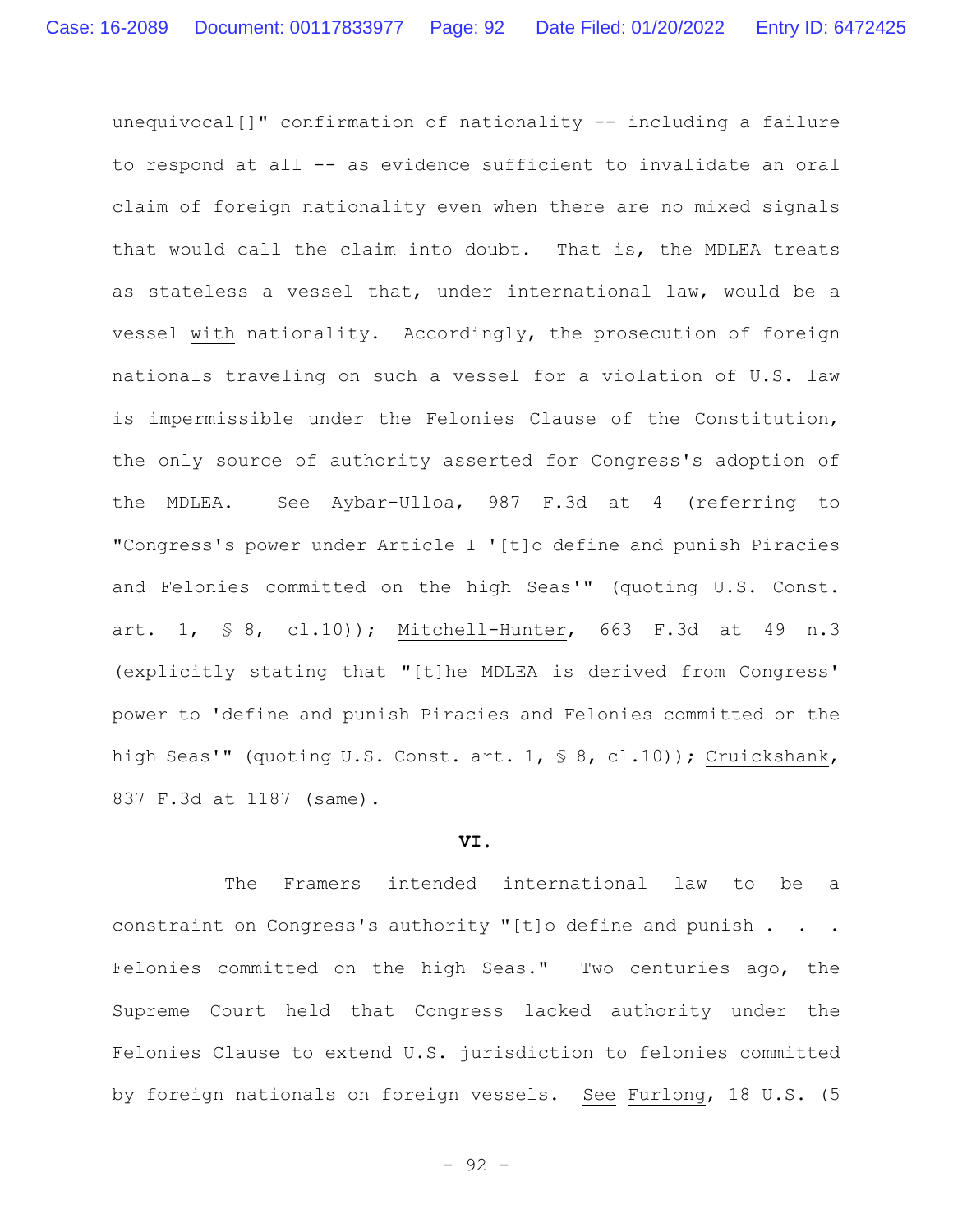Wheat.) at 198**;** Palmer, 16 U.S. (3 Wheat.) at 632-34. With § 70502(d)(1)(C), Congress violated this principle, extending U.S. jurisdiction beyond the limits of international law and, hence, beyond the authority conferred by the Felonies Clause.

In this case, relying on the authority provided by § 70502(d)(1)(C), the Coast Guard treated a vessel whose master made a claim of Costa Rican nationality cognizable under international law as a "vessel without nationality." The United States government improperly relied on that classification -- in violation of constitutional limits -- to arrest and prosecute Costa Rican citizens, Reyes-Valdivia and Dávila-Reyes. We therefore vacate their convictions and remand the case to the district court with instructions to dismiss the MDLEA charges against them. 64

So ordered.

## **-CONCURRING OPINION FOLLOWS-**

<sup>64</sup> Because we vacate appellants' convictions based on their Felonies Clause argument, we do not reach their due process challenges to the MDLEA or Reyes-Valdivia's appeal from the district court's application of the "captain" sentencing enhancement.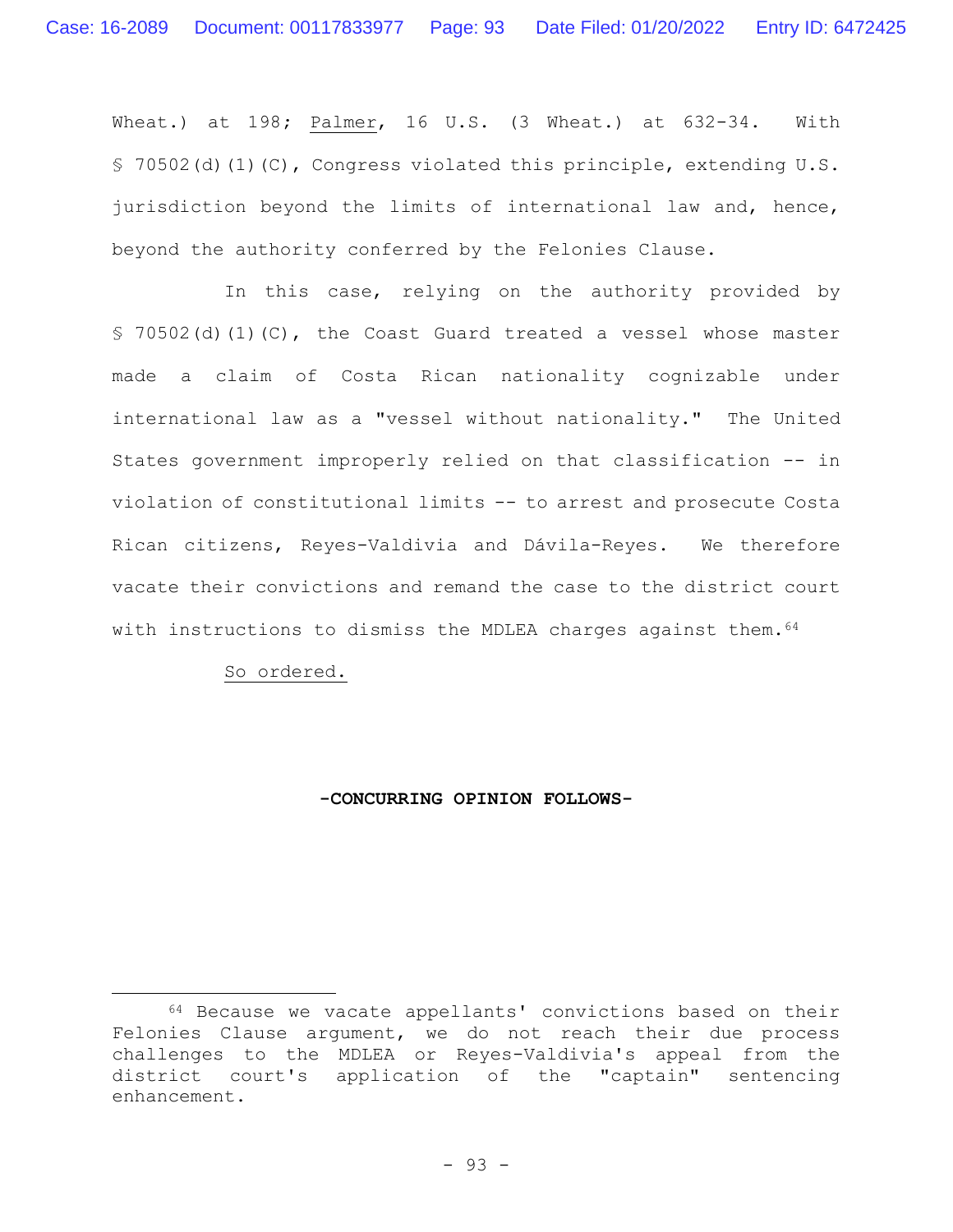**HOWARD**, **Chief Judge**, **concurring in the result.** As noted in the majority opinion, we withdrew our prior panel opinion and granted panel rehearing after the en banc court issued its opinion in Aybar-Ulloa. In Aybar-Ulloa, the en banc court did not address arguments raised by the parties about the protective principle. In light of the now uncertain status of our protective principle precedent, like my colleagues I am reluctant to unquestioningly rely on the protective principle to affirm the convictions underlying these appeals. Unlike my colleagues, I would not decide these appeals on constitutional grounds.

I would instead reverse these convictions on the basis that the agreed facts do not support the statelessness claim charged by the government.<sup>65</sup> The government claims the vessel is stateless per 46 U.S.C. § 70502(d)(1)(C), which provides that 'vessels without nationality' include:

<sup>65</sup> Although this ground for reversal of the convictions was not initially raised in the appeals, the panel was concerned enough about the mismatch that we requested that the parties brief the issue, and they complied. That the issue was addressed by the parties through supplemental briefing may not by itself be reason enough for us to bypass appellate waiver -- including not only the failure to raise the issue on appeal but also, in the case of Dávila-Reyes, the affirmative waiver of appeal contained in the plea agreement. But the majority's constitutional analysis depends in part on an equivalency between "nationality" and "registry" that it finds in  $\frac{1}{2}$  70502(d)(1)(C). My disagreement about whether that equivalency exists is consequential, such that it should not be relegated to a dicta detour along the way to finding waiver. At this stage of the proceedings, the gap in the statelessness determination under § 70502(d)(1)(C) is stark enough for me to join the majority, albeit in result only.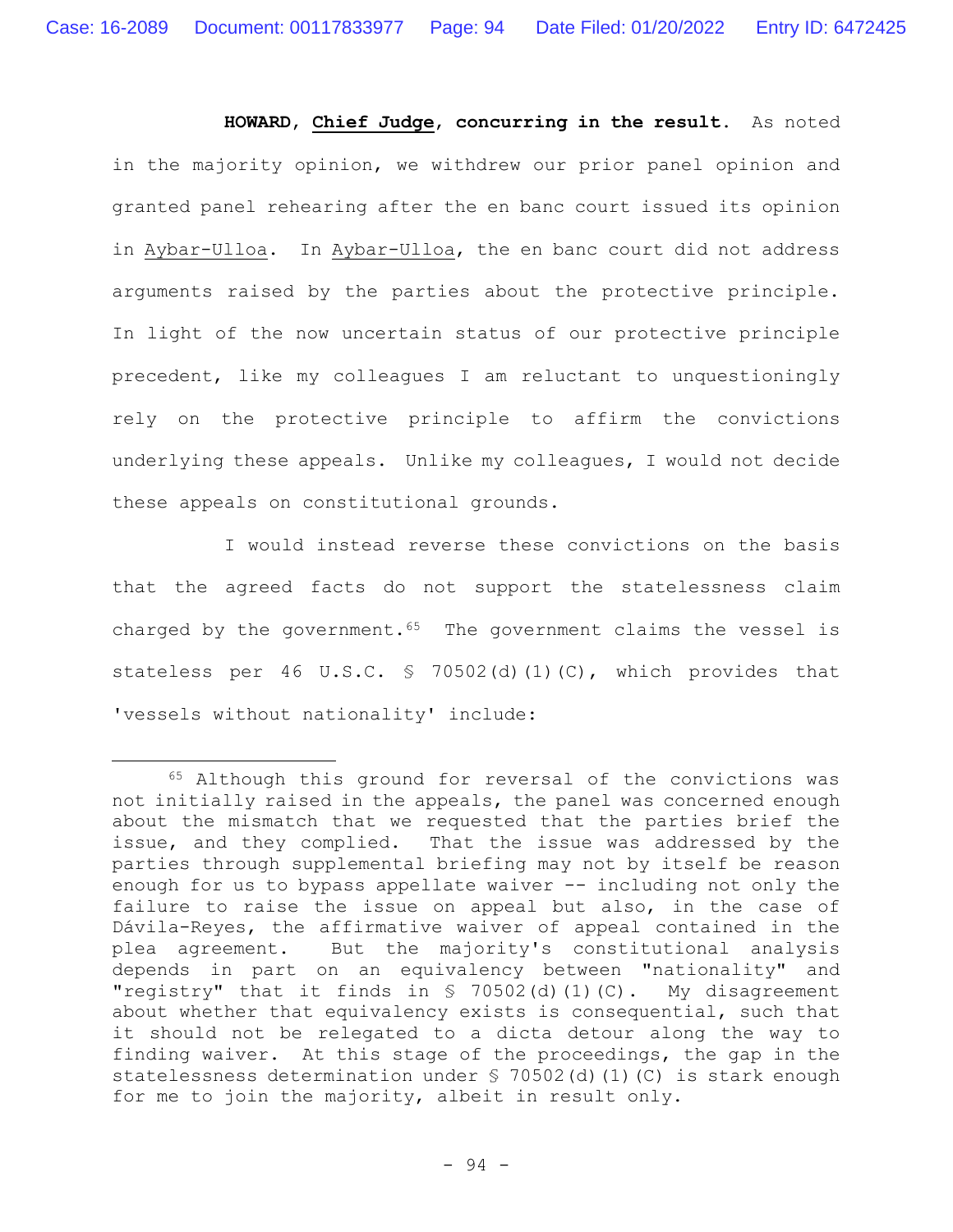a vessel aboard which the master or individual in charge makes a claim of registry and for which the claimed nation of registry does not affirmatively and unequivocally assert that the vessel is of its nationality.

The majority asserts that the facts here meet the criteria described above in § 70502(d)(1)(C) because § 70502 treats "registry" and "nationality" synonymously. But I find no support for that observation in the text of § 70502 or in our cases.

To reach its conclusion that "registry" and "nationality" are used interchangeably in the statute, the majority argues that interpreting these terms to have independent meanings would leave an incongruous hole in statutory coverage; how, the majority wonders, could Congress have intended to cover a situation in which a master asserts Costa Rican registration, but not Costa Rican nationality?

The answer becomes apparent when we examine the overall legal terrain. Section 70502(d)(1) establishes three avenues to find statelessness. But this list is not exclusive, and leaves in place other ways in which the government can establish lack of nationality. See United States v. Matos-Luchi, 627 F.3d 1, 4 (1st Cir. 2010); id. at 15 (Lipez, J., dissenting) ("As the majority correctly holds, Congress did not intend those three examples [in § 70502(d)(1)] to be exhaustive. The MDLEA extends to vessels that are considered stateless under international law, even if those vessels do not fall within one of the specifically

- 95 -